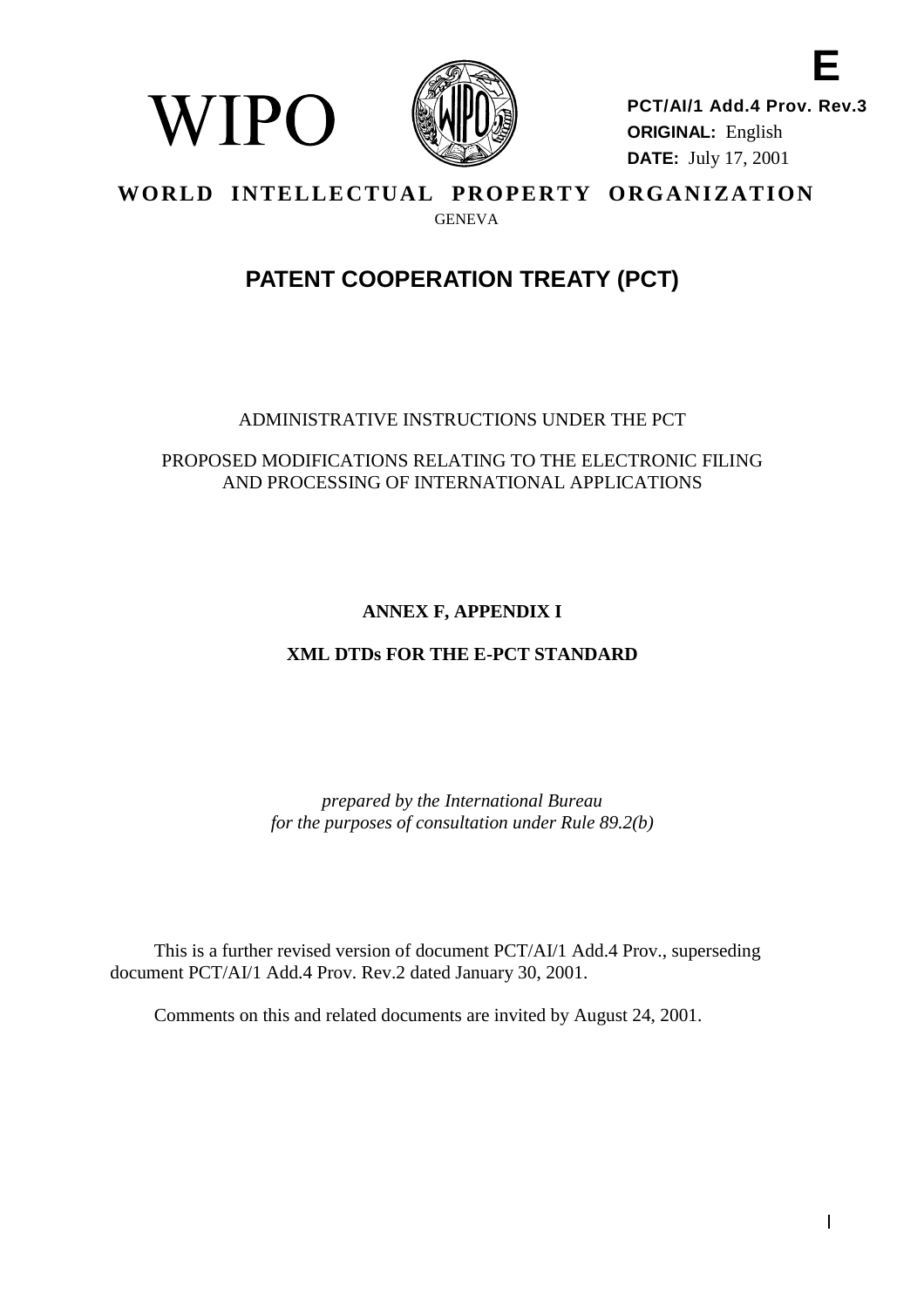### PCT/AI/1 Add.4 Prov. Rev.3 page 2

#### **BACKGROUND**

- 1. The general background to the proposed modifications of the Administrative Instructions relating to the electronic filing and processing of international applications set out in this document is explained in document PCT/AI/1 Add.2 Prov. Rev.3 (containing proposed new Part 7 of the Administrative Instructions) which, together with proposed Annex F and its Appendices, constitute the draft legal framework and technical standard for electronic filing and processing of international applications.<sup>1</sup> The present ("Rev.3") versions of the documents take into account comments made on the previous ("Rev.2") versions.
- 2. The International Bureau intends to prepare further revised drafts, taking into account any comments received by August 24, 2001, for the purposes of a final, formal, round of consultation, following which modifications would be promulgated by the Director General. The modifications as promulgated will provide a basis for the development of the necessary systems, but the modifications will not actually come into force until electronic filing and processing becomes possible in practice.
- 3. Certain aspects of the technical standard set out in Annex F have now been the subject of consultation in several drafts and the International Bureau does not envisage that they will require further change before the modifications of the Administrative Instructions are promulgated by the Director General. Those matters include the following:
	- (a) electronic IA document (Annex F, section 3), including allowable electronic document formats (section 3.1), compound document structure (section 3.2), electronic signature (section 3.3) and allowable document formats (section 3.4);
	- (b) IA documents packaging (Annex F, section 4), including wrapped application documents (WAD) (section 4.1.1) and wrapped and signed package (WASP) (section 4.2.1), *but not at this stage including* signed and encrypted package (SEP) (section 4.2.2);
	- (c) XML DTDs for the E-PCT standard (Annex F, Appendix I), to the extent that it may be regarded as a baseline DTD subject to further development;
	- (d) use of PKI for the E-PCT standard (Annex F, Appendix II), *but not at this stage including* aspects related to transmission protocols and interoperability of software;
	- (e) use of physical media for the E-PCT standard (Annex F, Appendix IV).

 $\overline{a}$ 

The documents are available on WIPO's Internet site at the following address: [http://pcteasy.wipo.int/efiling\\_standards/EFPage.htm.](http://pcteasy.wipo.int/efiling_standards/EFPage.htm) Copies on paper may be obtained from the International Bureau of WIPO on request.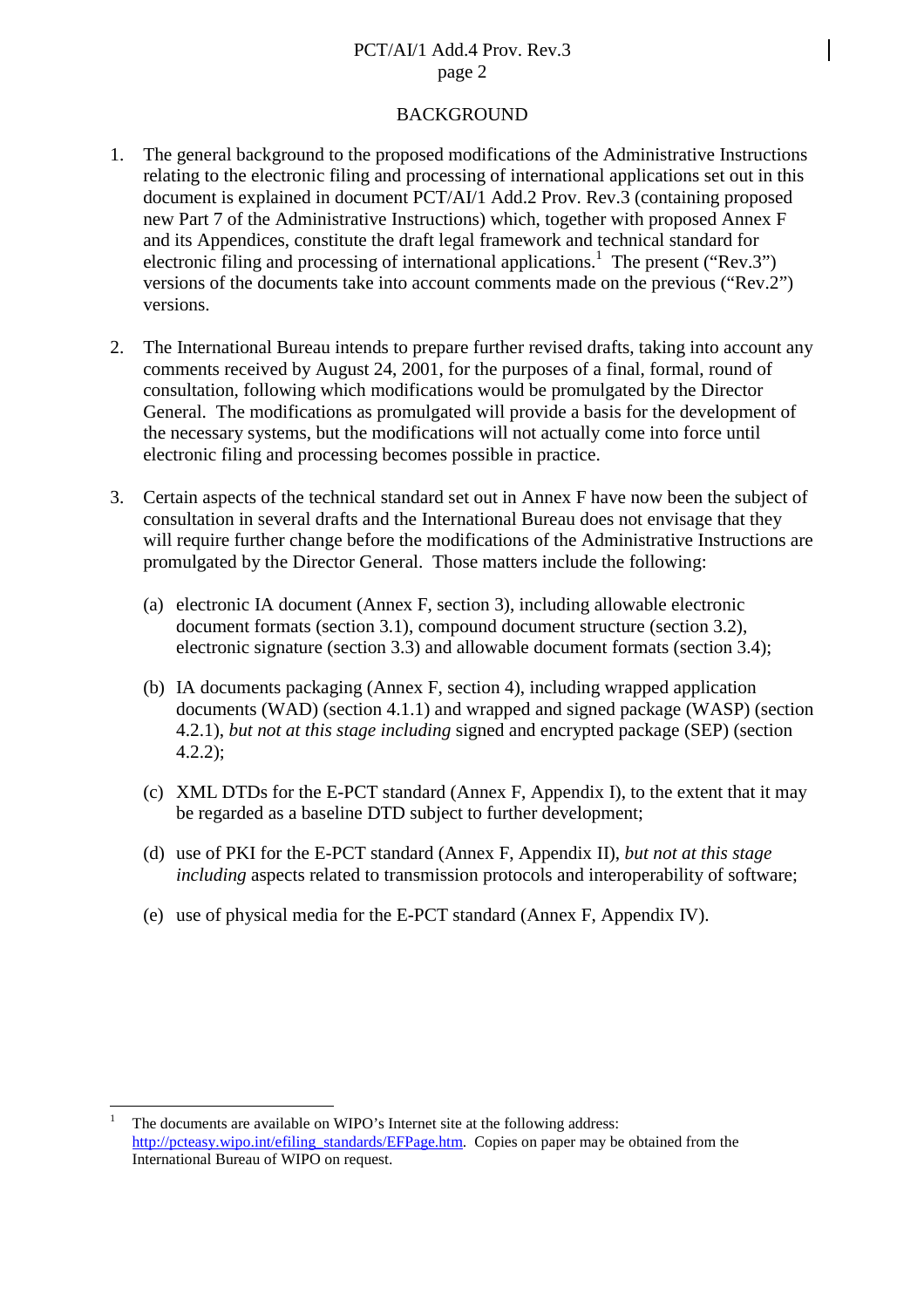### PCT/AI/1 Add.4 Prov. Rev.3 page 3

Certain other aspects of the standard still require further discussion, and comments are sought on the following, in particular:

- 4. signed and encrypted package (SEP) (Annex F, section 4.2.2);
- 5. transmission protocols and interoperability of software (Annex F, section 5.1, together with related passages).

[Annex F, Appendix I, follows]

 $\overline{\phantom{a}}$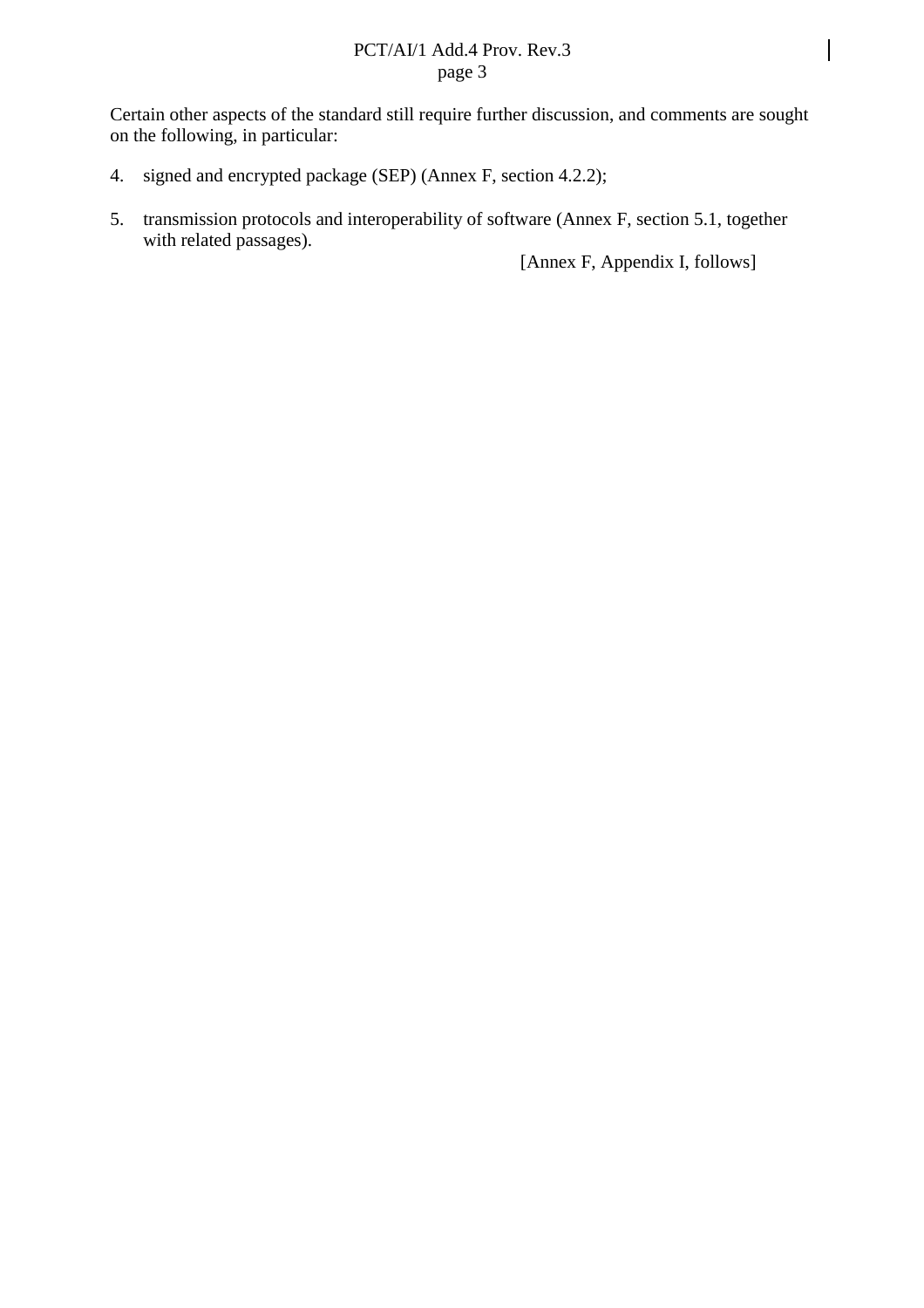### PCT/AI/1 Add.4 Prov. Rev.3

### PROPOSED MODIFICATIONS OF THE ADMINISTRATIVE INSTRUCTIONS UNDER THE PCT

#### **ANNEX F**

### STANDARD FOR THE ELECTRONIC FILING AND PROCESSING OF INTERNATIONAL APPLICATIONS

### **Appendix I XML DTDs for the E-PCT Standard**

### **TABLE OF CONTENTS**

| 2              |      |                                                                                   |  |
|----------------|------|-----------------------------------------------------------------------------------|--|
|                | 2.1  |                                                                                   |  |
|                | 2.1  | definitions. This HTML documentation is available on the PCT Electronic Filing  2 |  |
|                | 2.2. |                                                                                   |  |
|                | 2.3  |                                                                                   |  |
| 3              |      |                                                                                   |  |
|                | 3.1  |                                                                                   |  |
|                | 3.2  |                                                                                   |  |
|                | 3.3  |                                                                                   |  |
|                | 3.4  |                                                                                   |  |
|                | 3.5  |                                                                                   |  |
|                | 3.6  |                                                                                   |  |
|                | 3.7  |                                                                                   |  |
|                | 3.8  |                                                                                   |  |
|                | 3.9  |                                                                                   |  |
| $\overline{4}$ |      |                                                                                   |  |
|                | 4.1  |                                                                                   |  |
|                | 4.2  |                                                                                   |  |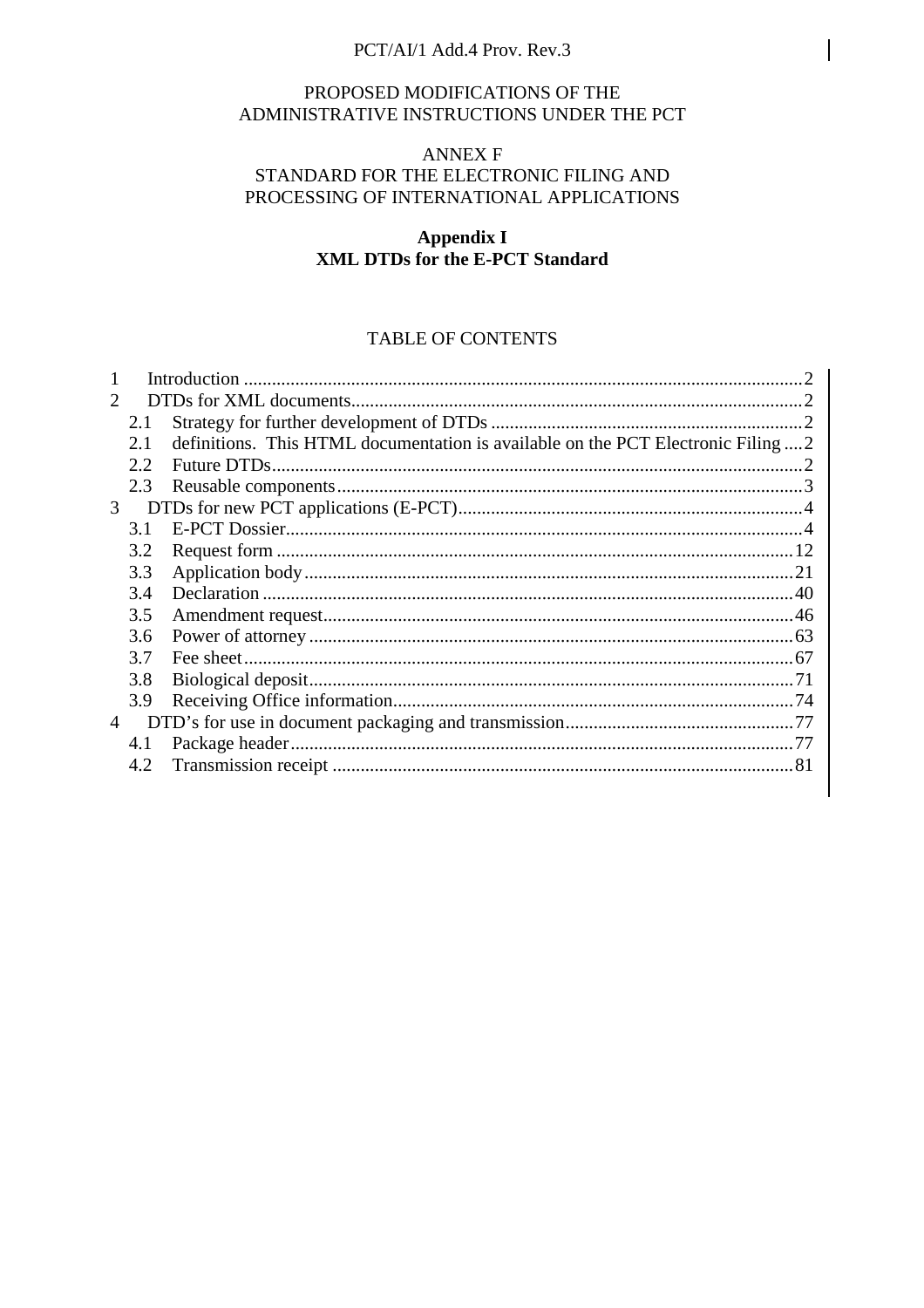### **1 Introduction**

This document presents the XML DTDs used for the electronic exchange of international application documents as defined in Annex F. It also contains details of the methodology adopted in drafting these DTDs.<sup>1</sup>

## **2 DTDs for XML documents**

### **2.1 Strategy for further development of DTDs**

This specification is expected to expand in scope over time to include subsequent formal exchanges between the parties involved. Included below are some of the DTDs required for the initial phase of electronic submission of an electronic application, and for some communications in the designated Office PCT communication sector. Other DTDs will be required for later phases of the processing of an electronic PCT application (E-PCT).

While the immediate goal of this specification is to support E-PCT applications, the Trilateral Offices intended to use it as the basis for their own national electronic applications for a variety of industrial-property types and recommend that it would be the basis for an eventual WIPO standard for use by other Offices.

With that in mind, the DTDs created for E-PCT will be constructed in components for element definitions and from which the Trilateral Offices and others can derive elements and DTDs for their needs in a consistent and compatible manner. The other DTDs that will eventually be required will also be based on the component DTD architecture. The XML name-space facility (XMLNS) will be used to support the distinction of sub-component names in this specification and those produced by other Offices.

As an aid to understanding the DTDs and creating additional components, an HTML-based documentation has been constructed of the elements and structures in the sources of the proposed DTDs, that will illustrate their relationships and their **definitions. This HTML**

### **documentation is available on the PCT Electronic Filing** web-site.

### **2.2 Future DTDs**

- (a) Post-application, procedural and formal communications of various types
- (b) RO to IB
- (c) RO to ISA
- (d) IB to ISA
- (e) IB to IPEA
- (f) ISA to IB

 $\overline{a}$ 

Words and expressions used in this Appendix have the same meanings as in the main body of Annex F; see the Glossary and abbreviations section at the end of that main body.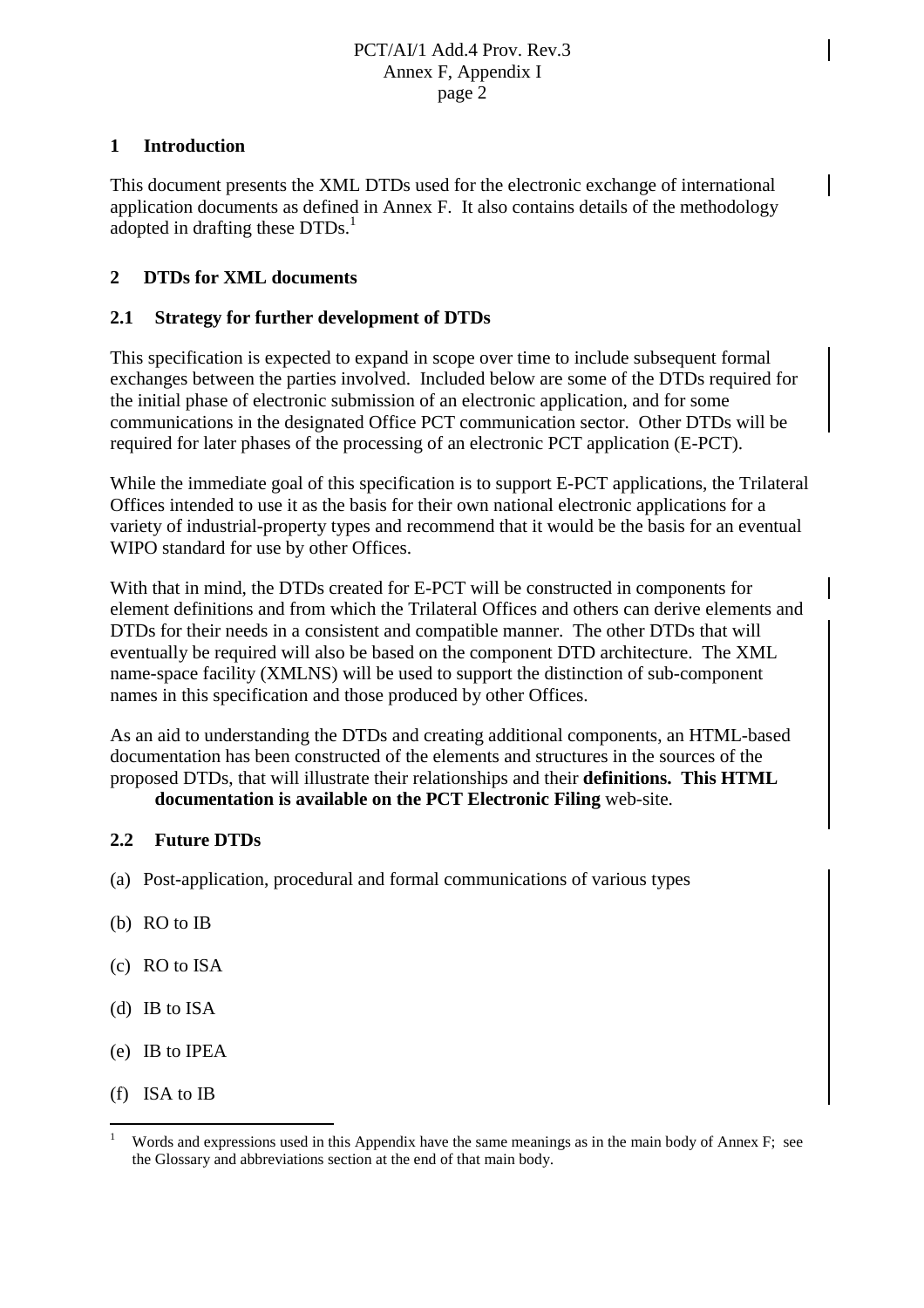- (g) IPEA to IB
- (h) IB to RO
- (i) DTDs required by other types of industrial property

### **2.3 Reusable components**

Given the large number of international application document exchange DTDs, they will be built using a number of reusable standard components combined with transaction specific components.

The method for producing and organizing these components will initially be based on replication among DTDs and inclusion of DTD structures using the XML feature for "external parameter entities." The emerging XML standard, called XML Schema, contains more sophisticated support for component-level structure and re-use. At some point in the future, when XML Schema has reached maturity in the industry, the DTD components may be converted to XML Schema components.

To date, the following commonly used components have been defined and can be found in several E-PCT DTD's:

- addressbook: name and address information
- doc-page: referenced document or page image or pdf file
- heading: section heading
- invention-title: short title of the invention
- %nam (model group): name information (also used by addressbook)
- p: paragraph (including formatting and complex unit support for image, math, table, etc.)
- signatories: name and electronic signature information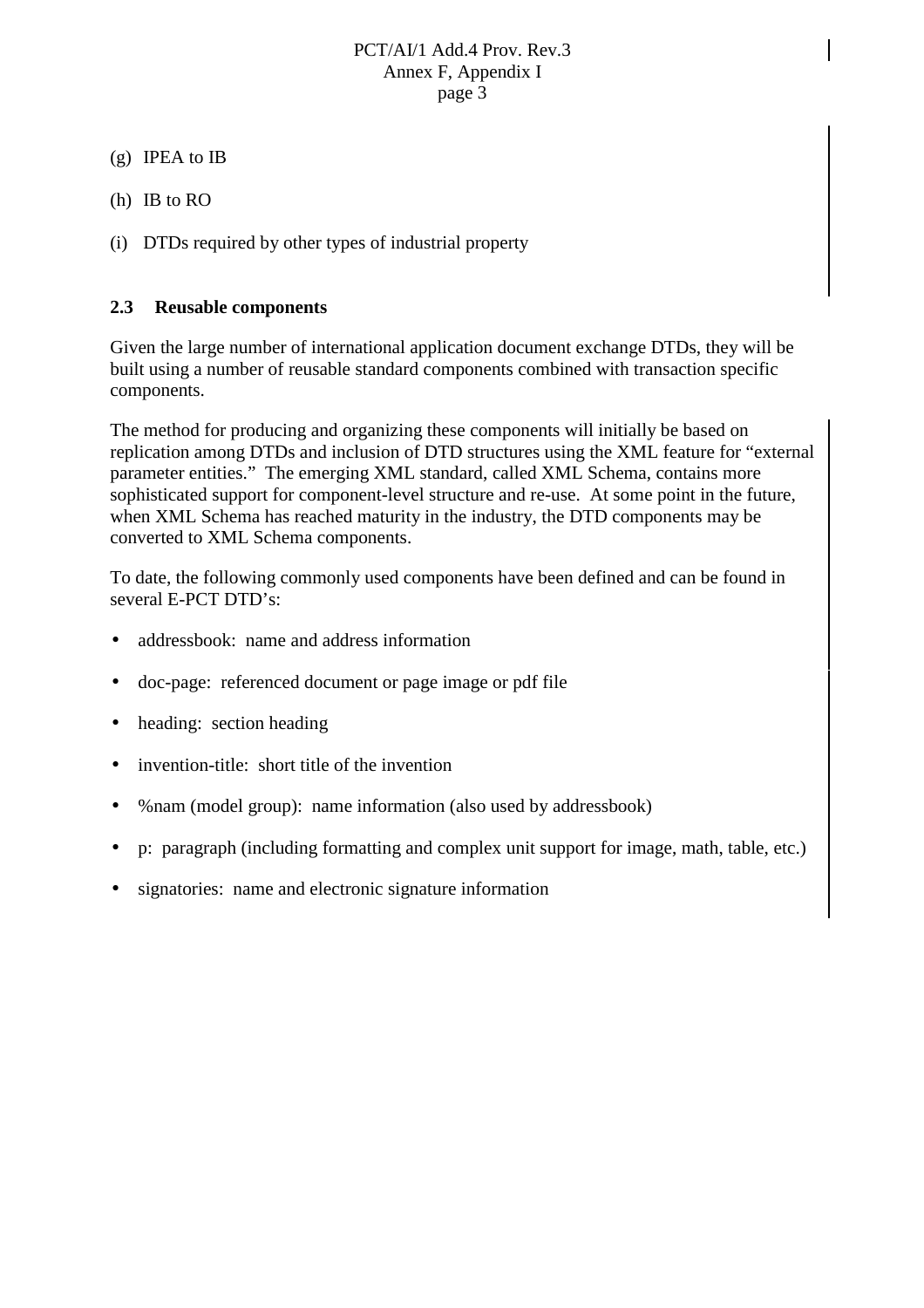### **3 DTDs for new PCT applications (E-PCT)**

Note: The DTD's listed below are the latest released versions. It is envisioned that they will be published in a public web repository.

### **3.1 E-PCT Dossier**

```
\left\langle \cdot \right\rangle********************************************************************
      * EPCT-DOSSIER v0.96 2001 APRIL *
     ********************************************************************
     * public "-//wipo//dtd ePCT-dossier v0.96 2001-04-30/en" *
     ********************************************************************
     * contacts: *
     * EPO: Paul Brewin; pbrewin@epo.org *
        JPO: Mitsuru Sono; sono-mitsuru@jpo.go.jp
      * USPTO: Bruce B. Cox; bruce.cox@uspto.gov *
      * WIPO: Shiro Ankyu; shiro.ankyu@wipo.int *
      *
      ********************************************************************
     * revision history *
     ********************************************************************
Revised 2001-04-26 Geneva Trilateral/WIPO Working Group
..changed version to .96
..added signatory
..added transmittal
..modified declaration
Revised
.changed version to v0.95
..changed attribute value
..add declaration element
.changed version to v0.92
..significant structural revision 2001 Mar 2, Shiro Ankyu, WIPO, and
 John Godman,WIPO
...removed subdocument structure from this DTD - all documents simply link to
a referenced document
....this object (the epct ia dossier) now serves as a document list only -
  each referenced document includes its own structure
.changed version to v0.91
..changed attribute value, from x25 to st25 Revised 2001 Jan 29, Shiro Ankyu,
WIPO, and John Godman, WIPO
..added document-info,document-bibliographic,extref,etc Revised 2000 June 7,
Shiro Ankyu, WIPO, and John Godman, WIPO
.changed version to v0.82
..changed encoding to "UTF-8"
..added PDF element to RO101, SPECIFICATION, & FEE TRANSMITTAL subtrees,
...in order to more closely reflect Annex F, Appendix I, v4.0 Revised 2000
  May 26, Bruce B. Cox, USPTO, Paul Brewin, EPO, and Shiro Ankyu, WIPO
.changed version to v0.8
..major redesign of DTD; see Trilateral Meeting, the Hague, 2000 April 17-19,
...Report of the DTD Subgroup
                                                                         --&><!--DOCTYPE epct-dossier[ -->
<!--* Define some entities
     Name group entity, please see name element group for each elements -->
<!ENTITY % nam "((name | (prefix?,last-name,first-name,middle-name?,suffix?,
                  iid?, role?, orgname?, department?, synonym*)),
                  registered-number?)" >
```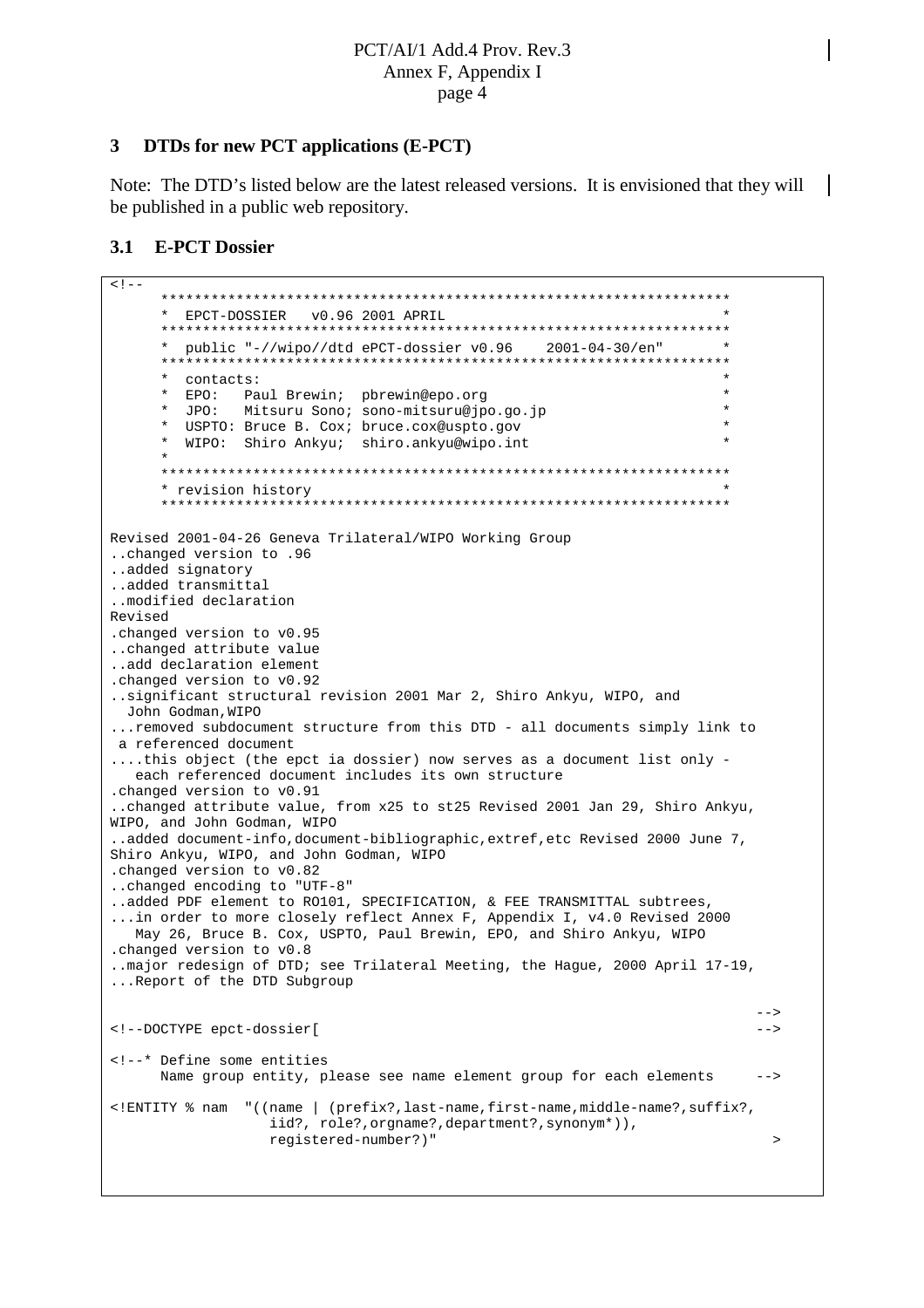<!-- document-attributes group entity status : attached document status e.g, new, replace,, lang : language code of attached document, ISO639 language code, e.g, en,de,ja,, file : attached document file name e.g, "request.xml" id : identification of attached document carriers : internal = This WAD contains the referenced electronic document external = Outside electronic carrier containes the referenced electronic document paper = The referenced document is paper form --> <!ENTITY % document-attributes status CDATA #IMPLIED lang CDATA #IMPLIED file CDATA #REQUIRED id ID #REQUIRED carriers (internal-electronic | external-electronic| paper) #IMPLIED <!-- Root Element ePCT --> <!ELEMENT epct-dossier (transmittal-info?,signatories?,dtext?, (application-request | application-body-doc | chapter2-demand | fee-calculation-sheet | declaration-doc |lack-of-signature | biological-material | separate-power-of-attorney | general-power-of-attorney | copy-general-power-of-attorney | bib-changes | notification | amendment | priority-document | translation-of-application| search-report | trans-search-report | preliminary-examination-report| trans-preliminary-examination-report | published-application | sequence-list | correspondence |  $other-documents$  ) + ) <!-- attributes epct-dossier lang : language code of attached document, ISO639 language code, e.g, en,de,ja,, dtd-version : dtd version number date-produced : YYYYMMDD e.g, 20011230 --> <!ATTLIST epct-dossier lang CDATA #IMPLIED dtd-version CDATA #IMPLIED produced-by (applicant | RO | ISA | IPEA | IB | DO | EO) #REQUIRED date-produced CDATA #IMPLIED file CDATA #IMPLIED > <!-- transmittal-information --> <!ELEMENT transmittal-info (new-application | subsequent-filing | office-to-office| office-to-applicant) > <!--New application information from applicant to office --> <!ELEMENT new-application (invention-title?,first-named-applicant?, file-reference-id?) > <!-- title of invention<br>
<!=- title of invention --><br>
<!ELEMENT invention-title (#PCDATA | b | i | u | sup | sub)\*  $(\text{#PCDATA} | b | i | u | sup | sub)$ \* > <!ATTLIST invention-title id ID #REQUIRED lang CDATA #IMPLIED >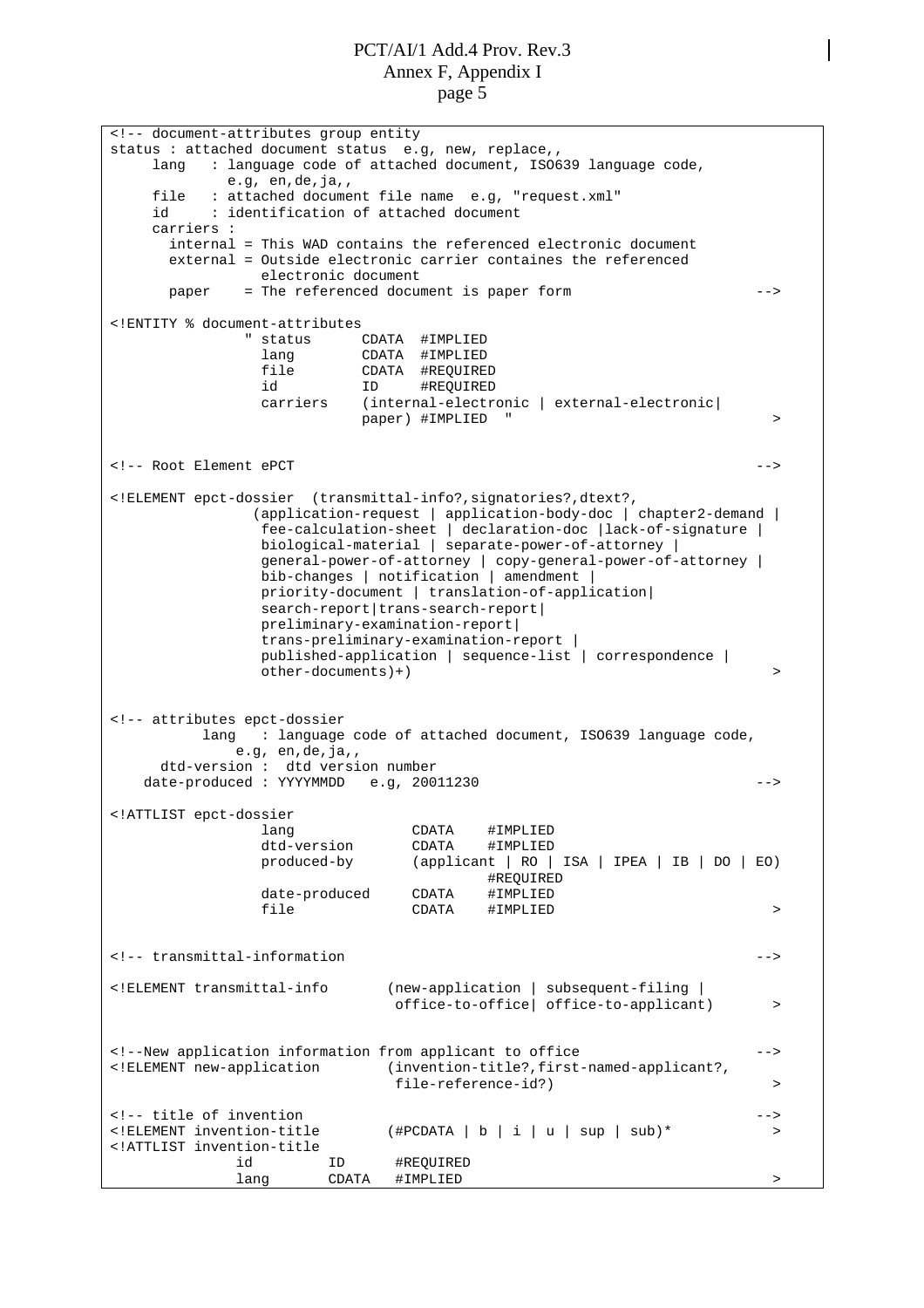<!-- first applicant name in applicant group --> <!ELEMENT first-named-applicant %nam; > <!-- PCT: applicant's or agent's file reference, if desired, --> <!-- 12 characters maximum --> <!ELEMENT file-reference-id (#PCDATA) > <!-- Subsequent Filing information, before Issue Date. --> <!ELEMENT subsequent-filing (invention-title?,first-named-applicant, confirmation-number?,file-reference-id?, (application-reference | (patent-reference, application-reference))) > <!-- confirmation number from office to applicant --> <!ELEMENT confirmation-number (#PCDATA) > <!-- application reference information : application number, --> <!-- country --> <!ELEMENT application-reference (document-id,language-of-filing?) > <!-- patent reference information : patent number,date,etc --> <!ELEMENT patent-reference (document-id) > <!-- publication reference information : publication number,date,etc --> <!ELEMENT publication-reference (document-id) > <!-- Document transfer information between offices. --> <!ELEMENT office-to-office (application-reference,publication-reference?, file-reference-id?,from?,to?) > <!-- the office sends the documnet --> <!ELEMENT from (country) > <!-- the office receives the document --> <!ELEMENT to (country) > <!-- Document transfer information from office to applicatn --> <!ELEMENT office-to-applicant (from,invention-title?,first-named-applicant, confirmation-number?,file-reference-id?, (application-reference | (patent-reference, application-reference))) > <!-- signatories --> <!ELEMENT signatories (signatory+) > <!ELEMENT signatory (%nam;,electronic-signature, signatory-capacity?) > <!ELEMENT electronic-signature (basic-signature | enhanced-signature) > <!ATTLIST electronic-signature date CDATA #REQUIRED place-signed CDATA #IMPLIED > <!ELEMENT signatory-capacity (#PCDATA) > <!ELEMENT basic-signature (fax-image | text-string | click-wrap) > <!ELEMENT enhanced-signature (pkcs7) >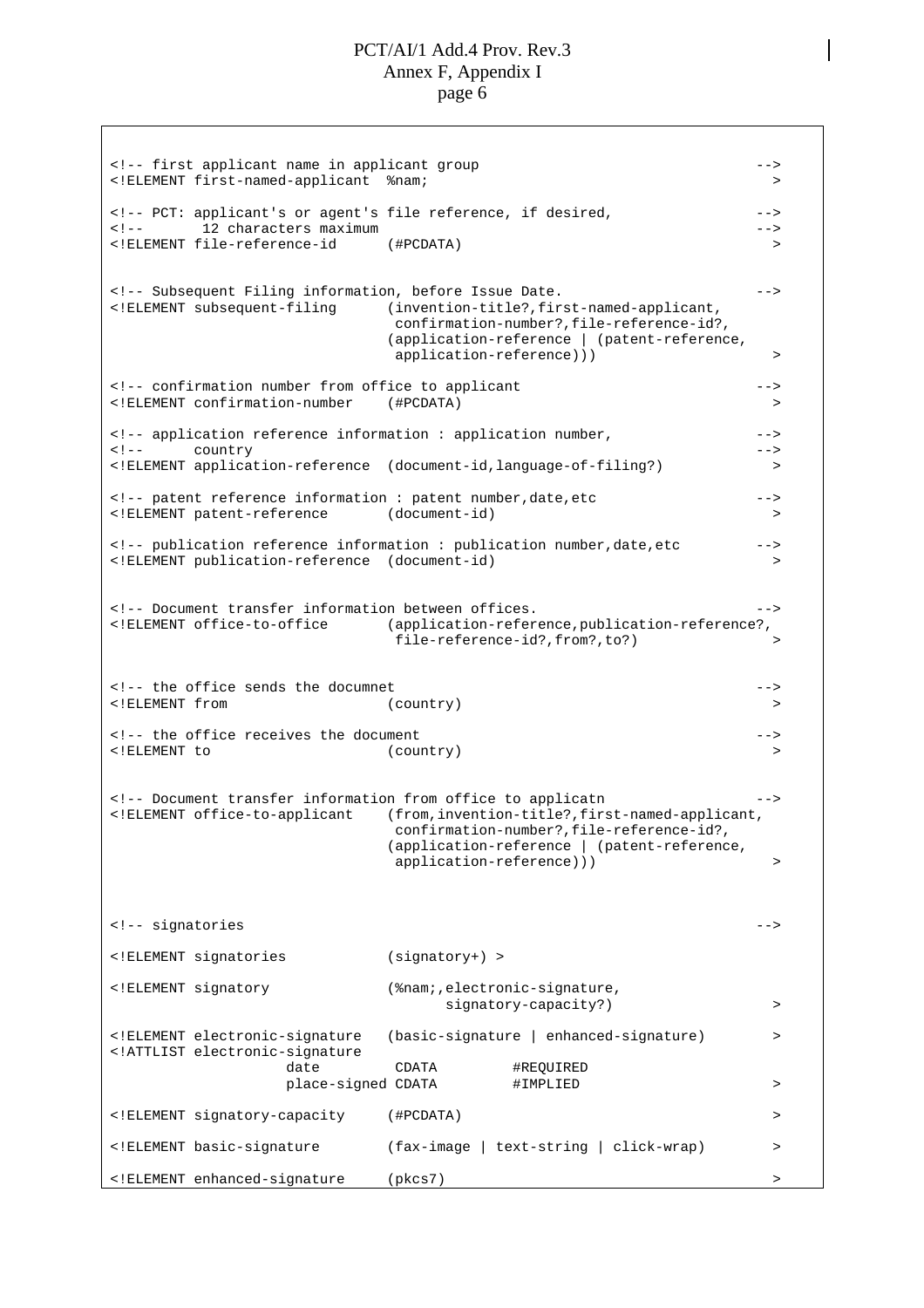<!ELEMENT fax-image EMPTY > <!ATTLIST fax-image file CDATA #REQUIRED > <!ELEMENT text-string (#PCDATA) > <!ELEMENT click-wrap EMPTY > <!ELEMENT pkcs7 EMPTY > <!-- comments or narrative description --> <!ELEMENT dtext (#PCDATA) > <!-- referenced-document --> <!-- referenced document element attribute refer to documents --> <!-- --> <!-- type : document file format type, xml,tiff,pdf,txt --> app=st25 format <!-- e.g, en,de,ja,, --> <!-- dec-type: kind of declaration, 1,2,3,4,5 --> <!-- notification-type; --> <!-- PCT notification form number, e.g. IB331,ISA202, --> <!-- correspondence-type; --> <!-- kind of PCT correspondence, e.g. change of address, --> <!-- other-document-name; --> <!-- other document name --> <!-- ref-number; --> <!-- reference number of copy of general general power of attorney--> <!-- PCT request form (RO101) --><br>--> --> --- ELEMENT application-request >> <!ELEMENT application-request EMPTY > <!ATTLIST application-request %document-attributes; type (xml) #REQUIRED > <!-- application body document, --> <!-- description,climes,drawings and abstruct --> <!ELEMENT application-body-doc EMPTY > <!ATTLIST application-body-doc %document-attributes; type (xml | pdf) #REQUIRED > <!-- chapter2-demand form (IPEA401) --> <!ELEMENT chapter2-demand EMPTY > <!ATTLIST chapter2-demand %document-attributes; type (xml) #REQUIRED > --> entitled from the feed of the state of the state of the state of the state of the state of the state of the state of the state of the state of the state of the state of the state of the state of the state of the state <!ELEMENT fee-calculation-sheet EMPTY > <! ATTLIST fee-calculation-sheet type (xml) #REQUIRED > <!-- declarations under PCT --> <!ELEMENT declaration-doc EMPTY > <!ATTLIST declaration-doc %document-attributes; type (xml) #REQUIRED dec-type  $(1 | 2 | 3 | 4 | 5)$ combined ) #REQUIRED > <!-- statement explaining lack of signature --> <!ELEMENT lack-of-signature EMPTY <!ATTLIST lack-of-signature %document-attributes; type (xml) #REQUIRED >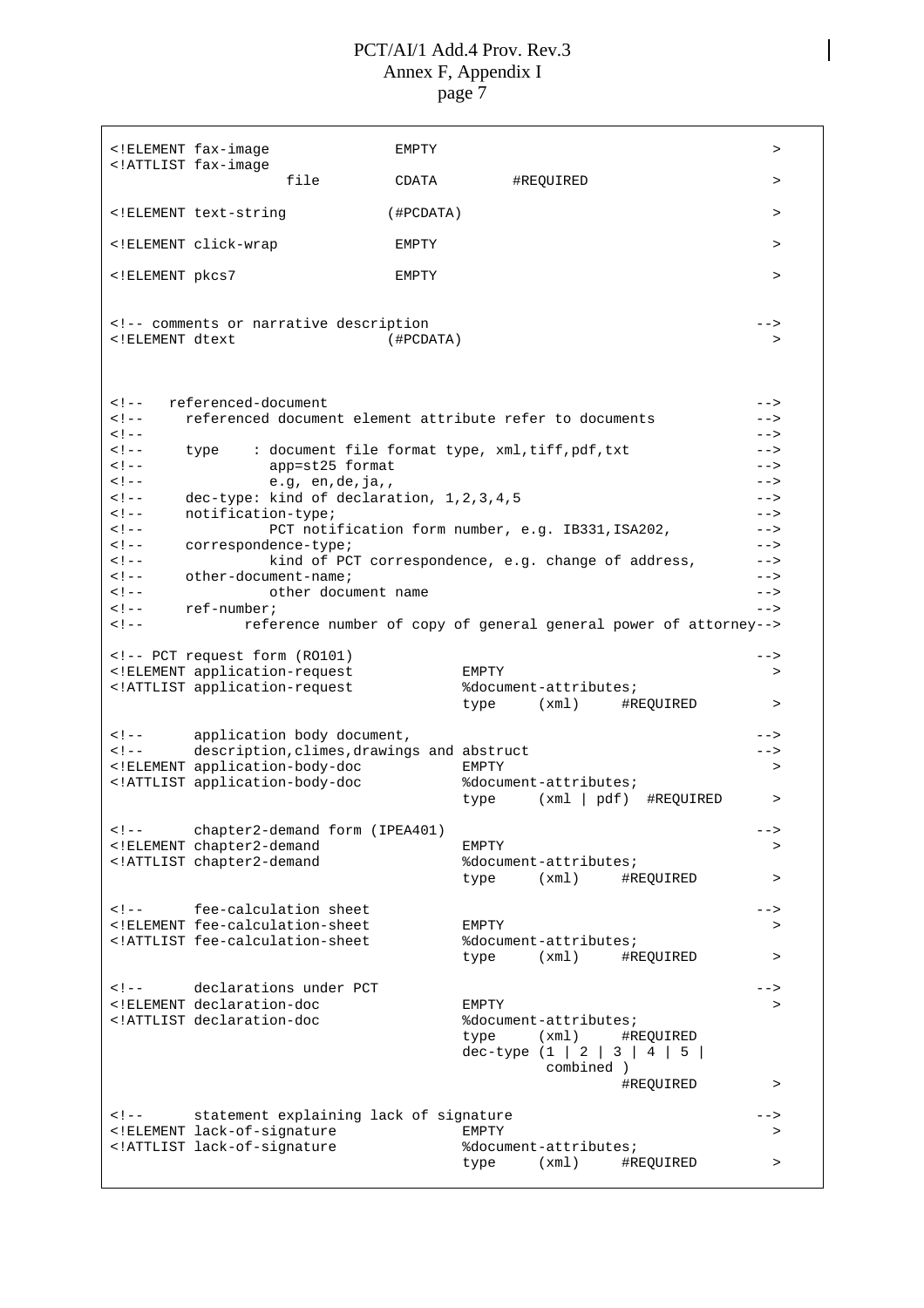| $\lt$ ! $--$ | separate indications concerning deposited microorganism                                                                                                                                                                                                                                                                                                                                                                                                                                                                                         |                            |                                   | -->       |
|--------------|-------------------------------------------------------------------------------------------------------------------------------------------------------------------------------------------------------------------------------------------------------------------------------------------------------------------------------------------------------------------------------------------------------------------------------------------------------------------------------------------------------------------------------------------------|----------------------------|-----------------------------------|-----------|
| $<$ ! --     | or other biological material                                                                                                                                                                                                                                                                                                                                                                                                                                                                                                                    |                            |                                   | $--&>$    |
|              | ELEMENT biological-material</td <td>EMPTY</td> <td></td> <td><math>\,&gt;</math></td>                                                                                                                                                                                                                                                                                                                                                                                                                                                           | EMPTY                      |                                   | $\,>$     |
|              | ATTLIST biological-material</td <td>%document-attributes;</td> <td></td> <td></td>                                                                                                                                                                                                                                                                                                                                                                                                                                                              | %document-attributes;      |                                   |           |
|              |                                                                                                                                                                                                                                                                                                                                                                                                                                                                                                                                                 | type (xml) #REQUIRED       |                                   | $\, > \,$ |
|              |                                                                                                                                                                                                                                                                                                                                                                                                                                                                                                                                                 |                            |                                   |           |
|              | original separate power of attorney</td><td></td><td></td><td><math>--&></math></td></tr><tr><td></td><td><!ELEMENT separate-power-of-attorney</td><td>EMPTY</td><td></td><td>></td></tr><tr><td></td><td><!ATTLIST separate-power-of-attorney</td><td>%document-attributes;</td><td></td><td></td></tr><tr><td></td><td></td><td>type (xml) #REQUIRED</td><td></td><td><math>\, > \,</math></td></tr><tr><td></td><td></td><td></td><td></td><td></td></tr><tr><td></td><td><!-- original general power of attorney</td><td></td><td></td><td> |                            |                                   |           |
|              | ELEMENT general-power-of-attorney</td <td>EMPTY</td> <td></td> <td>&gt;</td>                                                                                                                                                                                                                                                                                                                                                                                                                                                                    | EMPTY                      |                                   | >         |
|              | ATTLIST general-power-of-attorney</td <td>%document-attributes;</td> <td></td> <td><math display="inline">\, &gt;</math></td>                                                                                                                                                                                                                                                                                                                                                                                                                   | %document-attributes;      |                                   | $\, >$    |
|              |                                                                                                                                                                                                                                                                                                                                                                                                                                                                                                                                                 | type                       | (xml) #REQUIRED                   |           |
|              | copy of general general power of attorney</td><td></td><td></td><td>                                                                                                                                                                                                                                                                                                                                                                                                                                                                            |                            |                                   |           |
|              | ELEMENT copy-general-power-of-attorney EMPTY</td <td></td> <td></td> <td><math>\, &gt; \,</math></td>                                                                                                                                                                                                                                                                                                                                                                                                                                           |                            |                                   | $\, > \,$ |
|              | ATTLIST copy-general-power-of-attorney %document-attributes;</td <td></td> <td></td> <td></td>                                                                                                                                                                                                                                                                                                                                                                                                                                                  |                            |                                   |           |
|              |                                                                                                                                                                                                                                                                                                                                                                                                                                                                                                                                                 | type (xml) #REQUIRED       |                                   |           |
|              |                                                                                                                                                                                                                                                                                                                                                                                                                                                                                                                                                 | ref-number CDATA #REQUIRED |                                   | $\, >$    |
|              |                                                                                                                                                                                                                                                                                                                                                                                                                                                                                                                                                 |                            |                                   |           |
|              | changing of bibliographic, e.g name, address</td><td></td><td></td><td>                                                                                                                                                                                                                                                                                                                                                                                                                                                                         |                            |                                   |           |
|              | ELEMENT bib-changes</td <td>EMPTY</td> <td></td> <td><math display="inline">\, &gt;</math></td>                                                                                                                                                                                                                                                                                                                                                                                                                                                 | EMPTY                      |                                   | $\, >$    |
|              | ATTLIST bib-changes</td <td>%document-attributes;</td> <td></td> <td></td>                                                                                                                                                                                                                                                                                                                                                                                                                                                                      | %document-attributes;      |                                   |           |
|              |                                                                                                                                                                                                                                                                                                                                                                                                                                                                                                                                                 | type (xml) #REQUIRED       |                                   | $\, >$    |
|              |                                                                                                                                                                                                                                                                                                                                                                                                                                                                                                                                                 |                            |                                   |           |
|              | notification form among applicant and offices</td><td></td><td></td><td>                                                                                                                                                                                                                                                                                                                                                                                                                                                                        |                            |                                   |           |
|              | ELEMENT notification</td <td>EMPTY</td> <td></td> <td><math>\, &gt; \,</math></td>                                                                                                                                                                                                                                                                                                                                                                                                                                                              | EMPTY                      |                                   | $\, > \,$ |
|              | ATTLIST notification</td <td>%document-attributes;</td> <td></td> <td></td>                                                                                                                                                                                                                                                                                                                                                                                                                                                                     | %document-attributes;      |                                   |           |
|              |                                                                                                                                                                                                                                                                                                                                                                                                                                                                                                                                                 | type (xml) #REQUIRED       |                                   |           |
|              |                                                                                                                                                                                                                                                                                                                                                                                                                                                                                                                                                 |                            | notification-type CDATA #REQUIRED | $\, > \,$ |
|              |                                                                                                                                                                                                                                                                                                                                                                                                                                                                                                                                                 |                            |                                   |           |
|              | amendment request document, PCT; Art 19 or 34</td><td></td><td></td><td>                                                                                                                                                                                                                                                                                                                                                                                                                                                                        |                            |                                   |           |
|              | ELEMENT amendment</td <td>EMPTY</td> <td></td> <td><math>\, &gt; \,</math></td>                                                                                                                                                                                                                                                                                                                                                                                                                                                                 | EMPTY                      |                                   | $\, > \,$ |
|              | ATTLIST amendment</td <td>%document-attributes;</td> <td></td> <td></td>                                                                                                                                                                                                                                                                                                                                                                                                                                                                        | %document-attributes;      |                                   |           |
|              |                                                                                                                                                                                                                                                                                                                                                                                                                                                                                                                                                 | type (xml) #REQUIRED       |                                   | $\, >$    |
|              |                                                                                                                                                                                                                                                                                                                                                                                                                                                                                                                                                 |                            |                                   |           |
|              | ELEMENT priority-document</td <td>EMPTY</td> <td></td> <td><math>\, &gt; \,</math></td>                                                                                                                                                                                                                                                                                                                                                                                                                                                         | EMPTY                      |                                   | $\, > \,$ |
|              | ATTLIST priority-document</td <td>%document-attributes;</td> <td></td> <td></td>                                                                                                                                                                                                                                                                                                                                                                                                                                                                | %document-attributes;      |                                   |           |
|              |                                                                                                                                                                                                                                                                                                                                                                                                                                                                                                                                                 | type                       | (xml) #REQUIRED                   | >         |
|              |                                                                                                                                                                                                                                                                                                                                                                                                                                                                                                                                                 |                            |                                   |           |
|              | translation of international application<br><!ELEMENT translation-of-application</td><td><b>EMPTY</b></td><td></td><td><br>$\geq$                                                                                                                                                                                                                                                                                                                                                                                                               |                            |                                   |           |
|              | ATTLIST translation-of-application</td <td>%document-attributes;</td> <td></td> <td></td>                                                                                                                                                                                                                                                                                                                                                                                                                                                       | %document-attributes;      |                                   |           |
|              |                                                                                                                                                                                                                                                                                                                                                                                                                                                                                                                                                 | type                       | $(xml \mid pdf)$<br>#REQUIRED     | >         |
|              |                                                                                                                                                                                                                                                                                                                                                                                                                                                                                                                                                 |                            |                                   |           |
| $<$ ! --     | search report                                                                                                                                                                                                                                                                                                                                                                                                                                                                                                                                   |                            |                                   | -->       |
|              | ELEMENT search-report</td <td><b>EMPTY</b></td> <td></td> <td>&gt;</td>                                                                                                                                                                                                                                                                                                                                                                                                                                                                         | <b>EMPTY</b>               |                                   | >         |
|              | ATTLIST search-report</td <td>%document-attributes;</td> <td></td> <td></td>                                                                                                                                                                                                                                                                                                                                                                                                                                                                    | %document-attributes;      |                                   |           |
|              |                                                                                                                                                                                                                                                                                                                                                                                                                                                                                                                                                 | (xml)<br>type              | #REQUIRED                         | $\, > \,$ |
|              |                                                                                                                                                                                                                                                                                                                                                                                                                                                                                                                                                 |                            |                                   |           |
| $\lt$ ! $-$  | English translation search report                                                                                                                                                                                                                                                                                                                                                                                                                                                                                                               |                            |                                   | -->       |
|              | ELEMENT trans-search-report</td <td><b>EMPTY</b></td> <td></td> <td>&gt;</td>                                                                                                                                                                                                                                                                                                                                                                                                                                                                   | <b>EMPTY</b>               |                                   | >         |
|              | ATTLIST trans-search-report</td <td>%document-attributes;</td> <td></td> <td></td>                                                                                                                                                                                                                                                                                                                                                                                                                                                              | %document-attributes;      |                                   |           |
|              |                                                                                                                                                                                                                                                                                                                                                                                                                                                                                                                                                 | (xm1)<br>type              | #REQUIRED                         | $\, > \,$ |
|              |                                                                                                                                                                                                                                                                                                                                                                                                                                                                                                                                                 |                            |                                   |           |
|              | ELEMENT preliminary-examination-report</td <td>EMPTY</td> <td></td> <td>&gt;</td>                                                                                                                                                                                                                                                                                                                                                                                                                                                               | EMPTY                      |                                   | >         |
|              | ATTLIST preliminary-examination-report</td <td>%document-attributes;</td> <td></td> <td></td>                                                                                                                                                                                                                                                                                                                                                                                                                                                   | %document-attributes;      |                                   |           |
|              |                                                                                                                                                                                                                                                                                                                                                                                                                                                                                                                                                 | (xm1)<br>type              | #REQUIRED                         | $\, > \,$ |
|              |                                                                                                                                                                                                                                                                                                                                                                                                                                                                                                                                                 |                            |                                   |           |
| $\lt$ ! $--$ | English translation IPER                                                                                                                                                                                                                                                                                                                                                                                                                                                                                                                        |                            |                                   | -->       |
|              | ELEMENT trans-preliminary-examination-report</td <td></td> <td></td> <td></td>                                                                                                                                                                                                                                                                                                                                                                                                                                                                  |                            |                                   |           |
|              |                                                                                                                                                                                                                                                                                                                                                                                                                                                                                                                                                 | EMPTY                      |                                   | >         |
|              | ATTLIST trans-preliminary-examination-report</td <td></td> <td></td> <td></td>                                                                                                                                                                                                                                                                                                                                                                                                                                                                  |                            |                                   |           |
|              |                                                                                                                                                                                                                                                                                                                                                                                                                                                                                                                                                 | %document-attributes;      |                                   |           |
|              |                                                                                                                                                                                                                                                                                                                                                                                                                                                                                                                                                 | (xm1)<br>type              | #REQUIRED                         | $\, > \,$ |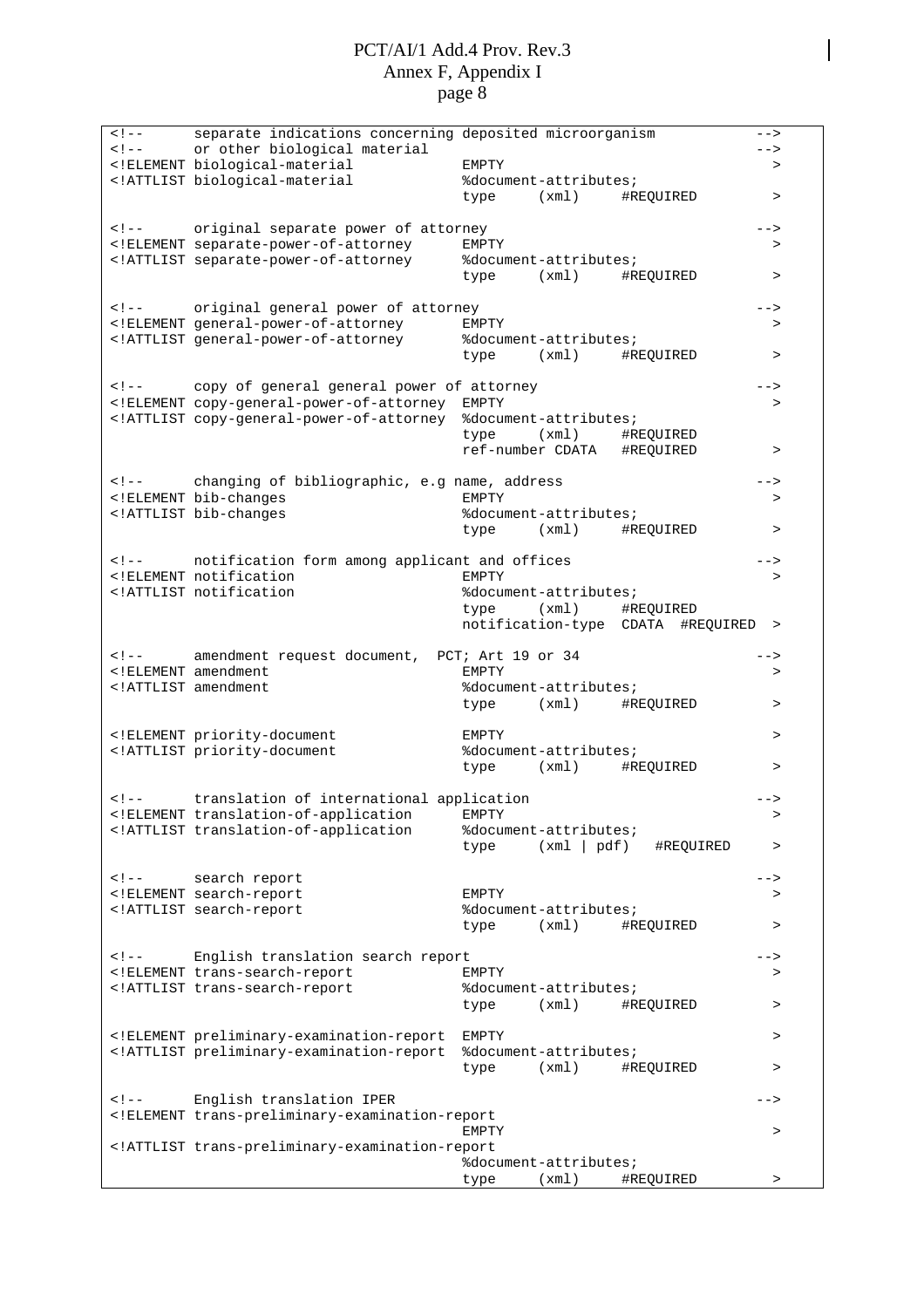<!-- published application e.g, PCT; Art.20 communication --> <!ELEMENT published-application EMPTY > <!ATTLIST published-application %document-attributes; type (xml | pdf) #REQUIRED > <!-- SEQUENCE LISTING According to WIPO ST.25 STANDARD FOR THE PRESENTATION OF NUCLEOTIDE AND AMINO ACID SEQUENCE LISTINGS IN PATENT APPLICATIONS: see<http://www.wipo.int/scit/en/index.html> "The sequence listing as defined in paragraph 2(i) shall, where it is filed together with the application, be placed at the end of the application. This part shall be entitled Sequence Listing, begin on a new page and preferably have independent page numbering. The sequence listing forms an integral part of the description; it is therefore unnecessary, subject to paragraph 36, to describe the sequences elsewhere in the description." Therefore we create here a separate sub-document for sequence listings, it should follow any drawings or the claims. It should follow the format of ST.25 and be an external file --> <!ELEMENT sequence-list EMPTY > <!ATTLIST sequence-list %document-attributes; type (pdf | txt | app | xml | zip) #REQUIRED > <!-- correspondence from applicant --> <!-- it is possible to use correspondence-type attribute --> <!-- for correspondence title  $\qquad \qquad \text{---}$ <!ELEMENT correspondence EMPTY <!ATTLIST correspondence %document-attributes; type (xml) #REQUIRED correspondence-type CDATA #REQUIRED > <!-- other document, other-document-name attribute supports name --> <!-- of the document --> <!ELEMENT other-documents EMPTY > <!ATTLIST other-documents %document-attributes; other-document-name CDATA #REQUIRED type (pdf | txt | app | xml | zip) #REQUIRED > <!-- HIGHLIGHTED ELEMENTS bold, italic, underscore, If we do not use these we have to have a generic tag such as emphasis with styles or levels because users want to use these and we need to mark it up - it is far simpler to have the tags shown below --> <!-- \* bold --> <!ELEMENT b (#PCDATA|i|u| smallcaps | br)\* > <!-- \* italic -->  $($  #PCDATA | b | u | smallcaps | br) \*  $\rightarrow$ <!-- \* underscore -->  $(\texttt{\#PCDATA} | b | i | s$ mallcaps)\* > <!-- \* Underscore attribute: style - single is default --> <!ATTLIST u style (single | double | dash | dots ) "single" > <!-- \* Superscript attribute: position (post) --> <!ELEMENT sup (#PCDATA | b | u | i)\* >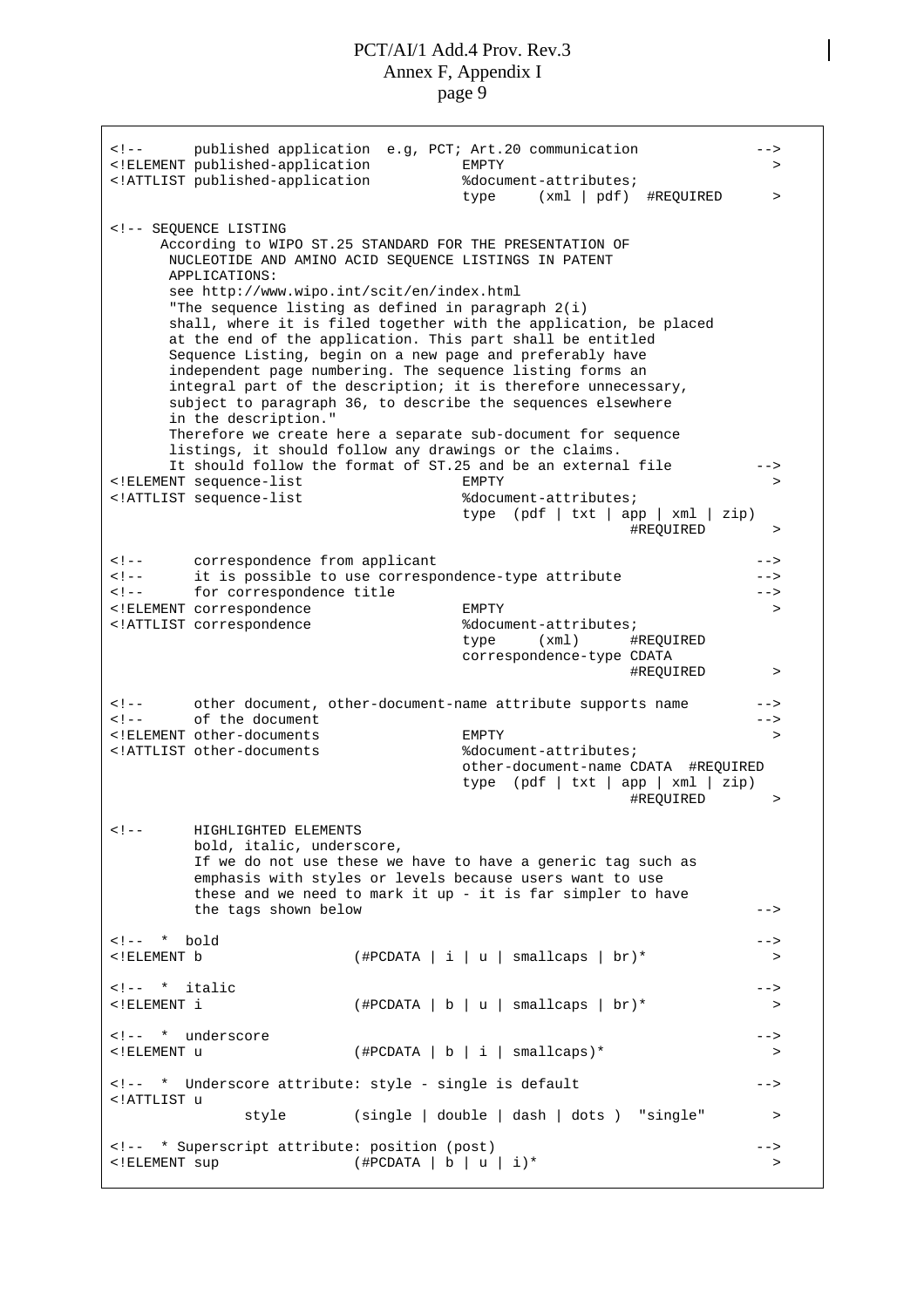| ELEMENT sub</th <th> b <br/><math>i</math>) *<br/>(#PCDATA<br/>u</th> <th><math>\geq</math></th>                                                                                                                                                                                                                                                                                                                                                                                                                             | b <br>$i$ ) *<br>(#PCDATA<br>u                                                               | $\geq$     |
|------------------------------------------------------------------------------------------------------------------------------------------------------------------------------------------------------------------------------------------------------------------------------------------------------------------------------------------------------------------------------------------------------------------------------------------------------------------------------------------------------------------------------|----------------------------------------------------------------------------------------------|------------|
|                                                                                                                                                                                                                                                                                                                                                                                                                                                                                                                              |                                                                                              |            |
| * Small capitals<br><!ELEMENT smallcaps</td><td>(#PCDATA   b   u   i  br)*</td><td><br>>                                                                                                                                                                                                                                                                                                                                                                                                                                     |                                                                                              |            |
|                                                                                                                                                                                                                                                                                                                                                                                                                                                                                                                              |                                                                                              |            |
| * br - break, line break within a paragraph</td><td></td><td>                                                                                                                                                                                                                                                                                                                                                                                                                                                                |                                                                                              |            |
| ELEMENT br</td <td>EMPTY</td> <td><math>\geq</math></td>                                                                                                                                                                                                                                                                                                                                                                                                                                                                     | EMPTY                                                                                        | $\geq$     |
|                                                                                                                                                                                                                                                                                                                                                                                                                                                                                                                              |                                                                                              |            |
|                                                                                                                                                                                                                                                                                                                                                                                                                                                                                                                              |                                                                                              |            |
| NAME if no distinction or detail can be given.</td><td></td><td></td></tr><tr><td>Also to be used for:</td><td></td><td></td></tr><tr><td></td><td>personal (natural-person) and corporate (legal entity) names</td><td>                                                                                                                                                                                                                                                                                                     |                                                                                              |            |
| ELEMENT name</td <td>(HPCDATA)</td> <td>&gt;</td>                                                                                                                                                                                                                                                                                                                                                                                                                                                                            | (HPCDATA)                                                                                    | >          |
| ATTLIST name</td <td></td> <td><math>\geq</math></td>                                                                                                                                                                                                                                                                                                                                                                                                                                                                        |                                                                                              | $\geq$     |
|                                                                                                                                                                                                                                                                                                                                                                                                                                                                                                                              | type (legal   natural) #REQUIRED                                                             |            |
| $<$ ! --                                                                                                                                                                                                                                                                                                                                                                                                                                                                                                                     | *Title e.g., Mr., Mrs., Dr. etc*                                                             | $--&>$     |
| ELEMENT prefix</td <td>(#PCDATA)</td> <td><math>\,&gt;</math></td>                                                                                                                                                                                                                                                                                                                                                                                                                                                           | (#PCDATA)                                                                                    | $\,>$      |
|                                                                                                                                                                                                                                                                                                                                                                                                                                                                                                                              |                                                                                              |            |
| Last, family, surname</td><td></td><td><math>--</math></td></tr><tr><td><!ELEMENT last-name</td><td>(#PCDATA)</td><td><math>\geq</math></td></tr><tr><td><!-- First, given, middle name(s), initials</td><td></td><td></td></tr><tr><td>eg. John, John F., J.F, John Frederick</td><td></td><td>                                                                                                                                                                                                                             |                                                                                              |            |
| ELEMENT first-name</td <td>(#PCDATA)</td> <td><math>\geq</math></td>                                                                                                                                                                                                                                                                                                                                                                                                                                                         | (#PCDATA)                                                                                    | $\geq$     |
|                                                                                                                                                                                                                                                                                                                                                                                                                                                                                                                              |                                                                                              |            |
| ELEMENT middle-name</td <td>(#PCDATA)</td> <td><math>\,&gt;</math></td>                                                                                                                                                                                                                                                                                                                                                                                                                                                      | (#PCDATA)                                                                                    | $\,>$      |
| Suffix (e.g., II, Jr.Dip. Ing., BA, et al, etc. *</td><td></td><td>                                                                                                                                                                                                                                                                                                                                                                                                                                                          |                                                                                              |            |
| ELEMENT suffix</td <td>(HPCDATA)</td> <td><math>\geq</math></td>                                                                                                                                                                                                                                                                                                                                                                                                                                                             | (HPCDATA)                                                                                    | $\geq$     |
|                                                                                                                                                                                                                                                                                                                                                                                                                                                                                                                              |                                                                                              |            |
| Individual id *</td><td></td><td>                                                                                                                                                                                                                                                                                                                                                                                                                                                                                            |                                                                                              |            |
| ELEMENT iid</td <td>(HPCDATA)</td> <td><math>\geq</math></td>                                                                                                                                                                                                                                                                                                                                                                                                                                                                | (HPCDATA)                                                                                    | $\geq$     |
| Role, eq President added 02.11.2000 PB ISO 12083 *</td><td></td><td>                                                                                                                                                                                                                                                                                                                                                                                                                                                         |                                                                                              |            |
| ELEMENT role</td <td>(HPCDATA)</td> <td><math>\geq</math></td>                                                                                                                                                                                                                                                                                                                                                                                                                                                               | (HPCDATA)                                                                                    | $\geq$     |
|                                                                                                                                                                                                                                                                                                                                                                                                                                                                                                                              |                                                                                              |            |
| Organisation name *</td><td></td><td>                                                                                                                                                                                                                                                                                                                                                                                                                                                                                        |                                                                                              |            |
| ELEMENT orgname</td <td>(HPCDATA)</td> <td><math>\, &gt; \,</math></td>                                                                                                                                                                                                                                                                                                                                                                                                                                                      | (HPCDATA)                                                                                    | $\, > \,$  |
| Department, division, section, etc. name *</td><td></td><td>                                                                                                                                                                                                                                                                                                                                                                                                                                                                 |                                                                                              |            |
| ELEMENT department</td <td>(#PCDATA)</td> <td>&gt;</td>                                                                                                                                                                                                                                                                                                                                                                                                                                                                      | (#PCDATA)                                                                                    | >          |
|                                                                                                                                                                                                                                                                                                                                                                                                                                                                                                                              |                                                                                              |            |
| Synonym, cross-reference *</td><td></td><td><math>--&</math></td></tr><tr><td><! ELEMENT synonym</td><td>(HPCDATA)</td><td>></td></tr><tr><td></td><td></td><td></td></tr><tr><td></td><td><!-- Applicant's, agent's registration number with the office</td><td><math>--&></math></td></tr><tr><td><!ELEMENT registered-number</td><td>(#PCDATA)</td><td><math display="inline">\, ></math></td></tr><tr><td></td><td></td><td></td></tr><tr><td></td><td></td><td></td></tr><tr><td><!-- common elements</td><td></td><td> |                                                                                              |            |
| Document, application identification group<br><!ELEMENT document-id</td><td>(country, doc-number, name?, kind?, date?)</td><td><br>$\geq$                                                                                                                                                                                                                                                                                                                                                                                    |                                                                                              |            |
|                                                                                                                                                                                                                                                                                                                                                                                                                                                                                                                              |                                                                                              |            |
| country code, ST.3</td><td></td><td><math>--&></math></td></tr><tr><td><! ELEMENT country</td><td>(#PCDATA)</td><td><math>\geq</math></td></tr><tr><td></td><td></td><td></td></tr><tr><td><!-- Document number<br><math><</math>! --</td><td></td><td>                                                                                                                                                                                                                                                                      |                                                                                              |            |
| $\lt$ ! $--$                                                                                                                                                                                                                                                                                                                                                                                                                                                                                                                 | In case of application $i$ application number<br>In case of publication ; publication number | --><br>--> |
| $<$ ! --                                                                                                                                                                                                                                                                                                                                                                                                                                                                                                                     | In case of grant patent; patent number                                                       | -->        |
| ELEMENT doc-number</td <td>(HPCDATA)</td> <td><math>\, &gt; \,</math></td>                                                                                                                                                                                                                                                                                                                                                                                                                                                   | (HPCDATA)                                                                                    | $\, > \,$  |
|                                                                                                                                                                                                                                                                                                                                                                                                                                                                                                                              |                                                                                              |            |
| kind code,</td><td></td><td>                                                                                                                                                                                                                                                                                                                                                                                                                                                                                                 |                                                                                              |            |
| ELEMENT kind</td <td>(#PCDATA)</td> <td><math>\geq</math></td>                                                                                                                                                                                                                                                                                                                                                                                                                                                               | (#PCDATA)                                                                                    | $\geq$     |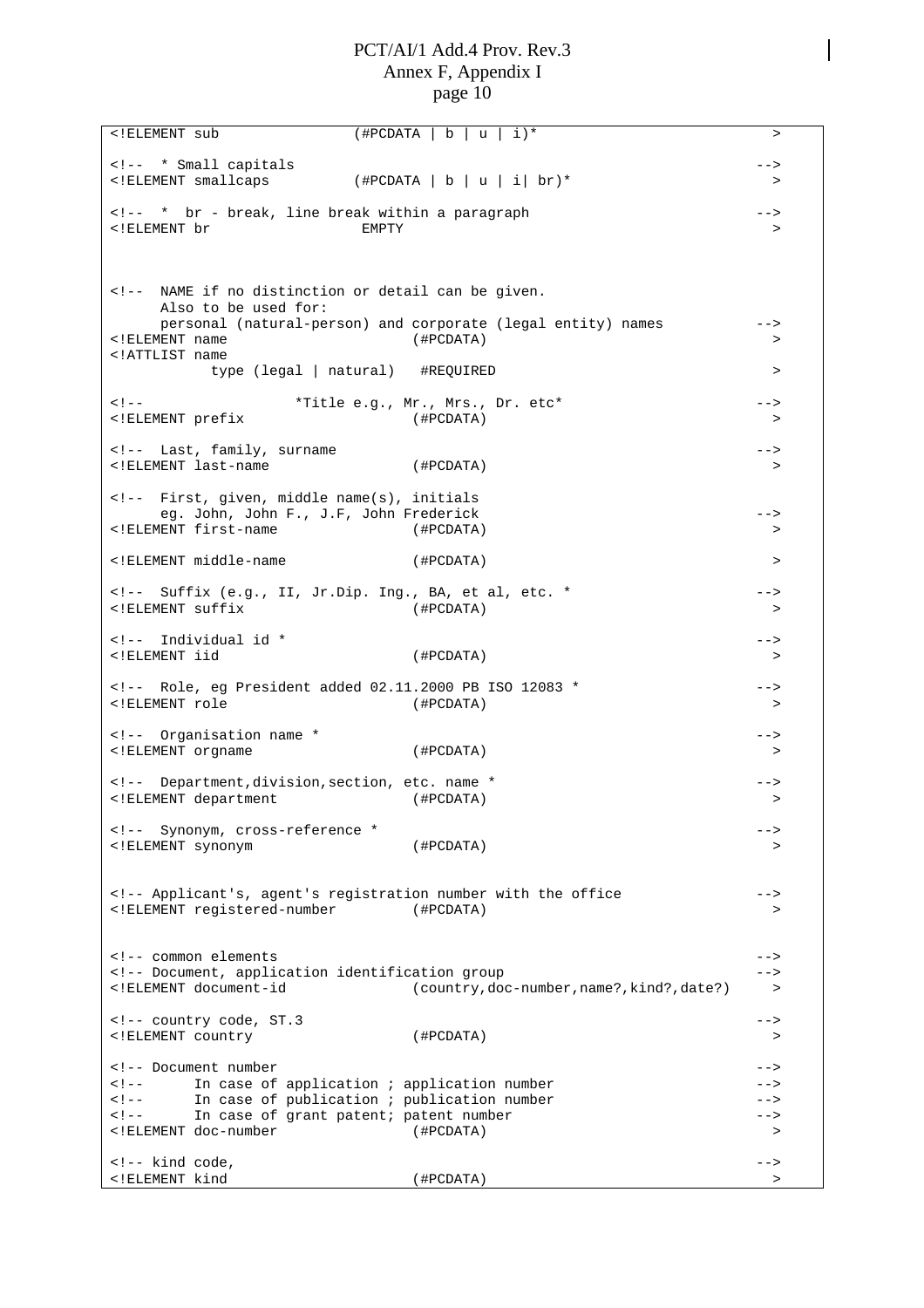<!-- date, YYYYMMDD, e.g, 20011230 --> <!ELEMENT date (#PCDATA) > <!-- filing language, ISO639 language code, e.g, en,de,ja, --> <!ELEMENT language-of-filing (#PCDATA) >  $\lt$ ! $\leftarrow$  END OF DTD  $\leftarrow$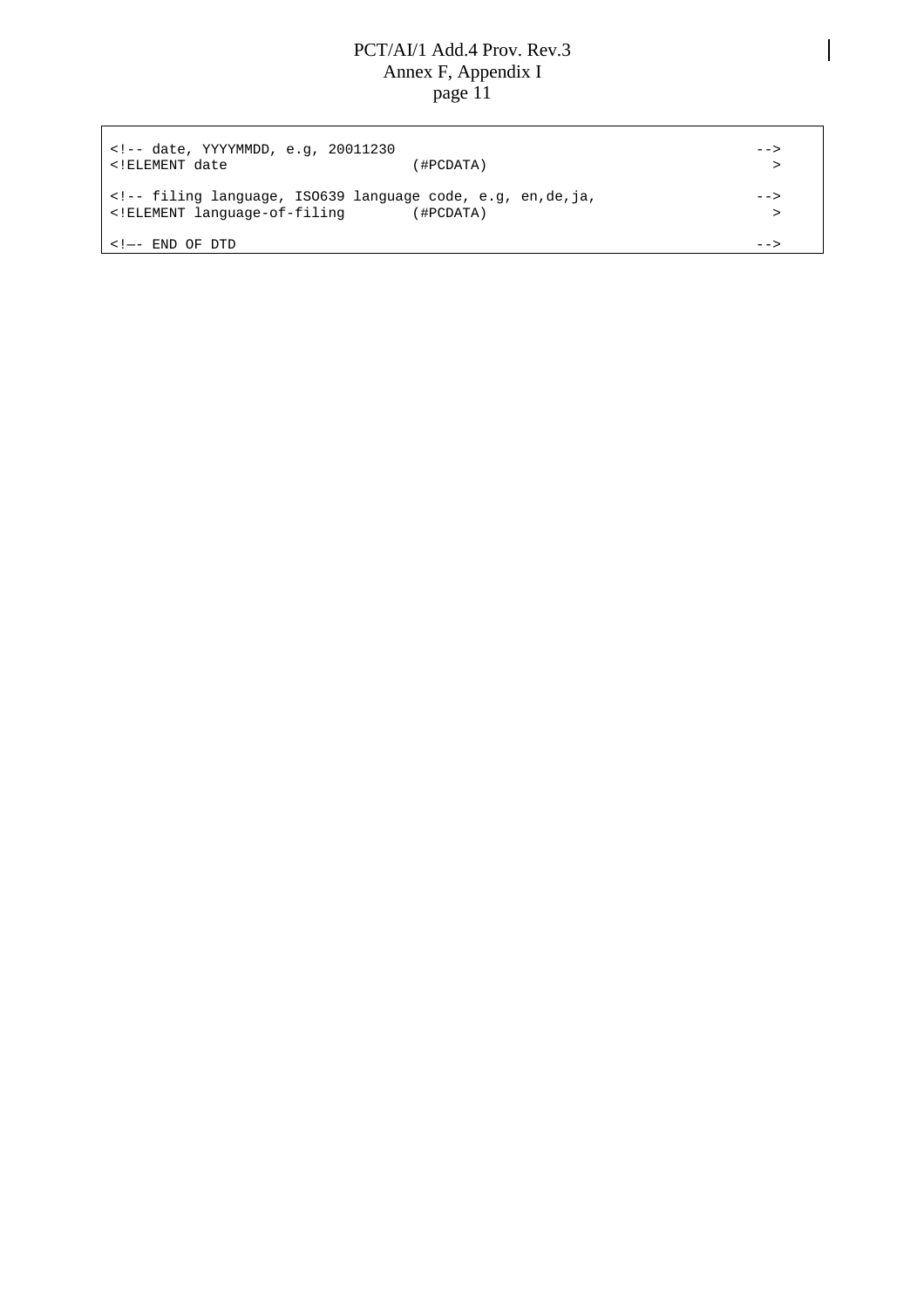#### **Request form**

 $<$ !  $-$ \*\*\*\*\*\*\*\*\*\*\*\*\*\*\*\*\*\*\*\*\*\*\*\*\*\*\*\*\*\*\*\*\*\*\*\*\*\*\*\*\*\*\*\*\*\*\*\*\*\*\*\*\*\*\*\*\*\*\*\*\*\*\*\*\*\*\*\* \* request v0.3 2001 APRIL \* \*\*\*\*\*\*\*\*\*\*\*\*\*\*\*\*\*\*\*\*\*\*\*\*\*\*\*\*\*\*\*\*\*\*\*\*\*\*\*\*\*\*\*\*\*\*\*\*\*\*\*\*\*\*\*\*\*\*\*\*\*\*\*\*\*\*\*\* \* public "-//wipo//dtd request v0.3 2001-04-30/en" \* \*\*\*\*\*\*\*\*\*\*\*\*\*\*\*\*\*\*\*\*\*\*\*\*\*\*\*\*\*\*\*\*\*\*\*\*\*\*\*\*\*\*\*\*\*\*\*\*\*\*\*\*\*\*\*\*\*\*\*\*\*\*\*\*\*\*\*\* \* contacts: \* \* EPO: Paul Brewin; pbrewin@epo.org \* \* JPO: Mitsuru Sono; sono-mitsuru@jpo.go.jp \* \* USPTO: Bruce B. Cox; bruce.cox@uspto.gov \* WIPO: Shiro Ankyu; shiro.ankyu@wipo.int \* \*\*\*\*\*\*\*\*\*\*\*\*\*\*\*\*\*\*\*\*\*\*\*\*\*\*\*\*\*\*\*\*\*\*\*\*\*\*\*\*\*\*\*\*\*\*\*\*\*\*\*\*\*\*\*\*\*\*\*\*\*\*\*\*\*\*\*\* \* revision history \* \*\*\*\*\*\*\*\*\*\*\*\*\*\*\*\*\*\*\*\*\*\*\*\*\*\*\*\*\*\*\*\*\*\*\*\*\*\*\*\*\*\*\*\*\*\*\*\*\*\*\*\*\*\*\*\*\*\*\*\*\*\*\*\*\*\*\*\* Revised 2001-04-26, Geneva, Trilateral/WIPO Working Group ..checklist made optional .. Revised 2001 March 2, Shiro Ankyu, WIPO, ..added check list Revised 2001 Jan 25, Shiro Ankyu, WIPO, and Paul Brewin, EPO ..changed version to v0.2 ..changed order of element from ST32 structure to RO101 paper form structure. ..substantially modified many tags, added attributes, added tags to reflect PCT requirements better. Revised 2000 June 7, Shiro Ankyu, WIPO, and John Godman, WIPO ..changed version to v0.11 ..changed encoding to "UTF-8" ..modified ELECTRONIC-SIGNATURE structure ...in order to more closely reflect Annex F, Appendix I, v4.0 ....added BASIC-SIGNATURE ....added FAX ....added TEXT-STRING ....added CLICK-WRAP ....added ENHANCED-SIGNATURE ....added PKCS7 ....changed filename attribute to FILE-NAME to match ePCT DTD Created 2000 May 26, Bruce B. Cox, USPTO, Paul Brewin, EPO, and Shiro Ankyu, WIPO ..set version to v0.1 ...creation of new DTD; see Trilateral Meeting, the Hague, 2000 April 17-19, ....Report of the DTD Subgroup --> <!--DOCTYPE request [ --> <!--Define some entities --> <!--Name group entity, please see name element group for each elements --> <!ENTITY % nam "((name | (prefix?,last-name,first-name,middle-name?,suffix?, iid?, role?,orgname?,department?,synonym\*)), registered-number?)" > <!-- PCT REQUEST FORM : RO101 (root element) --> <!ELEMENT request ((file-reference-id?,request-petition,invention-title?, parties,designation-of-states?,priority-claims?, search-authority?,declarations?,check-list?, figure-to-publish?,language-of-filing?,signatories?,dtext?,  $offsetize-specific-data*$  | doc-page+) <!-- attributes for request -->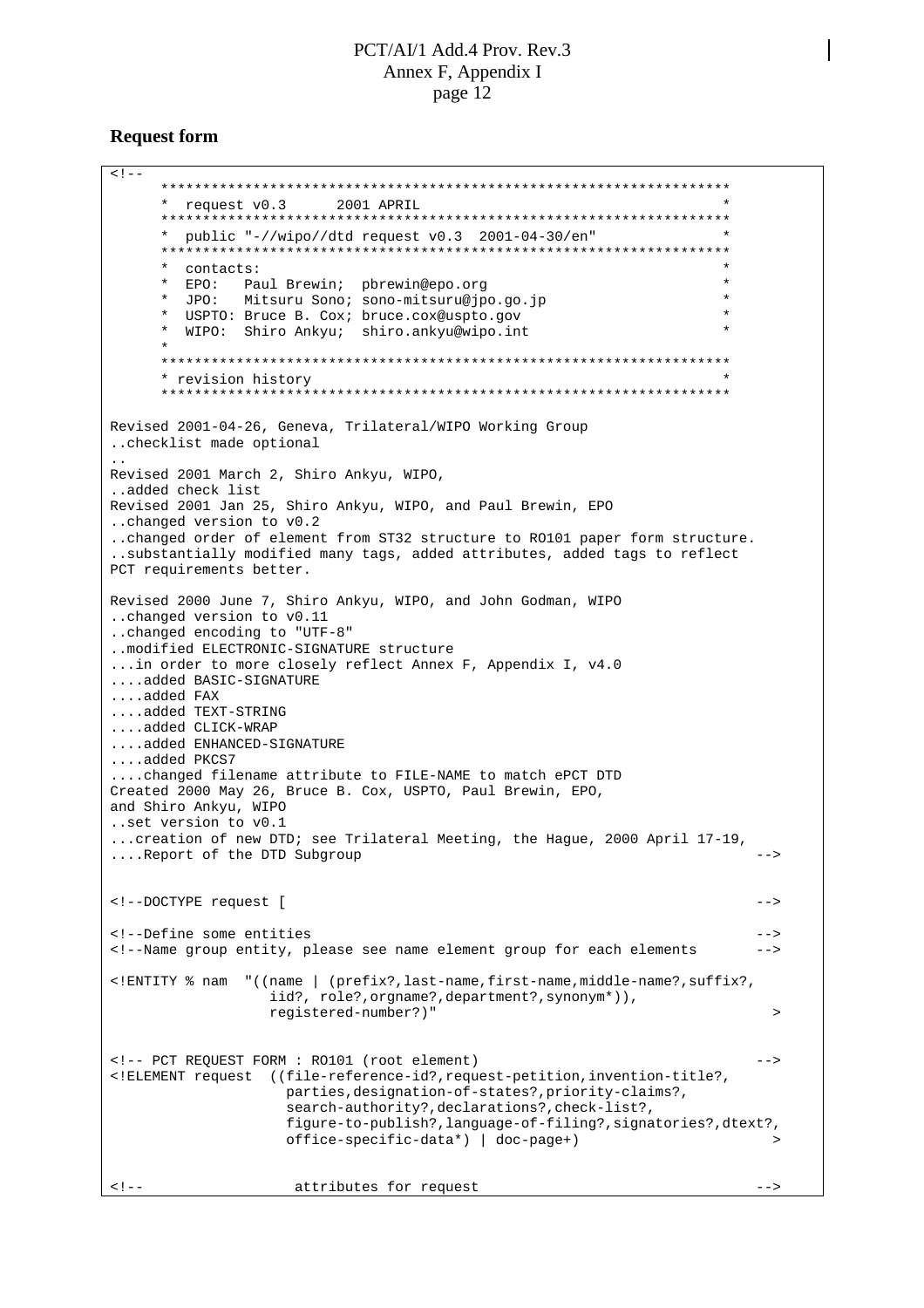<!-- lang :language code of attached document, --> ISO639 language code,e.g, en,de,ja,, <!-- dtd-version :dtd version number --> <!-- date-produced :YYYYMMDD e.g, 20011230 --> if desired, 12 characters maximum <!-- ro :Receiving office name, country code ST.3 --> <!ATTLIST request lang CDATA #REQUIRED dtd-version CDATA #IMPLIED<br>produced-by (applicant | RO | produced-by (applicant | RO | ISA | IPEA | IB | DO | EO) #REQUIRED<br>#IMPLIED date-produced CDATA<br>status CDATA status CDATA #IMPLIED ro CDATA #REQUIRED file CDATA #IMPLIED > <!-- PCT: applicant's or agent's file reference, if desired, --> <!-- 12 characters maximum --> <!ELEMENT file-reference-id (#PCDATA) > <!-- The Petition (PCT Rule 4.2) --> <!-- The request shall contain a petition, -->  $\epsilon$ !-- The petition shall be to the following effect and shall preferably <!-- be worded as follows: The undersigned requests that the present --> <!-- international application be processed according to the Patent --> <!-- Cooperation Treaty. --> <!ELEMENT request-petition (#PCDATA) > <!-- BOX No.I TITLE of Invention (PCT Rule 4.3) --> <!-- The title of the invention shall be short (preferably from two to --> seven words when in English or translated into English) and precise. --> <!ELEMENT invention-title (#PCDATA | b | i | u | sup | sub)\* > <!ATTLIST invention-title id ID #REQUIRED lang CDATA #IMPLIED > <!-- HIGHLIGHTED ELEMENTS bold, italic, underscore, If we do not use these we have to have a generic tag such as emphasis with styles or levels because users want to use these and we need to mark it up - it is far simpler to have the tags shown below example the tags shown below <!-- \* bold -->  $\langle$  + FILEMENT b  $($   $\#$ PCDATA  $\mid$  i  $\mid$  u  $\mid$  smallcaps  $\mid$  br)\* <!-- \* italic -->  $(\texttt{\#PCDATA} | b | u | smallcaps | br)*$  > <!-- \* underscore --> <!ELEMENT u (#PCDATA|b|i| smallcaps)\* > <!-- \* Underscore attribute: style - single is default --> <!ATTLIST u style (single | double | dash | dots ) "single" > <!-- \* Superscript attribute: position (post) -->  $(\text{HPCDATA} | b | u | i)^*$  >  $\langle$  + FLEMENT sub  $($  + PCDATA | b | u | i  $)$  \*  $\langle$ <!-- \* Small capitals -->  $(\text{HPCDATA} | b | u | i | br)^*$  >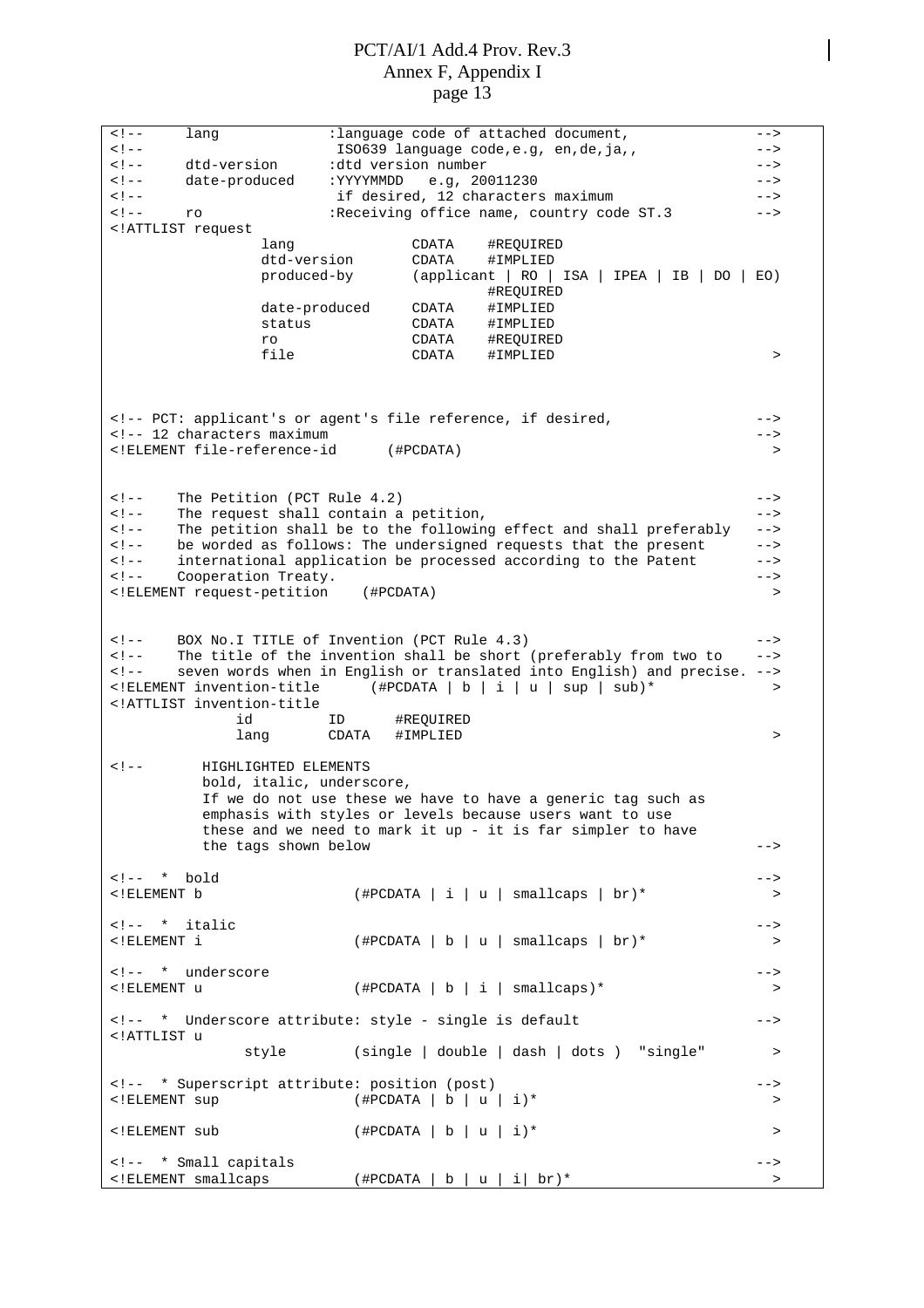<!-- \* br - break, line break within a paragraph --> <!ELEMENT br EMPTY > <!-- BOX No.II, III and IV APPLICANTS, FURTHER APPLICANT(S) --> <!-- AND/OR (FURTHER) INVENTOR(S)AGENT OR COMMON --> <!-- REPRESENTATIVE; OR ADDRESS FOR CORRESPONDENCE --> (PCT Rule 4.5, 4.6, 4.7, 4.8) --> <!ELEMENT parties (applicants,inventors?,correspondence-address?,agents?) > <!-- Applicants information --> <!ELEMENT applicants (applicant+) > <!ELEMENT applicant (addressbook+,nationality,residence,us-rights?, designated-states?) by the contraction of the contraction of the contraction of the contraction of the contraction of the contraction of the contraction of the contraction of the contraction of the contraction of the contr <!-- attributes for applicant --> <!-- sequence : sequence number of each applicant --> <!-- e.g, sequence="1" --> <!-- type : applicant type --> <!-- type="applicant" : the applicant is only applicant --> <!-- type="applicant-inventor" : the applicant is --> <!-- also applicant --> <!-- designation: This person is applicant for the purpose of: --> <!-- designation="all" : all designated states --> <!-- designation="all-except-us" : all designated states --> <!-- except US -->  $designation="us-only" : US only$ <!-- designation="as-indicated" : the states indicated in --> <!-- designated-states element --> under applicant element --> <!ATTLIST applicant sequence CDATA  $\qquad$  CDATA  $\qquad$   $\qquad$   $\qquad$   $\qquad$   $\qquad$   $\qquad$   $\qquad$   $\qquad$   $\qquad$   $\qquad$   $\qquad$   $\qquad$   $\qquad$   $\qquad$   $\qquad$   $\qquad$   $\qquad$   $\qquad$   $\qquad$   $\qquad$   $\qquad$   $\qquad$   $\qquad$   $\qquad$   $\qquad$   $\qquad$   $\qquad$   $\qquad$   $\qquad$   $\qquad$   $\qquad$   $\qquad$   $\q$ type (applicant | applicant-inventor) #REQUIRED designation (all | all-except-us | us-only | as-indicated) #REQUIRED > <!-- addressbook : NAME and ADDRESS COMPONENTS / GROUP TAG % nam "((name | (prefix?,last-name,first-name,middle-name?,suffix?, iid?, role?,orgname?,department?,synonym\*)),registered-number?)" The lang attribute is REQUIRED for eg.the JPO PCT request where names and addresses may be repeated in two different languages. If no structure possible use pctext --> <!ELEMENT addressbook ((%nam;,address, phone\*, fax\* ,email\* , url\* , ead\*, dtext?) | dtext) > <!ATTLIST addressbook lang CDATA #REQUIRED > <!-- NAME if no distinction or detail can be given. Also to be used for: personal (natural-person) and corporate (legal entity) names --> <!ELEMENT name (#PCDATA) > <!ATTLIST name type (legal | natural) #REQUIRED > <!-- \*Title e.g., Mr., Mrs., Dr. etc\* -->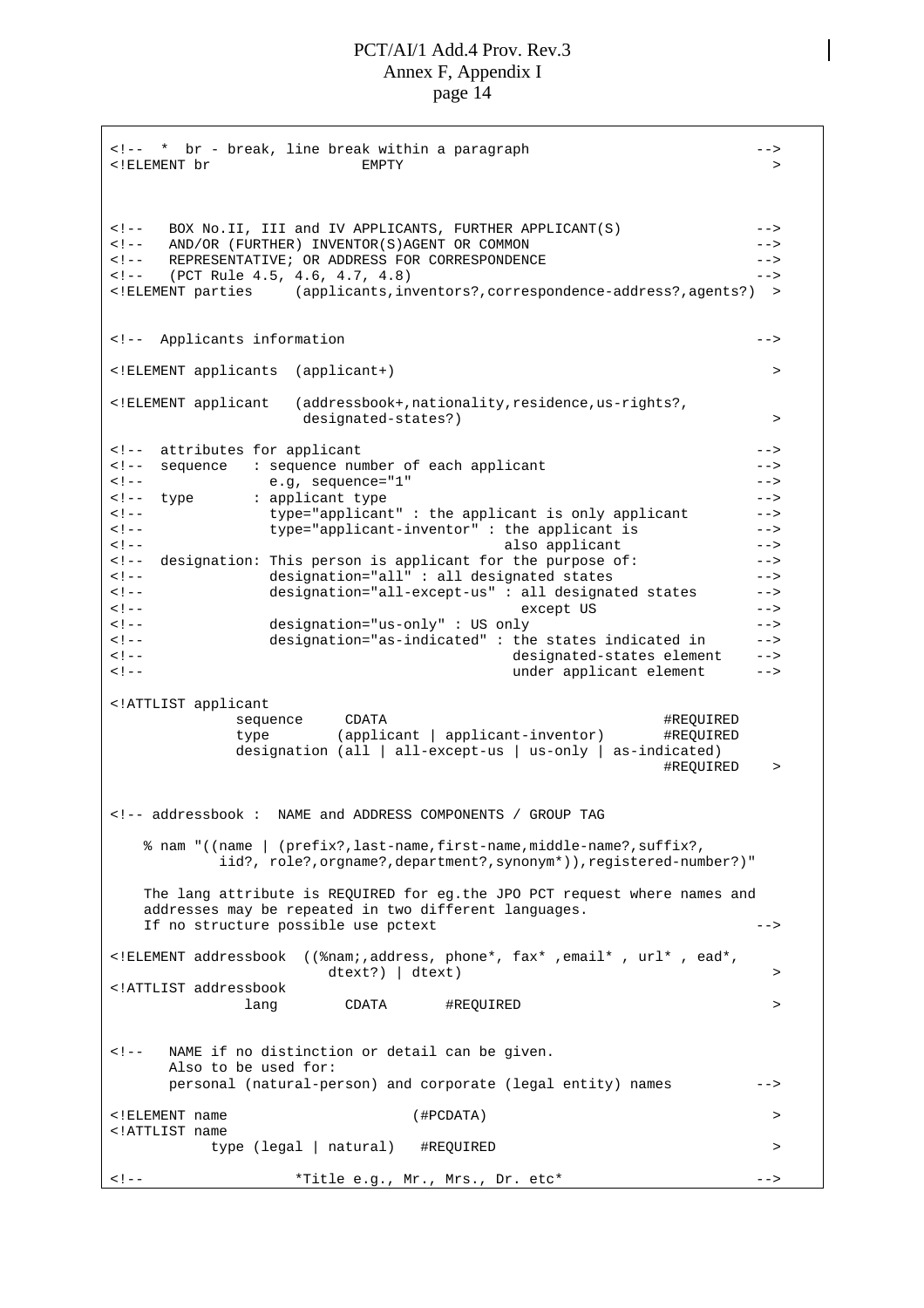| Last, family, surname<br><br>ELEMENT last-name<br (HPCDATA)<br>$\, >$<br>First, given, middle name(s), initials<br>eg. John, John F., J.F, John Frederick<br><math>--&></math><br><!ELEMENT first-name<br>(HPCDATA)<br>><br><!ELEMENT middle-name<br>(#PCDATA)<br><math>\, > \,</math><br><!-- Suffix (e.g., II, Jr.Dip. Ing., BA, et al, etc.<br><br>ELEMENT suffix<br (HPCDATA)<br>><br>Individual id<br><br>ELEMENT iid<br (HPCDATA)<br>><br>Role, eg President added 02.11.2000 PB ISO 12083<br><br>ELEMENT role<br $($ #PCDATA $)$<br>$\, >$<br>Organisation name<br><br>ELEMENT orgname<br $($ #PCDATA $)$<br>><br>Department, division, section, etc. name<br><br>ELEMENT department<br (#PCDATA)<br>><br>Synonym, cross-reference<br><math>--&></math><br><! ELEMENT synonym<br>(#PCDATA)<br><math>\geq</math><br><!-- Applicant's, agent's registration number with the office<br><!ELEMENT registered-number (#PCDATA)<br><math>\, > \,</math><br>ADDRESS COMPONENTS *<br><math><</math>! --<br>The name may form part of addresses. Address format differ from<br>country to country. If no structure possible use pctext<br><br>ELEMENT address<br ((address-1?, address-2?, address-3?, street?, city?,<br>$county$ ?, state?, postcode, country)   text)<br>$\, >$<br>In case the address dose not have street name, city name, etc<br>$\lt$ ! – – *<br>ELEMENT address-1<br (#PCDATA)<br>$\, >$<br>ELEMENT address-2<br (HPCDATA)<br>$\geq$<br>ELEMENT address-3<br (#PCDATA)<br>$\geq$<br>$<$ ! --*<br>Street may contain house number or name<br>$* - - >$<br>ELEMENT street<br (#PCDATA)<br>><br>$<$ ! --*<br>$* - -$<br>City or town name<br>ELEMENT city<br (HPCDATA)<br>><br>$\lt$ ! $- - *$<br>County, parish, department, etc (mainly UK, USA)<br>$* - -$<br>ELEMENT county<br (HPCDATA)<br>$\, >$<br>Region of country eg. state, province, lande etc<br>$\lt$ ! – – *<br>$* - -$<br>ELEMENT state<br (HPCDATA)<br>><br>$\lt$ ! $--$ *<br>Postal code or zip code<br>$* - -$<br>ELEMENT postcode<br (#PCDATA)<br>$\, > \,$ | ELEMENT prefix</th <th>(#PCDATA)</th> <th><math>\geq</math></th> | (#PCDATA) | $\geq$ |
|----------------------------------------------------------------------------------------------------------------------------------------------------------------------------------------------------------------------------------------------------------------------------------------------------------------------------------------------------------------------------------------------------------------------------------------------------------------------------------------------------------------------------------------------------------------------------------------------------------------------------------------------------------------------------------------------------------------------------------------------------------------------------------------------------------------------------------------------------------------------------------------------------------------------------------------------------------------------------------------------------------------------------------------------------------------------------------------------------------------------------------------------------------------------------------------------------------------------------------------------------------------------------------------------------------------------------------------------------------------------------------------------------------------------------------------------------------------------------------------------------------------------------------------------------------------------------------------------------------------------------------------------------------------------------------------------------------------------------------------------------------------------------------------------------------------------------------------------------------------------------------------------------------------------------------------------------------------------------------------------------------------------------------------------------|------------------------------------------------------------------|-----------|--------|
|                                                                                                                                                                                                                                                                                                                                                                                                                                                                                                                                                                                                                                                                                                                                                                                                                                                                                                                                                                                                                                                                                                                                                                                                                                                                                                                                                                                                                                                                                                                                                                                                                                                                                                                                                                                                                                                                                                                                                                                                                                                    |                                                                  |           |        |
|                                                                                                                                                                                                                                                                                                                                                                                                                                                                                                                                                                                                                                                                                                                                                                                                                                                                                                                                                                                                                                                                                                                                                                                                                                                                                                                                                                                                                                                                                                                                                                                                                                                                                                                                                                                                                                                                                                                                                                                                                                                    |                                                                  |           |        |
|                                                                                                                                                                                                                                                                                                                                                                                                                                                                                                                                                                                                                                                                                                                                                                                                                                                                                                                                                                                                                                                                                                                                                                                                                                                                                                                                                                                                                                                                                                                                                                                                                                                                                                                                                                                                                                                                                                                                                                                                                                                    |                                                                  |           |        |
|                                                                                                                                                                                                                                                                                                                                                                                                                                                                                                                                                                                                                                                                                                                                                                                                                                                                                                                                                                                                                                                                                                                                                                                                                                                                                                                                                                                                                                                                                                                                                                                                                                                                                                                                                                                                                                                                                                                                                                                                                                                    |                                                                  |           |        |
|                                                                                                                                                                                                                                                                                                                                                                                                                                                                                                                                                                                                                                                                                                                                                                                                                                                                                                                                                                                                                                                                                                                                                                                                                                                                                                                                                                                                                                                                                                                                                                                                                                                                                                                                                                                                                                                                                                                                                                                                                                                    |                                                                  |           |        |
|                                                                                                                                                                                                                                                                                                                                                                                                                                                                                                                                                                                                                                                                                                                                                                                                                                                                                                                                                                                                                                                                                                                                                                                                                                                                                                                                                                                                                                                                                                                                                                                                                                                                                                                                                                                                                                                                                                                                                                                                                                                    |                                                                  |           |        |
|                                                                                                                                                                                                                                                                                                                                                                                                                                                                                                                                                                                                                                                                                                                                                                                                                                                                                                                                                                                                                                                                                                                                                                                                                                                                                                                                                                                                                                                                                                                                                                                                                                                                                                                                                                                                                                                                                                                                                                                                                                                    |                                                                  |           |        |
|                                                                                                                                                                                                                                                                                                                                                                                                                                                                                                                                                                                                                                                                                                                                                                                                                                                                                                                                                                                                                                                                                                                                                                                                                                                                                                                                                                                                                                                                                                                                                                                                                                                                                                                                                                                                                                                                                                                                                                                                                                                    |                                                                  |           |        |
|                                                                                                                                                                                                                                                                                                                                                                                                                                                                                                                                                                                                                                                                                                                                                                                                                                                                                                                                                                                                                                                                                                                                                                                                                                                                                                                                                                                                                                                                                                                                                                                                                                                                                                                                                                                                                                                                                                                                                                                                                                                    |                                                                  |           |        |
|                                                                                                                                                                                                                                                                                                                                                                                                                                                                                                                                                                                                                                                                                                                                                                                                                                                                                                                                                                                                                                                                                                                                                                                                                                                                                                                                                                                                                                                                                                                                                                                                                                                                                                                                                                                                                                                                                                                                                                                                                                                    |                                                                  |           |        |
|                                                                                                                                                                                                                                                                                                                                                                                                                                                                                                                                                                                                                                                                                                                                                                                                                                                                                                                                                                                                                                                                                                                                                                                                                                                                                                                                                                                                                                                                                                                                                                                                                                                                                                                                                                                                                                                                                                                                                                                                                                                    |                                                                  |           |        |
|                                                                                                                                                                                                                                                                                                                                                                                                                                                                                                                                                                                                                                                                                                                                                                                                                                                                                                                                                                                                                                                                                                                                                                                                                                                                                                                                                                                                                                                                                                                                                                                                                                                                                                                                                                                                                                                                                                                                                                                                                                                    |                                                                  |           |        |
|                                                                                                                                                                                                                                                                                                                                                                                                                                                                                                                                                                                                                                                                                                                                                                                                                                                                                                                                                                                                                                                                                                                                                                                                                                                                                                                                                                                                                                                                                                                                                                                                                                                                                                                                                                                                                                                                                                                                                                                                                                                    |                                                                  |           |        |
|                                                                                                                                                                                                                                                                                                                                                                                                                                                                                                                                                                                                                                                                                                                                                                                                                                                                                                                                                                                                                                                                                                                                                                                                                                                                                                                                                                                                                                                                                                                                                                                                                                                                                                                                                                                                                                                                                                                                                                                                                                                    |                                                                  |           |        |
|                                                                                                                                                                                                                                                                                                                                                                                                                                                                                                                                                                                                                                                                                                                                                                                                                                                                                                                                                                                                                                                                                                                                                                                                                                                                                                                                                                                                                                                                                                                                                                                                                                                                                                                                                                                                                                                                                                                                                                                                                                                    |                                                                  |           |        |
|                                                                                                                                                                                                                                                                                                                                                                                                                                                                                                                                                                                                                                                                                                                                                                                                                                                                                                                                                                                                                                                                                                                                                                                                                                                                                                                                                                                                                                                                                                                                                                                                                                                                                                                                                                                                                                                                                                                                                                                                                                                    |                                                                  |           |        |
|                                                                                                                                                                                                                                                                                                                                                                                                                                                                                                                                                                                                                                                                                                                                                                                                                                                                                                                                                                                                                                                                                                                                                                                                                                                                                                                                                                                                                                                                                                                                                                                                                                                                                                                                                                                                                                                                                                                                                                                                                                                    |                                                                  |           |        |
|                                                                                                                                                                                                                                                                                                                                                                                                                                                                                                                                                                                                                                                                                                                                                                                                                                                                                                                                                                                                                                                                                                                                                                                                                                                                                                                                                                                                                                                                                                                                                                                                                                                                                                                                                                                                                                                                                                                                                                                                                                                    |                                                                  |           |        |
|                                                                                                                                                                                                                                                                                                                                                                                                                                                                                                                                                                                                                                                                                                                                                                                                                                                                                                                                                                                                                                                                                                                                                                                                                                                                                                                                                                                                                                                                                                                                                                                                                                                                                                                                                                                                                                                                                                                                                                                                                                                    |                                                                  |           |        |
|                                                                                                                                                                                                                                                                                                                                                                                                                                                                                                                                                                                                                                                                                                                                                                                                                                                                                                                                                                                                                                                                                                                                                                                                                                                                                                                                                                                                                                                                                                                                                                                                                                                                                                                                                                                                                                                                                                                                                                                                                                                    |                                                                  |           |        |
|                                                                                                                                                                                                                                                                                                                                                                                                                                                                                                                                                                                                                                                                                                                                                                                                                                                                                                                                                                                                                                                                                                                                                                                                                                                                                                                                                                                                                                                                                                                                                                                                                                                                                                                                                                                                                                                                                                                                                                                                                                                    |                                                                  |           |        |
|                                                                                                                                                                                                                                                                                                                                                                                                                                                                                                                                                                                                                                                                                                                                                                                                                                                                                                                                                                                                                                                                                                                                                                                                                                                                                                                                                                                                                                                                                                                                                                                                                                                                                                                                                                                                                                                                                                                                                                                                                                                    |                                                                  |           |        |
| $\lt$ ! – – *<br>Country use ST.3 country code eg. DE, FR, GB, NL - changed<br>Includes region codes for EP, AP, EA, OA<br>$* - - >$<br>ELEMENT country<br (#PCDATA)<br>$\, >$                                                                                                                                                                                                                                                                                                                                                                                                                                                                                                                                                                                                                                                                                                                                                                                                                                                                                                                                                                                                                                                                                                                                                                                                                                                                                                                                                                                                                                                                                                                                                                                                                                                                                                                                                                                                                                                                     |                                                                  |           |        |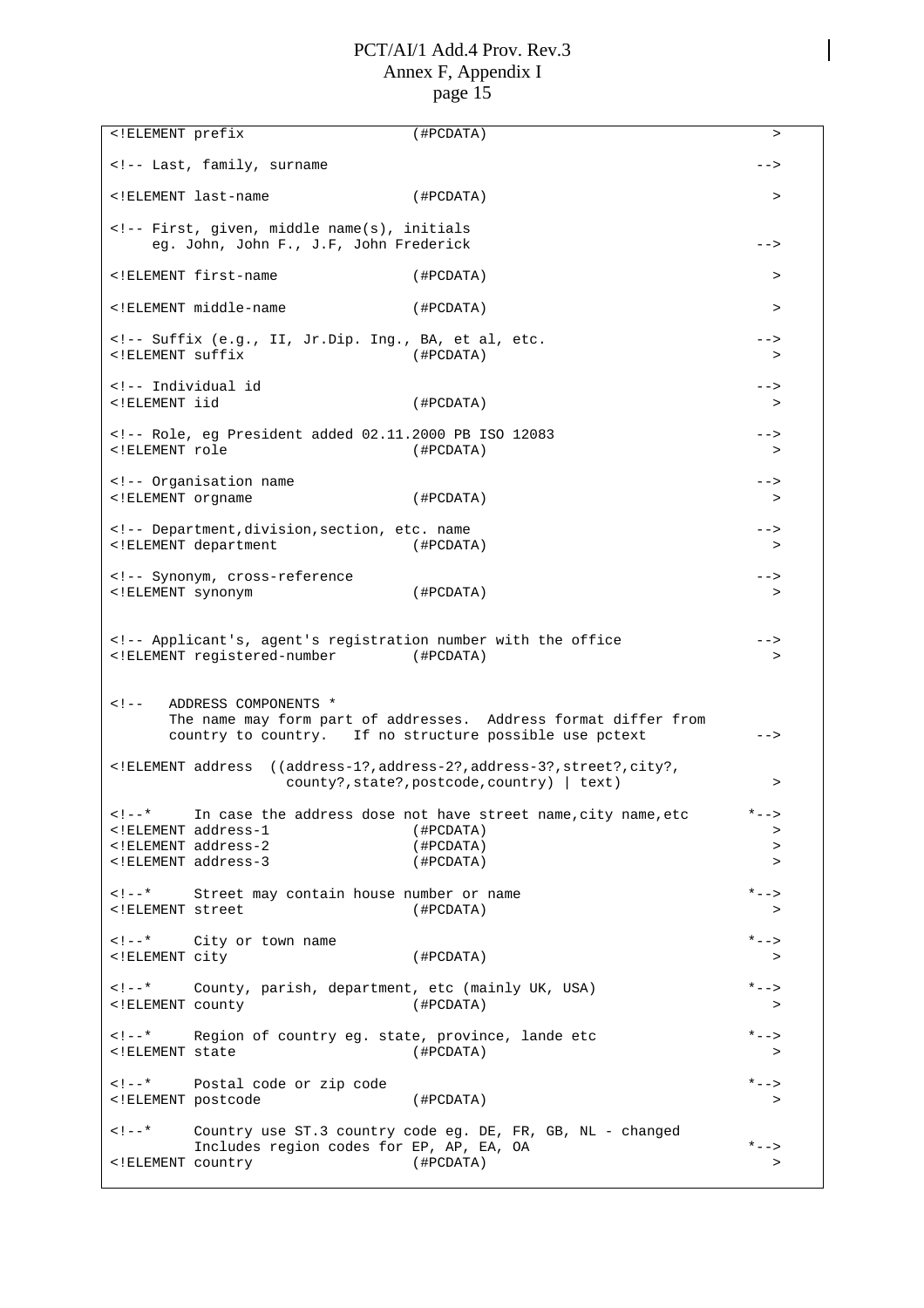| $\lt$ ! $- *$<br>ELEMENT phone</td <td>Telephone number</td> <td>(#PCDATA)</td> <td><math>* - - &gt;</math><br/>&gt;</td>                                                                                                                                                                                                                                                                                                                                                                                                                                                                                                             | Telephone number                                                                                                                                                                                                                                                                                                                                                                                                                                                                                                                                                                               | (#PCDATA)                                                                               | $* - - >$<br>> |
|---------------------------------------------------------------------------------------------------------------------------------------------------------------------------------------------------------------------------------------------------------------------------------------------------------------------------------------------------------------------------------------------------------------------------------------------------------------------------------------------------------------------------------------------------------------------------------------------------------------------------------------|------------------------------------------------------------------------------------------------------------------------------------------------------------------------------------------------------------------------------------------------------------------------------------------------------------------------------------------------------------------------------------------------------------------------------------------------------------------------------------------------------------------------------------------------------------------------------------------------|-----------------------------------------------------------------------------------------|----------------|
|                                                                                                                                                                                                                                                                                                                                                                                                                                                                                                                                                                                                                                       |                                                                                                                                                                                                                                                                                                                                                                                                                                                                                                                                                                                                |                                                                                         |                |
| * Fax number</td><td></td><td></td><td><math>* - -</math></td></tr><tr><td><!ELEMENT fax</td><td></td><td>(HPCDATA)</td><td>></td></tr><tr><td><!ELEMENT email</td><td></td><td>(HPCDATA)</td><td><math>\, > \,</math></td></tr><tr><td><math>\lt</math> ! <math>--</math> *<br><!ELEMENT url</td><td></td><td>Web page location, Universal Resource Locator, eg. www.epoline.org *<br>(HPCDATA)                                                                                                                                                                                                                                      | $\, > \,$                                                                                                                                                                                                                                                                                                                                                                                                                                                                                                                                                                                      |                                                                                         |                |
|                                                                                                                                                                                                                                                                                                                                                                                                                                                                                                                                                                                                                                       | * Electronic address use for other than email</td><td></td><td><math>* - -</math>></td></tr><tr><td><!ELEMENT ead</td><td></td><td>(HPCDATA)</td><td>></td></tr><tr><td></td><td><!--* Descriptive text</td><td></td><td><math>* - -</math></td></tr><tr><td><!ELEMENT dtext</td><td></td><td>(#PCDATA)</td><td>></td></tr><tr><td><!ELEMENT text</td><td></td><td>(HPCDATA)</td><td><math>\geq</math></td></tr><tr><td></td><td><!-- Country of nationality</td><td></td><td>                                                                                                                 |                                                                                         |                |
|                                                                                                                                                                                                                                                                                                                                                                                                                                                                                                                                                                                                                                       | ELEMENT nationality</td <td>(country)</td> <td><math>\,&gt;</math></td>                                                                                                                                                                                                                                                                                                                                                                                                                                                                                                                        | (country)                                                                               | $\,>$          |
|                                                                                                                                                                                                                                                                                                                                                                                                                                                                                                                                                                                                                                       |                                                                                                                                                                                                                                                                                                                                                                                                                                                                                                                                                                                                |                                                                                         | $--$           |
| ELEMENT residence</td <td><!-- Country of residence</td><td>( country)</td><td>></td></tr><tr><td></td><td></td><td></td><td></td></tr><tr><td></td><td></td><td><!-- This person is successor to the rightsof thedeceased inventor for<br><!-- the purposes of the designation of the United States of America</td><td></td></tr><tr><td><! ELEMENT us-rights</td><td></td><td>(HPCDATA)</td><td>></td></tr><tr><td></td><td><!-- to-dead-inventor : dead inventor name</td><td></td><td></td></tr><tr><td><!-- kind</td><td>kind of capacity<br><math display="inline">\mathcal{I}^{\mathcal{I}}</math> .</td><td></td><td>--></td> | Country of residence</td><td>( country)</td><td>></td></tr><tr><td></td><td></td><td></td><td></td></tr><tr><td></td><td></td><td><!-- This person is successor to the rightsof thedeceased inventor for<br><!-- the purposes of the designation of the United States of America</td><td></td></tr><tr><td><! ELEMENT us-rights</td><td></td><td>(HPCDATA)</td><td>></td></tr><tr><td></td><td><!-- to-dead-inventor : dead inventor name</td><td></td><td></td></tr><tr><td><!-- kind</td><td>kind of capacity<br><math display="inline">\mathcal{I}^{\mathcal{I}}</math> .</td><td></td><td> |                                                                                         |                |
| ATTLIST us-rights</td <td></td> <td></td> <td></td>                                                                                                                                                                                                                                                                                                                                                                                                                                                                                                                                                                                   |                                                                                                                                                                                                                                                                                                                                                                                                                                                                                                                                                                                                |                                                                                         |                |
|                                                                                                                                                                                                                                                                                                                                                                                                                                                                                                                                                                                                                                       | to-dead-inventor                                                                                                                                                                                                                                                                                                                                                                                                                                                                                                                                                                               | CDATA<br>#REQUIRED<br>kind (heir   heiress   executor   executrix   estate) #REQUIRED > |                |
|                                                                                                                                                                                                                                                                                                                                                                                                                                                                                                                                                                                                                                       |                                                                                                                                                                                                                                                                                                                                                                                                                                                                                                                                                                                                |                                                                                         |                |
|                                                                                                                                                                                                                                                                                                                                                                                                                                                                                                                                                                                                                                       | designation="as-indicated": the states indicated in</td><td></td><td>                                                                                                                                                                                                                                                                                                                                                                                                                                                                                                                          |                                                                                         |                |
| $<$ ! --                                                                                                                                                                                                                                                                                                                                                                                                                                                                                                                                                                                                                              | ELEMENT designated-states</td <td>designated-states element<br/>(country*, (region, country+)*)</td> <td><math>--&amp;&gt;</math><br/>&gt;</td>                                                                                                                                                                                                                                                                                                                                                                                                                                                | designated-states element<br>(country*, (region, country+)*)                            | $--&>$<br>>    |
|                                                                                                                                                                                                                                                                                                                                                                                                                                                                                                                                                                                                                                       |                                                                                                                                                                                                                                                                                                                                                                                                                                                                                                                                                                                                |                                                                                         |                |
|                                                                                                                                                                                                                                                                                                                                                                                                                                                                                                                                                                                                                                       | <!-- Inventors information</td> <td></td> <td></td>                                                                                                                                                                                                                                                                                                                                                                                                                                                                                                                                            |                                                                                         |                |
| ELEMENT inventors</td <td></td> <td><math>(inventor+,deceased-inventor*)</math></td> <td><math>\, &gt; \,</math></td>                                                                                                                                                                                                                                                                                                                                                                                                                                                                                                                 |                                                                                                                                                                                                                                                                                                                                                                                                                                                                                                                                                                                                | $(inventor+,deceased-inventor*)$                                                        | $\, > \,$      |
| ELEMENT inventor<br ATTLIST inventor</td <td></td> <td>(addressbook+, designated-states?)</td> <td>&gt;</td>                                                                                                                                                                                                                                                                                                                                                                                                                                                                                                                          |                                                                                                                                                                                                                                                                                                                                                                                                                                                                                                                                                                                                | (addressbook+, designated-states?)                                                      | >              |
|                                                                                                                                                                                                                                                                                                                                                                                                                                                                                                                                                                                                                                       | sequence                                                                                                                                                                                                                                                                                                                                                                                                                                                                                                                                                                                       | CDATA<br>#REQUIRED                                                                      |                |
|                                                                                                                                                                                                                                                                                                                                                                                                                                                                                                                                                                                                                                       |                                                                                                                                                                                                                                                                                                                                                                                                                                                                                                                                                                                                | designation (all   all-except-us   us-only   as-indicated)                              |                |
|                                                                                                                                                                                                                                                                                                                                                                                                                                                                                                                                                                                                                                       |                                                                                                                                                                                                                                                                                                                                                                                                                                                                                                                                                                                                | #IMPLIED                                                                                | >              |
|                                                                                                                                                                                                                                                                                                                                                                                                                                                                                                                                                                                                                                       | <!-- deceased inventor name</td> <td></td> <td><math>\rightarrow</math></td>                                                                                                                                                                                                                                                                                                                                                                                                                                                                                                                   |                                                                                         | $\rightarrow$  |
|                                                                                                                                                                                                                                                                                                                                                                                                                                                                                                                                                                                                                                       | ELEMENT deceased-inventor</td <td><math>\text{\textdegree}</math>nam;</td> <td>&gt;</td>                                                                                                                                                                                                                                                                                                                                                                                                                                                                                                       | $\text{\textdegree}$ nam;                                                               | >              |
| < ! --                                                                                                                                                                                                                                                                                                                                                                                                                                                                                                                                                                                                                                |                                                                                                                                                                                                                                                                                                                                                                                                                                                                                                                                                                                                | Agents or common-representative                                                         |                |
| ELEMENT agents</td <td></td> <td><math>(customer-number \mid agent+)</math></td> <td><math>\, &gt; \,</math></td>                                                                                                                                                                                                                                                                                                                                                                                                                                                                                                                     |                                                                                                                                                                                                                                                                                                                                                                                                                                                                                                                                                                                                | $(customer-number \mid agent+)$                                                         | $\, > \,$      |
| ELEMENT agent<br ATTLIST agent</td <td></td> <td><math>(addressbook+)</math></td> <td><math>\geq</math></td>                                                                                                                                                                                                                                                                                                                                                                                                                                                                                                                          |                                                                                                                                                                                                                                                                                                                                                                                                                                                                                                                                                                                                | $(addressbook+)$                                                                        | $\geq$         |
|                                                                                                                                                                                                                                                                                                                                                                                                                                                                                                                                                                                                                                       | sequence                                                                                                                                                                                                                                                                                                                                                                                                                                                                                                                                                                                       | CDATA<br>#REQUIRED                                                                      |                |
|                                                                                                                                                                                                                                                                                                                                                                                                                                                                                                                                                                                                                                       | type (agent   common-representative)                                                                                                                                                                                                                                                                                                                                                                                                                                                                                                                                                           | #REQUIRED                                                                               | $\, > \,$      |
|                                                                                                                                                                                                                                                                                                                                                                                                                                                                                                                                                                                                                                       | <!-- customer number for agents by office</td> <td></td> <td>-&gt;</td>                                                                                                                                                                                                                                                                                                                                                                                                                                                                                                                        |                                                                                         | ->             |
|                                                                                                                                                                                                                                                                                                                                                                                                                                                                                                                                                                                                                                       | ELEMENT customer-number</td <td>(HPCDATA)</td> <td>&gt;</td>                                                                                                                                                                                                                                                                                                                                                                                                                                                                                                                                   | (HPCDATA)                                                                               | >              |
|                                                                                                                                                                                                                                                                                                                                                                                                                                                                                                                                                                                                                                       |                                                                                                                                                                                                                                                                                                                                                                                                                                                                                                                                                                                                |                                                                                         |                |
| $\lt$ ! $--$                                                                                                                                                                                                                                                                                                                                                                                                                                                                                                                                                                                                                          | correspondence-address                                                                                                                                                                                                                                                                                                                                                                                                                                                                                                                                                                         |                                                                                         | $--$           |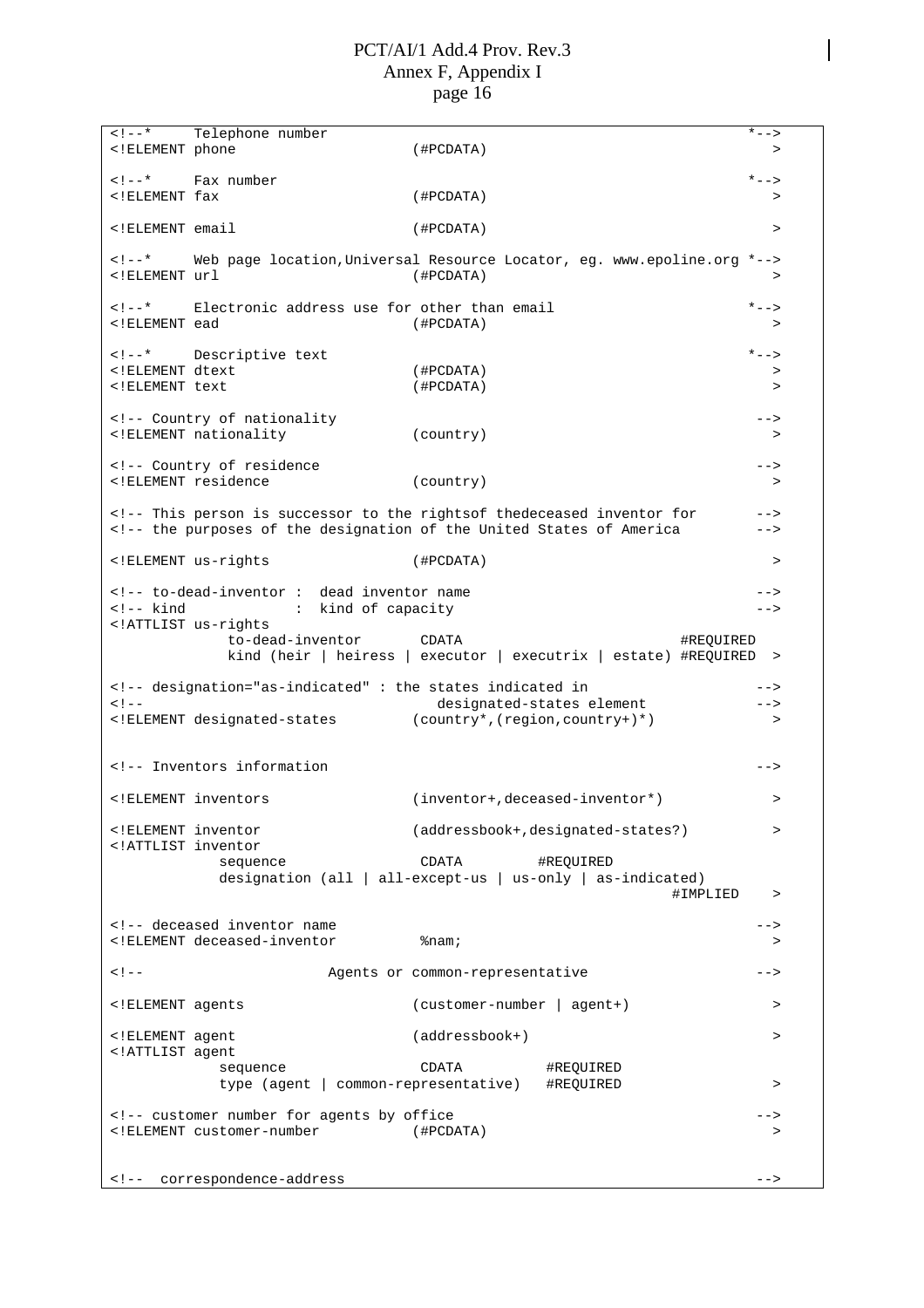| ELEMENT correspondence-address</th <th>(customer-number   addressbook+)</th> <th><math>\,&gt;\,</math></th>                                                                                                                                                                                                                                                                                                                                                                                                                                                                                                                                                                                                                                                                      | (customer-number   addressbook+)                                                                                                                        | $\,>\,$                           |
|----------------------------------------------------------------------------------------------------------------------------------------------------------------------------------------------------------------------------------------------------------------------------------------------------------------------------------------------------------------------------------------------------------------------------------------------------------------------------------------------------------------------------------------------------------------------------------------------------------------------------------------------------------------------------------------------------------------------------------------------------------------------------------|---------------------------------------------------------------------------------------------------------------------------------------------------------|-----------------------------------|
| BOX No.V DESIGNATION OF STATES (PCT Rule 4.9)</td><td></td><td><math>--&></math></td></tr><tr><td><!ELEMENT designation-of-states</td><td>(designation-pct, exclusion-from-designation?) ></td><td></td></tr><tr><td><!ELEMENT designation-pct</td><td>(regional*, national?)</td><td><math>\,></math></td></tr><tr><td><!ELEMENT national</td><td><math>(country, protection-request?) +</math></td><td>></td></tr><tr><td><!ELEMENT regional</td><td><math>(region, (country, protection-request?)+)</math></td><td><math>\,></math></td></tr><tr><td><!-- protection-request for the designated office<br><math>\lt</math> ! <math>--</math></td><td><!-- document-id : e.g, US patent application or grant number<br>atent application or grant date</td><td><br>--><br>$--$ |                                                                                                                                                         |                                   |
|                                                                                                                                                                                                                                                                                                                                                                                                                                                                                                                                                                                                                                                                                                                                                                                  | ELEMENT protection-request (kind-of-protection, document-id?)</td <td><math>\,&gt;</math></td>                                                          | $\,>$                             |
| kind of protection e.g, patet, utility model<br><!ELEMENT kind-of-protection</td><td>(#PCDATA)</td><td><br>>                                                                                                                                                                                                                                                                                                                                                                                                                                                                                                                                                                                                                                                                     |                                                                                                                                                         |                                   |
| ELEMENT region</td <td>(country)</td> <td><math>\,&gt;\,</math></td>                                                                                                                                                                                                                                                                                                                                                                                                                                                                                                                                                                                                                                                                                                             | (country)                                                                                                                                               | $\,>\,$                           |
| ELEMENT exclusion-from-designation (regional*,national?)</td <td></td> <td><math>\geq</math></td>                                                                                                                                                                                                                                                                                                                                                                                                                                                                                                                                                                                                                                                                                |                                                                                                                                                         | $\geq$                            |
| BOX No.VI PRIORITY CLAIM (PCT Rule 4.10)</td><td></td><td>                                                                                                                                                                                                                                                                                                                                                                                                                                                                                                                                                                                                                                                                                                                       |                                                                                                                                                         |                                   |
| ELEMENT priority-claims</td <td>(priority-claim+)</td> <td><math>\, &gt; \,</math></td>                                                                                                                                                                                                                                                                                                                                                                                                                                                                                                                                                                                                                                                                                          | (priority-claim+)                                                                                                                                       | $\, > \,$                         |
| ELEMENT priority-claim</td <td>(country, doc-number?, date, office-of-filing?,<br/>(priority-doc-requested  <br/>priority-doc-attached))</td> <td>&gt;</td>                                                                                                                                                                                                                                                                                                                                                                                                                                                                                                                                                                                                                      | (country, doc-number?, date, office-of-filing?,<br>(priority-doc-requested  <br>priority-doc-attached))                                                 | >                                 |
| ATTLIST priority-claim<br sequence<br>kind                                                                                                                                                                                                                                                                                                                                                                                                                                                                                                                                                                                                                                                                                                                                       | CDATA<br>(national   regional  <br>international)                                                                                                       | #REQUIRED<br>#REQUIRED<br>$\,>\,$ |
| Where earlier application is :<br><math>\lt</math> ! <math>--</math><br><math>\lt</math> ! <math>--</math><br><math>\lt</math> ! <math>--</math><br>earlier application was filed.<br><math>\lt</math> ! <math>--</math></td><td>Where the earlier application is an ARIPO application, indicate at<br>one country party to the PARIS convention for the protection<br>of inderstrial property or one member of the WTO for which that</td><td><math>--</math><br><math>--&></math><br><math>--</math><br><br>$--$                                                                                                                                                                                                                                                               |                                                                                                                                                         |                                   |
| ELEMENT office-of-filing</td <td>((region, country?)   country)</td> <td><math>\geq</math></td>                                                                                                                                                                                                                                                                                                                                                                                                                                                                                                                                                                                                                                                                                  | ((region, country?)   country)                                                                                                                          | $\geq$                            |
| the receiving office is requested to prepare and transmit<br><math>\lt</math> ! <math>--</math></td><td>to the IB a certified copy of the earlier application</td><td><br>$--$                                                                                                                                                                                                                                                                                                                                                                                                                                                                                                                                                                                                   |                                                                                                                                                         |                                   |
| ELEMENT priority-doc-requested EMPTY</td <td></td> <td><math>\geq</math></td>                                                                                                                                                                                                                                                                                                                                                                                                                                                                                                                                                                                                                                                                                                    |                                                                                                                                                         | $\geq$                            |
| <!-- the priority document is attached to the application<br> ELEMENT priority-doc-attached EMPTY</td <td></td> <td><math>--</math><br/>&gt;</td>                                                                                                                                                                                                                                                                                                                                                                                                                                                                                                                                                                                                                                |                                                                                                                                                         | $--$<br>>                         |
| <!-- BOX No.VII INTERNATIONAL SEARCHING AUTHORITY</td> <td></td> <td><math>--&amp;&gt;</math></td>                                                                                                                                                                                                                                                                                                                                                                                                                                                                                                                                                                                                                                                                               |                                                                                                                                                         | $--&>$                            |
| ELEMENT search-authority (isa,earlier-search-request?)</td <td></td> <td><math display="inline">\, &gt;</math></td>                                                                                                                                                                                                                                                                                                                                                                                                                                                                                                                                                                                                                                                              |                                                                                                                                                         | $\, >$                            |
| <!-- name of INTERNATIONAL SEARCHING AUTHORITY<br> ELEMENT isa</td <td>(country)</td> <td><math>--&amp;&gt;</math><br/>&gt;</td>                                                                                                                                                                                                                                                                                                                                                                                                                                                                                                                                                                                                                                                 | (country)                                                                                                                                               | $--&>$<br>>                       |
| ELEMENT earlier-search-request (document-id+)</td <td>&lt;!-- request touse results of earlier search : reference to that search&lt;/td&gt;<td><math>--&amp;</math><br/><math display="inline">\, &gt; \,</math></td></td>                                                                                                                                                                                                                                                                                                                                                                                                                                                                                                                                                       | <!-- request touse results of earlier search : reference to that search</td> <td><math>--&amp;</math><br/><math display="inline">\, &gt; \,</math></td> | $--&$<br>$\, > \,$                |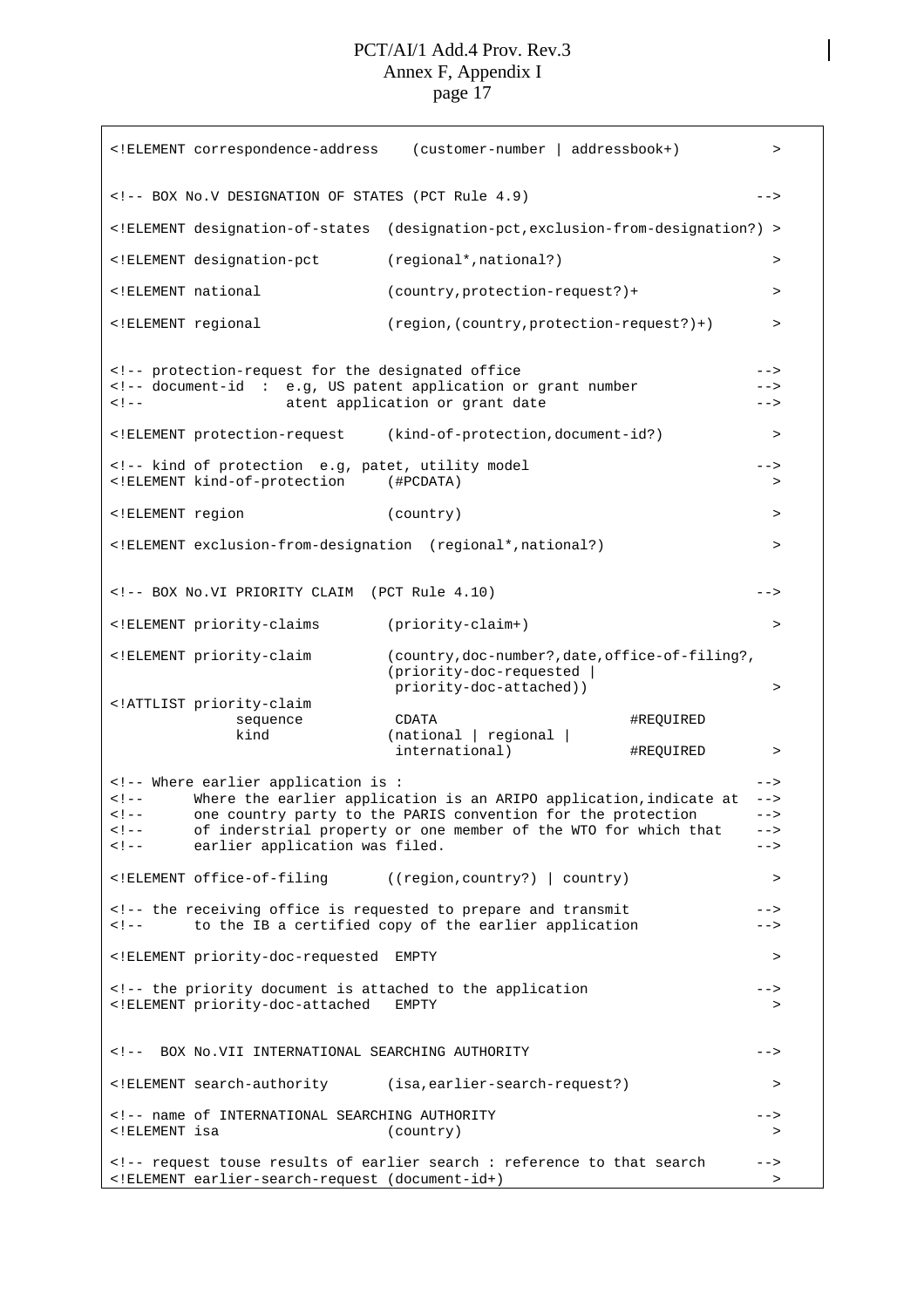<!-- BOX No.VIII DECLARATIONS --> <!ELEMENT declarations (declaration1?,declaration2?,declaration3?, declaration4?,declaration5?) <!-- Declaration as to the identity of the inventor --> <!ELEMENT declaration1 EMPTY > <!-- quantity : number of declaration --> <!ATTLIST declaration1 quantity CDATA #REQUIRED > <!-- Declaration as applicant's entitlement, as at the international --> <!-- filing date, to apply for and be granted a patent --> <!ELEMENT declaration2 EMPTY > <!ATTLIST declaration2 quantity CDATA #REQUIRED > <!-- Declaration as applicant's entitlement, as at the international --> <!-- filing date, to clime the priority of the earlier application --> <!ELEMENT declaration3 EMPTY > <!ATTLIST declaration3 quantity CDATA #REQUIRED > <!-- Declaration of inventorship --> <!ELEMENT declaration4 EMPTY > <!ATTLIST declaration4 quantity CDATA #REQUIRED > <!-- Declaration as to non-prejudical disclosures or exceptions to --> <!-- lack of novelty  $\overline{\phantom{a} \phantom{a}}$ <!ELEMENT declaration5 EMPTY > <!ATTLIST declaration5 quantity CDATA #REQUIRED > <!-- BOX No.IX Check list, figure number to publish and --> <!-- language of International Application --> <!-- check-list --> <!ELEMENT check-list (cl-request?,cl-description?,cl-claims?,cl-abstract?, cl-drawings?,cl-sequence-listing?,cl-fee-calculation?, cl-separate-power-of-attorney?, cl-general-separate-power-of-attorney?, cl-copy-separate-power-of-attorney?,cl-lack-of-signature?, cl-priority-document?,cl-translation-of-application?, cl-biological-material?,cl-other-document?) > <!ELEMENT cl-request EMPTY > <!ELEMENT cl-description EMPTY > <!ELEMENT cl-claims EMPTY > <!ELEMENT cl-abstract EMPTY > <!ELEMENT cl-drawings EMPTY >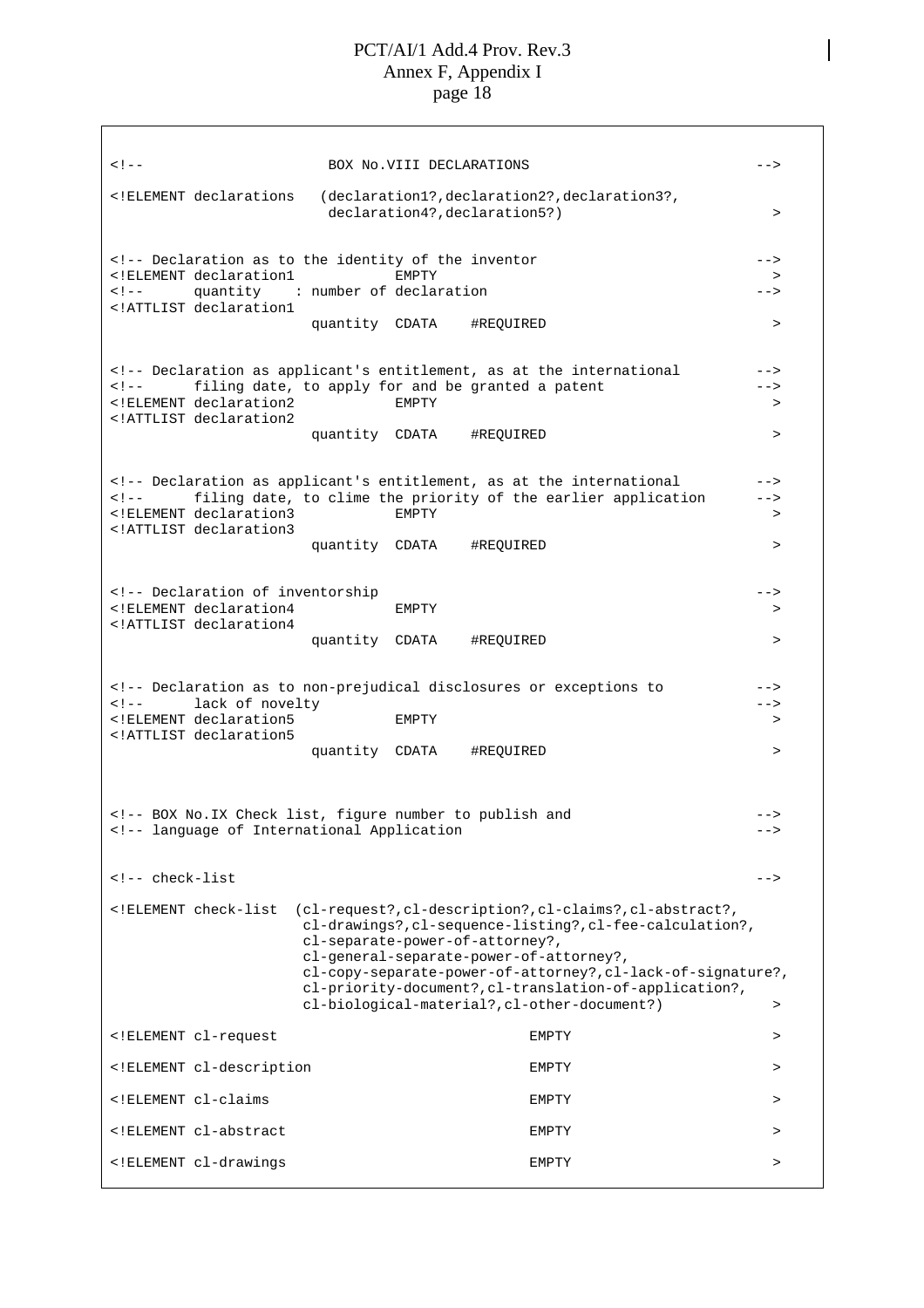|                                                          | ELEMENT cl-sequence-listing</th <th></th> <th><b>EMPTY</b></th> <th></th> <th>&gt;</th>                                                                                                                                                             |                                        | <b>EMPTY</b>          |           | >                |
|----------------------------------------------------------|-----------------------------------------------------------------------------------------------------------------------------------------------------------------------------------------------------------------------------------------------------|----------------------------------------|-----------------------|-----------|------------------|
|                                                          | ATTLIST cl-sequence-listing</td <td>quantity</td> <td>CDATA</td> <td>#REQUIRED</td> <td><math display="inline">\, &gt;</math></td>                                                                                                                  | quantity                               | CDATA                 | #REQUIRED | $\, >$           |
|                                                          | ELEMENT cl-fee-calculation</td <td></td> <td>EMPTY</td> <td></td> <td><math>\, &gt; \,</math></td>                                                                                                                                                  |                                        | EMPTY                 |           | $\, > \,$        |
|                                                          | ELEMENT cl-separate-power-of-attorney<br ATTLIST cl-separate-power-of-attorney</td <td></td> <td><b>EMPTY</b></td> <td></td> <td><math display="inline">\, &gt;</math></td>                                                                         |                                        | <b>EMPTY</b>          |           | $\, >$           |
|                                                          |                                                                                                                                                                                                                                                     | quantity                               | CDATA                 | #REQUIRED | $\, >$           |
|                                                          | ELEMENT cl-general-separate-power-of-attorney<br ATTLIST cl-general-separate-power-of-attorney</td <td></td> <td>EMPTY</td> <td></td> <td><math>\, &gt; \,</math></td>                                                                              |                                        | EMPTY                 |           | $\, > \,$        |
|                                                          |                                                                                                                                                                                                                                                     | quantity                               | CDATA                 | #REQUIRED | $\, >$           |
|                                                          | ELEMENT cl-copy-separate-power-of-attorney<br ATTLIST cl-copy-separate-power-of-attorney</td <td>quantity</td> <td>EMPTY<br/>CDATA</td> <td>#REQUIRED</td> <td><math display="inline">\, &gt;</math><br/><math display="inline">\, &gt;</math></td> | quantity                               | EMPTY<br>CDATA        | #REQUIRED | $\, >$<br>$\, >$ |
|                                                          |                                                                                                                                                                                                                                                     |                                        |                       |           |                  |
|                                                          | ELEMENT cl-lack-of-signature</td <td></td> <td>EMPTY</td> <td></td> <td><math display="inline">\, &gt;</math></td>                                                                                                                                  |                                        | EMPTY                 |           | $\, >$           |
|                                                          | ATTLIST cl-lack-of-signature</td <td>quantity</td> <td>CDATA</td> <td>#REQUIRED</td> <td><math display="inline">\, &gt;</math></td>                                                                                                                 | quantity                               | CDATA                 | #REQUIRED | $\, >$           |
|                                                          | ELEMENT cl-priority-document</td <td></td> <td>EMPTY</td> <td></td> <td><math display="inline">\, &gt;</math></td>                                                                                                                                  |                                        | EMPTY                 |           | $\, >$           |
|                                                          | ATTLIST cl-priority-document</td <td>quantity</td> <td>CDATA</td> <td>#REQUIRED</td> <td><math>\, &gt; \,</math></td>                                                                                                                               | quantity                               | CDATA                 | #REQUIRED | $\, > \,$        |
|                                                          | ELEMENT cl-translation-of-application</td <td></td> <td>EMPTY</td> <td></td> <td><math>\, &gt; \,</math></td>                                                                                                                                       |                                        | EMPTY                 |           | $\, > \,$        |
|                                                          | ATTLIST cl-translation-of-application quantity</td <td></td> <td>CDATA</td> <td>#REQUIRED</td> <td><math>\, &gt; \,</math></td>                                                                                                                     |                                        | CDATA                 | #REQUIRED | $\, > \,$        |
|                                                          | ELEMENT cl-biological-material</td <td></td> <td>EMPTY</td> <td></td> <td><math display="inline">\, &gt;</math></td>                                                                                                                                |                                        | EMPTY                 |           | $\, >$           |
|                                                          | ATTLIST cl-biological-material</td <td>quantity</td> <td>CDATA</td> <td>#REQUIRED</td> <td><math>\, &gt; \,</math></td>                                                                                                                             | quantity                               | CDATA                 | #REQUIRED | $\, > \,$        |
|                                                          | ELEMENT cl-other-document</td <td></td> <td>EMPTY</td> <td></td> <td><math display="inline">\, &gt;</math></td>                                                                                                                                     |                                        | EMPTY                 |           | $\, >$           |
|                                                          | ATTLIST cl-other-document</td <td>quantity</td> <td>CDATA</td> <td>#REQUIRED</td> <td></td>                                                                                                                                                         | quantity                               | CDATA                 | #REQUIRED |                  |
|                                                          |                                                                                                                                                                                                                                                     | doc-names                              | CDATA                 | #IMPLIED  | $\, >$           |
|                                                          |                                                                                                                                                                                                                                                     |                                        |                       |           |                  |
|                                                          | Figure of the drawings which should accompany the abstract</td><td></td><td></td><td></td><td>                                                                                                                                                      |                                        |                       |           |                  |
|                                                          |                                                                                                                                                                                                                                                     |                                        |                       |           |                  |
|                                                          | ELEMENT figure-to-publish</td <td>(fig-number+)</td> <td></td> <td></td> <td><math display="inline">\, &gt;</math></td>                                                                                                                             | (fig-number+)                          |                       |           | $\, >$           |
|                                                          | ELEMENT fig-number</td <td>(HPCDATA)</td> <td></td> <td></td> <td><math>\, &gt; \,</math></td>                                                                                                                                                      | (HPCDATA)                              |                       |           | $\, > \,$        |
|                                                          |                                                                                                                                                                                                                                                     |                                        |                       |           |                  |
|                                                          | language of filing of the international application<br><!-- ISO639 language code, e.g, en, de, ja,,</td><td></td><td></td><td></td><td><br>-->                                                                                                      |                                        |                       |           |                  |
|                                                          | ELEMENT language-of-filing</td <td>(#PCDATA)</td> <td></td> <td></td> <td>&gt;</td>                                                                                                                                                                 | (#PCDATA)                              |                       |           | >                |
|                                                          |                                                                                                                                                                                                                                                     |                                        |                       |           |                  |
| signatories</td><td></td><td></td><td></td><td></td><td> |                                                                                                                                                                                                                                                     |                                        |                       |           |                  |
|                                                          | ELEMENT signatories</td <td><math>(signatory+) &gt;</math></td> <td></td> <td></td> <td></td>                                                                                                                                                       | $(signatory+) >$                       |                       |           |                  |
|                                                          | ELEMENT signatory</td <td>(%nam;, electronic-signature,</td> <td></td> <td></td> <td></td>                                                                                                                                                          | (%nam;, electronic-signature,          |                       |           |                  |
|                                                          |                                                                                                                                                                                                                                                     | signatory-capacity?)                   |                       |           | $\geq$           |
|                                                          | ELEMENT electronic-signature<br ATTLIST electronic-signature</td <td>(basic-signature   enhanced-signature)</td> <td></td> <td></td> <td><math>\geq</math></td>                                                                                     | (basic-signature   enhanced-signature) |                       |           | $\geq$           |
|                                                          | date<br>place-signed CDATA                                                                                                                                                                                                                          | CDATA                                  | #REQUIRED<br>#IMPLIED |           | $\geq$           |
|                                                          | ELEMENT signatory-capacity</td <td>(#PCDATA)</td> <td></td> <td></td> <td><math>\,&gt;</math></td>                                                                                                                                                  | (#PCDATA)                              |                       |           | $\,>$            |
|                                                          | ELEMENT basic-signature</td <td>(fax-image   text-string   click-wrap)</td> <td></td> <td></td> <td><math display="inline">\, &gt;</math></td>                                                                                                      | (fax-image   text-string   click-wrap) |                       |           | $\, >$           |
|                                                          | ELEMENT enhanced-signature</td <td>(pkcs7)</td> <td></td> <td></td> <td><math>\, &gt; \,</math></td>                                                                                                                                                | (pkcs7)                                |                       |           | $\, > \,$        |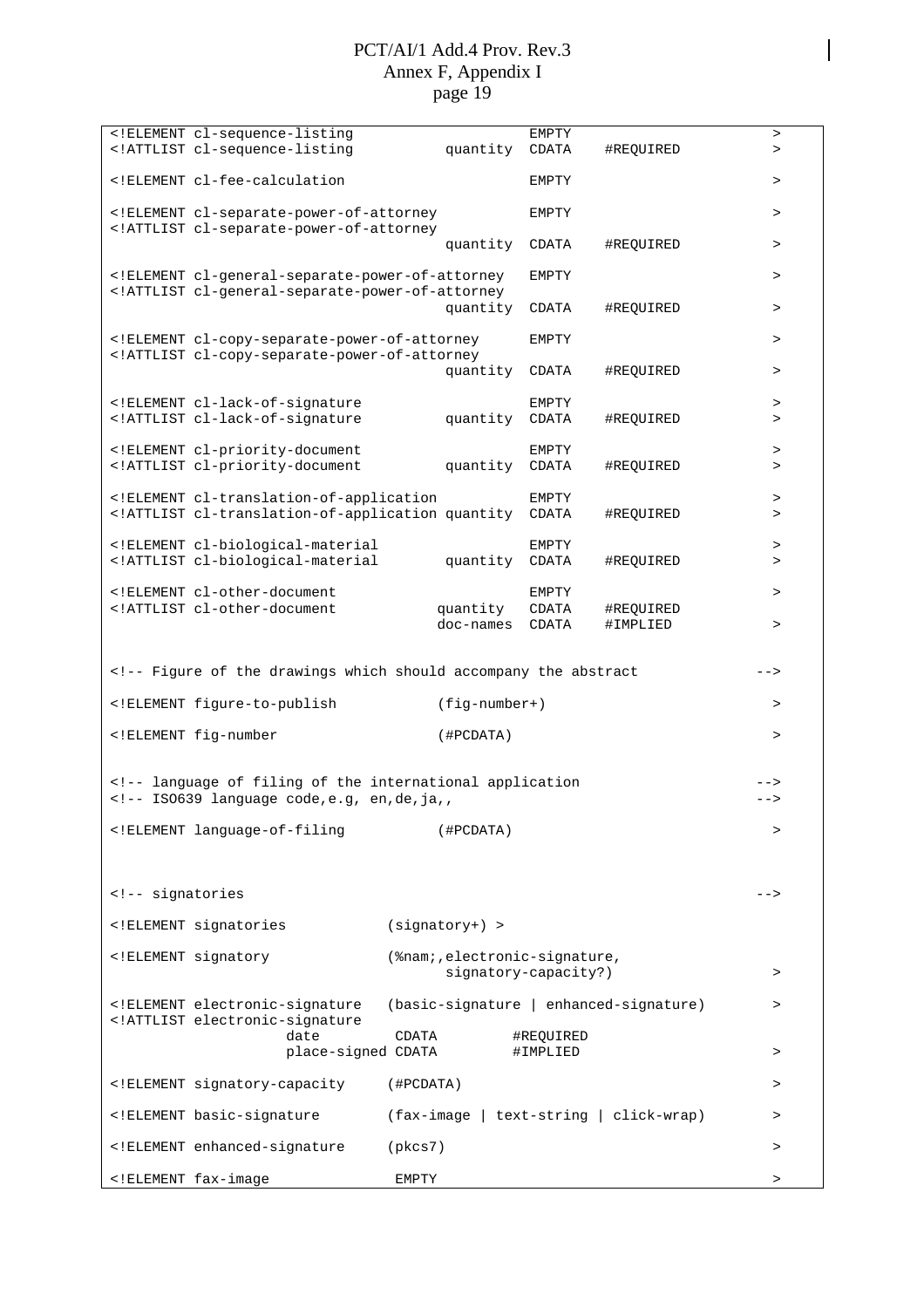<!ATTLIST fax-image file CDATA #REQUIRED > <!ELEMENT text-string (#PCDATA) > <!ELEMENT click-wrap EMPTY > <!ELEMENT pkcs7 EMPTY > <!-- Office is the ST.3 country code, including the regional authorities. --> <!-- Office-dtd is the file which contains the DTD for the office-specific --> <!-- elements. --> <!ELEMENT office-specific-data EMPTY > <!ATTLIST office-specific-data office CDATA #REQUIRED office-dtd CDATA #REQUIRED > <!-- common elements --> <!-- Document, application identification group --> <!ELEMENT document-id (country,doc-number,name?,kind?,date?) > <!-- Document number --> <!-- In case of application ; application number --> <!-- In case of publication ; publication number --> <!-- In case of grant patent; patent number --> <!ELEMENT doc-number (#PCDATA) >  $\leq$   $\frac{1}{2}$   $\leq$   $\leq$   $\leq$   $\leq$   $\leq$   $\leq$   $\leq$   $\leq$   $\leq$   $\leq$   $\leq$   $\leq$   $\leq$   $\leq$   $\leq$   $\leq$   $\leq$   $\leq$   $\leq$   $\leq$   $\leq$   $\leq$   $\leq$   $\leq$   $\leq$   $\leq$   $\leq$   $\leq$   $\leq$   $\leq$   $\leq$   $\leq$   $\leq$   $\leq$  <!ELEMENT kind (#PCDATA) > <!-- date, YYYYMMDD, e.g, 20011230 --> <!ELEMENT date (#PCDATA) > <!-- DOC-PAGE - DOCument or PAGE This is primarily to be used when data for major sections of an application are in image format OR other formats such as pdf. Page range attributes are given when required pp- page range ppf - first page ppl - last page <image> may also be used for complete pages, eg. in drawings --> <!ELEMENT doc-page EMPTY > <!ATTLIST doc-page id ID #REQUIRED he NMTOKEN #REQUIRED wi NMTOKEN #REQUIRED type (jpg | tiff | jfif | pdf | jpeg | tif) #REQUIRED alt CDATA #IMPLIED<br>label CDATA #IMPLIED #IMPLIED pp CDATA #IMPLIED<br>ppf CDATA #IMPLIED CDATA #IMPLIED ppl CDATA #IMPLIED file CDATA #REQUIRED color (color | bw) #IMPLIED > > <!—- END OF DTD -->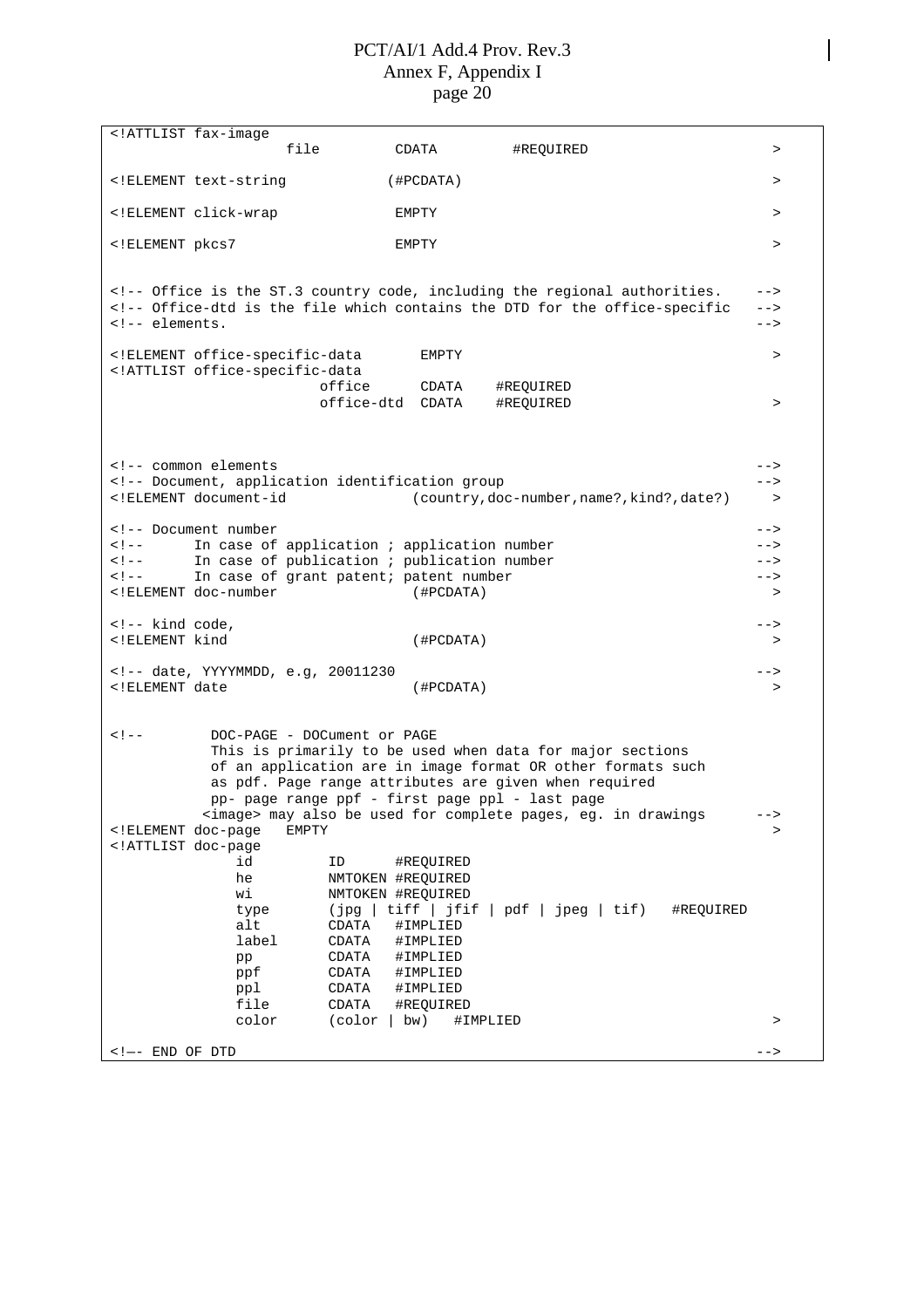#### **3.2 Application body**

```
<! -********************************************************************
     * APPLICATION-BODY v0.31 2001 JUNE *
     ********************************************************************
      * public "-//wipo//dtd application-body v0.31 2001-06-01/en" *
     ********************************************************************
      * contacts: *
      * EPO: Paul Brewin; pbrewin@epo.org *
        * JPO: Mitsuru Sono; sono-mitsuru@jpo.go.jp *
        USPTO: Bruce B. Cox; bruce.cox@uspto.gov
        WIPO: Shiro Ankyu; shiro.ankyu@wipo.int
      *
      ********************************************************************
      * revision history *
      ********************************************************************
        Revision 0.31 1 June 2001 PB
        .. changed abstract and title to optional
         .. changed version to v0.31
         .. added <abstract-figure> and <figno> elements to cater for the
           abstract drawing as an image or simply reference the figure
           number in the drawings sub-document.
         .. changed rel to rel-passage and added further elements for
         search reports
         .. cosmetics and result of authoring an example app.
         .. added break <br> to highlight elements: b, i, smallcaps
         .. removed sup and sub from b, i, u, possible to have these
        within sub and sup. Leaving them in would mean it would be possible
         to have a <sup> of a <sup> within <b> bold for example
         .. changed style to list-style for <ul> so it does not conflict
        with other style attributes
         .. residence, nationality - taken out of addressbook (conflict
        with other dtds eg. applicant, inventor)
         .. changed addressbook syntax (small change)
        Revised 10 May 2001 PB - minor changes: date, headings, some ids,
                                   mathml copyright statement
        Revised 2001-04-27 - Trilateral meeting, EPO, JPO, USPTO and WIPO,
        in Washington and Geneva, April 2001
        .. changed version to v0.3
        .. changed order of sub-documents
         .. changed headers to limit to heading with level attribute, removed
       h1 - h3.. changed biocit to bio-deposit and modified
        .. changed several attribute names in order to standardise them
        .. chnaged date content
        .. added document-id to standardise all refs. to patent documents
        .. added crossref to allow cross referencing (linking) to any identified
       element
        .. added id attributes to most elements
        .. added pubdate for citations
        .. removed sequence listing definition to epct-dossier level as external
       file
        .. removed pre - preformatted text
        .. removed imageref replaced by crossref
        .. added mathml (W3C)
        .. added st33 and st35 to image formats
        .. several other minor modifications and clean ups.
        .. modified dtd structure for XML Console use
        Revised 2001 6-15 March - PB, SA
         .. changed version to v0.21
```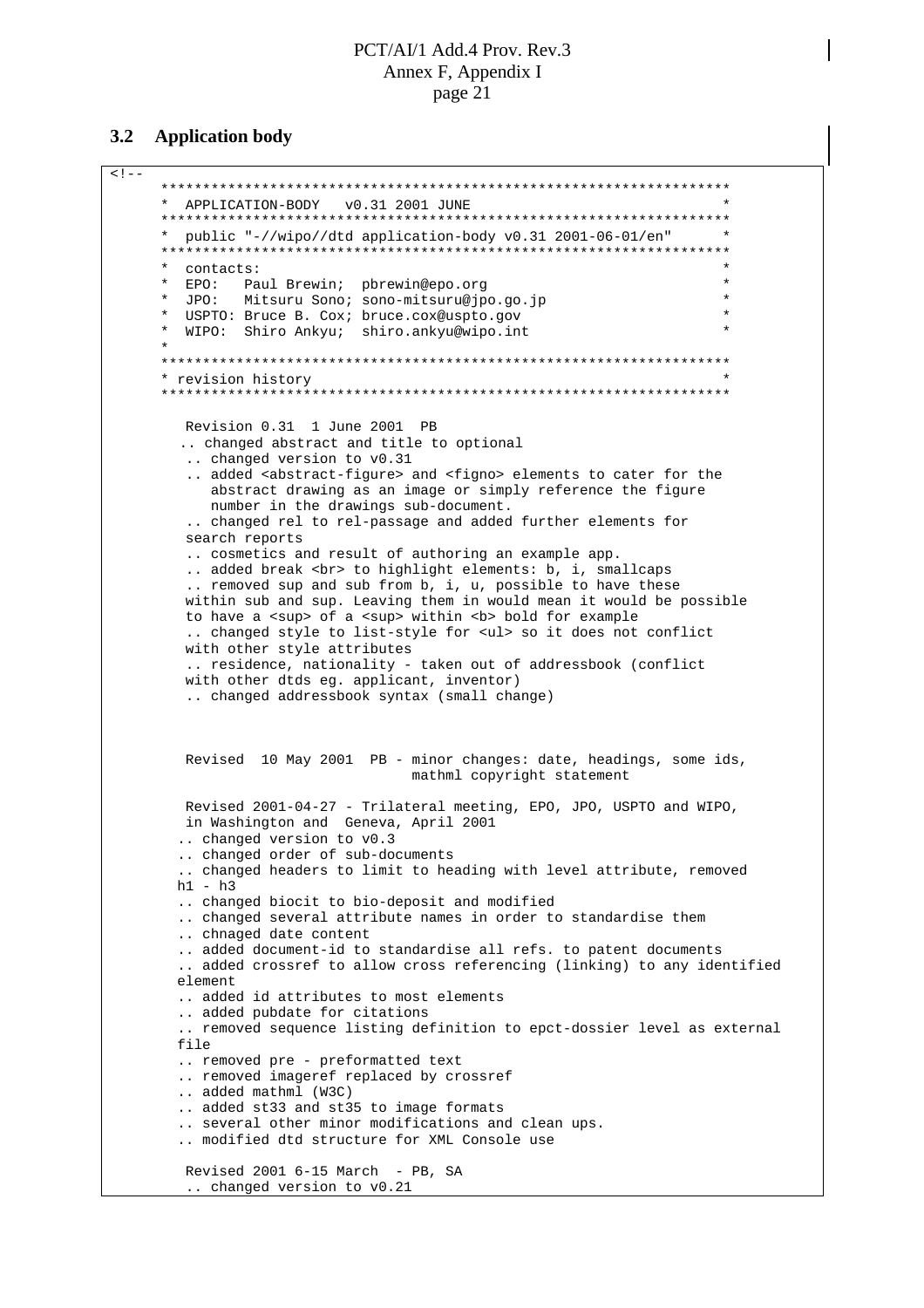```
.. changed wo-application to application-body since it MUST now be
           contained in an epct-dossier.dtd and application.dtd wrapper;
           added country attribute for 'safety'.
        .. changed title to invention-title - request JPO
        .. changed description content to PCT Rule 5 only - request JPO
              - FOR DISCUSSION
        .. changed la to lang - language attribute - request JPO
        .. changed <UL> style attribute - request JPO
        .. changed headers to limit to h1 to h3
        .. changed Table to CALStable (within table tag)
        .. added heading tag
        .. changed sequence listing definition to reference external file
        .. added br to p - request JPO
        .. removed wo-amended (claims) - request JPO
        .. removed mathML - request JPO - to be discussed
        .. added possibility of different formats for each sub-document -
            doc-page eg. tiff, pdf
        .. various other cosmetic and small changes
        Revised 2001 January 24-27 Paul Brewin, Jan Bleeker,EPO,
        Shiro Ankyu, WIPO
        .. changed version to v0.2
        .. substantially modified many tags, added attributes, added tags
           to reflect PCT requirements better and those of other offices
           please see notes below at tag level
        .. major new sections are: additional sub-sections within
           description, citations, address book, table, mathML
       Revised 2000 June 7, Shiro Ankyu, WIPO, and John Godman, WIPO
       ..changed version to v0.11
       ..changed encoding to "UTF-8"
       ..modified WO-DESCRIPTION structure
       ...in order to more closely reflect Annex F, Appe
       Created 2000 May 26,
       Bruce B. Cox, USPTO, Paul Brewin, EPO, and Shiro Ankyu, WIPO
       ..set version to v0.1
       ...creation of new DTD; see Trilateral Meeting, the Hague, 2000 April
          17-19, Report of the DTD Subgroup
--<!-- ********************************************************************
     * XML VERSION FOR FILING OF PCT APPLIICATIONS *
      * it may be utilised by other offices as required *
      \star \star* This is a working draft - IT IS NOT RECOMMENDED TO USE *
        IN PRODUCTION SYSTEMS YET
       it has to be validated against real documents
      \star \star* It is intended for a) Online Filing b) (later) publication, etc *
       within the context of a new version of ST.32 (ST.32X)
        In developing this DTD we have taken into consideration:
         - version 0.11 of this dtd
        - ST32 version 3
        - Variations of ST.32 in: WIPO, USPTO, MIMOSA, etc
        - USPTO EFS dtd
        - Trilateral Common data dictionary
        - ISO 12083 dtds, etc
     ******************************************************************** -->
<!-- ********************************************************************
     * SECTION I - DECLARATION, ENT. REFs, ISO sets, etc *
                  TO BE ADDED
                  or part of dossier dtd ??
     ******************************************************************** -->
<!-- ********************************************************************
     * SECTION II - DTD *
     ********************************************************************
-->
```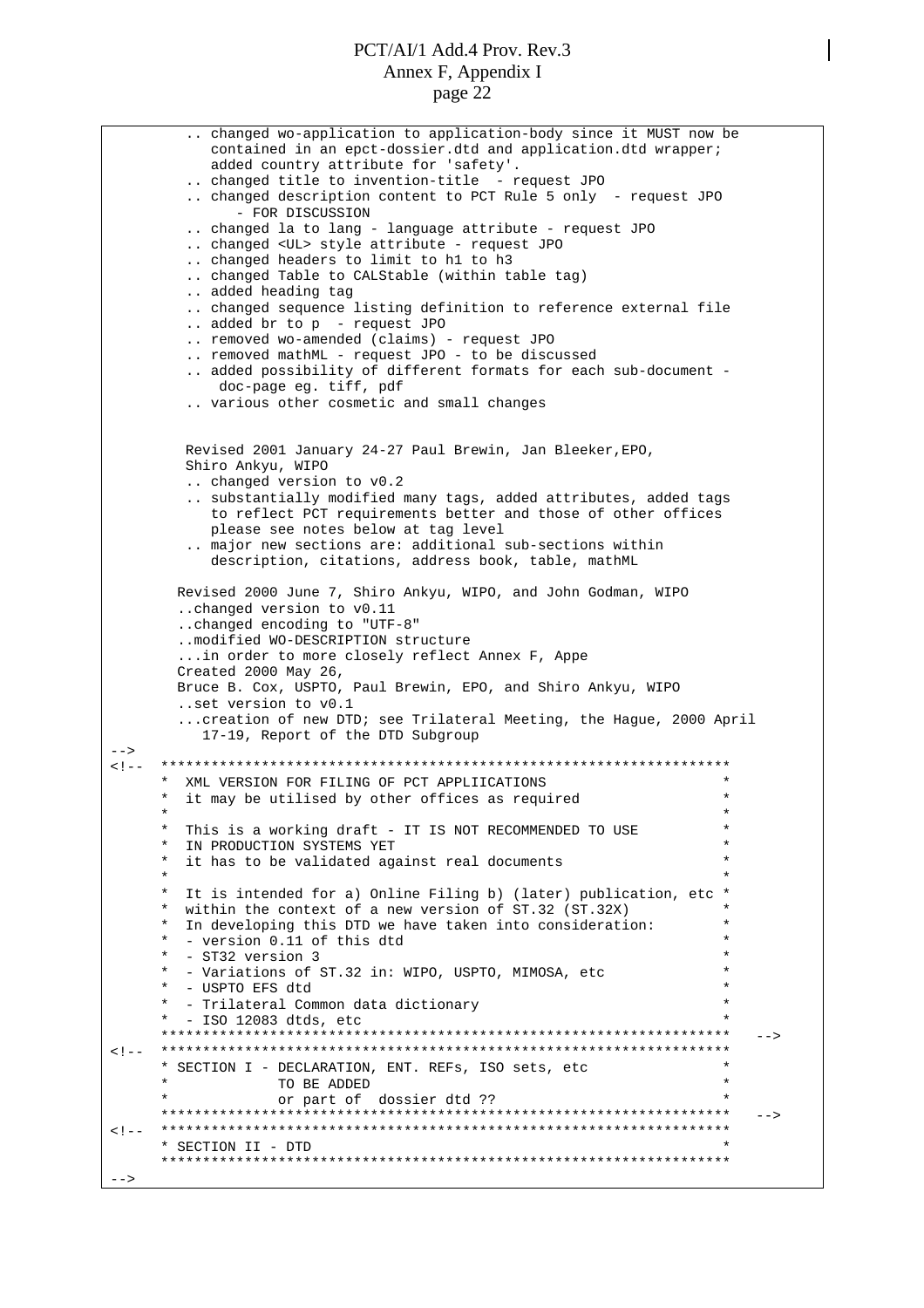<!--DOCTYPE application-body [ !!commented out - part of dossier.dtd --> <!-- Grouped entities; name group --> <!ENTITY % nam "(((name) | (prefix? , last-name , first-name , middle-name? , suffix? , iid? , role? , orgname? , department? , synonym\*)), (registered-number?))" >  $< ! -$ v0.31 14 May 2001 - 17:54 APPLICATION-BODY PCT Art 3(2) states "(2) An international application shall contain, as specified in this Treaty and the Regulations, a request, a description, one or more claims, one or more drawings (where required), and an abstract." The Request is dealt with by a separate DTD since it will be handled by form filling software and requires different processing later. The main application will be authored by the applicant as one word processor file, the order follows general practice today. The sequence list (although part of the description) is a separate sub-document which will reference an ST.25 compliant file.  $\sim$ <!ELEMENT application-body ((doc-page+) | (description , claims , abstract? , drawings?))> <!-- Attributes: id = unique id for this application - could be file name country = st.3 code for application dtd-version = dtd version number lang  $=$  language of application - use two letter st.3 codes status  $=$  status of the application; values: = status of the application; values: n = new application file = filename of the whole application --> <!ATTLIST application-body id ID #REQUIRED country CDATA #REQUIRED dtd-version CDATA #REQUIRED lang CDATA #REQUIRED status CDATA #REQUIRED file CDATA #IMPLIED > <!-- \* DOC-PAGE - DOCument or PAGE This is primarily to be used when data for the whole or major sections of an application are in image format OR other formats such as pdf. Page range attributes are given when required pp- page range ppf - first page ppl - last page (for pdf) The <image> may also be used for complete pages, eg. in drawings <!ELEMENT doc-page EMPTY> <!ATTLIST doc-page id ID #REQUIRED he NMTOKEN #REQUIRED wi NMTOKEN #REQUIRED type (jpg | tiff | jfif | pdf | jpeg | tif ) #REQUIRED alt CDATA #IMPLIED label CDATA #IMPLIED pp CDATA #IMPLIED<br>
ppf CDATA #IMPLIED ppf CDATA #IMPLIED ppl CDATA #IMPLIED file CDATA #REQUIRED color (color | bw ) #IMPLIED > <!-- \* DESCRIPTION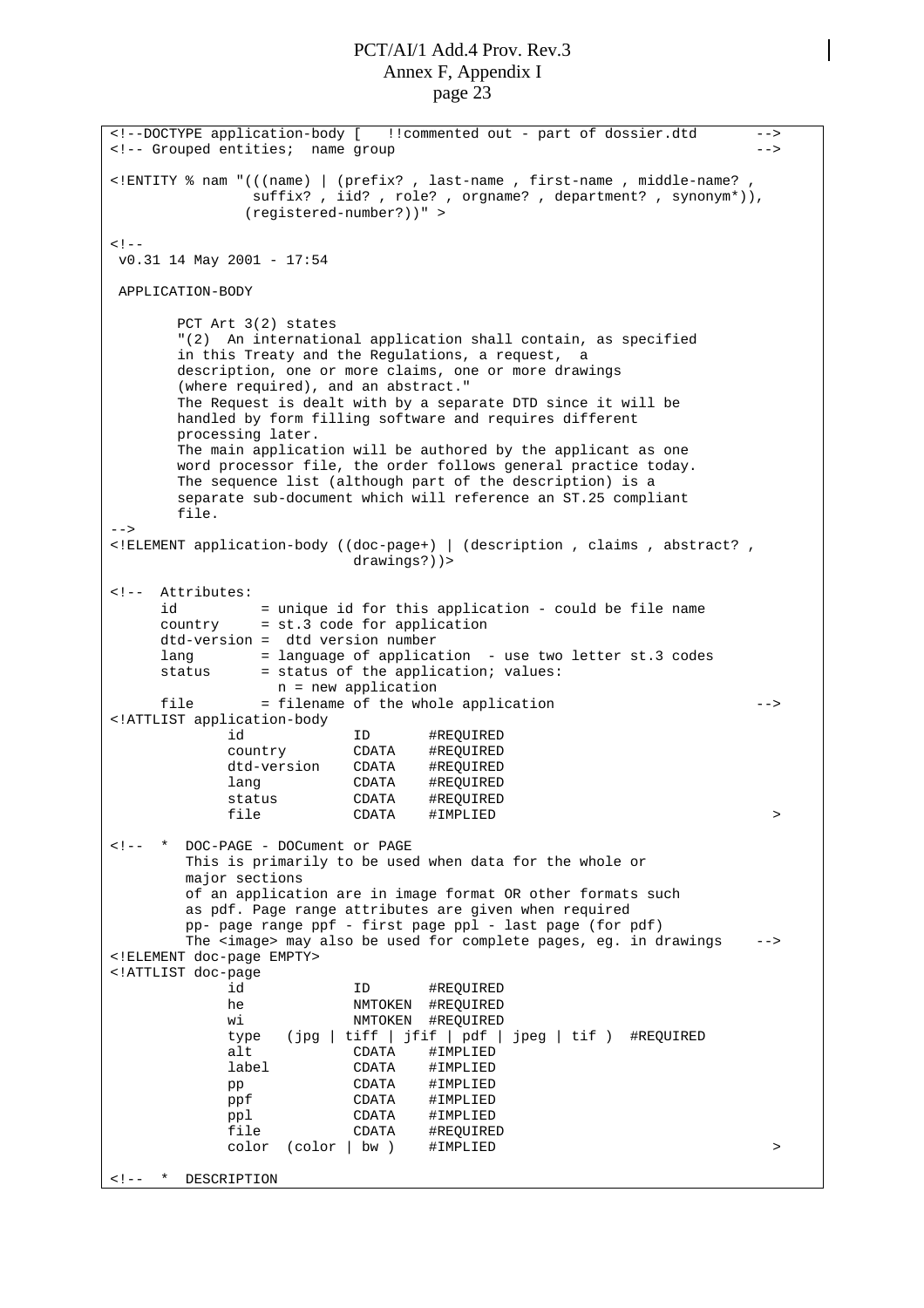Rule 5 states that the description must contain a title "as appearing in the request" - need to check REQUEST dtd for compliance / cross posting The sub-headings although mentioned in Rule 5 and AI section 204 are NOT compulsory The description could merely contain paragraphs- after title. For this version of the DTD ONLY the PCT headings are listed below. Other headings need discussion (see below) --> <!ELEMENT description (doc-page+ | (invention-title? , (technical-field | background-art | description-of-drawings|disclosure | best-mode | mode-for-invention | industrial-applicability | sequence-list-text | (heading\*, p+)+)+)) > <!ATTLIST description id ID #REQUIRED lang CDATA #IMPLIED > <!ELEMENT invention-title (#PCDATA | b | i | u | sup | sub)\* > <!ATTLIST invention-title id ID #REQUIRED lang CDATA #IMPLIED > <!ELEMENT technical-field (heading\* , p+)+ > <!ATTLIST technical-field id ID #REQUIRED > <!-- \* Background art, background of the invention --> <!ELEMENT background-art (heading\* , p+)+ > <!ATTLIST background-art id ID #REQUIRED > <!-- Disclosure of the invention; with sub-headings:; technical problem; technical solution; advantageous effects (of the invention); --> <!ELEMENT disclosure ((tech-problem |tech-solution |advantageous-effects)\*|  $(heading* , p+)+)$ <!ATTLIST disclosure id ID #REQUIRED > <!ELEMENT tech-problem (heading\* , p+)+ > <!ATTLIST tech-problem id ID #REQUIRED > <!ELEMENT tech-solution (heading\* , p+)+ > <!ATTLIST tech-solution id ID #REQUIRED > <!ELEMENT advantageous-effects (heading\* , p+)+ > <!ATTLIST advantageous-effects id 1D #REQUIRED <!ELEMENT description-of-drawings (heading\* , p+)+ > <!ATTLIST description-of-drawings id ID #REQUIRED > <!ELEMENT best-mode (heading\* , p+)+ > <!ATTLIST best-mode id ID #REQUIRED > <!ELEMENT mode-for-invention (heading\* , p+)+ > <!ATTLIST mode-for-invention id ID #REQUIRED >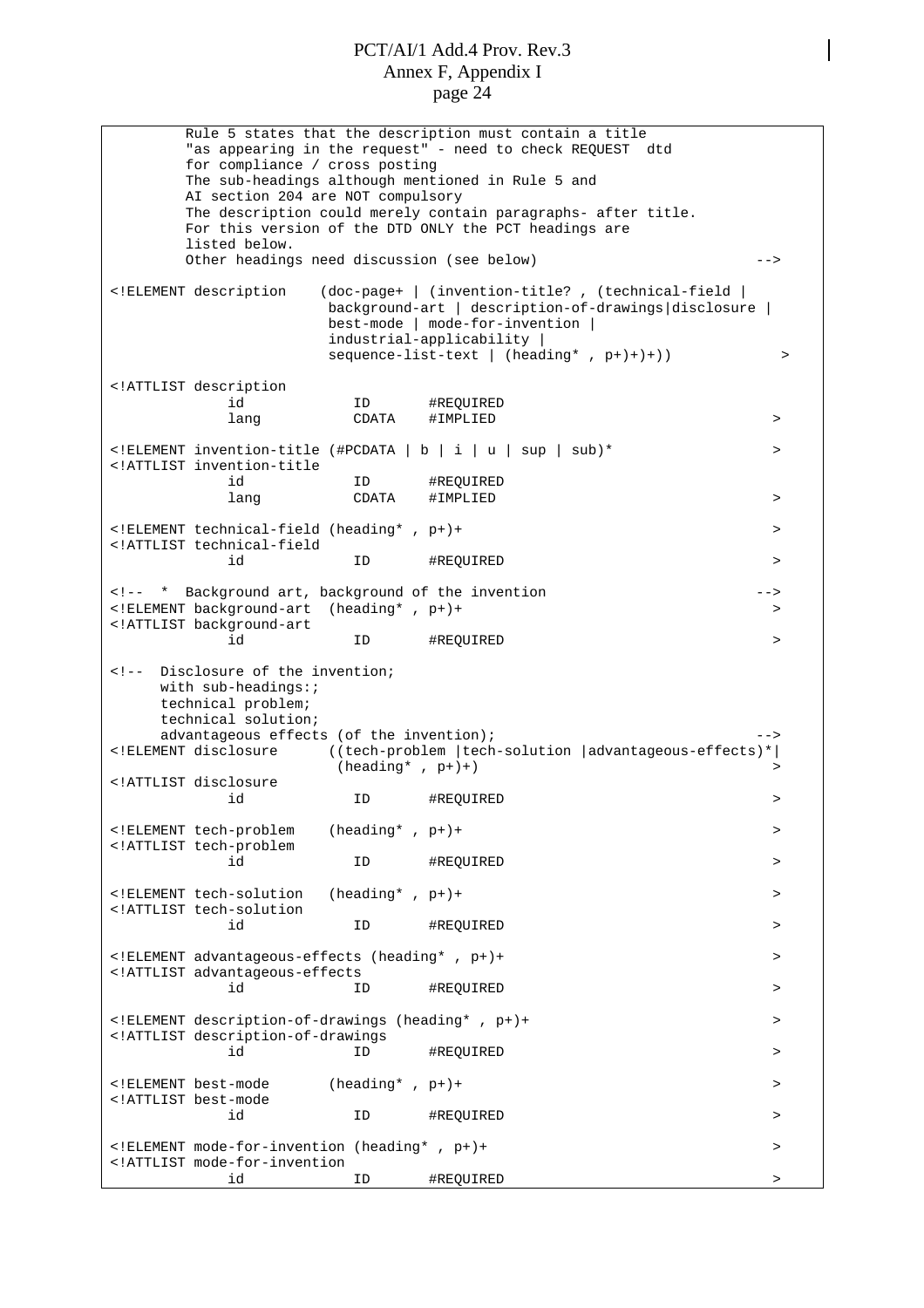<!ELEMENT industrial-applicability (heading\* , p+)+ > <!ATTLIST industrial-applicability id ID #REQUIRED >  $2 - 1 - 1$ Sequence listing free text WIPO ST.25: "36. Where the sequence listing part of the description contains free text, any such free text shall be repeated in the main part of the description in the language thereof. It is recommended that the free text in the language of the main part of the description be put in a specific section of the description called "Sequence Listing Free Text". --> <!ELEMENT sequence-list-text (heading\* , p+)+ > <!ATTLIST sequence-list-text id ID #REQUIRED > <!-- CLAIMS -->  $(doc-page+ | claim+)$  > <!ATTLIST claims lang CDATA #REQUIRED id ID #REQUIRED country NMTOKEN #IMPLIED status CDATA #IMPLIED > <!ELEMENT claim (claim-text+) > <!ATTLIST claim id ID #REQUIRED num CDATA #REQUIRED > <!-- Claim text is used for sub-para indentation --> <!ELEMENT claim-text (#PCDATA | claim-text | claim-ref|b|i|u| sup | sub | smallcaps | br | crossref| image | chemistry | math | table)\* > <!ELEMENT claim-ref (#PCDATA) > <!ATTLIST claim-ref IDREFS #REQUIRED > <!-- ABSTRACT (Rule 8) this needs linking some way to the REQUEST figure indicator. ---<!ELEMENT abstract (doc-page+ | (abst-problem , abst-solution) |  $(p+)$ )  $>$ <!ATTLIST abstract id ID #REQUIRED lang CDATA #IMPLIED country CDATA #IMPLIED > <!ELEMENT abst-problem (p+) > <!ATTLIST abst-problem id ID #REQUIRED > <!ELEMENT abst-solution (p+) > <!ATTLIST abst-solution id ID #REQUIRED > <!-- DRAWINGS PCT Article 7 / Rule 7 --> <!ELEMENT drawings (doc-page+ | figure+) > <!ATTLIST drawings id ID #REQUIRED lang CDATA #IMPLIED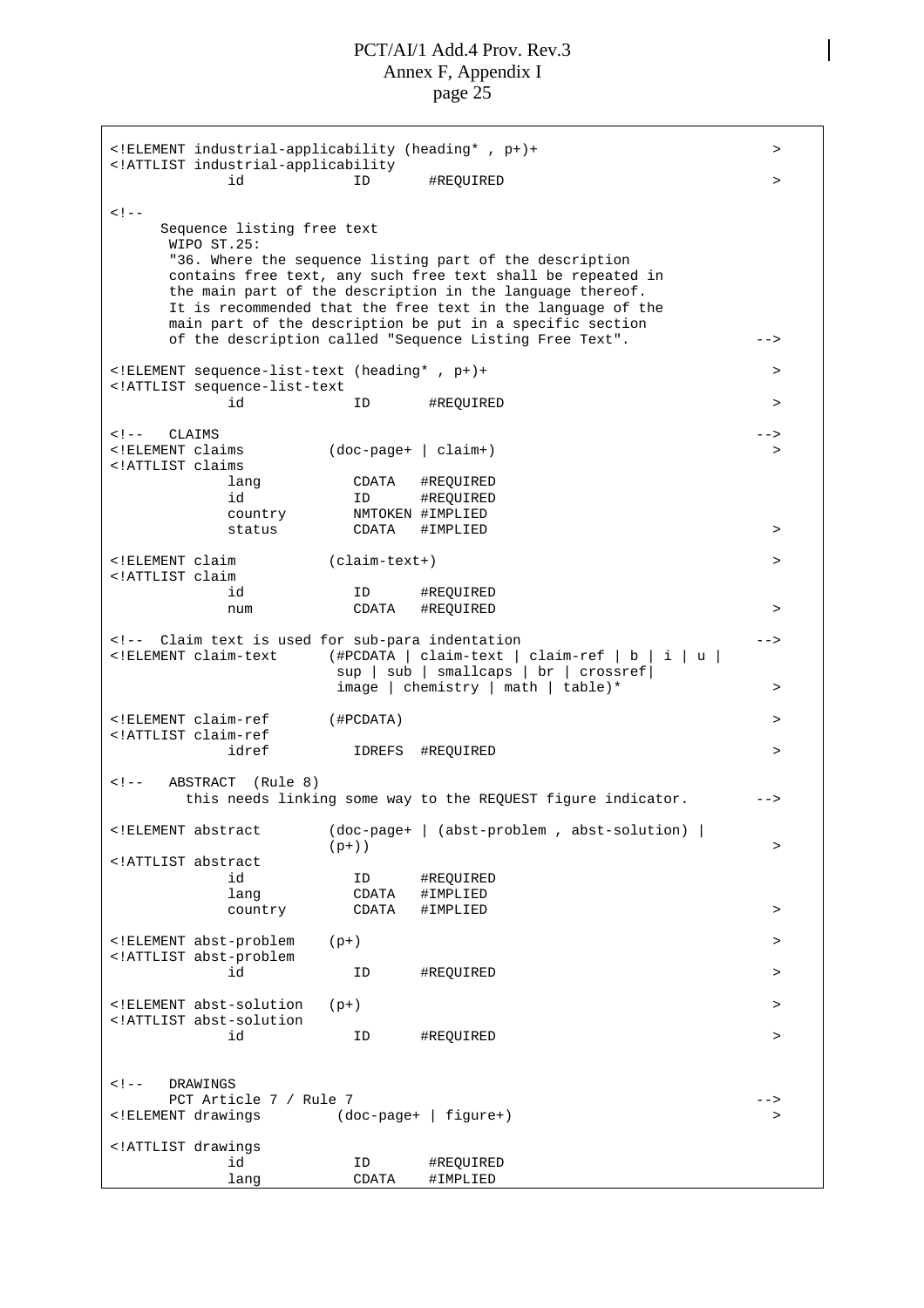| country                                                                                                                                                                                                                                                                                                                                                                                                                                                                                                                                                                                                                                                                                                                                                                                                                                                                                                                                                                                                                                                                                                                                                                                                                                                                                                                                                                                                                                                                                                                                                                                                                                                                                                                                                                                                                                                                                                                                                                                                                                                                                                                                                                         | NMTOKEN                      | #IMPLIED                                                                                                                       |           |
|---------------------------------------------------------------------------------------------------------------------------------------------------------------------------------------------------------------------------------------------------------------------------------------------------------------------------------------------------------------------------------------------------------------------------------------------------------------------------------------------------------------------------------------------------------------------------------------------------------------------------------------------------------------------------------------------------------------------------------------------------------------------------------------------------------------------------------------------------------------------------------------------------------------------------------------------------------------------------------------------------------------------------------------------------------------------------------------------------------------------------------------------------------------------------------------------------------------------------------------------------------------------------------------------------------------------------------------------------------------------------------------------------------------------------------------------------------------------------------------------------------------------------------------------------------------------------------------------------------------------------------------------------------------------------------------------------------------------------------------------------------------------------------------------------------------------------------------------------------------------------------------------------------------------------------------------------------------------------------------------------------------------------------------------------------------------------------------------------------------------------------------------------------------------------------|------------------------------|--------------------------------------------------------------------------------------------------------------------------------|-----------|
| status                                                                                                                                                                                                                                                                                                                                                                                                                                                                                                                                                                                                                                                                                                                                                                                                                                                                                                                                                                                                                                                                                                                                                                                                                                                                                                                                                                                                                                                                                                                                                                                                                                                                                                                                                                                                                                                                                                                                                                                                                                                                                                                                                                          | CDATA                        | #IMPLIED                                                                                                                       | $\geq$    |
|                                                                                                                                                                                                                                                                                                                                                                                                                                                                                                                                                                                                                                                                                                                                                                                                                                                                                                                                                                                                                                                                                                                                                                                                                                                                                                                                                                                                                                                                                                                                                                                                                                                                                                                                                                                                                                                                                                                                                                                                                                                                                                                                                                                 |                              |                                                                                                                                |           |
| ELEMENT fiqure</td <td>(image)</td> <td></td> <td>&gt;</td>                                                                                                                                                                                                                                                                                                                                                                                                                                                                                                                                                                                                                                                                                                                                                                                                                                                                                                                                                                                                                                                                                                                                                                                                                                                                                                                                                                                                                                                                                                                                                                                                                                                                                                                                                                                                                                                                                                                                                                                                                                                                                                                     | (image)                      |                                                                                                                                | >         |
| ATTLIST figure</td <td></td> <td></td> <td></td>                                                                                                                                                                                                                                                                                                                                                                                                                                                                                                                                                                                                                                                                                                                                                                                                                                                                                                                                                                                                                                                                                                                                                                                                                                                                                                                                                                                                                                                                                                                                                                                                                                                                                                                                                                                                                                                                                                                                                                                                                                                                                                                                |                              |                                                                                                                                |           |
| id                                                                                                                                                                                                                                                                                                                                                                                                                                                                                                                                                                                                                                                                                                                                                                                                                                                                                                                                                                                                                                                                                                                                                                                                                                                                                                                                                                                                                                                                                                                                                                                                                                                                                                                                                                                                                                                                                                                                                                                                                                                                                                                                                                              | ID.                          | #REQUIRED                                                                                                                      |           |
| num                                                                                                                                                                                                                                                                                                                                                                                                                                                                                                                                                                                                                                                                                                                                                                                                                                                                                                                                                                                                                                                                                                                                                                                                                                                                                                                                                                                                                                                                                                                                                                                                                                                                                                                                                                                                                                                                                                                                                                                                                                                                                                                                                                             | CDATA                        | #REOUIRED                                                                                                                      | $\geq$    |
|                                                                                                                                                                                                                                                                                                                                                                                                                                                                                                                                                                                                                                                                                                                                                                                                                                                                                                                                                                                                                                                                                                                                                                                                                                                                                                                                                                                                                                                                                                                                                                                                                                                                                                                                                                                                                                                                                                                                                                                                                                                                                                                                                                                 |                              |                                                                                                                                |           |
| * HEADINGS</td><td></td><td></td><td>                                                                                                                                                                                                                                                                                                                                                                                                                                                                                                                                                                                                                                                                                                                                                                                                                                                                                                                                                                                                                                                                                                                                                                                                                                                                                                                                                                                                                                                                                                                                                                                                                                                                                                                                                                                                                                                                                                                                                                                                                                                                                                                                           |                              |                                                                                                                                |           |
| ELEMENT heading</td <td></td> <td>(#PCDATA   b   i   u   sup   sub   smallcaps)*</td> <td><math>\geq</math></td>                                                                                                                                                                                                                                                                                                                                                                                                                                                                                                                                                                                                                                                                                                                                                                                                                                                                                                                                                                                                                                                                                                                                                                                                                                                                                                                                                                                                                                                                                                                                                                                                                                                                                                                                                                                                                                                                                                                                                                                                                                                                |                              | (#PCDATA   b   i   u   sup   sub   smallcaps)*                                                                                 | $\geq$    |
|                                                                                                                                                                                                                                                                                                                                                                                                                                                                                                                                                                                                                                                                                                                                                                                                                                                                                                                                                                                                                                                                                                                                                                                                                                                                                                                                                                                                                                                                                                                                                                                                                                                                                                                                                                                                                                                                                                                                                                                                                                                                                                                                                                                 |                              |                                                                                                                                |           |
|                                                                                                                                                                                                                                                                                                                                                                                                                                                                                                                                                                                                                                                                                                                                                                                                                                                                                                                                                                                                                                                                                                                                                                                                                                                                                                                                                                                                                                                                                                                                                                                                                                                                                                                                                                                                                                                                                                                                                                                                                                                                                                                                                                                 |                              | Limit to 3 as for Word default, id recommended - "h1"</td><td>                                                                 |           |
| ATTLIST heading</td <td></td> <td></td> <td></td>                                                                                                                                                                                                                                                                                                                                                                                                                                                                                                                                                                                                                                                                                                                                                                                                                                                                                                                                                                                                                                                                                                                                                                                                                                                                                                                                                                                                                                                                                                                                                                                                                                                                                                                                                                                                                                                                                                                                                                                                                                                                                                                               |                              |                                                                                                                                |           |
| level                                                                                                                                                                                                                                                                                                                                                                                                                                                                                                                                                                                                                                                                                                                                                                                                                                                                                                                                                                                                                                                                                                                                                                                                                                                                                                                                                                                                                                                                                                                                                                                                                                                                                                                                                                                                                                                                                                                                                                                                                                                                                                                                                                           | $(1 \mid 2 \mid 3)$ #IMPLIED |                                                                                                                                |           |
| id                                                                                                                                                                                                                                                                                                                                                                                                                                                                                                                                                                                                                                                                                                                                                                                                                                                                                                                                                                                                                                                                                                                                                                                                                                                                                                                                                                                                                                                                                                                                                                                                                                                                                                                                                                                                                                                                                                                                                                                                                                                                                                                                                                              | ID                           | #REQUIRED                                                                                                                      | $\, > \,$ |
|                                                                                                                                                                                                                                                                                                                                                                                                                                                                                                                                                                                                                                                                                                                                                                                                                                                                                                                                                                                                                                                                                                                                                                                                                                                                                                                                                                                                                                                                                                                                                                                                                                                                                                                                                                                                                                                                                                                                                                                                                                                                                                                                                                                 |                              |                                                                                                                                |           |
| * PARAGRAPHS</td><td></td><td></td><td>                                                                                                                                                                                                                                                                                                                                                                                                                                                                                                                                                                                                                                                                                                                                                                                                                                                                                                                                                                                                                                                                                                                                                                                                                                                                                                                                                                                                                                                                                                                                                                                                                                                                                                                                                                                                                                                                                                                                                                                                                                                                                                                                         |                              |                                                                                                                                |           |
|                                                                                                                                                                                                                                                                                                                                                                                                                                                                                                                                                                                                                                                                                                                                                                                                                                                                                                                                                                                                                                                                                                                                                                                                                                                                                                                                                                                                                                                                                                                                                                                                                                                                                                                                                                                                                                                                                                                                                                                                                                                                                                                                                                                 |                              |                                                                                                                                |           |
| ELEMENT p</td <td></td> <td><math>(\text{HPCDATA}   b   i   u   sup   sub   smallcaps   br)</math></td> <td></td>                                                                                                                                                                                                                                                                                                                                                                                                                                                                                                                                                                                                                                                                                                                                                                                                                                                                                                                                                                                                                                                                                                                                                                                                                                                                                                                                                                                                                                                                                                                                                                                                                                                                                                                                                                                                                                                                                                                                                                                                                                                               |                              | $(\text{HPCDATA}   b   i   u   sup   sub   smallcaps   br)$                                                                    |           |
|                                                                                                                                                                                                                                                                                                                                                                                                                                                                                                                                                                                                                                                                                                                                                                                                                                                                                                                                                                                                                                                                                                                                                                                                                                                                                                                                                                                                                                                                                                                                                                                                                                                                                                                                                                                                                                                                                                                                                                                                                                                                                                                                                                                 |                              | dl   ul   ol  patcit   nplcit   bio-deposit                                                                                    |           |
|                                                                                                                                                                                                                                                                                                                                                                                                                                                                                                                                                                                                                                                                                                                                                                                                                                                                                                                                                                                                                                                                                                                                                                                                                                                                                                                                                                                                                                                                                                                                                                                                                                                                                                                                                                                                                                                                                                                                                                                                                                                                                                                                                                                 |                              | crossref   image   chemistry   math   table)*                                                                                  | $\, >$    |
|                                                                                                                                                                                                                                                                                                                                                                                                                                                                                                                                                                                                                                                                                                                                                                                                                                                                                                                                                                                                                                                                                                                                                                                                                                                                                                                                                                                                                                                                                                                                                                                                                                                                                                                                                                                                                                                                                                                                                                                                                                                                                                                                                                                 |                              |                                                                                                                                |           |
|                                                                                                                                                                                                                                                                                                                                                                                                                                                                                                                                                                                                                                                                                                                                                                                                                                                                                                                                                                                                                                                                                                                                                                                                                                                                                                                                                                                                                                                                                                                                                                                                                                                                                                                                                                                                                                                                                                                                                                                                                                                                                                                                                                                 |                              | recommended - id="p1"; num="0001"; id is permanent, num can be</td><td></td></tr><tr><td>renumbered</td><td></td><td></td><td> |           |
| ATTLIST p</td <td></td> <td></td> <td></td>                                                                                                                                                                                                                                                                                                                                                                                                                                                                                                                                                                                                                                                                                                                                                                                                                                                                                                                                                                                                                                                                                                                                                                                                                                                                                                                                                                                                                                                                                                                                                                                                                                                                                                                                                                                                                                                                                                                                                                                                                                                                                                                                     |                              |                                                                                                                                |           |
| id                                                                                                                                                                                                                                                                                                                                                                                                                                                                                                                                                                                                                                                                                                                                                                                                                                                                                                                                                                                                                                                                                                                                                                                                                                                                                                                                                                                                                                                                                                                                                                                                                                                                                                                                                                                                                                                                                                                                                                                                                                                                                                                                                                              | ID                           | #REQUIRED                                                                                                                      |           |
| num                                                                                                                                                                                                                                                                                                                                                                                                                                                                                                                                                                                                                                                                                                                                                                                                                                                                                                                                                                                                                                                                                                                                                                                                                                                                                                                                                                                                                                                                                                                                                                                                                                                                                                                                                                                                                                                                                                                                                                                                                                                                                                                                                                             | CDATA                        | #REQUIRED                                                                                                                      | >         |
|                                                                                                                                                                                                                                                                                                                                                                                                                                                                                                                                                                                                                                                                                                                                                                                                                                                                                                                                                                                                                                                                                                                                                                                                                                                                                                                                                                                                                                                                                                                                                                                                                                                                                                                                                                                                                                                                                                                                                                                                                                                                                                                                                                                 |                              |                                                                                                                                |           |
| IMAGE DATA</td><td></td><td></td><td></td></tr><tr><td></td><td></td><td>Note: image is used for any kind of image: art work, figures, complex</td><td></td></tr><tr><td>maths, tables, etc.</td><td></td><td></td><td><math>\rightarrow</math></td></tr><tr><td><!ELEMENT image</td><td>EMPTY</td><td></td><td><math>\geq</math></td></tr><tr><td></td><td></td><td></td><td></td></tr><tr><td><math>recommeded - id="img1";</math><br><math>\lt</math> ! <math>--</math></td><td></td><td></td><td></td></tr><tr><td></td><td></td><td></td><td></td></tr><tr><td></td><td></td><td>he, wi="11" - milimeters - height, width;</td><td></td></tr><tr><td></td><td><math>file = file name, location;</math></td><td></td><td></td></tr><tr><td></td><td><math>label - not used;</math></td><td></td><td></td></tr><tr><td></td><td></td><td>alt - alternative text if image not shown;</td><td></td></tr><tr><td></td><td>img-content - drawing is the default;</td><td></td><td></td></tr><tr><td></td><td></td><td>img-format - common will be tiff, st33 and st35 in for backward</td><td></td></tr><tr><td></td><td></td><td>compatibilty and, later, publication.</td><td><math>--&></math></td></tr><tr><td><!ATTLIST image</td><td></td><td></td><td></td></tr><tr><td>id</td><td>ID.</td><td>#REQUIRED</td><td></td></tr><tr><td>he</td><td></td><td>NMTOKEN #REQUIRED</td><td></td></tr><tr><td>wi</td><td>NMTOKEN</td><td>#REQUIRED</td><td></td></tr><tr><td>file</td><td>CDATA</td><td>#REQUIRED</td><td></td></tr><tr><td>label</td><td>CDATA</td><td>#IMPLIED</td><td></td></tr><tr><td>alt</td><td></td><td></td><td></td></tr><tr><td></td><td>CDATA</td><td>#IMPLIED</td><td></td></tr><tr><td>img-content</td><td></td><td>(drawing   photograph   character   dna  undefined )</td><td></td></tr><tr><td></td><td></td><td>"drawing"</td><td></td></tr><tr><td>img-format</td><td></td><td>(jpeg   tiff   jfif   st33   st35 ) #REQUIRED</td><td><math display="inline">\, ></math></td></tr><tr><td></td><td></td><td></td><td></td></tr><tr><td></td><td></td><td></td><td></td></tr><tr><td><math>\leftarrow</math> :-- * bold</td><td></td><td></td><td> |                              |                                                                                                                                |           |
| ELEMENT b</td <td></td> <td><math>(\text{HPCDATA}   i   u   smallcaps   br)*</math></td> <td><math display="inline">\, &gt; \,</math></td>                                                                                                                                                                                                                                                                                                                                                                                                                                                                                                                                                                                                                                                                                                                                                                                                                                                                                                                                                                                                                                                                                                                                                                                                                                                                                                                                                                                                                                                                                                                                                                                                                                                                                                                                                                                                                                                                                                                                                                                                                                      |                              | $(\text{HPCDATA}   i   u   smallcaps   br)*$                                                                                   | $\, > \,$ |
|                                                                                                                                                                                                                                                                                                                                                                                                                                                                                                                                                                                                                                                                                                                                                                                                                                                                                                                                                                                                                                                                                                                                                                                                                                                                                                                                                                                                                                                                                                                                                                                                                                                                                                                                                                                                                                                                                                                                                                                                                                                                                                                                                                                 |                              |                                                                                                                                |           |
| * italic</td><td></td><td></td><td>                                                                                                                                                                                                                                                                                                                                                                                                                                                                                                                                                                                                                                                                                                                                                                                                                                                                                                                                                                                                                                                                                                                                                                                                                                                                                                                                                                                                                                                                                                                                                                                                                                                                                                                                                                                                                                                                                                                                                                                                                                                                                                                                             |                              |                                                                                                                                |           |
| ELEMENT i</td <td></td> <td><math>(\text{HPCDATA}   b   u   smallcaps   br)*</math></td> <td><math display="inline">\, &gt; \,</math></td>                                                                                                                                                                                                                                                                                                                                                                                                                                                                                                                                                                                                                                                                                                                                                                                                                                                                                                                                                                                                                                                                                                                                                                                                                                                                                                                                                                                                                                                                                                                                                                                                                                                                                                                                                                                                                                                                                                                                                                                                                                      |                              | $(\text{HPCDATA}   b   u   smallcaps   br)*$                                                                                   | $\, > \,$ |
|                                                                                                                                                                                                                                                                                                                                                                                                                                                                                                                                                                                                                                                                                                                                                                                                                                                                                                                                                                                                                                                                                                                                                                                                                                                                                                                                                                                                                                                                                                                                                                                                                                                                                                                                                                                                                                                                                                                                                                                                                                                                                                                                                                                 |                              |                                                                                                                                |           |
| * underscore</td><td></td><td></td><td>                                                                                                                                                                                                                                                                                                                                                                                                                                                                                                                                                                                                                                                                                                                                                                                                                                                                                                                                                                                                                                                                                                                                                                                                                                                                                                                                                                                                                                                                                                                                                                                                                                                                                                                                                                                                                                                                                                                                                                                                                                                                                                                                         |                              |                                                                                                                                |           |
| ELEMENT u</td <td></td> <td><math>(\text{HPCDATA}   b   i   smallcaps)^*</math></td> <td><math>\, &gt; \,</math></td>                                                                                                                                                                                                                                                                                                                                                                                                                                                                                                                                                                                                                                                                                                                                                                                                                                                                                                                                                                                                                                                                                                                                                                                                                                                                                                                                                                                                                                                                                                                                                                                                                                                                                                                                                                                                                                                                                                                                                                                                                                                           |                              | $(\text{HPCDATA}   b   i   smallcaps)^*$                                                                                       | $\, > \,$ |
|                                                                                                                                                                                                                                                                                                                                                                                                                                                                                                                                                                                                                                                                                                                                                                                                                                                                                                                                                                                                                                                                                                                                                                                                                                                                                                                                                                                                                                                                                                                                                                                                                                                                                                                                                                                                                                                                                                                                                                                                                                                                                                                                                                                 |                              |                                                                                                                                |           |
|                                                                                                                                                                                                                                                                                                                                                                                                                                                                                                                                                                                                                                                                                                                                                                                                                                                                                                                                                                                                                                                                                                                                                                                                                                                                                                                                                                                                                                                                                                                                                                                                                                                                                                                                                                                                                                                                                                                                                                                                                                                                                                                                                                                 |                              |                                                                                                                                |           |
| * Underscore attribute: style - single is default</td><td></td><td></td><td>                                                                                                                                                                                                                                                                                                                                                                                                                                                                                                                                                                                                                                                                                                                                                                                                                                                                                                                                                                                                                                                                                                                                                                                                                                                                                                                                                                                                                                                                                                                                                                                                                                                                                                                                                                                                                                                                                                                                                                                                                                                                                                    |                              |                                                                                                                                |           |
| ATTLIST u</td <td></td> <td></td> <td></td>                                                                                                                                                                                                                                                                                                                                                                                                                                                                                                                                                                                                                                                                                                                                                                                                                                                                                                                                                                                                                                                                                                                                                                                                                                                                                                                                                                                                                                                                                                                                                                                                                                                                                                                                                                                                                                                                                                                                                                                                                                                                                                                                     |                              |                                                                                                                                |           |
| style                                                                                                                                                                                                                                                                                                                                                                                                                                                                                                                                                                                                                                                                                                                                                                                                                                                                                                                                                                                                                                                                                                                                                                                                                                                                                                                                                                                                                                                                                                                                                                                                                                                                                                                                                                                                                                                                                                                                                                                                                                                                                                                                                                           |                              | (single   double   dash   dots ) "single"                                                                                      | $\, >$    |
|                                                                                                                                                                                                                                                                                                                                                                                                                                                                                                                                                                                                                                                                                                                                                                                                                                                                                                                                                                                                                                                                                                                                                                                                                                                                                                                                                                                                                                                                                                                                                                                                                                                                                                                                                                                                                                                                                                                                                                                                                                                                                                                                                                                 |                              |                                                                                                                                |           |
| * Superscript attribute: position (post)</td><td></td><td></td><td>                                                                                                                                                                                                                                                                                                                                                                                                                                                                                                                                                                                                                                                                                                                                                                                                                                                                                                                                                                                                                                                                                                                                                                                                                                                                                                                                                                                                                                                                                                                                                                                                                                                                                                                                                                                                                                                                                                                                                                                                                                                                                                             |                              |                                                                                                                                |           |
| ELEMENT sup</td <td>(#PCDATA   b</td> <td>u   i)*</td> <td><math display="inline">\, &gt;</math></td>                                                                                                                                                                                                                                                                                                                                                                                                                                                                                                                                                                                                                                                                                                                                                                                                                                                                                                                                                                                                                                                                                                                                                                                                                                                                                                                                                                                                                                                                                                                                                                                                                                                                                                                                                                                                                                                                                                                                                                                                                                                                           | (#PCDATA   b                 | u   i)*                                                                                                                        | $\, >$    |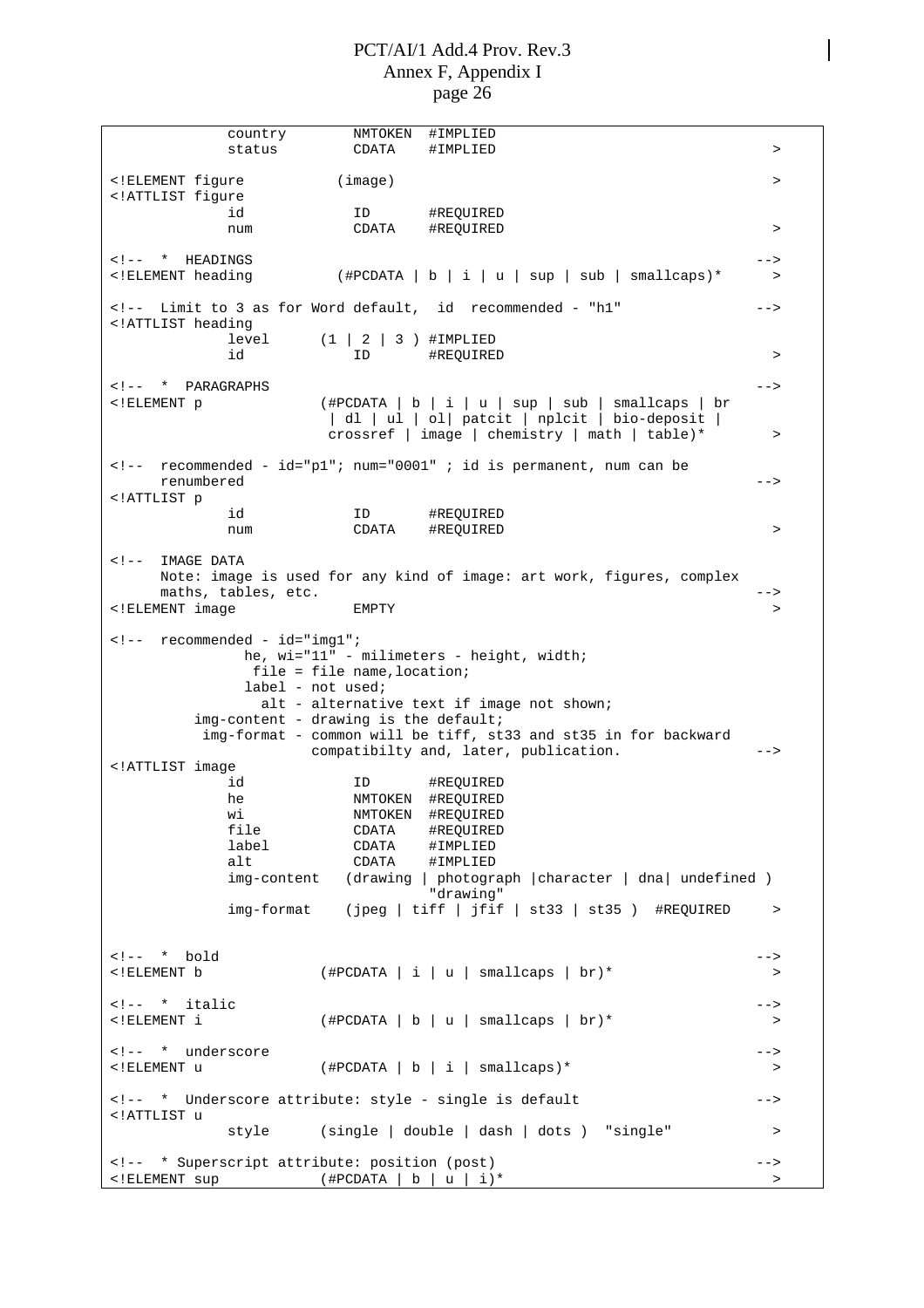$\langle$  + FELEMENT sub  $($  + FELEMENT sub  $\langle$  + FELEMENT sub <!-- \* Small capitals -->  $(\text{HPCDATA} | b | u | i | br)^*$  > <!-- \* br - break, line break within a paragraph --> <!ELEMENT br EMPTY > <!-- \* DEFINITION LISTS restrict content of dt - definition term --> <!ELEMENT dl (dt , dd)+ > <!ATTLIST dl tsize NMTOKEN #IMPLIED compact (compact) #IMPLIED id ID #REQUIRED > <!--Term to be defined -->  $\leq$ !ELEMENT dt  $($ #PCDATA | b | i | u | sup | sub | smallcaps)\* > <!ATTLIST dt id ID #REQUIRED > <!--Definition of the term --> <!ELEMENT dd (#PCDATA | b | i | u | sup | sub | smallcaps | br | patcit | nplcit | bio-deposit | crossref | image | ul | ol | chemistry | math | table)\* > <!-- \* ORDERED LISTS, for now the default will be recommended style first level - 1. 2. 3. etc. For lists within lists second level - a. b. c. for third level - i. ii. iii.; These are style sheet issues but these are recommended for consistency. -->  $\langle$  (ELEMENT ol  $(1i+)$ <!ATTLIST ol id ID #REQUIRED compact (compact) #IMPLIED > <!-- \* UNORDERED LISTS default is 'bullets' style may be empty for lists with no bullet or other symbol -->  $\langle$ !ELEMENT ul  $(1i+)$ <!ATTLIST ul id ID #REQUIRED list-style (bullet | dash | none ) 'bullet' compact (compact) #IMPLIED > <!-- \* LIST item<br><!ELEMENT li  $(\texttt{\#PCDATA}~|~b~|~i~|~u~|~\texttt{sup}~|~\texttt{sub}~|~\texttt{smallcaps}~|~\texttt{br}~|~$ patcit | nplcit | bio-deposit | crossref |  $\frac{1}{2}$  image | dl | ul | ol | chemistry | math | table)\* > <!ATTLIST li id ID #REQUIRED > <!-- \* CHEMISTRY Chemical formulae, ring structures, Markush structures etc For now treat as image data. Depending on industry support we may have eg. chemML, CML later --> <!ELEMENT chemistry (image) > <!-- recommended - id="ch1" --> <!ATTLIST chemistry id ID #REQUIRED num CDATA #REQUIRED >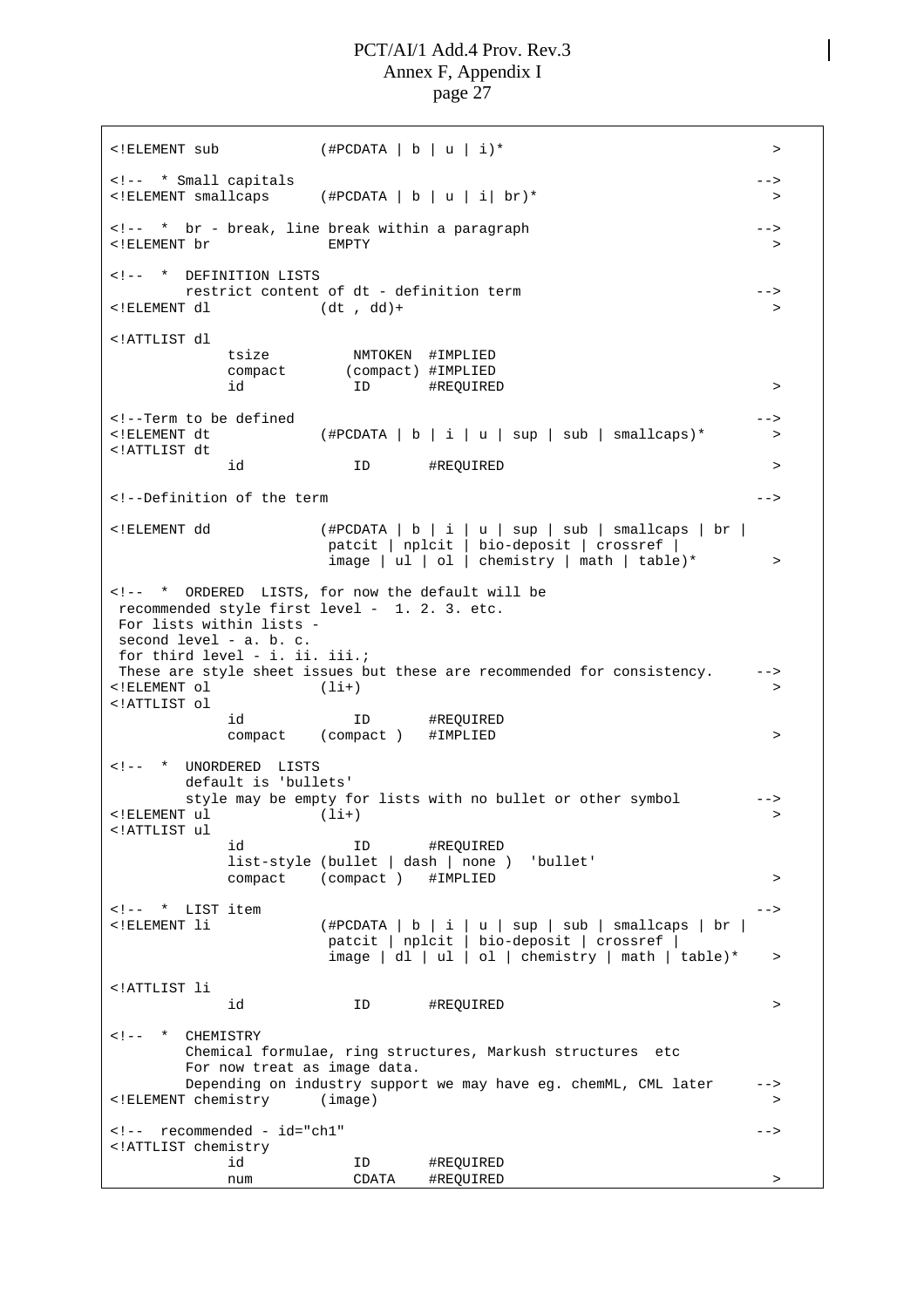<!-- \* MATHEMATICS This is image data or coded according to mathml version 2, --> <!ELEMENT math (image | MathML) > <!-- recommended - id="m1" --> <!ATTLIST math id ID #REQUIRED num CDATA #REQUIRED > <!-- \* MATHEMATICS --> <!-- MathML 2.0 DTD This is the Mathematical Markup Language (MathML) 2.0, an XML application for describing mathematical notation and capturing both its structure and content. Copyright 1998-2000 World Wide Web Consortium (Massachusetts Institute of Technology, Institut National de Recherche en Informatique et en Automatique, Keio University). All Rights Reserved. Permission to use, copy, modify and distribute the XHTML 1.1 DTD and its accompanying documentation for any purpose and without fee is hereby granted in perpetuity, provided that the above copyright notice and this paragraph appear in all copies. The copyright holders make no representation about the suitability of the DTD for any purpose. It is provided "as is" without expressed or implied warranty. Revision: \$Id: parsing.xml,v 1.34 2000/12/14 13:08:43 davidc Exp \$ This entity may be identified by the PUBLIC and SYSTEM identifiers: PUBLIC "-//W3C//DTD MathML 2.0//EN" SYSTEM "mathml2.dtd" To be added in later - in order to keep this ver. of DTD smaller, see: <http://www.w3.org/TR/MathML2/> --> <!ELEMENT MathML EMPTY >  $\leftarrow$   $!$  -- \* TABLES This is image data or coded according to CALStable exported from USPTO EFS with modified cell <entry> content  $--$ <!ELEMENT table (image | CALStable) > <!-- recommended - id="t1" --> <!ATTLIST table id ID #REQUIRED num CDATA #REQUIRED > <!ELEMENT CALStable (heading , TGroup+) > <!ATTLIST CALStable frame (top | bottom | topbot | all | sides | none ) #IMPLIED colsep NMTOKEN #IMPLIED rowsep NMTOKEN #IMPLIED pgwide NMTOKEN #IMPLIED > <!ELEMENT TGroup (colspec\* , spanspec\* , thead? , TBody) > <!ATTLIST TGroup cols CDATA #REQUIRED colsep NMTOKEN #IMPLIED rowsep NMTOKEN #IMPLIED align (left | right | center | justify | char ) #IMPLIED >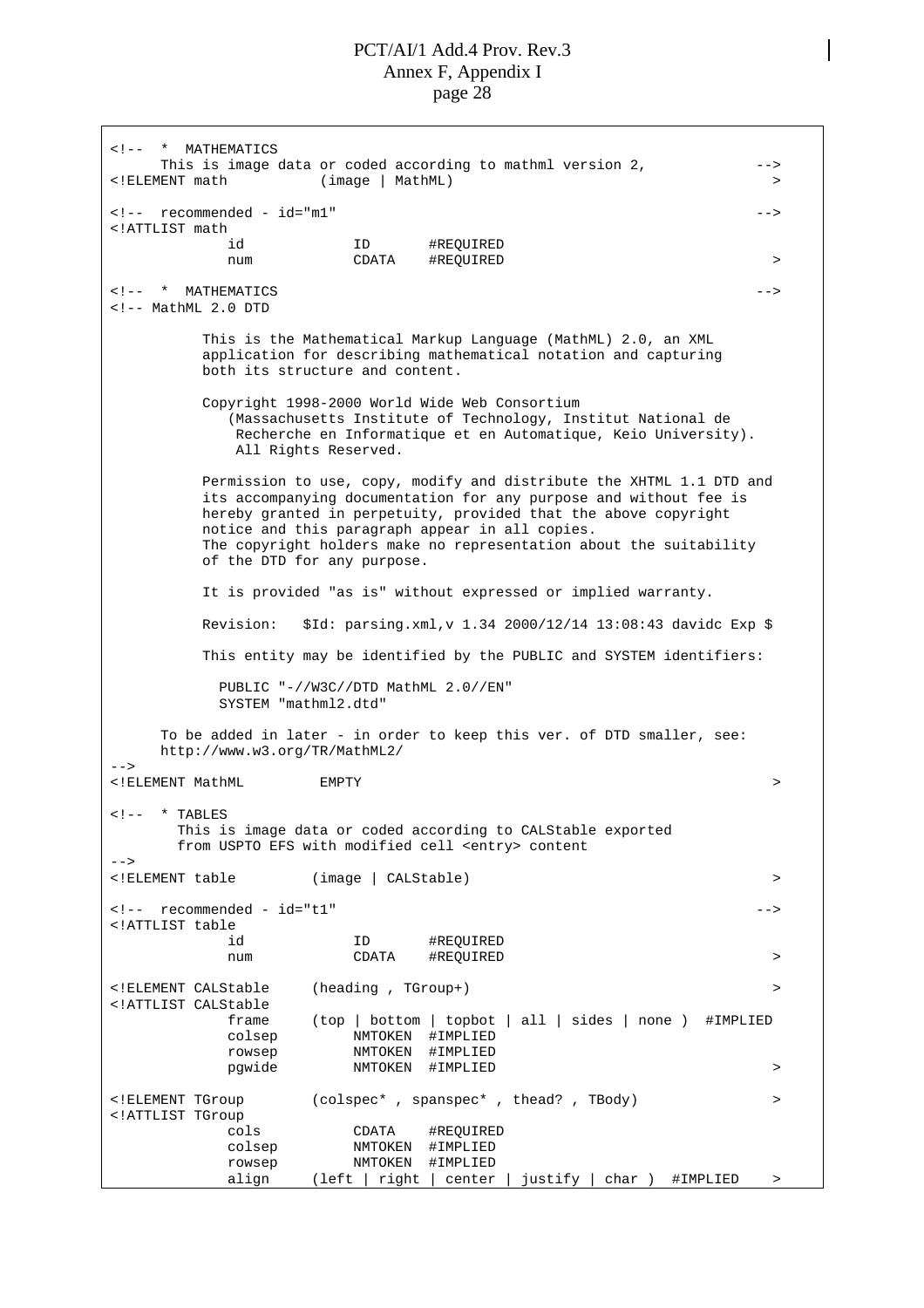|                                                                                                                                                                                                                                                                                                                                                                            | ELEMENT colspec</th <th>EMPTY</th> <th>&gt;</th>                                                   | EMPTY                                                                                                                                                                                                                                                                                                                              | >         |
|----------------------------------------------------------------------------------------------------------------------------------------------------------------------------------------------------------------------------------------------------------------------------------------------------------------------------------------------------------------------------|----------------------------------------------------------------------------------------------------|------------------------------------------------------------------------------------------------------------------------------------------------------------------------------------------------------------------------------------------------------------------------------------------------------------------------------------|-----------|
| ATTLIST colspec</td <td>colnum<br/>colname<br/>colwidth<br/>colsep<br/>rowsep<br/>char<br/>charoff</td> <td>CDATA<br/>#IMPLIED<br/>CDATA<br/>#IMPLIED<br/>CDATA<br/>#IMPLIED<br/>NMTOKEN #IMPLIED<br/>NMTOKEN<br/>#IMPLIED<br/>align (left   right  <br/><math>justify   char)</math> #IMPLIED<br/>center<br/>CDATA<br/>#IMPLIED<br/>CDATA<br/>#IMPLIED</td> <td>&gt;</td> | colnum<br>colname<br>colwidth<br>colsep<br>rowsep<br>char<br>charoff                               | CDATA<br>#IMPLIED<br>CDATA<br>#IMPLIED<br>CDATA<br>#IMPLIED<br>NMTOKEN #IMPLIED<br>NMTOKEN<br>#IMPLIED<br>align (left   right  <br>$justify   char)$ #IMPLIED<br>center<br>CDATA<br>#IMPLIED<br>CDATA<br>#IMPLIED                                                                                                                  | >         |
|                                                                                                                                                                                                                                                                                                                                                                            |                                                                                                    | EMPTY                                                                                                                                                                                                                                                                                                                              | $\geq$    |
| ELEMENT spanspec<br ATTLIST spanspec</td <td>namest<br/>nameend<br/>spanname<br/>align<br/>colsep<br/>rowsep</td> <td>CDATA<br/>#REQUIRED<br/>CDATA<br/>#REQUIRED<br/>CDATA<br/>#REQUIRED<br/>(left   right   center   justify   char ) 'center'<br/>NMTOKEN<br/>#IMPLIED<br/>NMTOKEN<br/>#IMPLIED</td> <td>&gt;</td>                                                      | namest<br>nameend<br>spanname<br>align<br>colsep<br>rowsep                                         | CDATA<br>#REQUIRED<br>CDATA<br>#REQUIRED<br>CDATA<br>#REQUIRED<br>(left   right   center   justify   char ) 'center'<br>NMTOKEN<br>#IMPLIED<br>NMTOKEN<br>#IMPLIED                                                                                                                                                                 | >         |
| ELEMENT thead<br ATTLIST thead</td <td></td> <td><math>(Row+)</math></td> <td>&gt;</td>                                                                                                                                                                                                                                                                                    |                                                                                                    | $(Row+)$                                                                                                                                                                                                                                                                                                                           | >         |
|                                                                                                                                                                                                                                                                                                                                                                            |                                                                                                    | valign (top   middle   bottom ) #IMPLIED                                                                                                                                                                                                                                                                                           | $\, > \,$ |
| ELEMENT TBody</td <td></td> <td><math>(Row+)</math></td> <td>&gt;</td>                                                                                                                                                                                                                                                                                                     |                                                                                                    | $(Row+)$                                                                                                                                                                                                                                                                                                                           | >         |
| ATTLIST TBody</td <td>valign</td> <td>(top   middle   bottom ) #IMPLIED</td> <td><math>\geq</math></td>                                                                                                                                                                                                                                                                    | valign                                                                                             | (top   middle   bottom ) #IMPLIED                                                                                                                                                                                                                                                                                                  | $\geq$    |
| ELEMENT Row<br ATTLIST Row</td <td></td> <td>(Entry+)&gt;</td> <td></td>                                                                                                                                                                                                                                                                                                   |                                                                                                    | (Entry+)>                                                                                                                                                                                                                                                                                                                          |           |
|                                                                                                                                                                                                                                                                                                                                                                            | rowsep<br>valign                                                                                   | NMTOKEN #IMPLIED<br>(top   middle   bottom ) #IMPLIED                                                                                                                                                                                                                                                                              | >         |
|                                                                                                                                                                                                                                                                                                                                                                            |                                                                                                    |                                                                                                                                                                                                                                                                                                                                    | -->       |
| ELEMENT Entry</td <td></td> <td>&lt;!-- * Changed to add other elements in entry&lt;br&gt;(#PCDATA   b   i   u   sup   sub   smallcaps   br<br/>patcit   nplcit   bio-deposit   crossref   image<br/>dl   ul   ol   chemistry   math)*</td> <td><math>\geq</math></td>                                                                                                     |                                                                                                    | <!-- * Changed to add other elements in entry<br>(#PCDATA   b   i   u   sup   sub   smallcaps   br<br>patcit   nplcit   bio-deposit   crossref   image<br>dl   ul   ol   chemistry   math)*                                                                                                                                        | $\geq$    |
| ATTLIST Entry</td <td></td> <td></td> <td></td>                                                                                                                                                                                                                                                                                                                            |                                                                                                    |                                                                                                                                                                                                                                                                                                                                    |           |
|                                                                                                                                                                                                                                                                                                                                                                            | colname<br>namest<br>nameend<br>morerows<br>colsep<br>rowsep<br>align<br>char<br>charoff<br>valign | NMTOKEN<br>#IMPLIED<br>NMTOKEN<br>#IMPLIED<br>NMTOKEN<br>#IMPLIED<br>CDATA<br>#IMPLIED<br>NMTOKEN<br>#IMPLIED<br>NMTOKEN #IMPLIED<br>$\left(\text{left} \mid \text{right} \mid \text{center} \mid \text{justify} \mid \text{char} \right)$ #IMPLIED<br>CDATA<br>#IMPLIED<br>CDATA<br>#IMPLIED<br>(top   middle   bottom ) #IMPLIED | $\, > \,$ |
| $\lt$ ! $--$                                                                                                                                                                                                                                                                                                                                                               | * PATENT CITATIONS<br>dtd;<br>Notes:;                                                              | Patent Citation within abstract, description or claims<br>for pat. citations within Search Report see Search Report<br>Tags arranged according to WIPO ST.14 order.<br>This can be free text data without any structure (text).                                                                                                    |           |
| ÷                                                                                                                                                                                                                                                                                                                                                                          | Attributes (recommended):;<br>id - use pcit1, pcit2, etc;                                          | dnum - use full number as one string, eq, "US5401234A";<br>url - where possible give full web link to patent                                                                                                                                                                                                                       |           |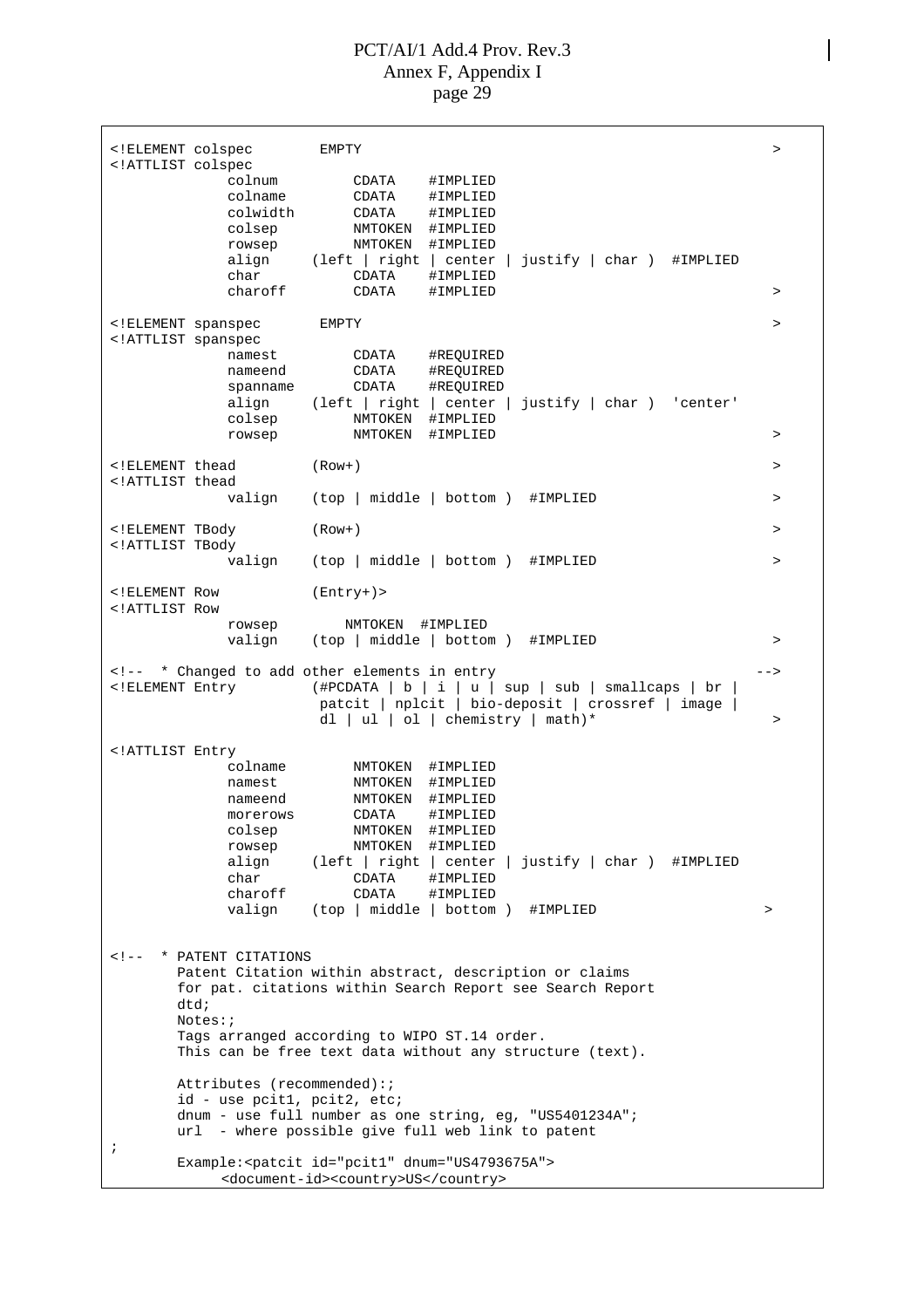<doc-number>4793675</doc-number><kind>A</kind><name>Handa</name> <date>19881227</date></document-id></patcit> ; Note: it is NOT expected that the applicant will create the tagged data - it could be generated from a 'pull down' data entry form or generated from internal SR databases --> <!ELEMENT patcit (text | (document-id , rel-passage\*))> <!-- Attributes (recommended):; id - use pcit1, pcit2, etc; dnum - use full number as one string, eg, "US5401234A"; url - where possible give full web link to patent file - file name eg. if stored on local systems --> <!ATTLIST patcit id ID #REQUIRED dnum CDATA #IMPLIED url CDATA #IMPLIED file CDATA #IMPLIED > <!ELEMENT text (#PCDATA) > <!-- Document identification refers to patents only and is used in several other dtds it should not be changed without consultation with WIPO; example the consultation with WIPO; the consultation of  $-$ <!ELEMENT document-id (country , doc-number , kind? , name? , date?)> <!ELEMENT doc-number (#PCDATA) > <!-- \* doc. kind code eg A1 --> <!ELEMENT kind (#PCDATA) > <!-- \* Relevant passage group within patent most used in search reports - use text in abstract, description and claims --> <!ELEMENT rel-passage (text | (passage+,category?,rel-claims?)+) > <!ELEMENT passage (#PCDATA) > <!ELEMENT category (#PCDATA) > <!ELEMENT rel-claims (#PCDATA) >  $2 + -$ \* Non-Patent Literature (NPL) CITation; Notes:; This can be free text data without any structure (#PCDATA) which is NOT recommended or it can be highly structured data which is marked up according to ST.14 and ISO 690 layout ; This part of the DTD has used many different sources for element names and DTD structure and reference: AACR2 / MARC ISO 12083 - Electronic manuscript prep. and markup. DTD Association of American Publishers (AAP) Z39.59 DTD European Working Group for SGML (EWS) MAJOUR DTD SuperJournal Full Article DTD www.superjournal.ac.uk/sj Elsevier DTD Medline DTD (NLM) --> <!ELEMENT nplcit ((text) | (article | book | online | othercit)\*) > <!-- Attributes (recommended):; id - ncit1, ncit2, etc num - 0001, 0002 The TYPE of citation is office specific: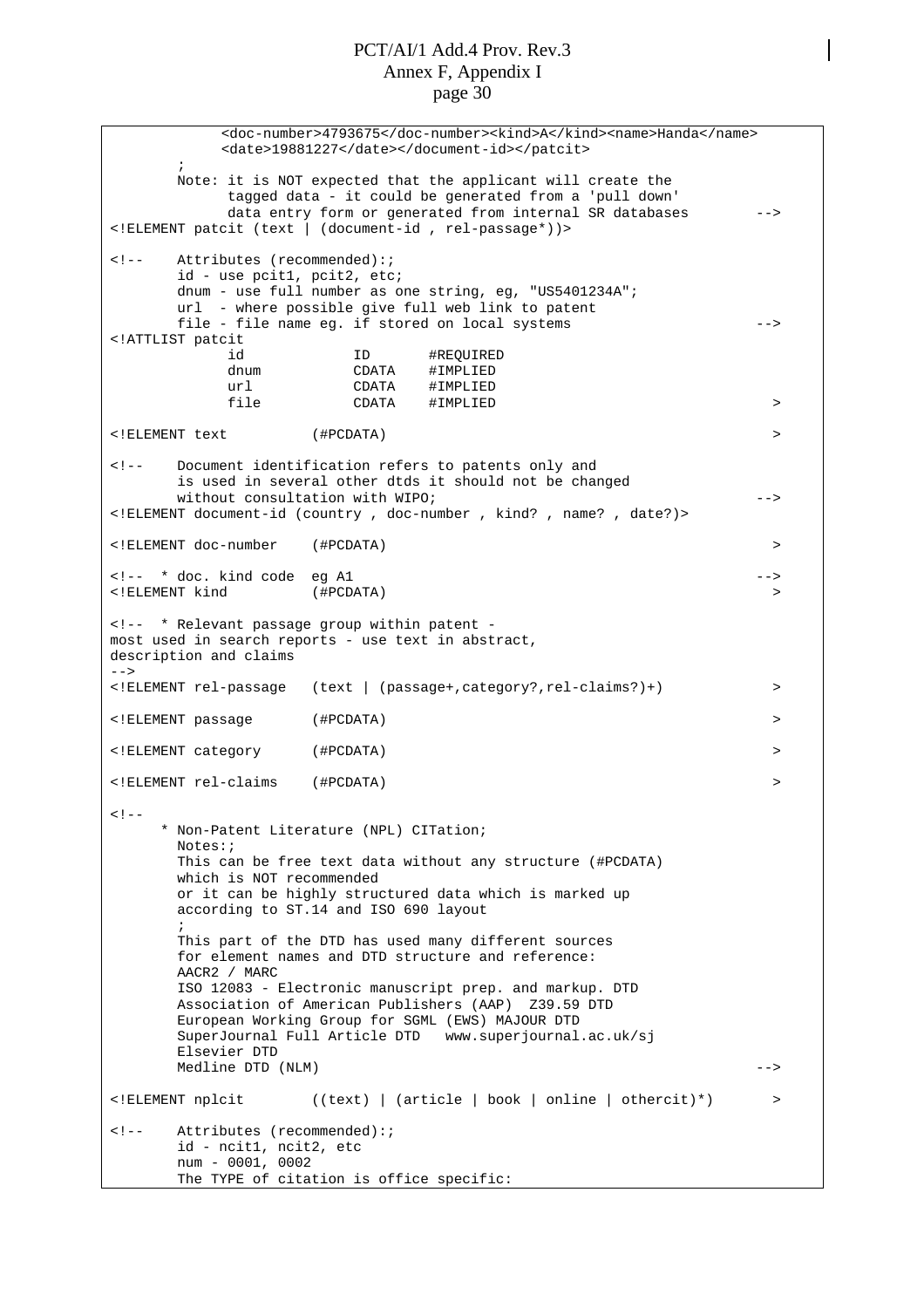(recommended):; A - Abstract citation of no specific kind B - Book citation I - Bilogical abstract citation C - Chemical abstracts citation E - Database citation D - Derwent citation P - Patent cited within NPL group J - Patent Abstracts of Japan citation (REC 067) S - Serial / Journal / Periodical citation W - World Wide Web / Internet search citation medium - the type of medium eg. CD (CD-ROM), MT (Magnetic Tape), DISK, ONLINE file - file name on local systems eg. XP number in EPO url - where possible give full web link to document --> <!ATTLIST nplcit id 1D #REQUIRED<br>num CDATA #REOUIRED num CDATA #REQUIRED type CDATA #IMPLIED medium CDATA #IMPLIED file CDATA #IMPLIED url CDATA #IMPLIED > >  $<$ !  $-$ ARTICLE CITATIONS within a 'host' document After patent citations the most common citations are articles within serials (periodicals, magazines), books and electronic (eg. internet) sources. This is a very complex and varied area to standardise. The tag set below is drawn from a number of sources as is the order of the tags (which in any case can be changed depending on the stylesheet used).; The order of tags is that of WIPO ST.14 / ISO 690 layout DROP, J.G. Integrated Circuit Personalization at the Module Level. IBM Tech. Dis. Bull. October 1974, Vol. 17, No. 5, p. 1344 and 1345. [XPnnnnnnnnnnn]. nplcit id="ncit1" num="0012" type="S" file="XP1234456"> <article> <author> <name>DROP, J.G.</name></author>  $\leq$   $+1$ Integrated Circuit Personalization at the Module Level  $\langle$ atl $\rangle$ <serial> <sertitle>IBM Tech. Dis. Bull.</sertitle> <pubdate>19741000</pubdate> <vid>17</vid> <ino>5</ino> </serial> <location><pp>1344 and 1345</pp></location> <refno id="XP1">XP1234456</refno> </article> </nplcit> Note: it is NOT expected that the applicant will create the tagged data - it can be generated from a 'pull down' data entry form (eg. in Word) or generated from internal SR databases  $-$ -> <!ELEMENT article ((text) | (author\* , atl? , subname? , (serial | book) , absno? , location? , class\* , keyword\* , cpyrt? , artid? , refno\*)) >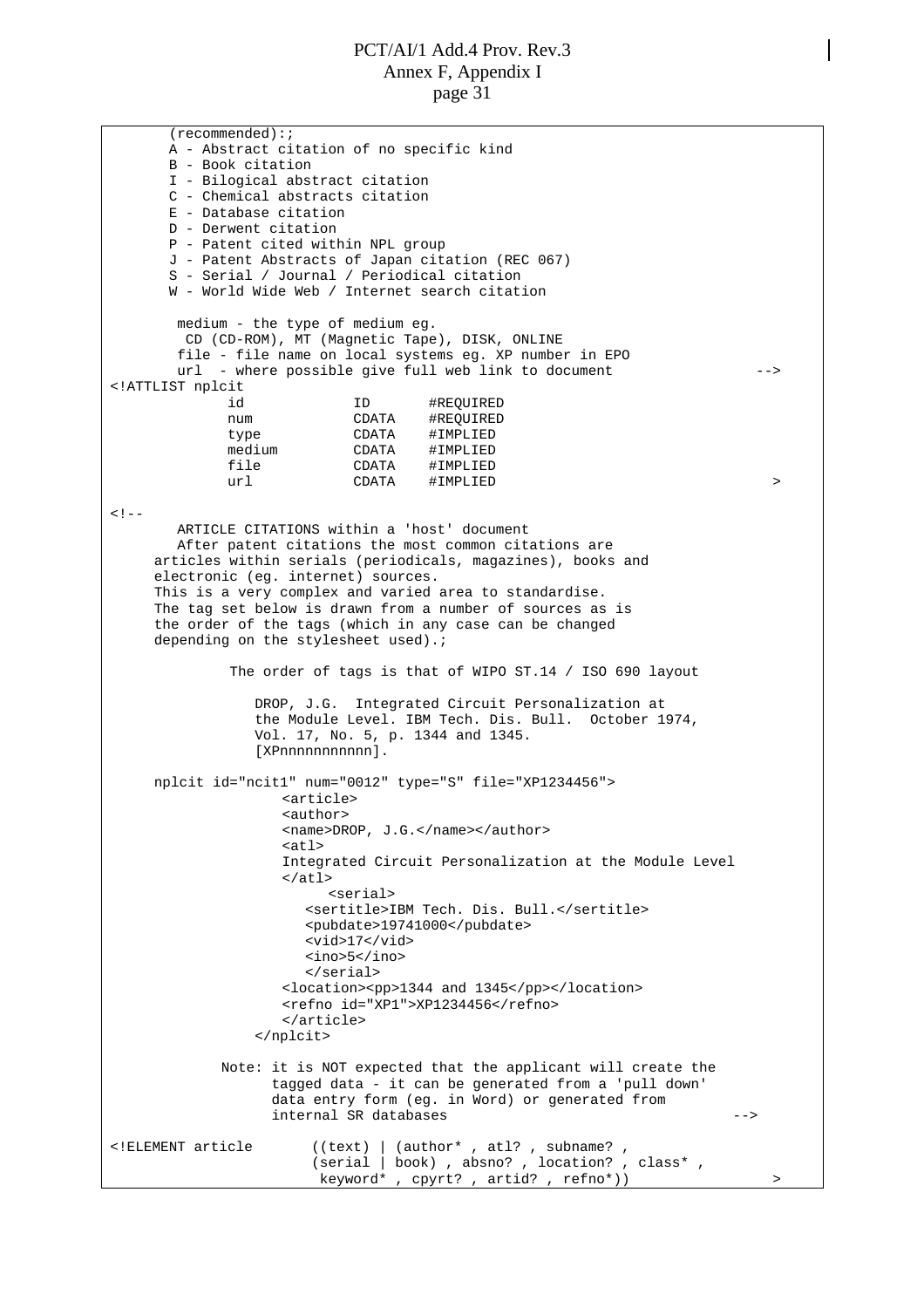$\leftarrow$  !-- \* AUTHOR Prime responsibility for the work there is no distinguishing between personal and corporate auths <AUTHOR>s followed by: %nam; or addressbook entry use the ID attribute if, for example, there is a need to distinguish between multiple authors. Can also include affiliation details --> <!ELEMENT author ((%nam;) | (addressbook)) > <!ATTLIST author id ID #IMPLIED > <!-- \* Article title --> <!ELEMENT atl (#PCDATA) > <!-- \* Subordinate responsibility This can be, eg. : editor, translator, etc --> <!ELEMENT subname ((%nam;) | addressbook) > <!-- \* SERIAL CITATION DATA This describes the volume or issue as a whole amd not a particular article within it. --> <!ELEMENT serial (sertitle , alttitle? , subname? , issue? , imprint? , pubdate? , descrip? , notes? , issn? , isbn?, pubid?, vid?, ino?, cpyrt?) > <!-- \* Serial title --> <!ELEMENT sertitle (#PCDATA) > <!-- \* Alternate title for serial eg. BMJ = British Medical Journal --> <!ELEMENT alttitle (#PCDATA) > <!-- \* Issue designation This can be, eg. : Annual, 1971-, 1890-1972 --> <!ELEMENT issue (#PCDATA) >  $\langle$  !-- \* IMPRINT Publication / creation data Place of publication : publisher, date(s) of publication usually only date of publication is used for journal citations --> <!ELEMENT imprint ((text) | (address? , name , pubdate\*)) > <!-- \* Physical description - generally NOT used in citations in pats. eq. v., 27cm --> <!-- \* PUBDATE: Components of a date in npl citations - sdate etc defined in date  $\overline{\phantom{a}}$  --> <!ELEMENT pubdate (#PCDATA | sdate | edate | time)\* > <!ELEMENT descrip (#PCDATA) > <!-- \* Notes about the journal eg. Continues Journal of XYZ 1910-1998, published in French and English, etc. --> <!ELEMENT notes (#PCDATA) > <!-- \* International standard serial number --> <!ELEMENT issn (#PCDATA) > <!-- \* International standard book number --> <!ELEMENT isbn (#PCDATA) > <!-- \* Publisher's unique id added 11.2000 PB ISO 12083 --> <!ELEMENT pubid (#PCDATA) > <!-- \* Volume id/number -->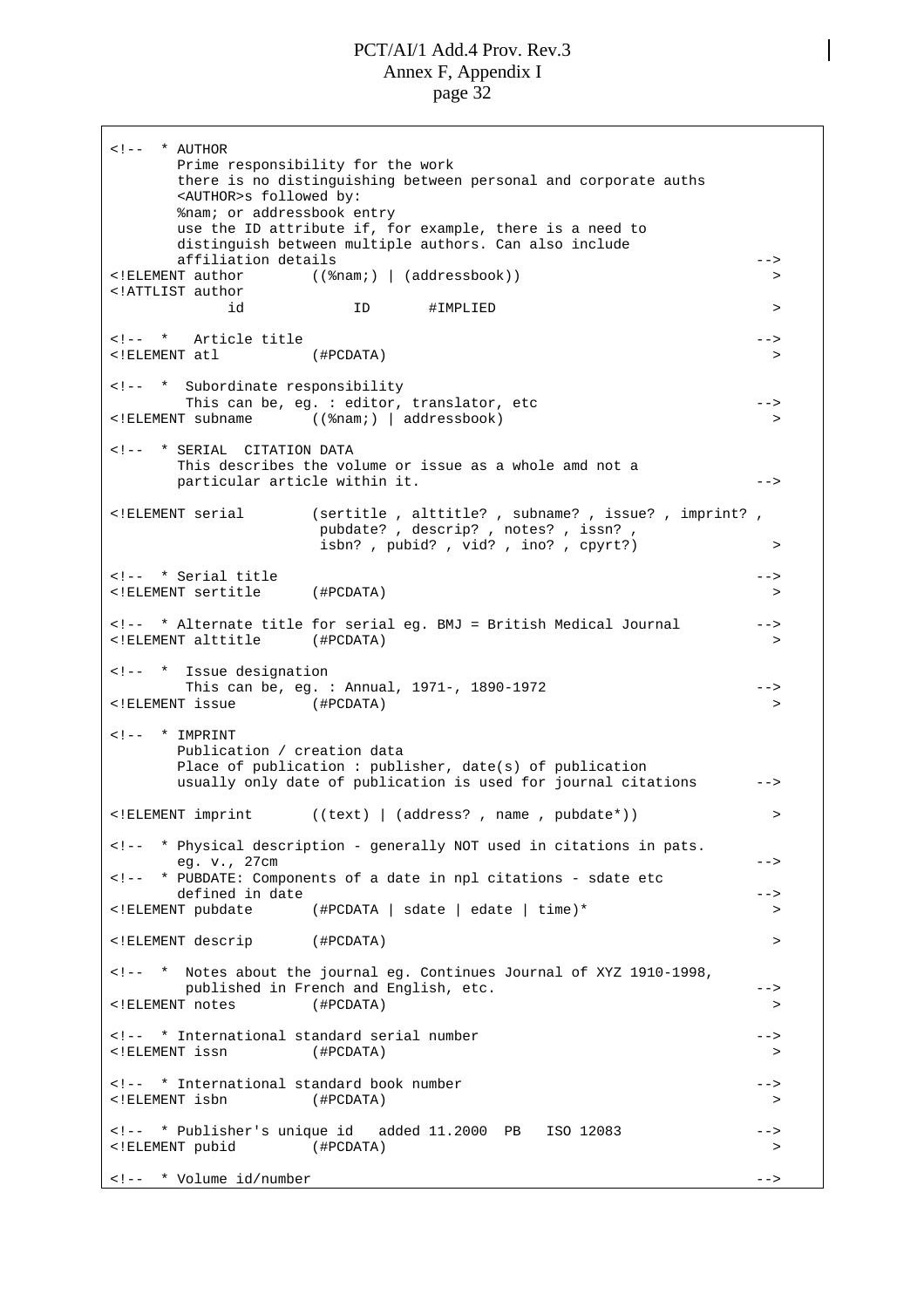<!ELEMENT vid (#PCDATA) > <!-- \* Issue number --> <!ELEMENT ino (#PCDATA) > <!-- \* Copyright info. copyright of publisher of serial --> <!ELEMENT cpyrt (#PCDATA) > <!-- \* Abstract number --> <!ELEMENT absno (#PCDATA) > <!-- \* Location within the work --> <!ELEMENT location ((text) | (serpart? , sersect? , chapter? , pp? , column? , para? , line?)) > <!-- \* Part in a serial ISO 12083 --> <!ELEMENT serpart (#PCDATA) > <!ELEMENT sersect (#PCDATA) > <!ELEMENT chapter (#PCDATA) > <!-- \* Page numbers ppf - first, ppl - last --> <!ELEMENT pp (#PCDATA | ppf | ppl)\* > <!ELEMENT ppf (#PCDATA) > <!ELEMENT ppl (#PCDATA) > <!-- \* Column, para(graph) and line numbers --> <!ELEMENT column (#PCDATA | colf | coll)\* > <!ELEMENT colf (#PCDATA) > <!ELEMENT coll (#PCDATA) > <!ELEMENT para (#PCDATA | paraf | paral)\* > <!ELEMENT paraf (#PCDATA) > <!ELEMENT paral (#PCDATA) > <!ELEMENT line (#PCDATA | linef | linel)\* > <!ELEMENT linef (#PCDATA) > <!ELEMENT linel (#PCDATA) > <!-- \* Classification code eg. ipc, dewey etc. --> <!ELEMENT class (#PCDATA) > <!-- \* Keywords eg. from a Thesaurus or class. scheme --> <!ELEMENT keyword (#PCDATA) > <!-- \* HISTORY of the article (not serial) date received/accepted/revised preferred: yyyymmdd Group added 11/2000 PB from ISO 12083 <!ELEMENT history ((text) | (received | accepted | revised | misc)) > <!ELEMENT received (date) > <!ELEMENT accepted (date) > <!ELEMENT revised (date) > <!ELEMENT misc (#PCDATA | date)\* >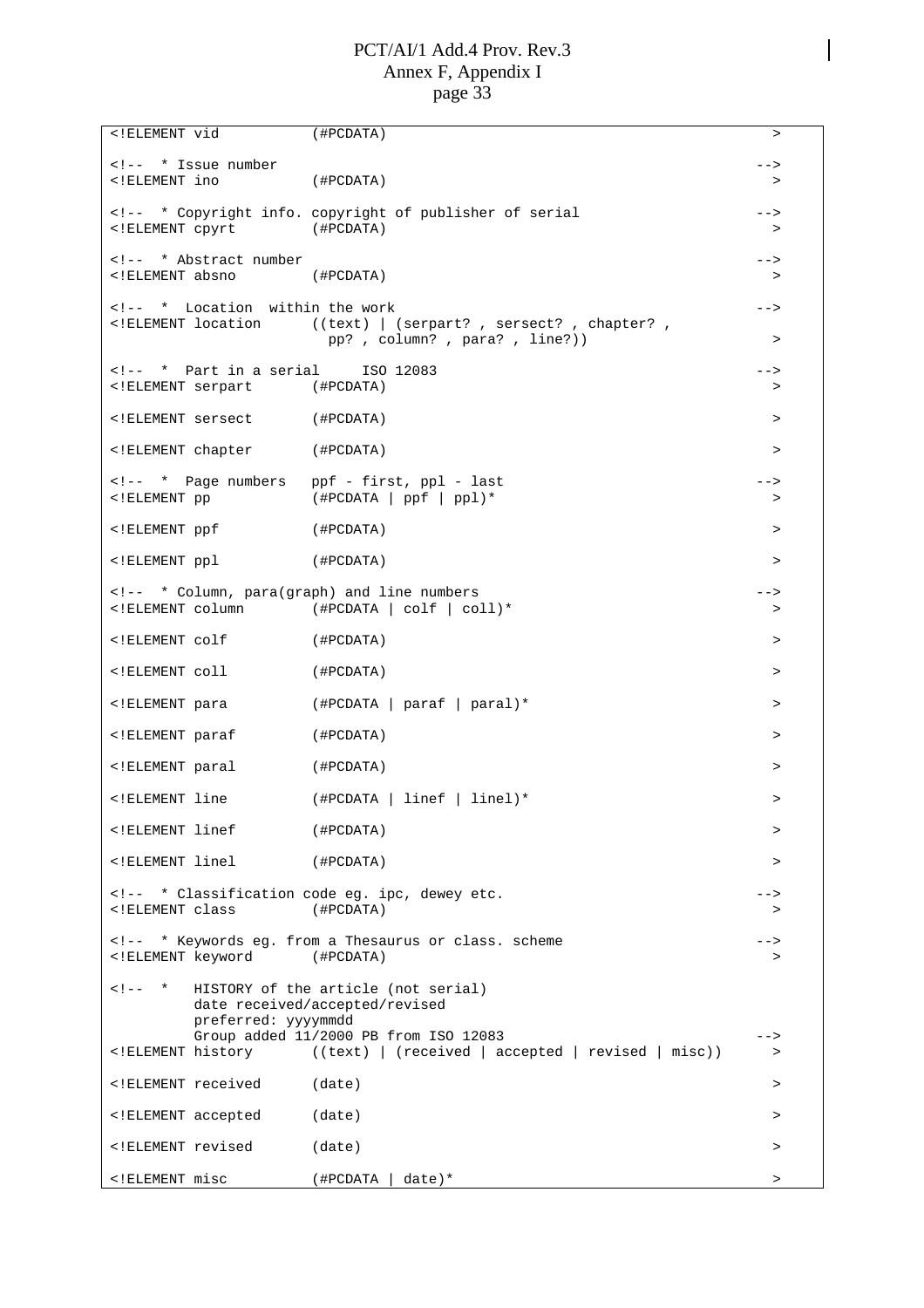<!-- \* Article unique ID - assigned by a publisher to an article added 11/2000 PB from ISO 12803 --> <!ELEMENT artid (#PCDATA) > <!-- Reference no. (general) for the EPO this is the XP number --> <!ELEMENT refno (#PCDATA) > <!ATTLIST refno id ID #REQUIRED >  $< 1 - -$ BOOK CITATION (MONOGRAPH) In the order specified by WIPO ST.14 and ISO 690 and AACR2 rules for layout WALTON, Herrmann. Microwave quantum theory. London : Sweet and Maxwell, 1973. ISBN 0123456789. Vol.2, p. 138 to 192. <nplcit id="ncit12" num="0013" type="b"> <book> <author> <name>WALTON, Herrman</name></author> <book-title>Microwave quantum theory</book-title> <imprint><address><text>London</text></address> <name>Sweet and Maxwell</name> <pubdate>19730000</pubdate></imprint> <location><pp>138 to 192</pp></location> <isbn>0-1234-568-9</isbn> </book> </nplcit> --><br><!ELEMENT\_book  $((text) | (author*, (book-title+ | conference),$ (subtitle? , subname\* , edition? , imprint? , descrip?, series? , absno? , location\* , isbn\* , pubid? , vid? , bookno? , notes? , class\* , keyword\* , cpyrt? ,  $refno^*)$ ) > <!ELEMENT book-title (#PCDATA) > <!ELEMENT subtitle (#PCDATA) > <!-- \* Edition statement --> <!ELEMENT edition (#PCDATA) > <!-- \* Subordinate responsibility This can be, eg. : editor, translator, etc Note this does not follow AACR2 rules subname - defined above imprint - described above descrip - described above  $--\$ <!-- \* Series statement -->  $((text) | (mst, msn? , issn?))$ <!-- \* Monographic series title and number --> <!ELEMENT mst (#PCDATA) > <!ELEMENT msn (#PCDATA) > <!-- \* book number --> <!ELEMENT bookno (#PCDATA) >  $\leq$  !  $-$ CONFERENCE GROUP / CITATION There is no standard way of citing conference proceedings date of the conf. may come before or after place for example The tags are specified in a set order where it is not possible or correct then simply use <CONFERENCE>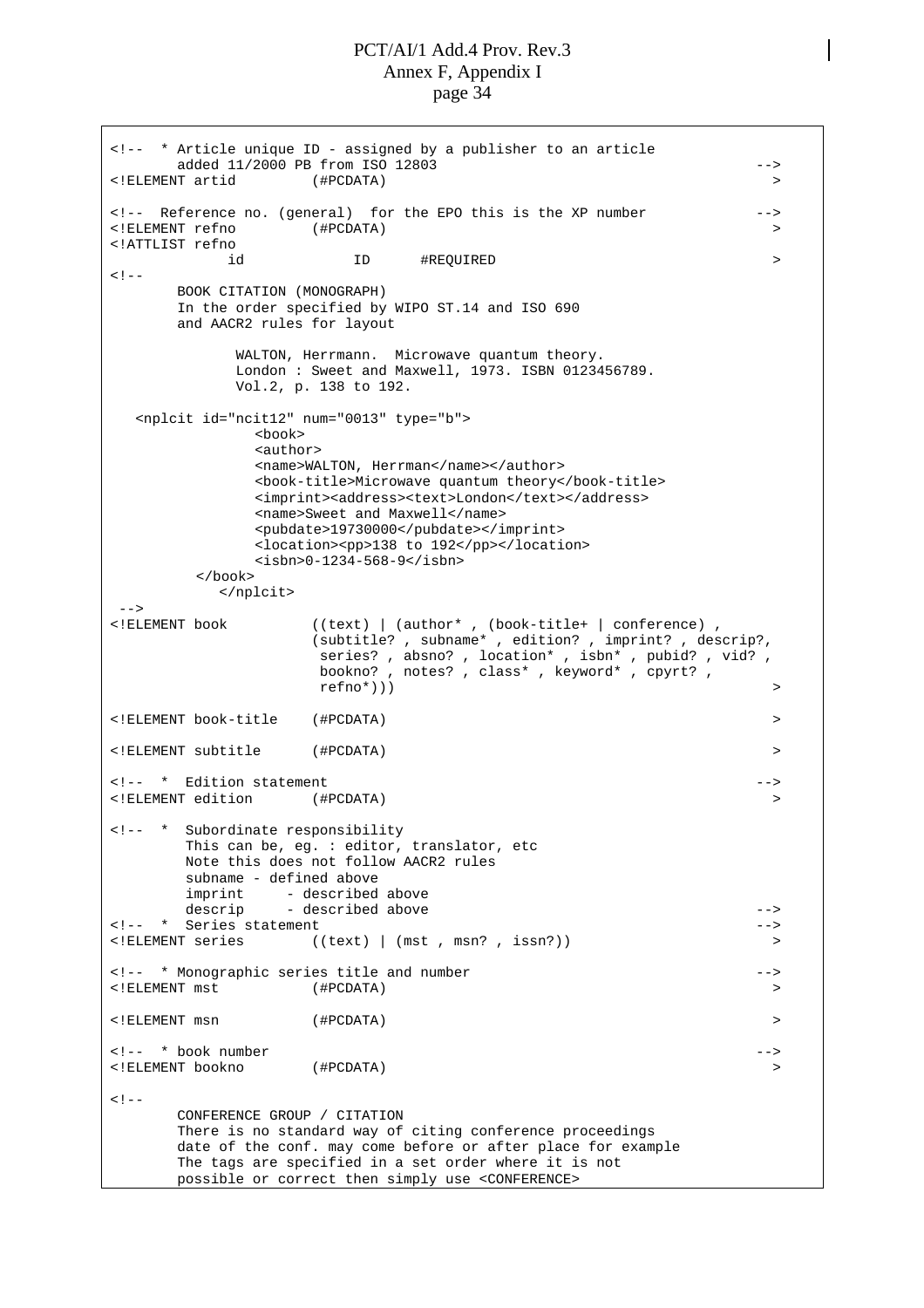```
and no sub tags -3<!ELEMENT conference ((text) | (conftitle , date? , confno? ,
                     confplace? , confsponsor*)) >
<!-- * Conference title -->
<!ELEMENT conftitle (#PCDATA) >
<!-- * Conference number -->
<!ELEMENT confno (#PCDATA) >
<!-- * Conference place -->
                 ( #PCDATA | address) *<!-- * Conference sponsor -->
<!ELEMENT confsponsor (#PCDATA | addressbook)* >
<!-- * ONLINE CITATION
      (previously DBASECIT)
      This section completely revised according to ISO-690-2
       - Electronic documents and parts thereof.
      Please refer to this standard for definitions and examples.
      See: http://www.nlc-bnc.ca/iso/tc46sc9/standard/690-2e.htm#Contents
      The tagging in fact is a mixture of article and book tags
      together with specific electronic source tags
      'Online' is taken to mean any kind of electronic documentation:
       databases, internet, CD-Roms, DVD, email, etc
EXAMPLES:;
Kirk-Othmer Encyclopedia of Chemical Technology [online].
3rd ed. New York : John Wiley, 1984 [cited 3 January 1990].
Available from: DIALOG Information Services, Palo Alto (Calif.).
;
    <nplcit id="ncit1" num="0001" type="E" medium="online">
        <online>
        <online-title>Kirk-Othmer Encyclopedia of Chemical Technology
        </online-title>
        <edition>3rd ed.</edition>
        <imprint><address><text>New York</text>
        </address>
        <name>John Wiley</name>
        <pubdate>19840000</pubdate></imprint>
        <avail>dialog information services, palo alto (calif.).</avail>
        <datecit><date>19900103</date></datecit>
        </online>
        </nplcit>
* Article on Internet:
Clark, Carol. On the Threshold of a Brave New World.
In Blueprint of the Body [online]. CNN.com, 2000. [cited 24 August 2000;
10:25 EST]. In-depth specials.
 <http://www.cnn.com/SPECIALS/2000/genome/story/overview/>
    <nplcit id="ncit1" num="0002" type="E" medium="online">
        <online>
        <author><name>Clark, Carol</name></author>
        <online-title>On the Threshold of a Brave New World.
        Body</online-title>
        <imprint><name>CNN.com, 2000</name></imprint>
        <series><text>In-depth specials</text></series>
        <avail>http://www.cnn.com/SPECIALS/2000/genome/story/</avail>
        <datecit><date>20000824; 10:25 est</date></datecit>
        </online>
    </nplcit>
```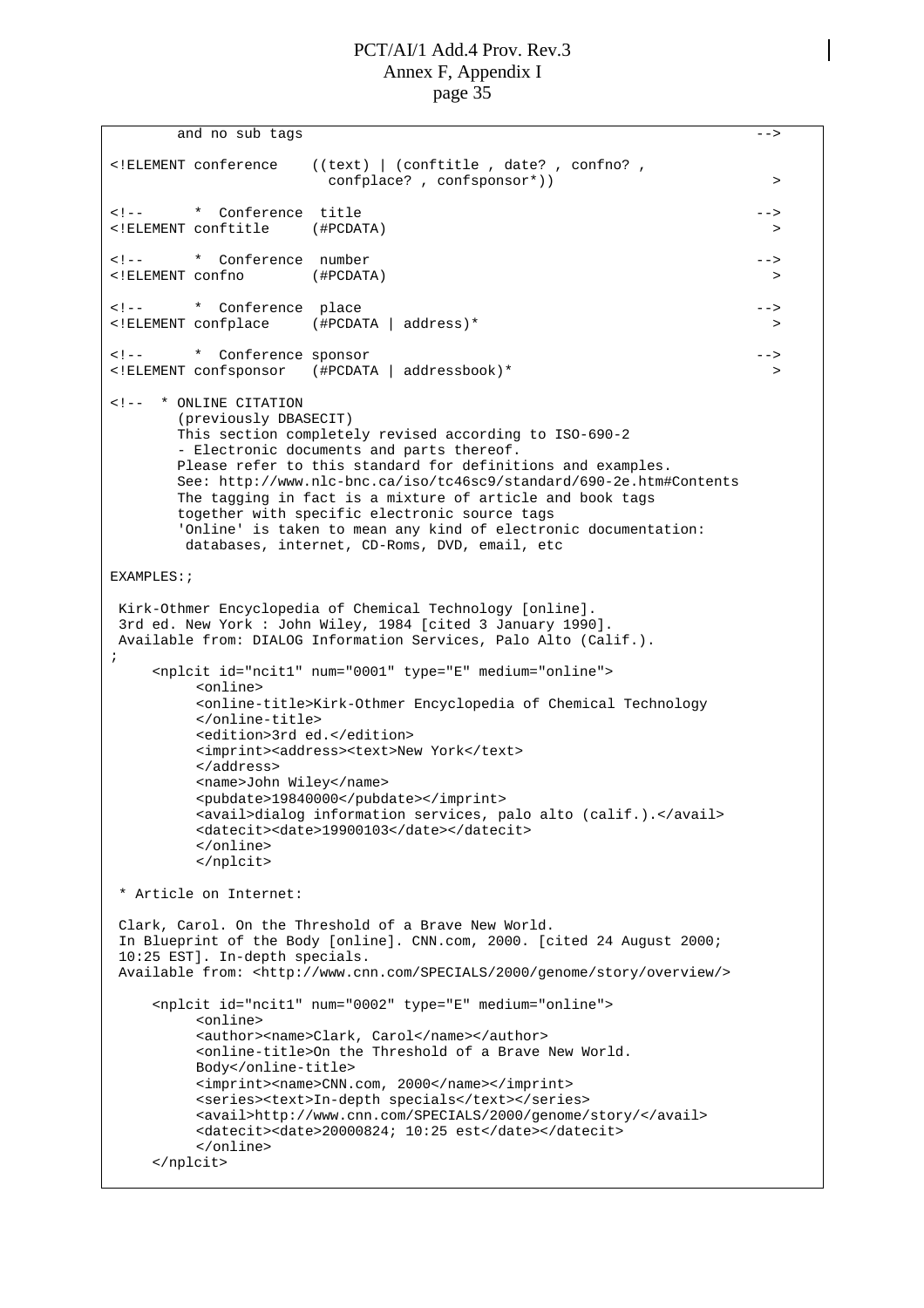\* Personal communication (e-mail) Thacker, Jane. MPEG-21 project stream on digital item identification [online]. Message to: <iso.tc46.sc9@nlc-bnc.ca>. 3 October 2000; 13:33 EST [cited 6 October 2000; 13:10 EST]. Message-ID: <002f01c02d60\$051a64a0\$22a2580c@vaio>. Personal communication. <nplcit id="ncit3" num="0003" type="E" medium="online"> <online> <author><name>Thacker, Jane</name></author> <online-title>MPEG-21 project stream on digital item identification </online-title> <subname><name>Message to: &lt;iso.tc46.sc9@nlc-bnc.ca&gt; </name></subname> <pubdate>3 October 2000; 13:33 EST</pubdate> <notes>Personal communication</notes> <avail>Message-ID: &lt;002f01c02d60\$051a64a0\$22a2580c@vaio&gt; </avail> <datecit><date>6 october 2000; 13:10 EST</date></datecit> </online> </nplcit>  $--$ <!ELEMENT online ((text) | (author\* , online-title\* , hosttitle? , subname? , edition? , (serial | book)? , imprint? , pubdate? , history? , series? , hostno? , location?, notes? , avail , class\* , keyword\* , cpyrt? , issn?, isbn? , datecit? , srchterm\* , srchdate? , refno\*)) > <!ELEMENT online-title (#PCDATA) > <!-- \* TITLE of the HOST document/database --> <!ELEMENT hosttitle (#PCDATA) > <!ELEMENT hostno (#PCDATA) > <!-- \* Availability and access - REQUIRED use for URL, online database, ftp address, email, etc. eg. Available from Internet:<http://www.epoline.org> Available from DIALOG Information Systems, Palo Alto (Calif.) --> <!ELEMENT avail (#PCDATA) > <!-- \* Date Cited - date on which the citation was cited it may be different from srchate below --> <!ELEMENT datecit (date) > <!-- \* Search terms --> <!ELEMENT srchterm (#PCDATA) > <!-- \* Date of search/retrieval^ --> <!ELEMENT srchdate (date) > <!-- \* Other citations - free form --> <!ELEMENT othercit (#PCDATA) >  $<$ !  $-$ BIOlogical deposit CITation (US EFS: biological-deposit) According to PCT Rule 13bis, EPC Rule 28 This covers all bio data references long and short within the description and/or claims  $--\rightarrow$ <!ELEMENT bio-deposit (depositary , bio-accno , date? , term? , dtext?) > <!ATTLIST bio-deposit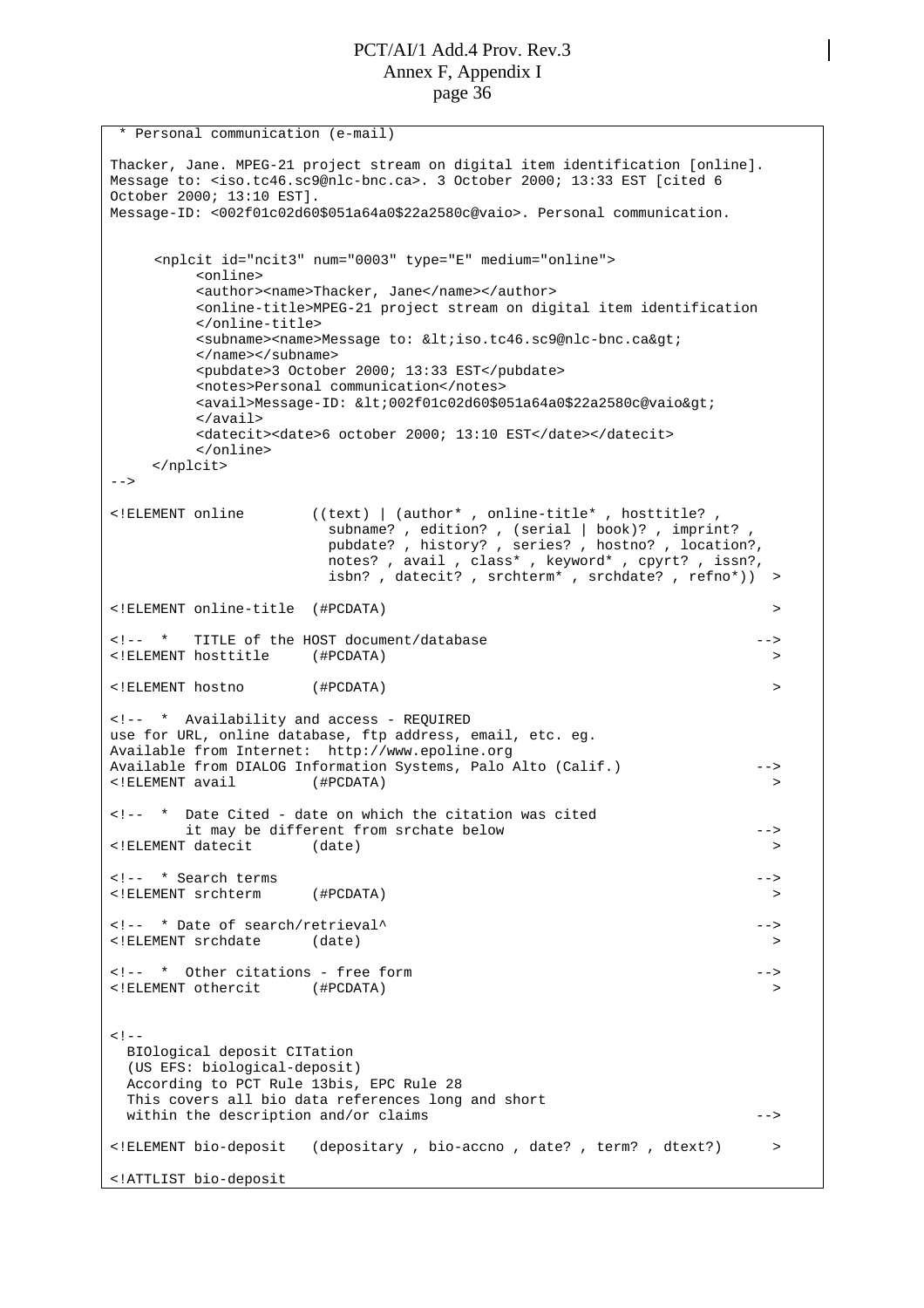| id                                                                                                                                                                                                                                                                                                                                                                                                                                       | #REQUIRED<br>ID                                                                                                                                                                                                                                                                                                                                                                            |           |
|------------------------------------------------------------------------------------------------------------------------------------------------------------------------------------------------------------------------------------------------------------------------------------------------------------------------------------------------------------------------------------------------------------------------------------------|--------------------------------------------------------------------------------------------------------------------------------------------------------------------------------------------------------------------------------------------------------------------------------------------------------------------------------------------------------------------------------------------|-----------|
| num<br>url                                                                                                                                                                                                                                                                                                                                                                                                                               | #REOUIRED<br>CDATA<br>CDATA<br>#IMPLIED                                                                                                                                                                                                                                                                                                                                                    |           |
| dnum                                                                                                                                                                                                                                                                                                                                                                                                                                     | CDATA<br>#IMPLIED                                                                                                                                                                                                                                                                                                                                                                          | $\geq$    |
| ELEMENT depositary (#PCDATA   address)*</td <td></td> <td><math>\geq</math></td>                                                                                                                                                                                                                                                                                                                                                         |                                                                                                                                                                                                                                                                                                                                                                                            | $\geq$    |
| ELEMENT bio-accno</td <td>(#PCDATA)</td> <td><math>\geq</math></td>                                                                                                                                                                                                                                                                                                                                                                      | (#PCDATA)                                                                                                                                                                                                                                                                                                                                                                                  | $\geq$    |
| ELEMENT term</td <td>(#PCDATA)</td> <td><math>\geq</math></td>                                                                                                                                                                                                                                                                                                                                                                           | (#PCDATA)                                                                                                                                                                                                                                                                                                                                                                                  | $\geq$    |
| * Cross references to any other element</td><td></td><td>                                                                                                                                                                                                                                                                                                                                                                                |                                                                                                                                                                                                                                                                                                                                                                                            |           |
| ELEMENT crossref (#PCDATA)<br ATTLIST crossref</td <td></td> <td><math>\geq</math></td>                                                                                                                                                                                                                                                                                                                                                  |                                                                                                                                                                                                                                                                                                                                                                                            | $\geq$    |
| idref                                                                                                                                                                                                                                                                                                                                                                                                                                    | CDATA<br>#REQUIRED                                                                                                                                                                                                                                                                                                                                                                         | $\, > \,$ |
| * ADDRESSBOOK COMPONENTS / GROUP TAG</td><td></td><td></td></tr><tr><td></td><td>The LANG attribute is REQUIRED for eg.the JPO PCT Request</td><td></td></tr><tr><td></td><td>where names and addresses may be repeated in two different<br>languages. If no structure possible use text</td><td>                                                                                                                                        |                                                                                                                                                                                                                                                                                                                                                                                            |           |
| ELEMENT addressbook</td <td>((%nam;, address, phone*, fax*,<br/>email*, <math>url*</math>, ead*, dtext?)   (text))</td> <td><math>\, &gt; \,</math></td>                                                                                                                                                                                                                                                                                 | ((%nam;, address, phone*, fax*,<br>email*, $url*$ , ead*, dtext?)   (text))                                                                                                                                                                                                                                                                                                                | $\, > \,$ |
| ATTLIST addressbook<br lang                                                                                                                                                                                                                                                                                                                                                                                                              | CDATA<br>#IMPLIED                                                                                                                                                                                                                                                                                                                                                                          | $\, > \,$ |
| (legal entity) names                                                                                                                                                                                                                                                                                                                                                                                                                     | * NAME if no distinction or detail can be given.<br>Also to be used for: personal (natural-person) and corporate</td><td>                                                                                                                                                                                                                                                                  |           |
| ELEMENT name</td <td>( #PCDATA)</td> <td><math display="inline">\, &gt;</math></td>                                                                                                                                                                                                                                                                                                                                                      | ( #PCDATA)                                                                                                                                                                                                                                                                                                                                                                                 | $\, >$    |
| ATTLIST name<br type                                                                                                                                                                                                                                                                                                                                                                                                                     | (legal   natural ) #REQUIRED                                                                                                                                                                                                                                                                                                                                                               | $\, > \,$ |
| * Last, family, surname<br><!ELEMENT last-name (#PCDATA)</td><td></td><td><br>$\geq$                                                                                                                                                                                                                                                                                                                                                     |                                                                                                                                                                                                                                                                                                                                                                                            |           |
| * First, given, name(s), initials</td><td></td><td></td></tr><tr><td>eg. John, J.<br><!ELEMENT first-name (#PCDATA)</td><td></td><td>                                                                                                                                                                                                                                                                                                    |                                                                                                                                                                                                                                                                                                                                                                                            |           |
| ELEMENT middle-name (#PCDATA)</td <td></td> <td>&gt;</td>                                                                                                                                                                                                                                                                                                                                                                                |                                                                                                                                                                                                                                                                                                                                                                                            | >         |
| * Title e.g., Mr., Mrs., Dr. etc</td><td></td><td>                                                                                                                                                                                                                                                                                                                                                                                       |                                                                                                                                                                                                                                                                                                                                                                                            |           |
| ELEMENT prefix (#PCDATA)</td <td></td> <td><math>\geq</math></td>                                                                                                                                                                                                                                                                                                                                                                        |                                                                                                                                                                                                                                                                                                                                                                                            | $\geq$    |
| ELEMENT suffix (#PCDATA)</td <td><!-- * Suffix (e.g., II, Jr.Dip. Ing., BA, et al, etc.</td><td><math>--&></math><br>></td></tr><tr><td><!-- * Individual id<br><! ELEMENT iid</td><td>(#PCDATA)</td><td>--><br/><math>\geq</math></td>                                                                                                                                                                                                  | * Suffix (e.g., II, Jr.Dip. Ing., BA, et al, etc.</td><td><math>--&></math><br>></td></tr><tr><td><!-- * Individual id<br><! ELEMENT iid</td><td>(#PCDATA)</td><td><br>$\geq$                                                                                                                                                                                                              |           |
| ELEMENT role</td <td><!-- * Role, eg President added 02.11.2000 PB ISO 12083<br>(#PCDATA)</td><td><math>--&></math><br><math>\geq</math></td></tr><tr><td><!-- * Organisation name or company name<br><!ELEMENT orgname (#PCDATA)</td><td></td><td><math>--&></math><br><math>\geq</math></td></tr><tr><td><!ELEMENT department (#PCDATA)</td><td><!-- * Department, division, section, etc. name</td><td>--><br/><math>\geq</math></td> | * Role, eg President added 02.11.2000 PB ISO 12083<br>(#PCDATA)</td><td><math>--&></math><br><math>\geq</math></td></tr><tr><td><!-- * Organisation name or company name<br><!ELEMENT orgname (#PCDATA)</td><td></td><td><math>--&></math><br><math>\geq</math></td></tr><tr><td><!ELEMENT department (#PCDATA)</td><td><!-- * Department, division, section, etc. name</td><td><br>$\geq$ |           |
| <!-- * Synonym, cross-reference</td> <td></td> <td><math>--&amp;&gt;</math></td>                                                                                                                                                                                                                                                                                                                                                         |                                                                                                                                                                                                                                                                                                                                                                                            | $--&>$    |
| ELEMENT synonym (#PCDATA)</td <td></td> <td><math>\, &gt; \,</math></td>                                                                                                                                                                                                                                                                                                                                                                 |                                                                                                                                                                                                                                                                                                                                                                                            | $\, > \,$ |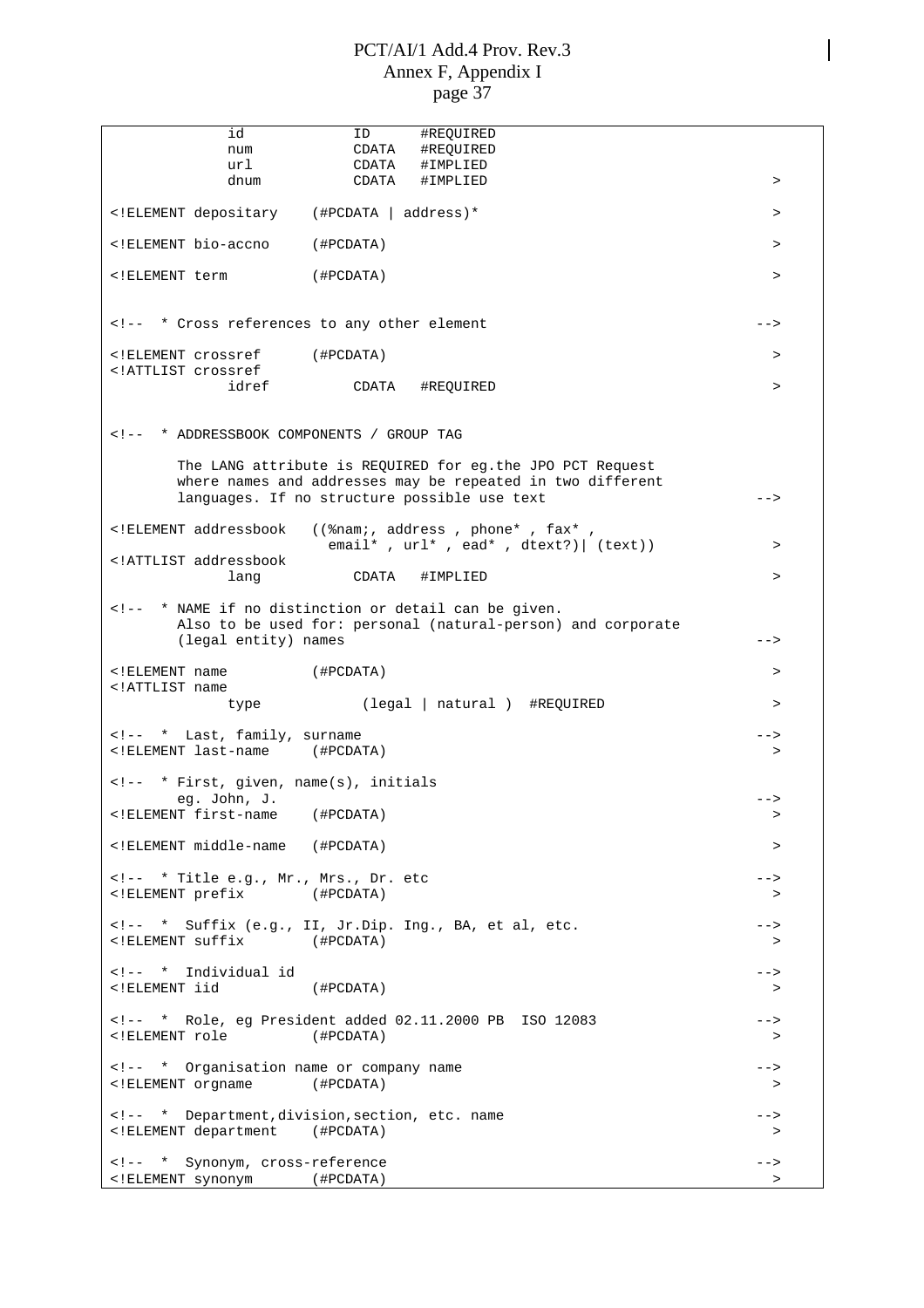<!-- \* Registered number --> <!ELEMENT registered-number (#PCDATA) > <!-- \* ADDRESS COMPONENTS Address formats differ from country to country If no structure possible use pctext --> <!ELEMENT address ((address-1? , address-2? , address-3? , mailcode? , pobox? , room? , floor? , building? , street? , city?, county?, state?, postcode, country)  $|$   $(text))$ <!ELEMENT address-1 (#PCDATA) > <!ELEMENT address-2 (#PCDATA) > <!ELEMENT address-3 (#PCDATA) > <!-- \* Org. mail code --> <!ELEMENT mailcode (#PCDATA) > <!-- \* Post Office Box number --> <!ELEMENT pobox (#PCDATA) > <!ELEMENT room (#PCDATA) > <!ELEMENT floor (#PCDATA) > <!ELEMENT building (#PCDATA) > <!-- \* Street may contain house number or name --> <!ELEMENT street (#PCDATA) > <!-- \* City or town name --> <!ELEMENT city (#PCDATA) > <!-- \* County, parish, department, etc (mainly UK, USA) --> <!ELEMENT county (#PCDATA) > <!-- \* Region of country eg. state, province, lande etc --> <!ELEMENT state (#PCDATA) > <!-- \* Postal code or zip code ---<!ELEMENT postcode (#PCDATA) > <!-- \* Country use ST.3 country code eg. DE, FR, GB, NL - changed also, therefore, includes EP, WO  $--\rightarrow$ <!ELEMENT country (#PCDATA) > <!-- \* Telephone number --> <!ELEMENT phone (#PCDATA) > <!-- \* Fax number --> <!ELEMENT fax (#PCDATA) > <!ELEMENT email (#PCDATA) > <!-- \* Web page location- Universal Resource Locator www.wipo.int  $\qquad \qquad \qquad \qquad \text{---}$ <!ELEMENT url (#PCDATA) > <!-- \* Electronic address use for other than email --> <!ELEMENT ead (#PCDATA) > <!-- \* Descriptive text --> <!ELEMENT dtext (#PCDATA) >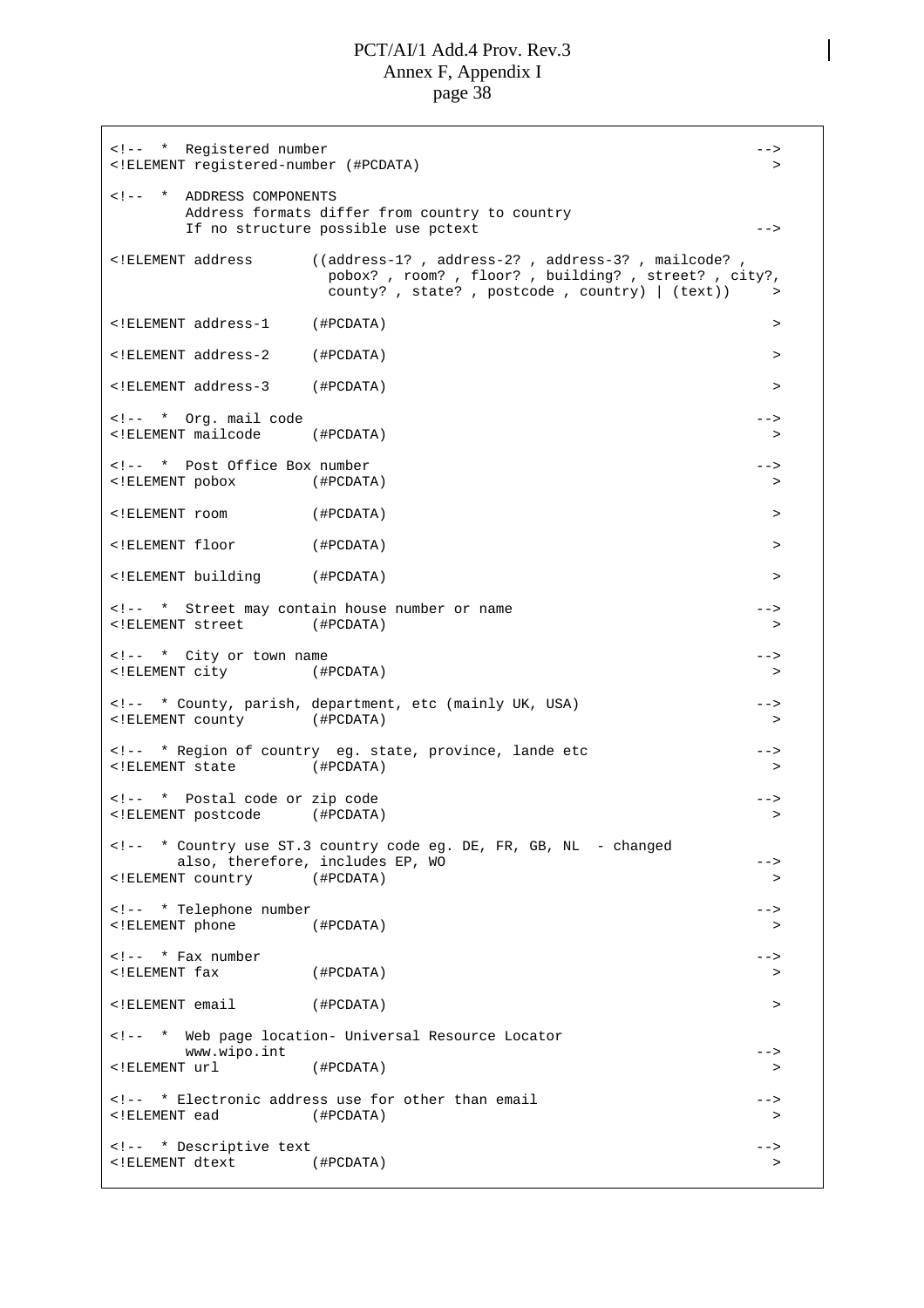|                                                                | <!-- * DATE: Components of a date (date) YYYYMMDD</th> <th><math>--</math></th> | $--$   |
|----------------------------------------------------------------|---------------------------------------------------------------------------------|--------|
| ELEMENT date</td <td>(#PCDATA)</td> <td><math>\geq</math></td> | (#PCDATA)                                                                       | $\geq$ |
|                                                                |                                                                                 |        |
|                                                                | <!-- * start date, end date used in pubdate</td> <td><math>--</math></td>       | $--$   |
| ELEMENT sdate</td <td>(HPCDATA)</td> <td></td>                 | (HPCDATA)                                                                       |        |
|                                                                |                                                                                 |        |
| ELEMENT edate</td <td>(#PCDATA)</td> <td>&gt;</td>             | (#PCDATA)                                                                       | >      |
|                                                                |                                                                                 |        |
| ELEMENT time</td <td>(#PCDATA)</td> <td>↘</td>                 | (#PCDATA)                                                                       | ↘      |
|                                                                |                                                                                 |        |
| $\langle$ !-- $\langle$ END OF DTD                             |                                                                                 | $--$   |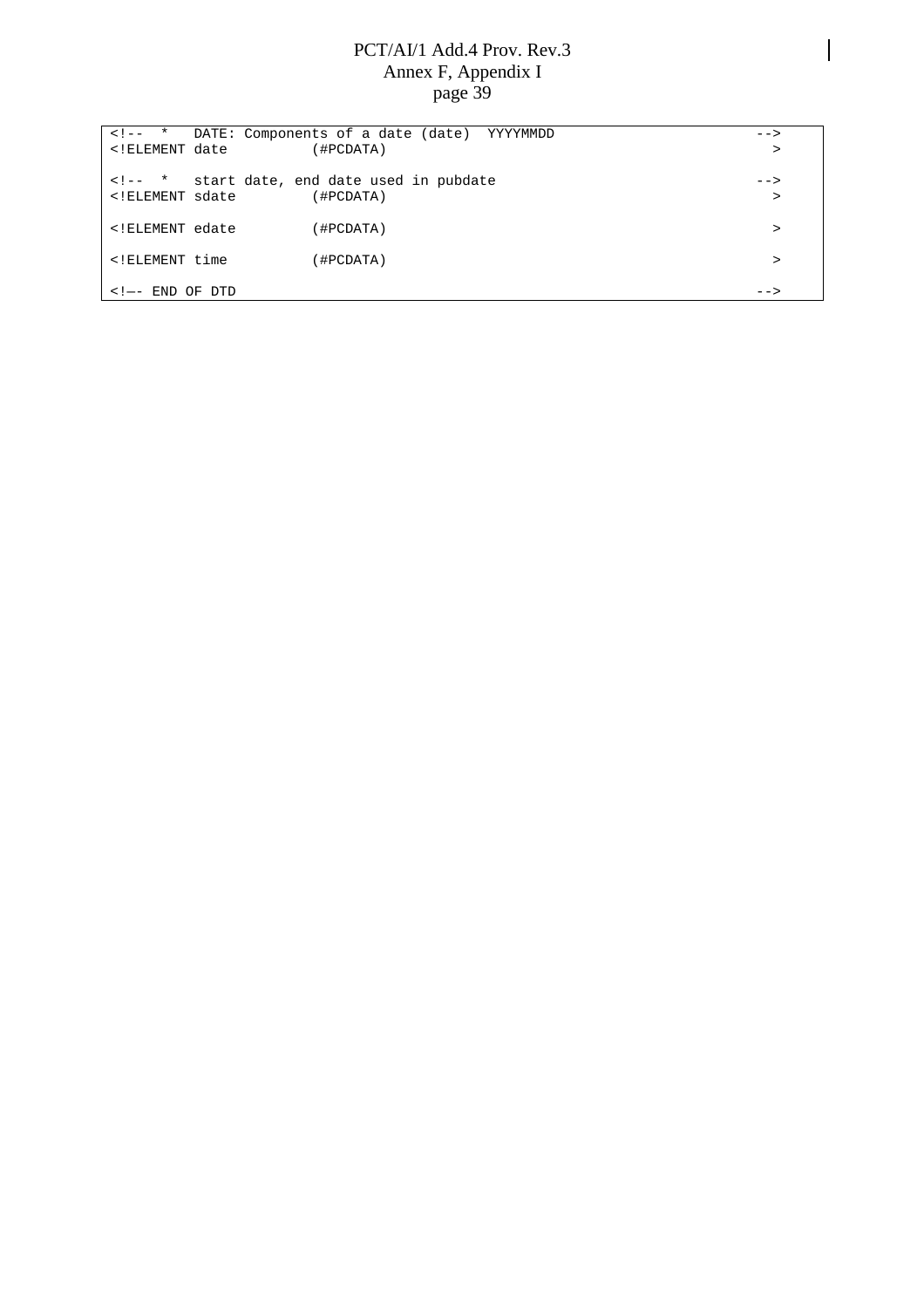#### **3.3 Declaration**

 $<$ !  $-$ \*\*\*\*\*\*\*\*\*\*\*\*\*\*\*\*\*\*\*\*\*\*\*\*\*\*\*\*\*\*\*\*\*\*\*\*\*\*\*\*\*\*\*\*\*\*\*\*\*\*\*\*\*\*\*\*\*\*\*\*\*\*\*\*\*\*\*\* \* declaration v0.1 2001 APRIL \* \*\*\*\*\*\*\*\*\*\*\*\*\*\*\*\*\*\*\*\*\*\*\*\*\*\*\*\*\*\*\*\*\*\*\*\*\*\*\*\*\*\*\*\*\*\*\*\*\*\*\*\*\*\*\*\*\*\*\*\*\*\*\*\*\*\*\*\* \* public "-//wipo//dtd declaration v0.1 2001-04-30/en" \* \*\*\*\*\*\*\*\*\*\*\*\*\*\*\*\*\*\*\*\*\*\*\*\*\*\*\*\*\*\*\*\*\*\*\*\*\*\*\*\*\*\*\*\*\*\*\*\*\*\*\*\*\*\*\*\*\*\*\*\*\*\*\*\*\*\*\*\* \* contacts: \* \* EPO: Paul Brewin; pbrewin@epo.org \* \* JPO: Mitsuru Sono; sono-mitsuru@jpo.go.jp \* \* USPTO: Bruce B. Cox; bruce.cox@uspto.gov \* WIPO: Shiro Ankyu; shiro.ankyu@wipo.int \* \*\*\*\*\*\*\*\*\*\*\*\*\*\*\*\*\*\*\*\*\*\*\*\*\*\*\*\*\*\*\*\*\*\*\*\*\*\*\*\*\*\*\*\*\*\*\*\*\*\*\*\*\*\*\*\*\*\*\*\*\*\*\*\*\*\*\*\* \* revision history \* \*\*\*\*\*\*\*\*\*\*\*\*\*\*\*\*\*\*\*\*\*\*\*\*\*\*\*\*\*\*\*\*\*\*\*\*\*\*\*\*\*\*\*\*\*\*\*\*\*\*\*\*\*\*\*\*\*\*\*\*\*\*\*\*\*\*\*\* Created 2001-04-26 WIPO, EPO, USPTO Geneva  $--$ <!--DOCTYPE declaration [ --> <!-- Define some entities --> <!-- Name group entity, please see name element group for each elements --> <!ENTITY % nam "((name | (prefix?,last-name,first-name,middle-name?,suffix?, iid?,role?,orgname?,department?,synonym\*)), registered-number?)" > <!-- DECLARATION --> <!ELEMENT declaration (doc-page+ | (identity-of-inventor+ | entitlement-filing-date+ | entitlement-priorty-date+ | inventorship+ | lack-of-novelty+)) > <!--type of declartion 1: Declaration as to the identity of the inventor 2: Declaration as applicant's entitlement, as at the international filing date, to apply for and be granted a patent 3: Declaration as applicant's entitlement, as at the international filing date, to clime the priority of the earlier application 4: Declaration of inventorship 5: Declaration as to non-prejudical disclosures or exceptions to lack of novelty combined: Combined declaration 1 and 2 --> <!ATTLIST declaration dec-type  $(1 \mid 2 \mid 3 \mid 4 \mid 5 \mid \text{combined})$  #REQUIRED<br>
lang CDATA #REQUIRED CDATA #REQUIRED dtd-version CDATA #IMPLIED date-produced CDATA #IMPLIED status CDATA #IMPLIED file CDATA #IMPLIED > <!-- Declaration as to the identity of the inventor --> <!ELEMENT identity-of-inventor (application-reference?,( date | addressbook | (all-designations | all-designations-except-us |  $designed-states)$  +)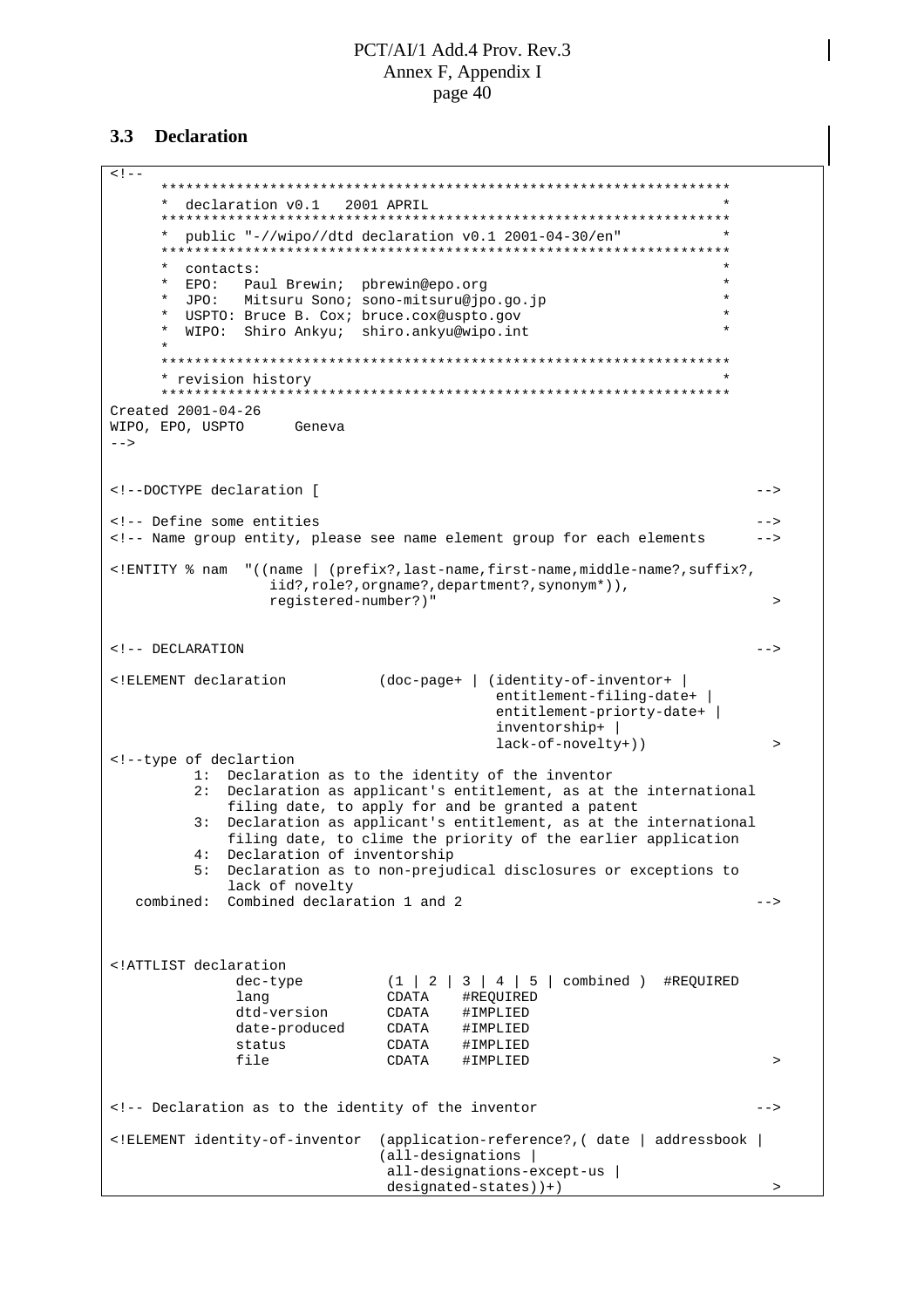| ATTLIST identity-of-inventor</th <th></th> <th></th> <th></th>                                                                                                                                                                                                                                                                                                                                                                                                                                                                                                                                                                                                                                                                                                                                                                                                                                                                                                                                                                                                                                                                                                                                                                                                                                                                                                                                                                                                                                                                                                                                                                                                                                                                                                                                                                                                                                                                                               |                       |                                                 |              |
|--------------------------------------------------------------------------------------------------------------------------------------------------------------------------------------------------------------------------------------------------------------------------------------------------------------------------------------------------------------------------------------------------------------------------------------------------------------------------------------------------------------------------------------------------------------------------------------------------------------------------------------------------------------------------------------------------------------------------------------------------------------------------------------------------------------------------------------------------------------------------------------------------------------------------------------------------------------------------------------------------------------------------------------------------------------------------------------------------------------------------------------------------------------------------------------------------------------------------------------------------------------------------------------------------------------------------------------------------------------------------------------------------------------------------------------------------------------------------------------------------------------------------------------------------------------------------------------------------------------------------------------------------------------------------------------------------------------------------------------------------------------------------------------------------------------------------------------------------------------------------------------------------------------------------------------------------------------|-----------------------|-------------------------------------------------|--------------|
| sequence                                                                                                                                                                                                                                                                                                                                                                                                                                                                                                                                                                                                                                                                                                                                                                                                                                                                                                                                                                                                                                                                                                                                                                                                                                                                                                                                                                                                                                                                                                                                                                                                                                                                                                                                                                                                                                                                                                                                                     | CDATA                 | #REQUIRED                                       |              |
| lang                                                                                                                                                                                                                                                                                                                                                                                                                                                                                                                                                                                                                                                                                                                                                                                                                                                                                                                                                                                                                                                                                                                                                                                                                                                                                                                                                                                                                                                                                                                                                                                                                                                                                                                                                                                                                                                                                                                                                         | CDATA                 | #IMPLIED                                        | >            |
|                                                                                                                                                                                                                                                                                                                                                                                                                                                                                                                                                                                                                                                                                                                                                                                                                                                                                                                                                                                                                                                                                                                                                                                                                                                                                                                                                                                                                                                                                                                                                                                                                                                                                                                                                                                                                                                                                                                                                              |                       |                                                 |              |
|                                                                                                                                                                                                                                                                                                                                                                                                                                                                                                                                                                                                                                                                                                                                                                                                                                                                                                                                                                                                                                                                                                                                                                                                                                                                                                                                                                                                                                                                                                                                                                                                                                                                                                                                                                                                                                                                                                                                                              |                       |                                                 |              |
|                                                                                                                                                                                                                                                                                                                                                                                                                                                                                                                                                                                                                                                                                                                                                                                                                                                                                                                                                                                                                                                                                                                                                                                                                                                                                                                                                                                                                                                                                                                                                                                                                                                                                                                                                                                                                                                                                                                                                              |                       |                                                 |              |
| Declaration as applicant's entitlement, as at the international</td><td></td><td></td><td></td></tr><tr><td><!-- filing date, to apply for and be granted a patent</td><td></td><td></td><td></td></tr><tr><td></td><td></td><td></td><td></td></tr><tr><td><!ELEMENT entitlement-filing-date</td><td></td><td>(application-reference?, <math>%</math>nam;, matter+)</td><td><math>\geq</math></td></tr><tr><td><!ATTLIST entitlement-filing-date</td><td></td><td></td><td></td></tr><tr><td>sequence</td><td>CDATA</td><td>#REQUIRED</td><td></td></tr><tr><td>lang</td><td>CDATA</td><td>#IMPLIED</td><td>></td></tr><tr><td></td><td></td><td></td><td></td></tr><tr><td><!ELEMENT matter</td><td></td><td>(date   %nam;   addressbook   court-name</td><td></td></tr><tr><td></td><td></td><td>kind-of-transfer  (all-designations  </td><td></td></tr><tr><td></td><td></td><td>all-designations-except-us</td><td></td></tr><tr><td></td><td>designated-states))+</td><td></td><td>></td></tr><tr><td><!ATTLIST matter</td><td></td><td></td><td></td></tr><tr><td>num</td><td>CDATA</td><td>#IMPLIED</td><td>></td></tr><tr><td></td><td></td><td></td><td></td></tr><tr><td></td><td></td><td></td><td></td></tr><tr><td></td><td></td><td></td><td></td></tr><tr><td><!ELEMENT kind-of-transfer</td><td>(HPCDATA)</td><td></td><td>></td></tr><tr><td><!ELEMENT court-name</td><td>(#PCDATA)</td><td></td><td>></td></tr><tr><td><!-- Declaration as applicant's entitlement, as at the international</td><td></td><td></td><td></td></tr><tr><td><!-- filing date, to clime the priority of the earlier application</td><td></td><td></td><td>                                                                                                                                                                                                                                                                                                    |                       |                                                 |              |
|                                                                                                                                                                                                                                                                                                                                                                                                                                                                                                                                                                                                                                                                                                                                                                                                                                                                                                                                                                                                                                                                                                                                                                                                                                                                                                                                                                                                                                                                                                                                                                                                                                                                                                                                                                                                                                                                                                                                                              |                       |                                                 |              |
| ELEMENT entitlement-priorty-date</td <td></td> <td>(application-reference?, %nam;,</td> <td></td>                                                                                                                                                                                                                                                                                                                                                                                                                                                                                                                                                                                                                                                                                                                                                                                                                                                                                                                                                                                                                                                                                                                                                                                                                                                                                                                                                                                                                                                                                                                                                                                                                                                                                                                                                                                                                                                            |                       | (application-reference?, %nam;,                 |              |
|                                                                                                                                                                                                                                                                                                                                                                                                                                                                                                                                                                                                                                                                                                                                                                                                                                                                                                                                                                                                                                                                                                                                                                                                                                                                                                                                                                                                                                                                                                                                                                                                                                                                                                                                                                                                                                                                                                                                                              |                       | earlier-app-reference, matter+)                 |              |
| ATTLIST entitlement-priorty-date</td <td></td> <td></td> <td>&gt;</td>                                                                                                                                                                                                                                                                                                                                                                                                                                                                                                                                                                                                                                                                                                                                                                                                                                                                                                                                                                                                                                                                                                                                                                                                                                                                                                                                                                                                                                                                                                                                                                                                                                                                                                                                                                                                                                                                                       |                       |                                                 | >            |
|                                                                                                                                                                                                                                                                                                                                                                                                                                                                                                                                                                                                                                                                                                                                                                                                                                                                                                                                                                                                                                                                                                                                                                                                                                                                                                                                                                                                                                                                                                                                                                                                                                                                                                                                                                                                                                                                                                                                                              | CDATA                 | #REQUIRED                                       |              |
| sequence                                                                                                                                                                                                                                                                                                                                                                                                                                                                                                                                                                                                                                                                                                                                                                                                                                                                                                                                                                                                                                                                                                                                                                                                                                                                                                                                                                                                                                                                                                                                                                                                                                                                                                                                                                                                                                                                                                                                                     | CDATA                 | #IMPLIED                                        | $\mathbf{v}$ |
| lang                                                                                                                                                                                                                                                                                                                                                                                                                                                                                                                                                                                                                                                                                                                                                                                                                                                                                                                                                                                                                                                                                                                                                                                                                                                                                                                                                                                                                                                                                                                                                                                                                                                                                                                                                                                                                                                                                                                                                         |                       |                                                 |              |
|                                                                                                                                                                                                                                                                                                                                                                                                                                                                                                                                                                                                                                                                                                                                                                                                                                                                                                                                                                                                                                                                                                                                                                                                                                                                                                                                                                                                                                                                                                                                                                                                                                                                                                                                                                                                                                                                                                                                                              |                       |                                                 |              |
|                                                                                                                                                                                                                                                                                                                                                                                                                                                                                                                                                                                                                                                                                                                                                                                                                                                                                                                                                                                                                                                                                                                                                                                                                                                                                                                                                                                                                                                                                                                                                                                                                                                                                                                                                                                                                                                                                                                                                              |                       |                                                 |              |
| Declaration of inventorship</td><td></td><td></td><td></td></tr><tr><td></td><td></td><td></td><td><math>--&></math></td></tr><tr><td><!ELEMENT inventorship</td><td></td><td>(application-reference?, earlier-app-reference*,</td><td></td></tr><tr><td></td><td></td><td>inventor-info+, signatories?, dtext?)</td><td></td></tr><tr><td></td><td></td><td></td><td>></td></tr><tr><td><!ATTLIST inventorship</td><td></td><td></td><td></td></tr><tr><td>sequence</td><td>CDATA</td><td>#REQUIRED</td><td></td></tr><tr><td>lang</td><td>CDATA</td><td>#IMPLIED</td><td>></td></tr><tr><td><!ELEMENT inventor-info</td><td></td><td></td><td></td></tr><tr><td></td><td></td><td>(addressbook?, us-residence,</td><td></td></tr><tr><td></td><td>authority-applicant?)</td><td></td><td><math>\, > \,</math></td></tr><tr><td></td><td></td><td></td><td></td></tr><tr><td><!ELEMENT us-residence</td><td></td><td><math>(military-service \mid (us \mid non-us))</math></td><td>></td></tr><tr><td></td><td></td><td></td><td></td></tr><tr><td><!ELEMENT military-service</td><td>(#PCDATA)</td><td></td><td>></td></tr><tr><td></td><td></td><td></td><td></td></tr><tr><td><! ELEMENT us</td><td></td><td>(city, state, country, citizenship?)</td><td>></td></tr><tr><td></td><td></td><td></td><td></td></tr><tr><td><! ELEMENT citizenship</td><td>(#PCDATA)</td><td></td><td>></td></tr><tr><td></td><td></td><td></td><td></td></tr><tr><td><!ELEMENT non-us</td><td></td><td>(city, country, citizenship?)</td><td><math>\geq</math></td></tr><tr><td></td><td></td><td></td><td></td></tr><tr><td><!ELEMENT authority-applicant</td><td>(#PCDATA)</td><td></td><td>></td></tr><tr><td></td><td></td><td></td><td></td></tr><tr><td></td><td></td><td></td><td></td></tr><tr><td><!-- Declaration as to non-prejudical disclosures or exceptions to</td><td></td><td></td><td></td></tr><tr><td><!-- lack of novelty</td><td></td><td></td><td> |                       |                                                 |              |
|                                                                                                                                                                                                                                                                                                                                                                                                                                                                                                                                                                                                                                                                                                                                                                                                                                                                                                                                                                                                                                                                                                                                                                                                                                                                                                                                                                                                                                                                                                                                                                                                                                                                                                                                                                                                                                                                                                                                                              |                       |                                                 |              |
| ELEMENT lack-of-novelty</td <td></td> <td>(application-reference?, %nam;, (date   address</td> <td></td>                                                                                                                                                                                                                                                                                                                                                                                                                                                                                                                                                                                                                                                                                                                                                                                                                                                                                                                                                                                                                                                                                                                                                                                                                                                                                                                                                                                                                                                                                                                                                                                                                                                                                                                                                                                                                                                     |                       | (application-reference?, %nam;, (date   address |              |
|                                                                                                                                                                                                                                                                                                                                                                                                                                                                                                                                                                                                                                                                                                                                                                                                                                                                                                                                                                                                                                                                                                                                                                                                                                                                                                                                                                                                                                                                                                                                                                                                                                                                                                                                                                                                                                                                                                                                                              |                       | title-of-disclosure   method-of-disclosure      |              |
|                                                                                                                                                                                                                                                                                                                                                                                                                                                                                                                                                                                                                                                                                                                                                                                                                                                                                                                                                                                                                                                                                                                                                                                                                                                                                                                                                                                                                                                                                                                                                                                                                                                                                                                                                                                                                                                                                                                                                              |                       | $dtext$ $ $ $(all$ -designations                |              |
|                                                                                                                                                                                                                                                                                                                                                                                                                                                                                                                                                                                                                                                                                                                                                                                                                                                                                                                                                                                                                                                                                                                                                                                                                                                                                                                                                                                                                                                                                                                                                                                                                                                                                                                                                                                                                                                                                                                                                              | designated-states))+) |                                                 | $\, > \,$    |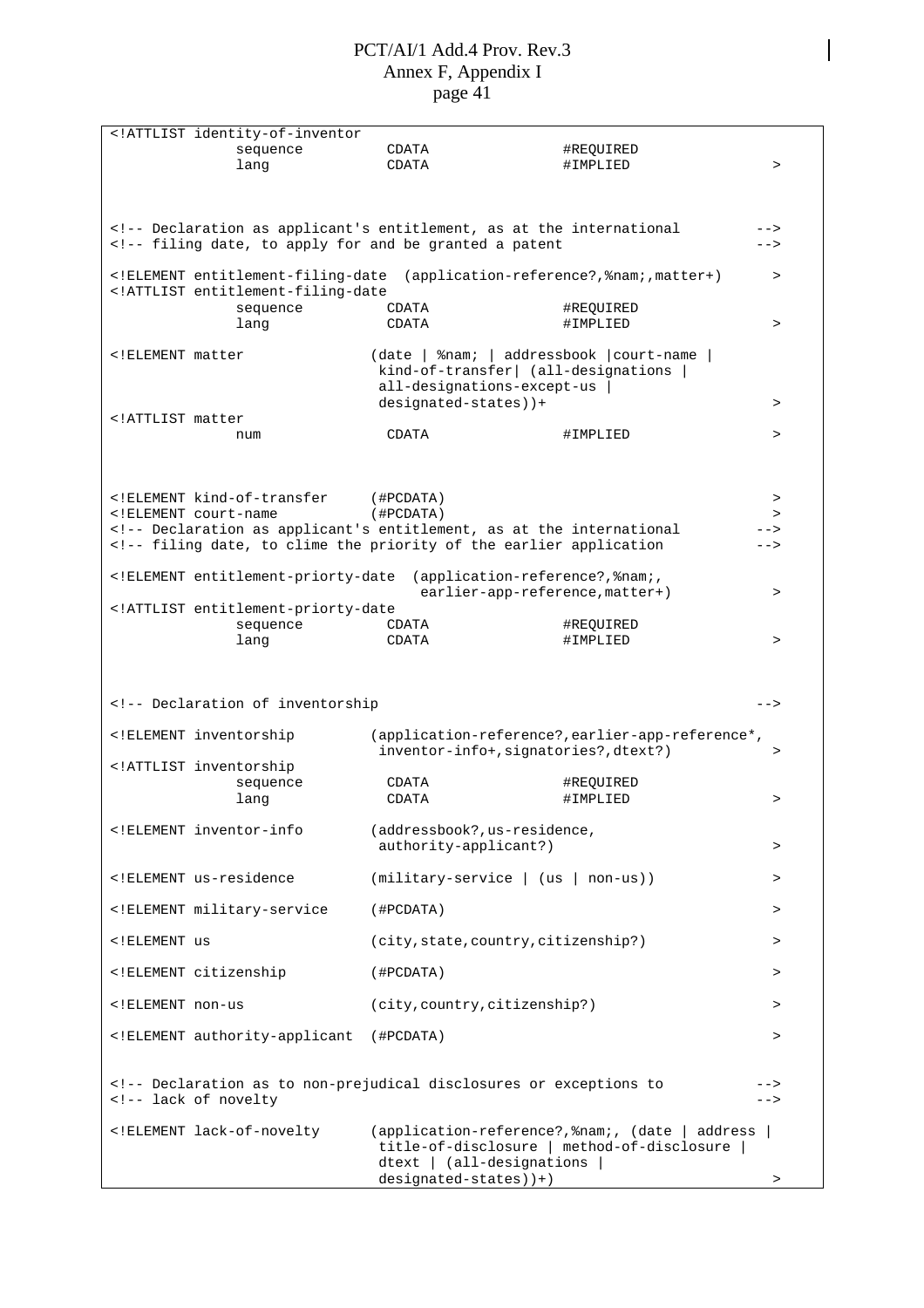| ATTLIST lack-of-novelty</th <th></th> <th></th> <th></th>                                                                                                                                                                                                                                                                                                                                                                                                                                                                                                                                                                                                                                             |                              |                                                                       |                  |
|-------------------------------------------------------------------------------------------------------------------------------------------------------------------------------------------------------------------------------------------------------------------------------------------------------------------------------------------------------------------------------------------------------------------------------------------------------------------------------------------------------------------------------------------------------------------------------------------------------------------------------------------------------------------------------------------------------|------------------------------|-----------------------------------------------------------------------|------------------|
| sequence                                                                                                                                                                                                                                                                                                                                                                                                                                                                                                                                                                                                                                                                                              | CDATA                        | #REOUIRED                                                             |                  |
| lang                                                                                                                                                                                                                                                                                                                                                                                                                                                                                                                                                                                                                                                                                                  | CDATA                        | #IMPLIED                                                              | >                |
| ELEMENT title-of-disclosure (#PCDATA)</td <td></td> <td></td> <td><math display="inline">\, &gt;</math></td>                                                                                                                                                                                                                                                                                                                                                                                                                                                                                                                                                                                          |                              |                                                                       | $\, >$           |
| ELEMENT method-of-disclosure (international-exhibition   publication  </td <td><math>abuse</math>   <math>other)</math></td> <td></td> <td>&gt;</td>                                                                                                                                                                                                                                                                                                                                                                                                                                                                                                                                                  | $abuse$   $other)$           |                                                                       | >                |
| ELEMENT international-exhibition (#PCDATA)</td <td></td> <td></td> <td>&gt;</td>                                                                                                                                                                                                                                                                                                                                                                                                                                                                                                                                                                                                                      |                              |                                                                       | >                |
| ELEMENT publication</td <td>(#PCDATA)</td> <td></td> <td><math>\geq</math></td>                                                                                                                                                                                                                                                                                                                                                                                                                                                                                                                                                                                                                       | (#PCDATA)                    |                                                                       | $\geq$           |
| ELEMENT abuse</td <td>(#PCDATA)</td> <td></td> <td>&gt;</td>                                                                                                                                                                                                                                                                                                                                                                                                                                                                                                                                                                                                                                          | (#PCDATA)                    |                                                                       | >                |
| ELEMENT other</td <td>(#PCDATA)</td> <td></td> <td><math display="inline">\, &gt;</math></td>                                                                                                                                                                                                                                                                                                                                                                                                                                                                                                                                                                                                         | (#PCDATA)                    |                                                                       | $\, >$           |
|                                                                                                                                                                                                                                                                                                                                                                                                                                                                                                                                                                                                                                                                                                       |                              |                                                                       |                  |
| NAME if no distinction or detail can be given.<br>Also to be used for:<br>personal (natural-person) and corporate (legal entity) names</td><td></td><td></td><td><math>--&></math></td></tr><tr><td><!ELEMENT name</td><td>(HPCDATA)</td><td></td><td><math display="inline">\, ></math></td></tr><tr><td><!ATTLIST name<br>type (legal   natural) #REQUIRED</td><td></td><td></td><td><math>\geq</math></td></tr><tr><td></td><td></td><td></td><td></td></tr><tr><td><math>< 1 - -</math><br><! ELEMENT prefix</td><td>*Title e.g., Mr., Mrs., Dr. etc*<br>(#PCDATA)</td><td></td><td><math>--&></math><br><math>\geq</math></td></tr><tr><td><!-- Last, family, surname</td><td></td><td></td><td> |                              |                                                                       |                  |
| ELEMENT last-name</td <td>(#PCDATA)</td> <td></td> <td><math>\geq</math></td>                                                                                                                                                                                                                                                                                                                                                                                                                                                                                                                                                                                                                         | (#PCDATA)                    |                                                                       | $\geq$           |
| First, given, middle name(s), initials<br>eg. John, John F., J.F, John Frederick</td><td></td><td></td><td><math>--</math></td></tr><tr><td><!ELEMENT first-name</td><td>(#PCDATA)</td><td></td><td>></td></tr><tr><td><!ELEMENT middle-name</td><td>(HPCDATA)</td><td></td><td>></td></tr><tr><td><math>\lt</math> ! <math>--</math><br><!ELEMENT suffix</td><td>(#PCDATA)</td><td>* Suffix (e.g., II, Jr.Dip. Ing., BA, et al, etc. *</td><td><br>$\geq$                                                                                                                                                                                                                                            |                              |                                                                       |                  |
| $\lt$ ! $--$                                                                                                                                                                                                                                                                                                                                                                                                                                                                                                                                                                                                                                                                                          | * Individual id *            |                                                                       | $--$             |
| ELEMENT iid</td <td>(#PCDATA)</td> <td></td> <td>&gt;</td>                                                                                                                                                                                                                                                                                                                                                                                                                                                                                                                                                                                                                                            | (#PCDATA)                    |                                                                       | >                |
| $<$ ! $-$<br>ELEMENT role</td <td>(HPCDATA)</td> <td>* Role, eg President added 02.11.2000 PB ISO 12083 *</td> <td>--&gt;<br/><math>\, &gt; \,</math></td>                                                                                                                                                                                                                                                                                                                                                                                                                                                                                                                                            | (HPCDATA)                    | * Role, eg President added 02.11.2000 PB ISO 12083 *                  | --><br>$\, > \,$ |
| $<$ ! --                                                                                                                                                                                                                                                                                                                                                                                                                                                                                                                                                                                                                                                                                              | * Organisation name *        |                                                                       | -->              |
| ELEMENT orgname</td <td>(HPCDATA)</td> <td></td> <td><math display="inline">\, &gt;</math></td>                                                                                                                                                                                                                                                                                                                                                                                                                                                                                                                                                                                                       | (HPCDATA)                    |                                                                       | $\, >$           |
| $<$ ! --                                                                                                                                                                                                                                                                                                                                                                                                                                                                                                                                                                                                                                                                                              |                              | * Department, division, section, etc. name *                          | -->              |
| ELEMENT department</td <td>(HPCDATA)</td> <td></td> <td>&gt;</td>                                                                                                                                                                                                                                                                                                                                                                                                                                                                                                                                                                                                                                     | (HPCDATA)                    |                                                                       | >                |
| $<$ ! --                                                                                                                                                                                                                                                                                                                                                                                                                                                                                                                                                                                                                                                                                              | * Synonym, cross-reference * |                                                                       | -->              |
| ELEMENT synonym</td <td>(#PCDATA)</td> <td></td> <td><math>\geq</math></td>                                                                                                                                                                                                                                                                                                                                                                                                                                                                                                                                                                                                                           | (#PCDATA)                    |                                                                       | $\geq$           |
| Applicant's, agent's registration number with the office</td><td></td><td></td><td>                                                                                                                                                                                                                                                                                                                                                                                                                                                                                                                                                                                                                   |                              |                                                                       |                  |
| ELEMENT registered-number</td <td>(#PCDATA)</td> <td></td> <td><math display="inline">\, &gt;</math></td>                                                                                                                                                                                                                                                                                                                                                                                                                                                                                                                                                                                             | (#PCDATA)                    |                                                                       | $\, >$           |
| <!-- addressbook : NAME and ADDRESS COMPONENTS / GROUP TAG</td> <td></td> <td></td> <td></td>                                                                                                                                                                                                                                                                                                                                                                                                                                                                                                                                                                                                         |                              |                                                                       |                  |
|                                                                                                                                                                                                                                                                                                                                                                                                                                                                                                                                                                                                                                                                                                       |                              | % nam "((name   (prefix?,last-name,first-name,middle-name?,suffix?,   |                  |
|                                                                                                                                                                                                                                                                                                                                                                                                                                                                                                                                                                                                                                                                                                       |                              | iid?, role?, orgname?, department?, synonym*)), registered-number?) " |                  |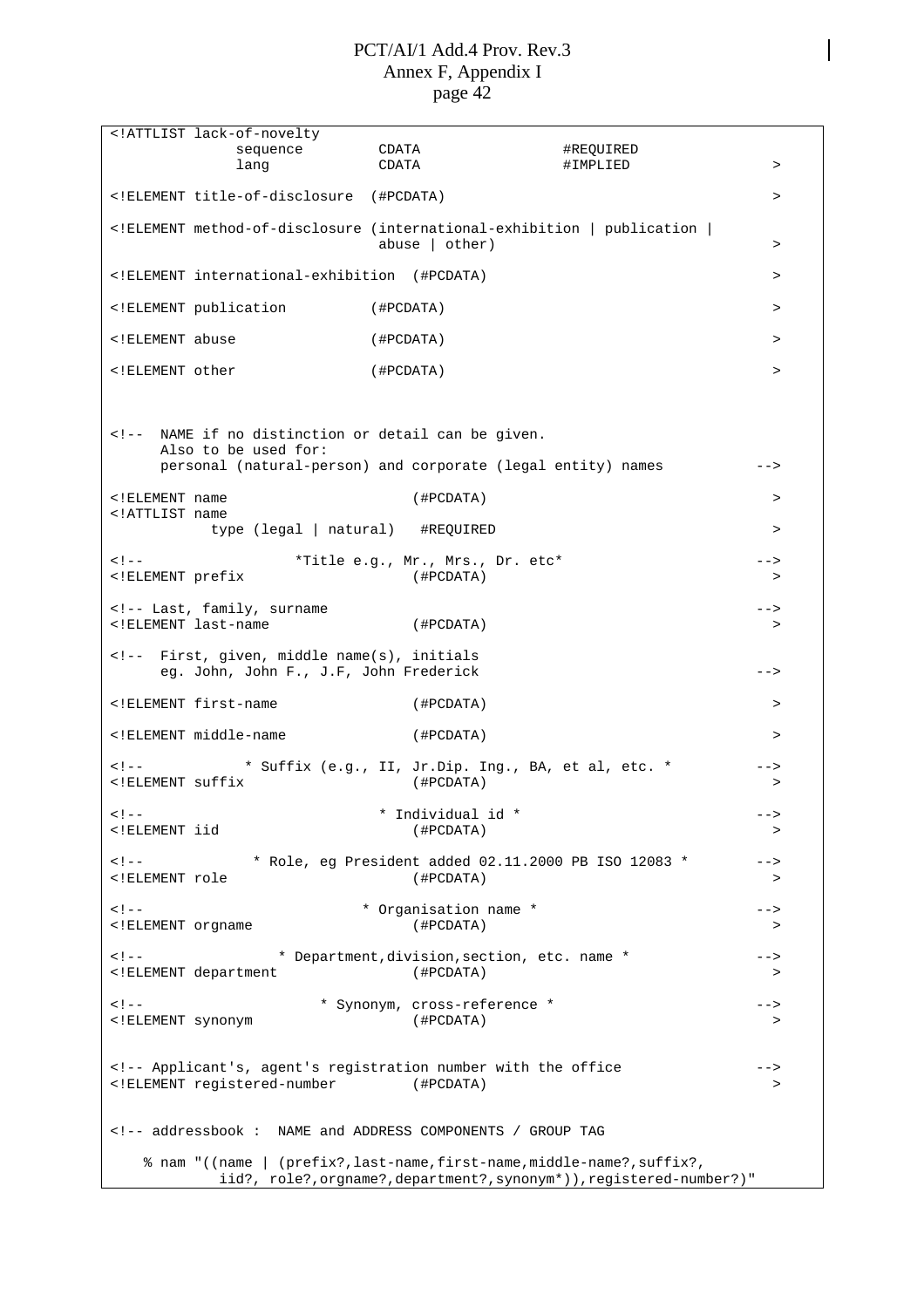The lang attribute is REQUIRED for eg.the JPO PCT request where names and addresses may be repeated in two different languages. If no structure possible use pctext --> <!ELEMENT addressbook ((%nam;,address, phone\*, fax\* ,email\* , url\* , ead\*, dtext?) | dtext) > <!ATTLIST addressbook lang CDATA #REQUIRED > > <!-- ADDRESS COMPONENTS \* The name may form part of addresses. Address format differ from country to country. If no structure possible use pctext  $*$  --> <!ELEMENT address ((address-1?,address-2?,address-3?,street?,city?, county?, state?, postcode, country) | text) > <!--\* In case the address dose not have street name,city name,etc \*--> <!ELEMENT address-1 (#PCDATA) > <!ELEMENT address-2 (#PCDATA) > <!ELEMENT address-3 (#PCDATA) > <!--\* Street may contain house number or name \*--> <!ELEMENT street (#PCDATA) > <!--\* City or town name \*--> <!ELEMENT city (#PCDATA) > <!--\* County, parish, department, etc (mainly UK, USA) \*--> <!ELEMENT county (#PCDATA) > <!--\* Region of country eg. state, province, lande etc \*--> <!ELEMENT state (#PCDATA) > <!--\* Postal code or zip code \*--> <!ELEMENT postcode (#PCDATA) > <!--\* Country use ST.3 country code eg. DE, FR, GB, NL - changed Includes region codes for EP, AP, EA, OA \*--> <!--\* Telephone number \*--> <!ELEMENT phone (#PCDATA) > <!--\* Fax number \*--> <!ELEMENT fax (#PCDATA) > <!ELEMENT email (#PCDATA) > <!--\* Web page location,Universal Resource Locator, eg. www.epoline.org \*-->  $\le$ !ELEMENT url <!--\* Electronic address use for other than email \*--> <!ELEMENT ead (#PCDATA) > <!--\* Descriptive text \*--> <!ELEMENT dtext (#PCDATA) > <!ELEMENT text (#PCDATA) >  $\leq$   $\frac{1}{2}$  -- signatories  $\frac{1}{2}$  --> <!ELEMENT signatories (signatory+) > <!ELEMENT signatory (%nam;,electronic-signature, signatory-capacity?) >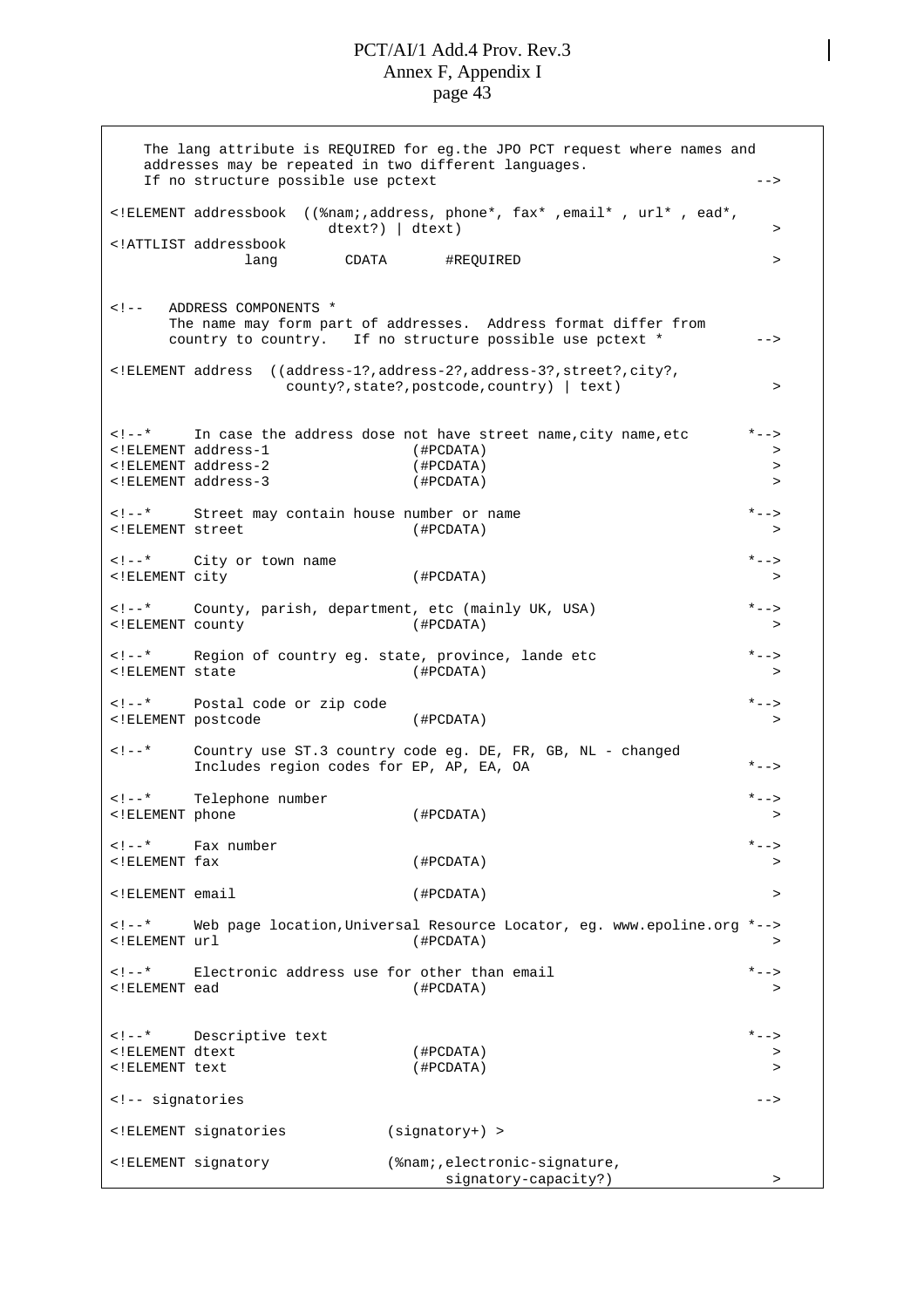|                                                                                                                                                                                                                                                                                                                                                                                                                | ELEMENT electronic-signature<br ATTLIST electronic-signature</th <th></th> <th>(basic-signature   enhanced-signature)</th> <th><math>\, &gt; \,</math></th>                                                                                                                      |                  | (basic-signature   enhanced-signature)                                                                                                                                                    | $\, > \,$        |
|----------------------------------------------------------------------------------------------------------------------------------------------------------------------------------------------------------------------------------------------------------------------------------------------------------------------------------------------------------------------------------------------------------------|----------------------------------------------------------------------------------------------------------------------------------------------------------------------------------------------------------------------------------------------------------------------------------|------------------|-------------------------------------------------------------------------------------------------------------------------------------------------------------------------------------------|------------------|
|                                                                                                                                                                                                                                                                                                                                                                                                                | date<br>place-signed CDATA                                                                                                                                                                                                                                                       | CDATA            | #REQUIRED<br>#IMPLIED                                                                                                                                                                     | $\, > \,$        |
|                                                                                                                                                                                                                                                                                                                                                                                                                | ELEMENT signatory-capacity</td <td>(#PCDATA)</td> <td></td> <td><math>\, &gt; \,</math></td>                                                                                                                                                                                     | (#PCDATA)        |                                                                                                                                                                                           | $\, > \,$        |
|                                                                                                                                                                                                                                                                                                                                                                                                                | ELEMENT basic-signature</td <td></td> <td>(fax-image   text-string   click-wrap)</td> <td><math>\geq</math></td>                                                                                                                                                                 |                  | (fax-image   text-string   click-wrap)                                                                                                                                                    | $\geq$           |
|                                                                                                                                                                                                                                                                                                                                                                                                                | ELEMENT enhanced-signature</td <td><math>(\text{pkcs7})</math></td> <td></td> <td><math>\, &gt; \,</math></td>                                                                                                                                                                   | $(\text{pkcs7})$ |                                                                                                                                                                                           | $\, > \,$        |
|                                                                                                                                                                                                                                                                                                                                                                                                                | ELEMENT fax-image<br ATTLIST fax-image</td <td>EMPTY</td> <td></td> <td>&gt;</td>                                                                                                                                                                                                | EMPTY            |                                                                                                                                                                                           | >                |
|                                                                                                                                                                                                                                                                                                                                                                                                                | file                                                                                                                                                                                                                                                                             | CDATA            | #REQUIRED                                                                                                                                                                                 | $\geq$           |
|                                                                                                                                                                                                                                                                                                                                                                                                                | ELEMENT text-string</td <td>(HPCDATA)</td> <td></td> <td><math>\, &gt; \,</math></td>                                                                                                                                                                                            | (HPCDATA)        |                                                                                                                                                                                           | $\, > \,$        |
|                                                                                                                                                                                                                                                                                                                                                                                                                | ELEMENT click-wrap</td <td>EMPTY</td> <td></td> <td>&gt;</td>                                                                                                                                                                                                                    | EMPTY            |                                                                                                                                                                                           | >                |
| ELEMENT pkcs7</td <td></td> <td>EMPTY</td> <td></td> <td><math>\, &gt; \,</math></td>                                                                                                                                                                                                                                                                                                                          |                                                                                                                                                                                                                                                                                  | EMPTY            |                                                                                                                                                                                           | $\, > \,$        |
|                                                                                                                                                                                                                                                                                                                                                                                                                | common elements</td><td></td><td></td><td><math>--&></math></td></tr><tr><td></td><td><!-- application identification group<br><!ELEMENT application-reference</td><td></td><td>(document-id, language-of-filing?)</td><td><br>$\, > \,$                                         |                  |                                                                                                                                                                                           |                  |
|                                                                                                                                                                                                                                                                                                                                                                                                                |                                                                                                                                                                                                                                                                                  |                  |                                                                                                                                                                                           |                  |
|                                                                                                                                                                                                                                                                                                                                                                                                                | earlier application identification group<br><!ELEMENT earlier-app-reference (document-id)</td><td></td><td></td><td><br>>                                                                                                                                                        |                  |                                                                                                                                                                                           |                  |
|                                                                                                                                                                                                                                                                                                                                                                                                                | Document, application identification group<br><!ELEMENT document-id</td><td></td><td>(country, doc-number, name?, kind?, date?)</td><td><math>--&></math><br>></td></tr><tr><td><! ELEMENT country</td><td><!-- country code, ST.3</td><td>(HPCDATA)</td><td></td><td><br>$\, >$ |                  |                                                                                                                                                                                           |                  |
|                                                                                                                                                                                                                                                                                                                                                                                                                | Document number</td><td></td><td></td><td>                                                                                                                                                                                                                                       |                  |                                                                                                                                                                                           |                  |
| $\lt$ ! $--$<br>$\lt$ ! $--$                                                                                                                                                                                                                                                                                                                                                                                   | In case of application ; application number<br>In case of publication ; publication number                                                                                                                                                                                       |                  |                                                                                                                                                                                           | -->              |
| $\lt$ ! $--$                                                                                                                                                                                                                                                                                                                                                                                                   | In case of grant patent; patent number<br>ELEMENT doc-number</td <td>(HPCDATA)</td> <td></td> <td>--&gt;<br/><math>\, &gt; \,</math></td>                                                                                                                                        | (HPCDATA)        |                                                                                                                                                                                           | --><br>$\, > \,$ |
| kind code,<br><! ELEMENT kind</td><td></td><td>(#PCDATA)</td><td></td><td><math>--&></math></td></tr><tr><td></td><td><!-- date, YYYYMMDD, e.g, 20011230</td><td></td><td></td><td><math>--</math></td></tr><tr><td><! ELEMENT date</td><td></td><td>(HPCDATA)</td><td></td><td>></td></tr><tr><td></td><td><!-- filing language<br><!ELEMENT language-of-filing</td><td>(#PCDATA)</td><td></td><td><br>$\geq$ |                                                                                                                                                                                                                                                                                  |                  |                                                                                                                                                                                           |                  |
|                                                                                                                                                                                                                                                                                                                                                                                                                | ELEMENT all-designations</td <td></td> <td></td> <td></td>                                                                                                                                                                                                                       |                  |                                                                                                                                                                                           |                  |
|                                                                                                                                                                                                                                                                                                                                                                                                                |                                                                                                                                                                                                                                                                                  | EMPTY            |                                                                                                                                                                                           | $\,>$            |
|                                                                                                                                                                                                                                                                                                                                                                                                                | ELEMENT all-designations-except-us EMPTY</td <td></td> <td></td> <td><math>\,&gt;</math></td>                                                                                                                                                                                    |                  |                                                                                                                                                                                           | $\,>$            |
|                                                                                                                                                                                                                                                                                                                                                                                                                | ELEMENT designated-states</td <td></td> <td><math>( country*, (region, country+)*)</math></td> <td><math>\,&gt;</math></td>                                                                                                                                                      |                  | $( country*, (region, country+)*)$                                                                                                                                                        | $\,>$            |
| ELEMENT region</td <td></td> <td>(country)</td> <td></td> <td><math>\geq</math></td>                                                                                                                                                                                                                                                                                                                           |                                                                                                                                                                                                                                                                                  | (country)        |                                                                                                                                                                                           | $\geq$           |
| $<$ ! --                                                                                                                                                                                                                                                                                                                                                                                                       | DOC-PAGE - DOCument or PAGE<br>as pdf. Page range attributes are given when required<br>pp- page range ppf - first page ppl - last page                                                                                                                                          |                  | This is primarily to be used when data for major sections<br>of an application are in image format OR other formats such<br><image/> may also be used for complete pages, eg. in drawings | $--$             |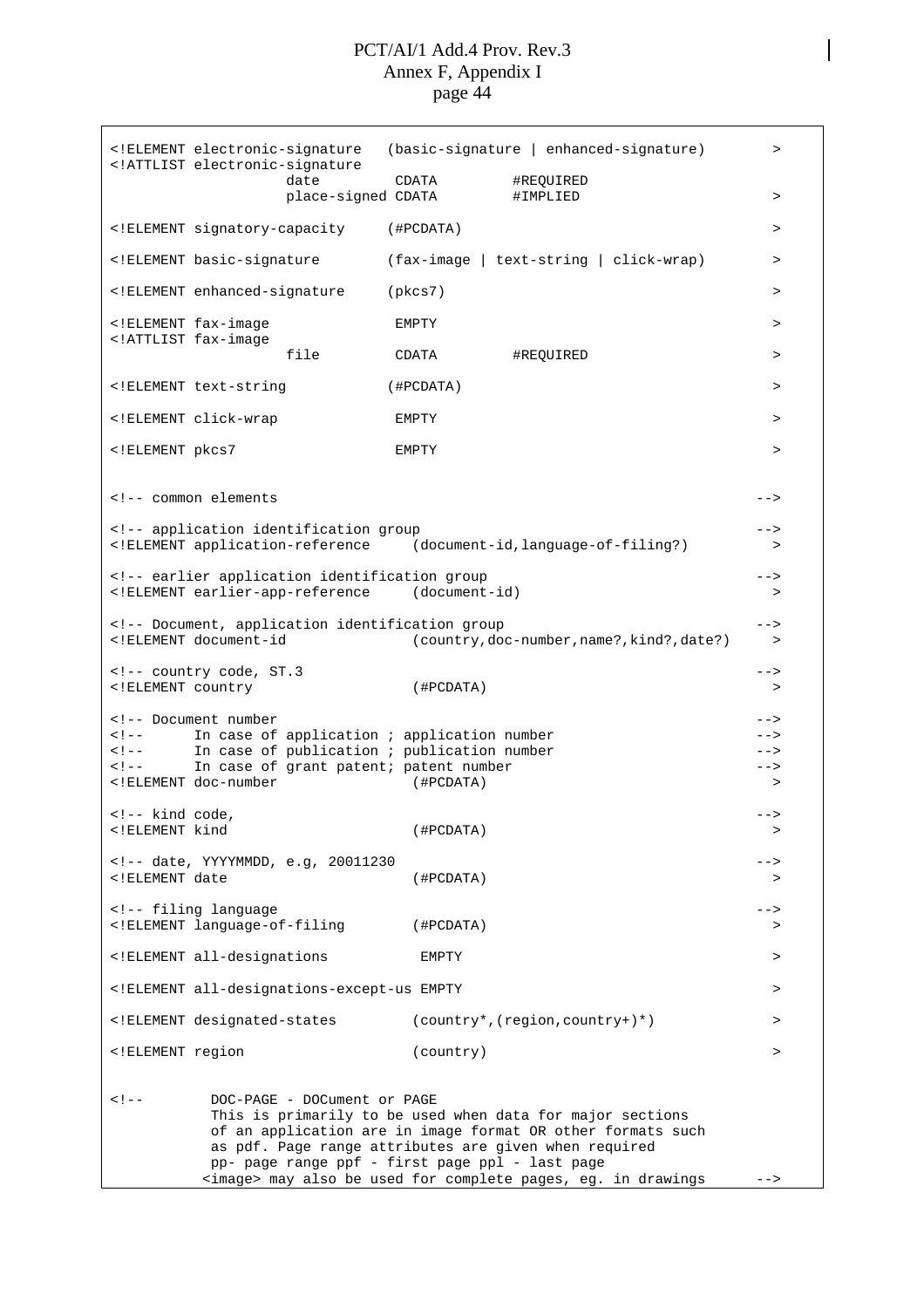| ELEMENT doc-page</th <th>EMPTY<br/><math>\geq</math></th> <th></th> | EMPTY<br>$\geq$                                         |  |
|---------------------------------------------------------------------|---------------------------------------------------------|--|
| ATTLIST doc-page</td <td></td> <td></td>                            |                                                         |  |
| id                                                                  | #REOUIRED<br>ID                                         |  |
| he                                                                  | NMTOKEN #REOUIRED                                       |  |
| wi                                                                  | NMTOKEN #REOUIRED                                       |  |
| type                                                                | tiff   jfif<br>pqt)<br>pdf<br>tif)<br>#REOUIRED<br>jpeg |  |
| alt                                                                 | #IMPLIED<br>CDATA                                       |  |
| label                                                               | #IMPLIED<br>CDATA                                       |  |
| pp                                                                  | #IMPLIED<br>CDATA                                       |  |
| ppf                                                                 | #IMPLIED<br>CDATA                                       |  |
| ppl                                                                 | #IMPLIED<br>CDATA                                       |  |
| file                                                                | #REOUIRED<br>CDATA                                      |  |
| color                                                               | (color<br>#IMPLIED<br>bw)<br>>                          |  |
|                                                                     |                                                         |  |
| <b>DTD</b><br>END<br>OF<br>$\lt$ ! $\leftarrow$                     | $--$                                                    |  |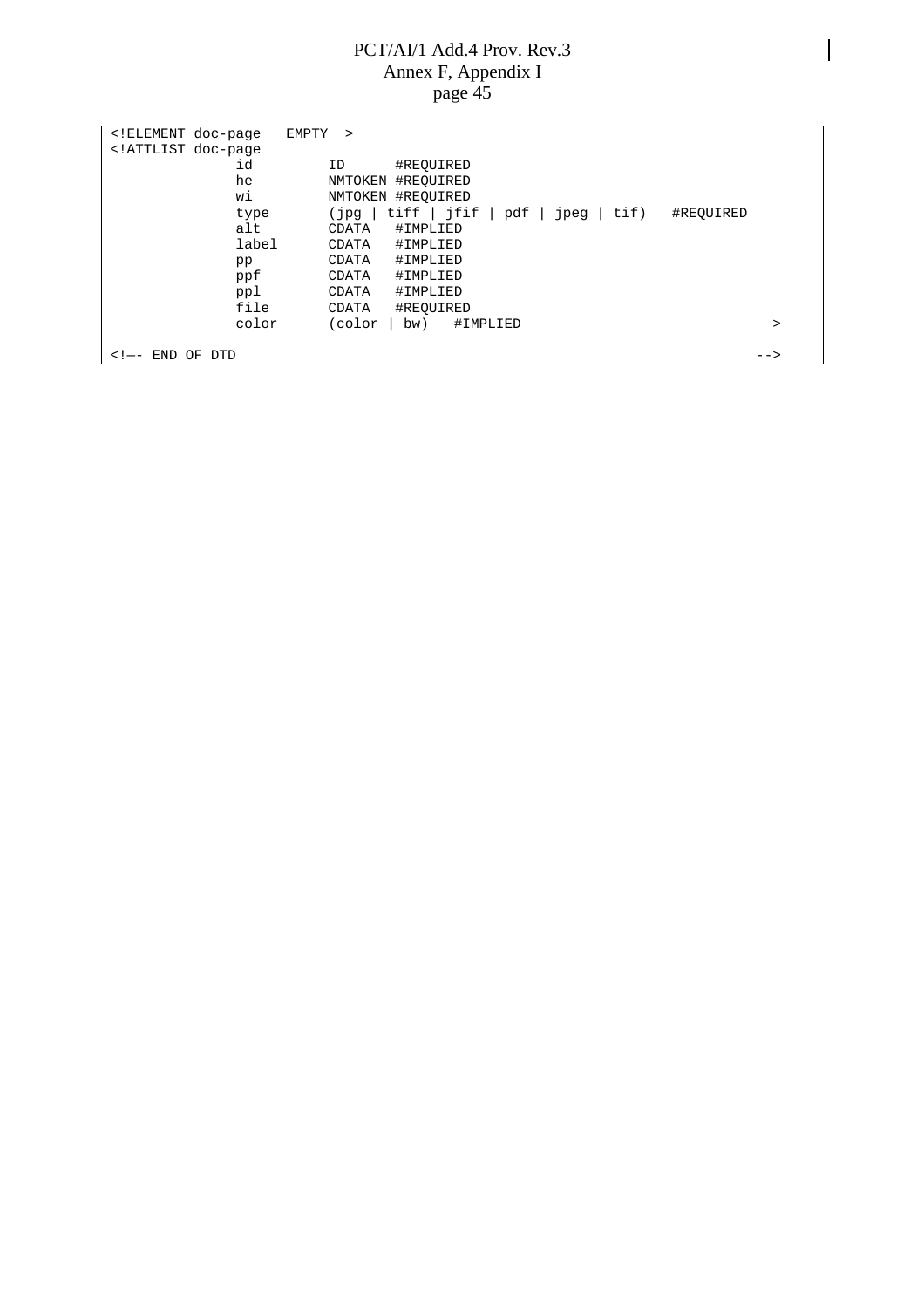#### **3.4 Amendment request**

 $<$ !  $-$ \*\*\*\*\*\*\*\*\*\*\*\*\*\*\*\*\*\*\*\*\*\*\*\*\*\*\*\*\*\*\*\*\*\*\*\*\*\*\*\*\*\*\*\*\*\*\*\*\*\*\*\*\*\*\*\*\*\*\*\*\*\*\*\*\*\*\*\* \* amendment-request v0.1 2001 APRIL \* \*\*\*\*\*\*\*\*\*\*\*\*\*\*\*\*\*\*\*\*\*\*\*\*\*\*\*\*\*\*\*\*\*\*\*\*\*\*\*\*\*\*\*\*\*\*\*\*\*\*\*\*\*\*\*\*\*\*\*\*\*\*\*\*\*\*\*\* \* public "-//wipo//dtd amendment-request v0.1 2001-04-30/en" \* \*\*\*\*\*\*\*\*\*\*\*\*\*\*\*\*\*\*\*\*\*\*\*\*\*\*\*\*\*\*\*\*\*\*\*\*\*\*\*\*\*\*\*\*\*\*\*\*\*\*\*\*\*\*\*\*\*\*\*\*\*\*\*\*\*\*\*\* \* contacts:<br>\* FDO: Paul Browin', phrowin@one org \* EPO: Paul Brewin; pbrewin@epo.org \* \* JPO: Mitsuru Sono; sono-mitsuru@jpo.go.jp \* USPTO: Bruce B. Cox; bruce.cox@uspto.gov WIPO: Shiro Ankyu; shiro.ankyu@wipo.int \* \*\*\*\*\*\*\*\*\*\*\*\*\*\*\*\*\*\*\*\*\*\*\*\*\*\*\*\*\*\*\*\*\*\*\*\*\*\*\*\*\*\*\*\*\*\*\*\*\*\*\*\*\*\*\*\*\*\*\*\*\*\*\*\*\*\*\*\* --> <!-- DOCTYPE amendment-request [ --> <!-- Define some entities --> <!-- Name group entity, please see name element group for each elements --> <!ENTITY % nam "((name | (prefix?,last-name,first-name,middle-name?,suffix?, iid?, role?,orgname?,department?,synonym\*)), registered-number?)" > <!-- amendment-request (root element) --> <!ELEMENT amendment-request ((amend-statement?,(amend-body | (delete-object | (amend-content,(insert-before-object | insert-after-object | replace-object)))+)),  $d$ text?)  $>$ <!ATTLIST amendment-request amend-type (pct-article-34 | pct-article-19) #REQUIRED lang CDATA #REQUIRED dtd-version CDATA #IMPLIED produced-by (applicant | RO | ISA | IPEA | IB | DO | EO) #REQUIRED date-produced CDATA #IMPLIED<br>status CDATA #IMPLIED status CDATA #IMPLIED file CDATA #REQUIRED > <!-- amendment statement<br><!ELEMENT amend-statement (doc-page+ | statement) >> <!ELEMENT amend-statement (doc-page+ | statement) > <!ATTLIST amend-statement id ID #REQUIRED lang CDATA #REQUIRED<br>status CDATA #REQUIRED  $\begin{array}{ccc} \text{CDATA} & \text{#REQUIRED} \end{array}$ <!ELEMENT statement (#PCDATA | b | i | u | sup | sub)\* > <!ELEMENT amend-body ((doc-page+) | (description?,claims?,abstract?,drawings?)) > <!-- Attributes: id = unique id for this application - could be file name country = st.3 code for application dtd-version = dtd version number lang = language of application - use two letter st.3 codes status = status of the application; values: n = new application file  $=$  filename of the whole application  $---$ <!ATTLIST amend-body id ID #REQUIRED country CDATA #REQUIRED lang CDATA #REQUIRED status CDATA #REQUIRED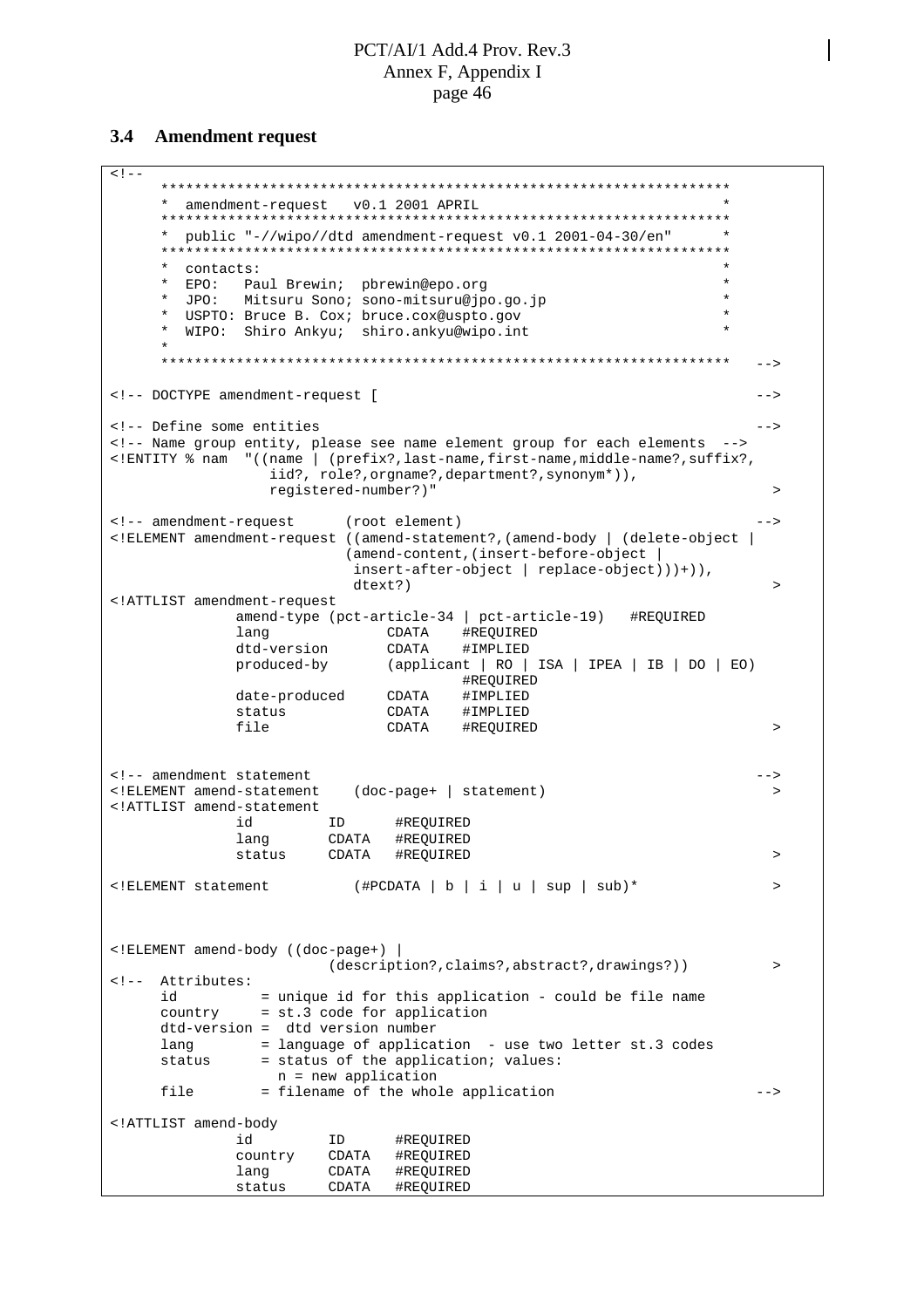> <!-- \* DOC-PAGE - DOCument or PAGE This is primarily to be used when data for the whole or major sections of an application are in image format OR other formats such as pdf. Page range attributes are given when required pp- page range ppf - first page ppl - last page (for pdf) The <image> may also be used for complete pages, eg. in drawings --> <!ELEMENT doc-page EMPTY > <!ATTLIST doc-page id ID #REQUIRED he NMTOKEN #REQUIRED wi NMTOKEN #REQUIRED type (jpg | tiff | jfif | pdf | jpeg | tif) #REQUIRED alt CDATA #IMPLIED label CDATA #IMPLIED pp CDATA #IMPLIED ppf CDATA #IMPLIED ppl CDATA #IMPLIED<br>file CDATA #REQUIRE! file CDATA #REQUIRED color (color | bw) #IMPLIED > <!-- \* DESCRIPTION Rule 5 states that the description must contain a title "as appearing in the request" - need to check REQUEST dtd for compliance / cross posting The sub-headings although mentioned in Rule 5 and AI section 204 are NOT compulsory The description could merely contain paragraphs- after title. For this version of the DTD ONLY the PCT headings are listed below. Other headings need discussion (see below) --> <!ELEMENT description (doc-page+ | (invention-title?, (technical-field | background-art | description-of-drawings|disclosure | best-mode | mode-for-invention | industrial-applicability | sequence-list-text | (heading\*, p+)+)+)) > <!ATTLIST description id ID #REQUIRED lang CDATA #IMPLIED > <!ELEMENT invention-title (#PCDATA | b | i | u | sup | sub)\* > <!ATTLIST invention-title id ID #REQUIRED lang CDATA #IMPLIED > <!ELEMENT technical-field (heading\* , p+)+ > <!ATTLIST technical-field id ID #REQUIRED > <!-- \* Background art, background of the invention --> <!ELEMENT background-art (heading\* , p+)+ > <!ATTLIST background-art id ID #REQUIRED > <!-- Disclosure of the invention; with sub-headings:; technical problem; technical solution; advantageous effects (of the invention); --> <!ELEMENT disclosure ((tech-problem |tech-solution |advantageous-effects)\*|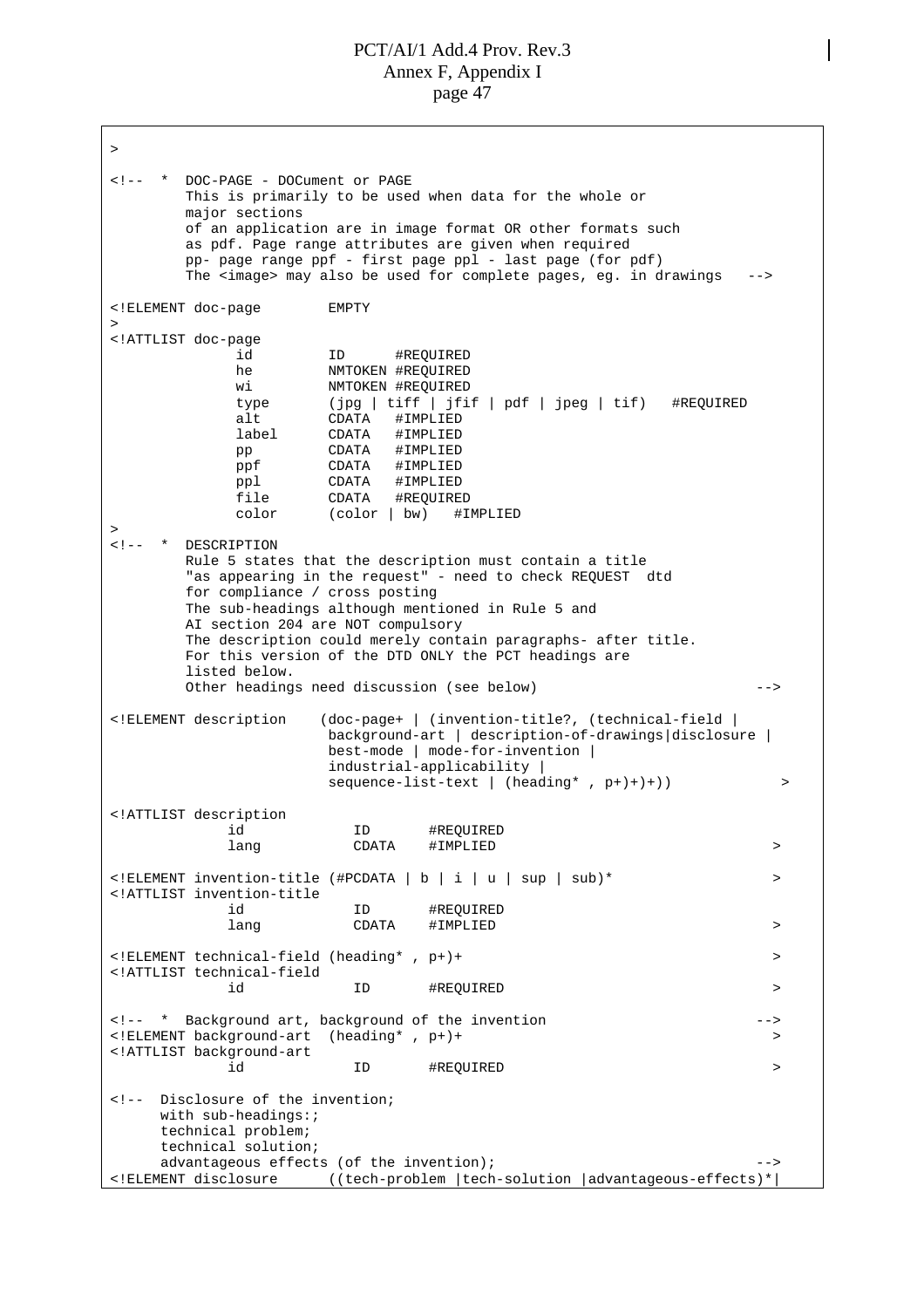|                                                                                                                    |                                                                                                                                                                                                               | $(\overline{\text{heading}}^* , p+)$ |                                                                                                                                                                                                                                                    | $\, >$    |
|--------------------------------------------------------------------------------------------------------------------|---------------------------------------------------------------------------------------------------------------------------------------------------------------------------------------------------------------|--------------------------------------|----------------------------------------------------------------------------------------------------------------------------------------------------------------------------------------------------------------------------------------------------|-----------|
|                                                                                                                    | ATTLIST disclosure<br id                                                                                                                                                                                      |                                      |                                                                                                                                                                                                                                                    |           |
|                                                                                                                    |                                                                                                                                                                                                               | ID                                   | #REQUIRED                                                                                                                                                                                                                                          | $\, >$    |
|                                                                                                                    | ELEMENT tech-problem<br ATTLIST tech-problem</td <td><math>(heading* , p+) +</math></td> <td></td> <td><math display="inline">\, &gt;</math></td>                                                             | $(heading* , p+) +$                  |                                                                                                                                                                                                                                                    | $\, >$    |
|                                                                                                                    | id                                                                                                                                                                                                            | ID                                   | #REQUIRED                                                                                                                                                                                                                                          | $\, > \,$ |
|                                                                                                                    | ELEMENT tech-solution<br ATTLIST tech-solution</td <td><math>(heading* , p+) +</math></td> <td></td> <td><math>\geq</math></td>                                                                               | $(heading* , p+) +$                  |                                                                                                                                                                                                                                                    | $\geq$    |
|                                                                                                                    | id                                                                                                                                                                                                            | ID                                   | #REQUIRED                                                                                                                                                                                                                                          | $\, > \,$ |
|                                                                                                                    | ELEMENT advantageous-effects (heading*, p+)+</td <td></td> <td></td> <td><math>\, &gt; \,</math></td>                                                                                                         |                                      |                                                                                                                                                                                                                                                    | $\, > \,$ |
|                                                                                                                    | ATTLIST advantageous-effects<br id                                                                                                                                                                            | ID                                   | #REQUIRED                                                                                                                                                                                                                                          | $\, >$    |
|                                                                                                                    | ELEMENT description-of-drawings (heading*, p+)+</td <td></td> <td></td> <td><math>\, &gt; \,</math></td>                                                                                                      |                                      |                                                                                                                                                                                                                                                    | $\, > \,$ |
|                                                                                                                    | ATTLIST description-of-drawings<br id                                                                                                                                                                         | ID                                   | #REQUIRED                                                                                                                                                                                                                                          | $\geq$    |
|                                                                                                                    | ELEMENT best-mode</td <td><math>(heading* , p+) +</math></td> <td></td> <td><math>\, &gt; \,</math></td>                                                                                                      | $(heading* , p+) +$                  |                                                                                                                                                                                                                                                    | $\, > \,$ |
|                                                                                                                    | ATTLIST best-mode<br id                                                                                                                                                                                       | ID                                   | #REQUIRED                                                                                                                                                                                                                                          | $\geq$    |
|                                                                                                                    | ELEMENT mode-for-invention (heading*, p+)+</td <td></td> <td></td> <td><math display="inline">\, &gt;</math></td>                                                                                             |                                      |                                                                                                                                                                                                                                                    | $\, >$    |
|                                                                                                                    | ATTLIST mode-for-invention<br id                                                                                                                                                                              | ID                                   | #REOUIRED                                                                                                                                                                                                                                          | $\, > \,$ |
|                                                                                                                    | ELEMENT industrial-applicability (heading*, p+)+</td <td></td> <td></td> <td>&gt;</td>                                                                                                                        |                                      |                                                                                                                                                                                                                                                    | >         |
|                                                                                                                    | ATTLIST industrial-applicability<br id                                                                                                                                                                        | ID                                   | #REQUIRED                                                                                                                                                                                                                                          | $\, > \,$ |
| $<$ ! --                                                                                                           | Sequence listing free text<br>WIPO ST.25:                                                                                                                                                                     |                                      | "36. Where the sequence listing part of the description<br>contains free text, any such free text shall be repeated in<br>the main part of the description in the language thereof.<br>It is recommended that the free text in the language of the |           |
|                                                                                                                    |                                                                                                                                                                                                               |                                      | main part of the description be put in a specific section<br>of the description called "Sequence Listing Free Text".                                                                                                                               | -->       |
|                                                                                                                    | ELEMENT sequence-list-text (heading*, p+)+<br ATTLIST sequence-list-text</td <td></td> <td></td> <td><math>\, &gt; \,</math></td>                                                                             |                                      |                                                                                                                                                                                                                                                    | $\, > \,$ |
|                                                                                                                    | id                                                                                                                                                                                                            | ID                                   | #REQUIRED                                                                                                                                                                                                                                          | $\, > \,$ |
| $\langle$ !-- $CLAIMS$                                                                                             |                                                                                                                                                                                                               |                                      |                                                                                                                                                                                                                                                    | ->        |
| ELEMENT claims</td <td></td> <td><math>(doc-paqe+   claim+)</math></td> <td></td> <td><math>\, &gt; \,</math></td> |                                                                                                                                                                                                               | $(doc-paqe+   claim+)$               |                                                                                                                                                                                                                                                    | $\, > \,$ |
| ATTLIST claims</td <td>lang</td> <td>CDATA</td> <td>#REQUIRED</td> <td></td>                                       | lang                                                                                                                                                                                                          | CDATA                                | #REQUIRED                                                                                                                                                                                                                                          |           |
|                                                                                                                    | id                                                                                                                                                                                                            | ID                                   | #REQUIRED                                                                                                                                                                                                                                          |           |
|                                                                                                                    | country                                                                                                                                                                                                       |                                      | NMTOKEN #IMPLIED                                                                                                                                                                                                                                   |           |
|                                                                                                                    | status                                                                                                                                                                                                        | CDATA                                | #IMPLIED                                                                                                                                                                                                                                           | $\, > \,$ |
| ELEMENT claim</td <td></td> <td>(claim-text+)</td> <td></td> <td><math display="inline">\, &gt;</math></td>        |                                                                                                                                                                                                               | (claim-text+)                        |                                                                                                                                                                                                                                                    | $\, >$    |
| ATTLIST claim</td <td>id</td> <td>ID</td> <td>#REQUIRED</td> <td></td>                                             | id                                                                                                                                                                                                            | ID                                   | #REQUIRED                                                                                                                                                                                                                                          |           |
|                                                                                                                    | num                                                                                                                                                                                                           | CDATA                                | #REQUIRED                                                                                                                                                                                                                                          | >         |
|                                                                                                                    | Claim text is used for sub-para indentation<br><!ELEMENT claim-text</td><td></td><td><math>(\texttt{\#PCDATA}   claim-text   claim-ref   b   i   u)</math><br>sup   sub   smallcaps   br   crossref </td><td> |                                      |                                                                                                                                                                                                                                                    |           |
|                                                                                                                    |                                                                                                                                                                                                               |                                      | $image   chemistry   math   table)*$                                                                                                                                                                                                               | >         |
|                                                                                                                    | ELEMENT claim-ref<br ATTLIST claim-ref</td <td>(#PCDATA)</td> <td></td> <td><math display="inline">\, &gt;</math></td>                                                                                        | (#PCDATA)                            |                                                                                                                                                                                                                                                    | $\, >$    |
|                                                                                                                    | idref                                                                                                                                                                                                         | IDREFS                               | #REQUIRED                                                                                                                                                                                                                                          | $\, >$    |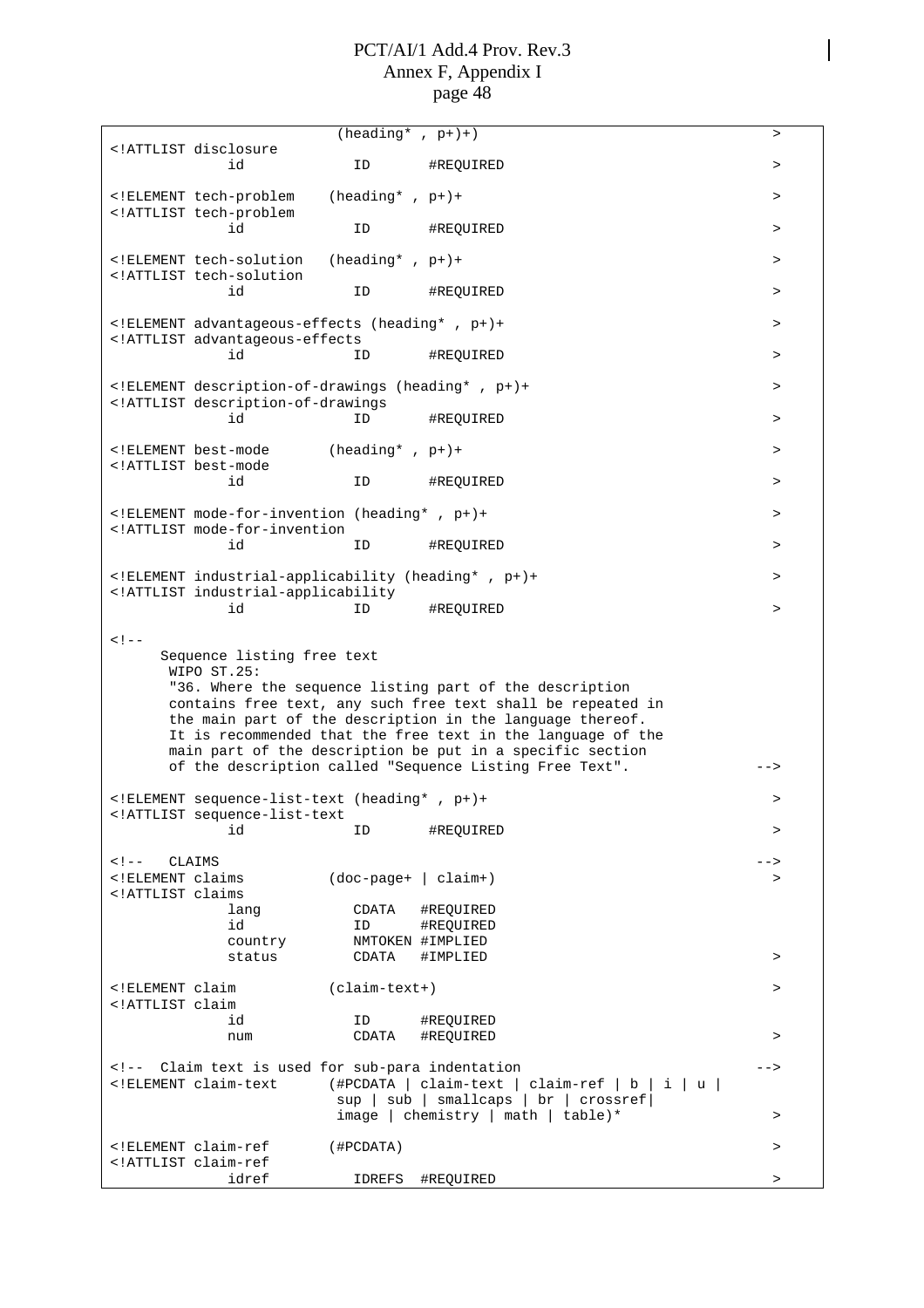<!-- ABSTRACT (Rule 8) this needs linking some way to the REQUEST figure indicator. --> <!ELEMENT abstract (doc-page+ | (abst-problem , abst-solution) |  $(p+)$ )  $>$ <!ATTLIST abstract id ID #REQUIRED id 1D #REQUIRE!<br>lang CDATA #IMPLIED country CDATA #IMPLIED > <!ELEMENT abst-problem (p+) > <!ATTLIST abst-problem id ID #REQUIRED <!ELEMENT abst-solution (p+) > <!ATTLIST abst-solution id ID #REQUIRED > <!-- DRAWINGS PCT Article 7 / Rule 7 --> <!ELEMENT drawings (doc-page+ | figure+) > <!ATTLIST drawings id ID #REQUIRED lang CDATA #IMPLIED country NMTOKEN #IMPLIED status CDATA #IMPLIED > <!ELEMENT figure (image) > <!ATTLIST figure id ID #REQUIRED num CDATA #REQUIRED > <!-- \* HEADINGS --> <!ELEMENT heading (#PCDATA | b | i | u | sup | sub | smallcaps)\* > <!-- Limit to 3 as for Word default, id recommended - "h1" --> <!ATTLIST heading  $level$   $(1 | 2 | 3)$   $#IMPLIED$ id ID #REQUIRED > <!-- \* PARAGRAPHS --> <!ELEMENT p (#PCDATA | b | i | u | sup | sub | smallcaps | br | dl | ul | ol| patcit | nplcit | bio-deposit | crossref | image | chemistry | math | table)\* > <!-- recommended - id="p1"; num="0001" ; id is permanent, num can be renumbered --> <!ATTLIST p id ID #REQUIRED num CDATA #REQUIRED > <!-- IMAGE DATA Note: image is used for any kind of image: art work, figures, complex maths, tables, etc.  $\qquad \qquad \qquad \text{---}$ <!ELEMENT image EMPTY > <!-- recommended - id="img1"; he, wi="11" - milimeters - height, width; file = file name,location; label - not used; alt - alternative text if image not shown; img-content - drawing is the default; img-format - common will be tiff, st33 and st35 in for backward compatibilty and, later, publication. -->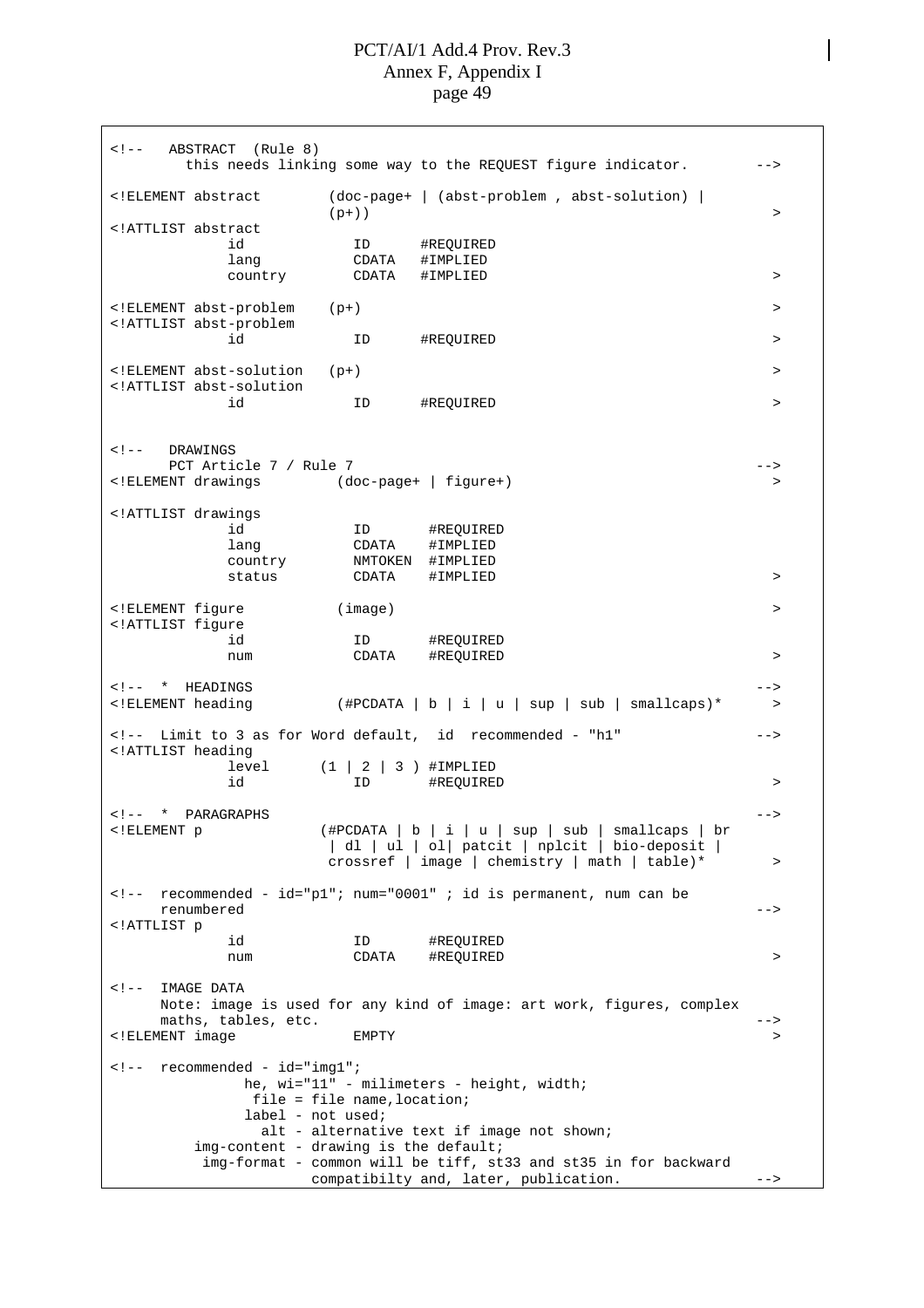<!ATTLIST image id ID #REQUIRED he NMTOKEN #REQUIRED wi NMTOKEN #REQUIRED file CDATA #REQUIRED label CDATA #IMPLIED #IMPLIED img-content (drawing | photograph |character | dna| undefined ) "drawing" img-format (jpeg | tiff | jfif | st33 | st35 ) #REQUIRED > <!-- \* bold --> <!ELEMENT b (#PCDATA|i|u| smallcaps | br)\* >  $\leq$   $\frac{1}{2}$   $\leq$   $\frac{1}{2}$   $\leq$   $\frac{1}{2}$   $\leq$   $\leq$   $\leq$   $\leq$   $\leq$   $\leq$   $\leq$   $\leq$   $\leq$   $\leq$   $\leq$   $\leq$   $\leq$   $\leq$   $\leq$   $\leq$   $\leq$   $\leq$   $\leq$   $\leq$   $\leq$   $\leq$   $\leq$   $\leq$   $\leq$   $\leq$   $\leq$   $\leq$   $\leq$ <!ELEMENT i (#PCDATA|b|u| smallcaps | br)\* > <!-- \* underscore --> <!ELEMENT u (#PCDATA|b|i| smallcaps)\* > <!-- \* Underscore attribute: style - single is default --> <!ATTLIST u style (single | double | dash | dots ) "single" > <!-- \* Superscript attribute: position (post) --> <!ELEMENT sup (#PCDATA | b | u | i)\* >  $\langle$  + FIENENT sub  $($  + FIENENT  $\vert$  b  $\vert$  u  $\vert$  i  $\rangle$  \* <!-- \* Small capitals -->  $(\text{HPCDATA} | b | u | i | br)^*$  > <!-- \* br - break, line break within a paragraph --> enter the set of the set of the set of the set of the set of the set of the set of the set of the set of the set of the set of the set of the set of the set of the set of the set of the set of the set of the set of the set <!-- \* DEFINITION LISTS restrict content of dt - definition term -->  $(\texttt{dt} \ , \ \texttt{dd}) +$ <!ATTLIST dl tsize NMTOKEN #IMPLIED compact (compact) #IMPLIED id ID #REQUIRED > <!--Term to be defined -->  $\leq$ !ELEMENT dt  $($ #PCDATA | b | i | u | sup | sub | smallcaps)\* > <!ATTLIST dt id ID #REQUIRED > <!--Definition of the term --> <!ELEMENT dd (#PCDATA | b | i | u | sup | sub | smallcaps | br | patcit | nplcit | bio-deposit | crossref |  $image | ul | ol | chemistry | math | table)*$  > <!-- \* ORDERED LISTS, for now the default will be recommended style first level - 1. 2. 3. etc. For lists within lists second level - a. b. c. for third level - i. ii. iii.; These are style sheet issues but these are recommended for consistency. -->  $\langle$ !ELEMENT ol  $(1i+)$ <!ATTLIST ol id ID #REQUIRED compact (compact ) #IMPLIED >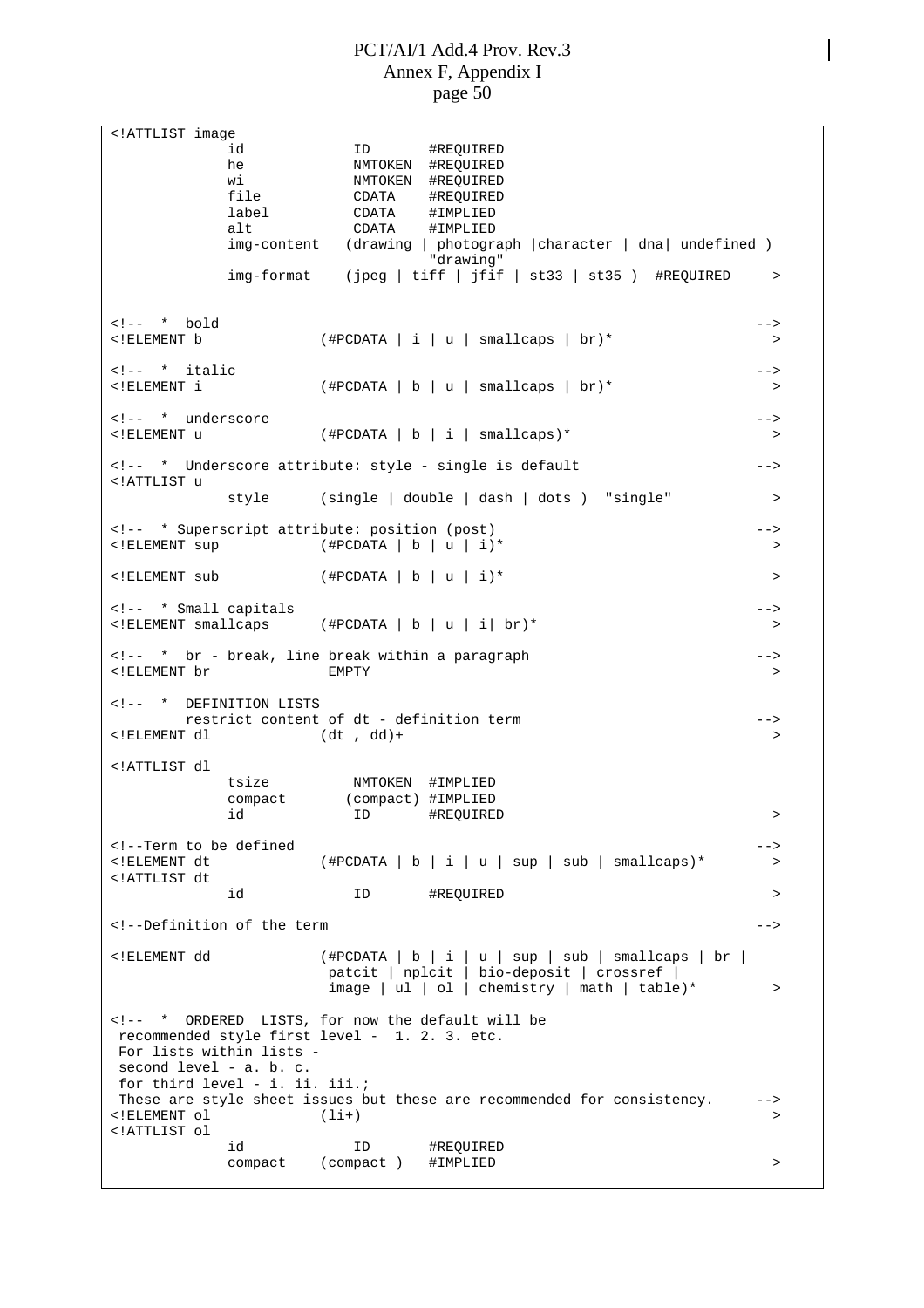<!-- \* UNORDERED LISTS default is 'bullets' style may be empty for lists with no bullet or other symbol -->  $\langle$  [ELEMENT ul  $(1i+)$   $\qquad \qquad$  2 <!ATTLIST ul id ID #REQUIRED list-style (bullet | dash | none ) 'bullet' compact (compact ) #IMPLIED > <!-- \* LIST item --> <!ELEMENT li (#PCDATA | b | i | u | sup | sub | smallcaps | br | patcit | nplcit | bio-deposit | crossref |  $image | d1 | ul | ol | chemistry | math | table)*$  > <!ATTLIST li id ID #REQUIRED > <!-- \* CHEMISTRY Chemical formulae, ring structures, Markush structures etc For now treat as image data. Depending on industry support we may have eg. chemML, CML later --> <!ELEMENT chemistry (image) > <!-- recommended - id="ch1" --> <!ATTLIST chemistry id ID #REQUIRED num CDATA #REQUIRED > <!-- \* MATHEMATICS This is image data or coded according to mathml version 2, ---<!ELEMENT math (image | MathML) > <!-- recommended - id="m1" --> <!ATTLIST math id ID #REQUIRED num CDATA #REQUIRED >  $\leftarrow$  -- \* MATHEMATICS --- \* --  $\leftarrow$  --  $\leftarrow$  --  $\leftarrow$  --  $\leftarrow$  --  $\leftarrow$  --  $\leftarrow$  --  $\leftarrow$  --  $\leftarrow$  --  $\leftarrow$  --  $\leftarrow$  --  $\leftarrow$  --  $\leftarrow$  --  $\leftarrow$  --  $\leftarrow$  --  $\leftarrow$  --  $\leftarrow$  --  $\leftarrow$  --  $\leftarrow$  --  $\leftarrow$  --  $\leftarrow$  --  $\leftarrow$  -- <!-- MathML 2.0 DTD This is the Mathematical Markup Language (MathML) 2.0, an XML application for describing mathematical notation and capturing both its structure and content. Copyright 1998-2000 World Wide Web Consortium (Massachusetts Institute of Technology, Institut National de Recherche en Informatique et en Automatique, Keio University). All Rights Reserved. Permission to use, copy, modify and distribute the XHTML 1.1 DTD and its accompanying documentation for any purpose and without fee is hereby granted in perpetuity, provided that the above copyright notice and this paragraph appear in all copies. The copyright holders make no representation about the suitability of the DTD for any purpose. It is provided "as is" without expressed or implied warranty. Revision: \$Id: parsing.xml,v 1.34 2000/12/14 13:08:43 davidc Exp \$ This entity may be identified by the PUBLIC and SYSTEM identifiers: PUBLIC "-//W3C//DTD MathML 2.0//EN" SYSTEM "mathml2.dtd" To be added in later - in order to keep this ver. of DTD smaller, see: <http://www.w3.org/TR/MathML2/>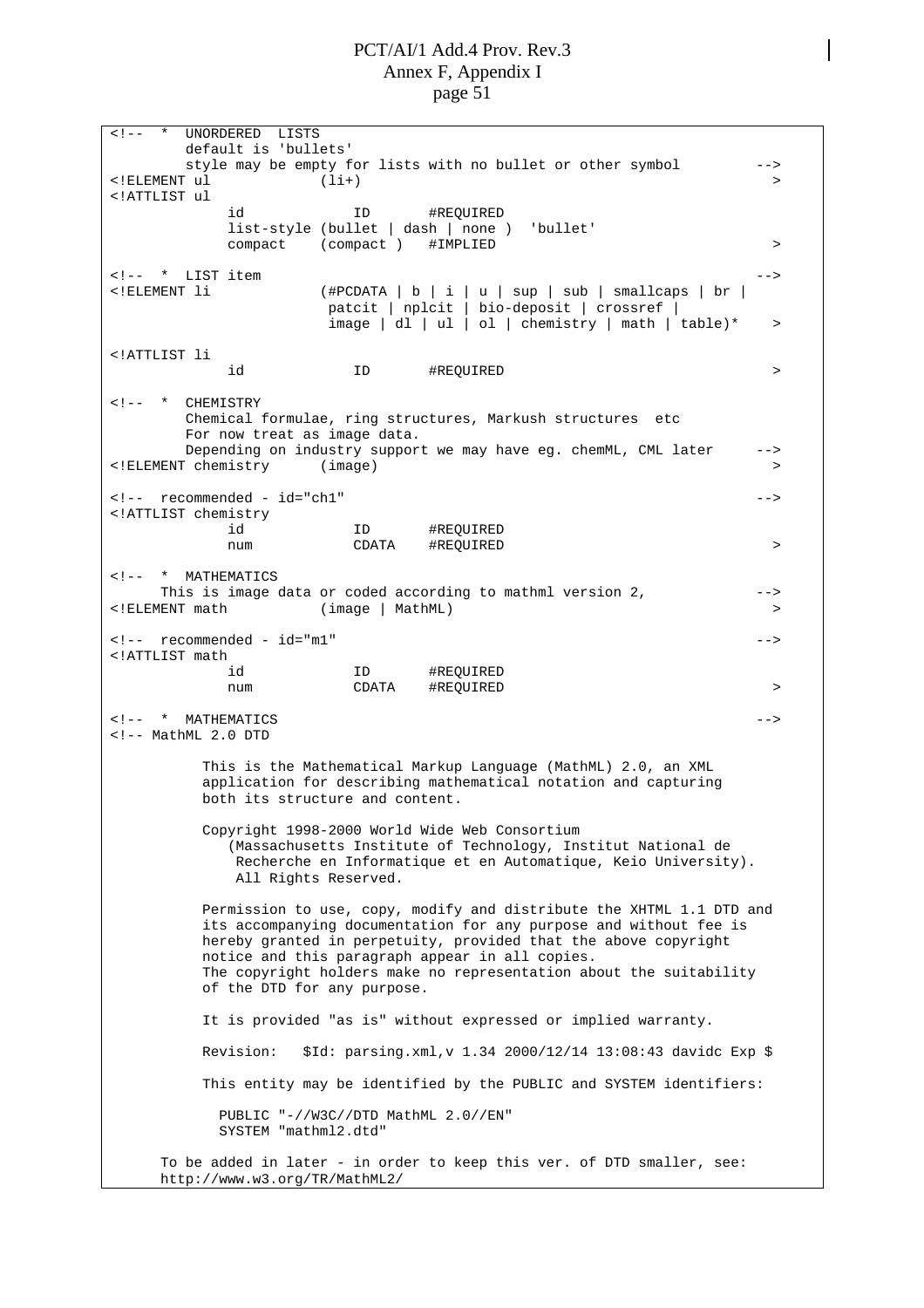--> <!ELEMENT MathML EMPTY >  $\left\langle \cdot \right\rangle$  = \* TABLES This is image data or coded according to CALStable exported from USPTO EFS with modified cell <entry> content  $--$ <!ELEMENT table (image | CALStable) > <!-- recommended - id="t1" --> <!ATTLIST table id ID #REQUIRED num CDATA #REQUIRED > <!ELEMENT CALStable (heading , TGroup+) > <!ATTLIST CALStable frame (top | bottom | topbot | all | sides | none ) #IMPLIED colsep NMTOKEN #IMPLIED rowsep NMTOKEN #IMPLIED pgwide NMTOKEN #IMPLIED > <!ELEMENT TGroup (colspec\* , spanspec\* , thead? , TBody) > <!ATTLIST TGroup cols CDATA #REQUIRED colsep NMTOKEN #IMPLIED rowsep NMTOKEN #IMPLIED align (left | right | center | justify | char ) #IMPLIED > <!ELEMENT colspec EMPTY > <!ATTLIST colspec colnum CDATA #IMPLIED<br>colname CDATA #IMPLIED colname CDATA #IMPLIED colwidth CDATA #IMPLIED<br>colsep NMTOKEN #IMPLIED colsep MMTOKEN #IMPLIED<br>rowsep NMTOKEN #IMPLIED rowsep NMTOKEN #IMPLIED align (left | right | center | justify | char ) #IMPLIED char CDATA #IMPLIED<br>charoff CDATA #IMPLIED CDATA #IMPLIED > <!ELEMENT spanspec EMPTY <!ATTLIST spanspec namest CDATA #REQUIRED<br>nameend CDATA #REOUIRED nameend CDATA #REQUIRED spanname CDATA #REQUIRED align (left | right | center | justify | char ) 'center' colsep NMTOKEN #IMPLIED rowsep NMTOKEN #IMPLIED > <!ELEMENT thead (Row+) > <!ATTLIST thead (top | middle | bottom ) #IMPLIED > <!ELEMENT TBody (Row+) > <!ATTLIST TBody valign (top | middle | bottom ) #IMPLIED > > <!ELEMENT Row (Entry+)> <!ATTLIST Row rowsep NMTOKEN #IMPLIED valign (top | middle | bottom ) #IMPLIED > <!-- \* Changed to add other elements in entry --> <!ELEMENT Entry (#PCDATA | b | i | u | sup | sub | smallcaps | br | patcit | nplcit | bio-deposit | crossref | image | dl | ul | ol | chemistry | math)\*  $>$ <!ATTLIST Entry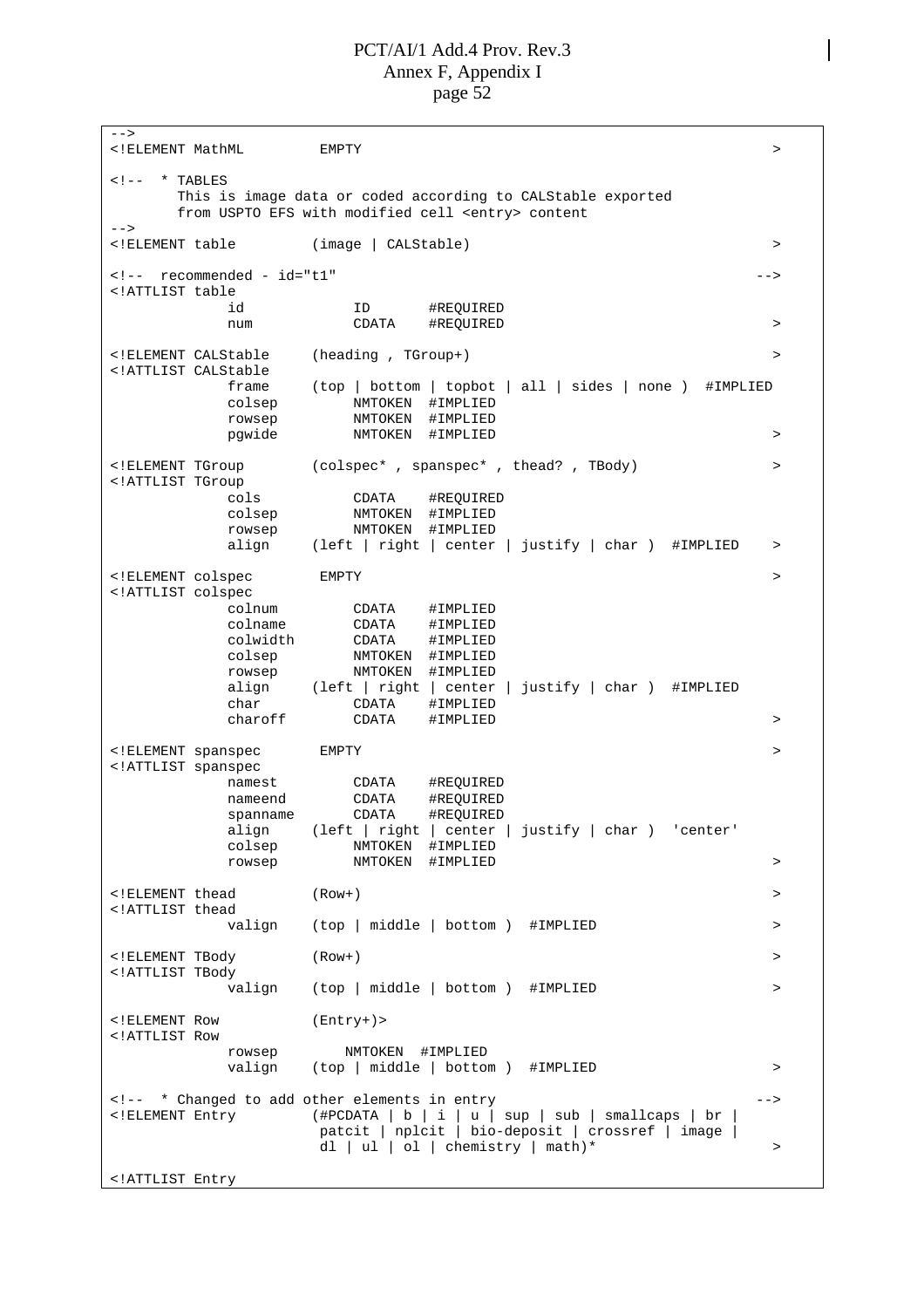colname NMTOKEN #IMPLIED namest NMTOKEN #IMPLIED nameend NMTOKEN #IMPLIED morerows CDATA #IMPLIED colsep NMTOKEN #IMPLIED rowsep NMTOKEN #IMPLIED align (left | right | center | justify | char ) #IMPLIED char CDATA #IMPLIED charoff CDATA #IMPLIED valign (top | middle | bottom ) #IMPLIED > <!-- \* PATENT CITATIONS Patent Citation within abstract, description or claims for pat. citations within Search Report see Search Report  $d+d$ : Notes:; Tags arranged according to WIPO ST.14 order. This can be free text data without any structure (text). Attributes (recommended):; id - use pcit1, pcit2, etc; dnum - use full number as one string, eg, "US5401234A"; url - where possible give full web link to patent ; Example:<patcit id="pcit1" dnum="US4793675A"> <document-id><country>US</country> <doc-number>4793675</doc-number><kind>A</kind><name>Handa</name> <date>19881227</date></document-id></patcit> ; Note: it is NOT expected that the applicant will create the tagged data - it could be generated from a 'pull down' data entry form or generated from internal SR databases --> <!ELEMENT patcit (text | (document-id , rel-passage\*))> <!-- Attributes (recommended):; id - use pcit1, pcit2, etc; dnum - use full number as one string, eg, "US5401234A"; url - where possible give full web link to patent file - file name eg. if stored on local systems --> <!ATTLIST patcit id ID #REQUIRED dnum CDATA #IMPLIED url CDATA #IMPLIED file CDATA #IMPLIED > <!ELEMENT text (#PCDATA) > <!-- Document identification refers to patents only and is used in several other dtds it should not be changed without consultation with WIPO; example and the set of  $\sim$  --> <!ELEMENT document-id (country , doc-number , kind? , name? , date?)> <!ELEMENT doc-number (#PCDATA) > <!-- \* doc. kind code eg A1 --> <!ELEMENT kind (#PCDATA) > <!-- \* Relevant passage group within patent most used in search reports - use text in abstract, description and claims  $--&>$ <!ELEMENT rel-passage (text | (passage+,category?,rel-claims?)+) > <!ELEMENT passage (#PCDATA) > <!ELEMENT category (#PCDATA) >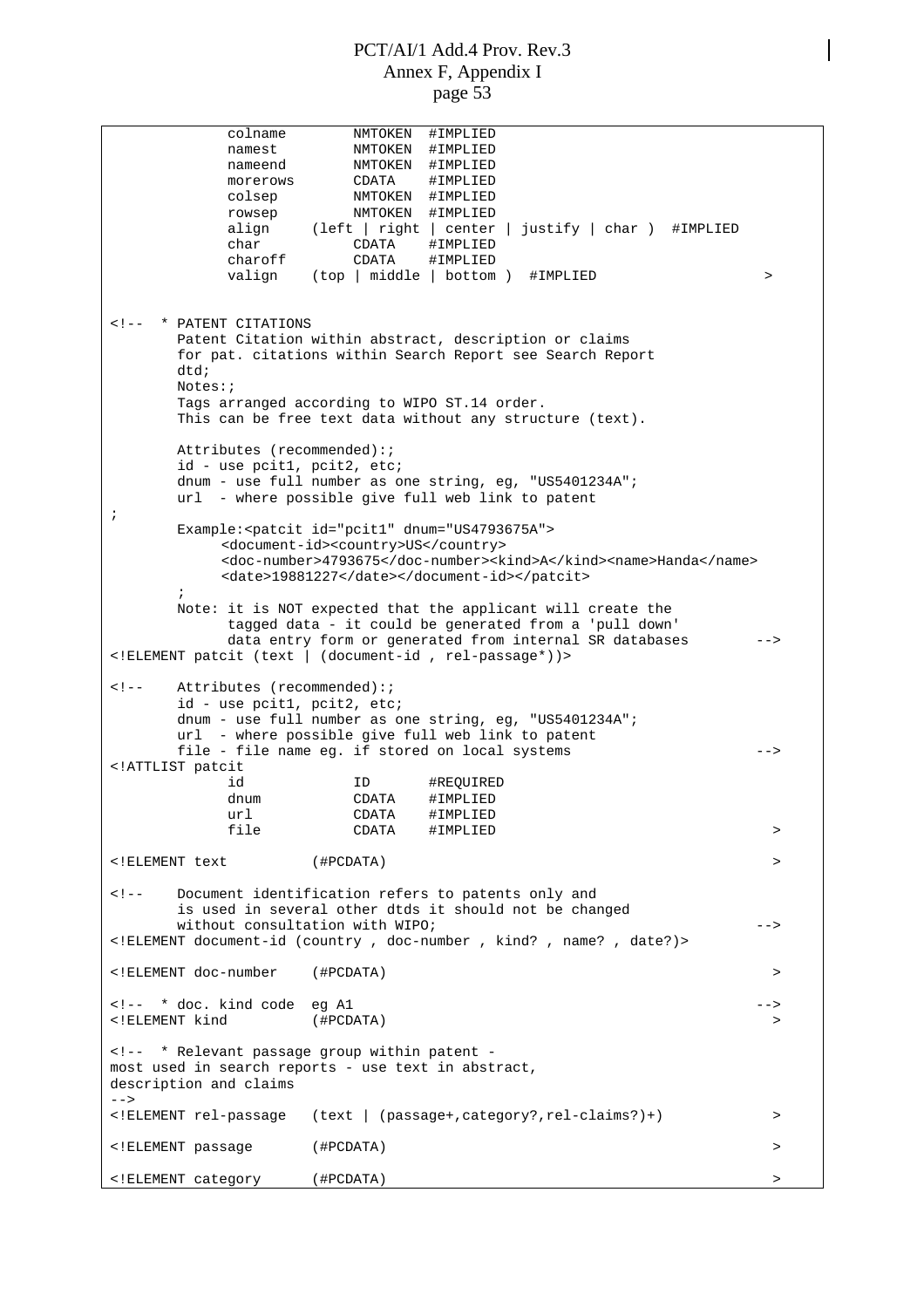<!ELEMENT rel-claims (#PCDATA) >  $< 1 - -$ \* Non-Patent Literature (NPL) CITation; Notes:; This can be free text data without any structure (#PCDATA) which is NOT recommended or it can be highly structured data which is marked up according to ST.14 and ISO 690 layout ; This part of the DTD has used many different sources for element names and DTD structure and reference: AACR2 / MARC ISO 12083 - Electronic manuscript prep. and markup. DTD Association of American Publishers (AAP) Z39.59 DTD European Working Group for SGML (EWS) MAJOUR DTD SuperJournal Full Article DTD www.superjournal.ac.uk/sj Elsevier DTD Medline DTD (NLM) --> <!ELEMENT nplcit ((text) | (article | book | online | othercit)\*) > <!-- Attributes (recommended):; id - ncit1, ncit2, etc num - 0001, 0002 The TYPE of citation is office specific: (recommended):; A - Abstract citation of no specific kind B - Book citation I - Bilogical abstract citation C - Chemical abstracts citation E - Database citation D - Derwent citation P - Patent cited within NPL group J - Patent Abstracts of Japan citation (REC 067) S - Serial / Journal / Periodical citation W - World Wide Web / Internet search citation medium - the type of medium eg. CD (CD-ROM), MT (Magnetic Tape), DISK, ONLINE file - file name on local systems eg. XP number in EPO url - where possible give full web link to document --> <!ATTLIST nplcit id ID #REQUIRED num CDATA #REQUIRED type CDATA #IMPLIED medium CDATA #IMPLIED file CDATA #IMPLIED url CDATA #IMPLIED > >  $<$ !  $-$ ARTICLE CITATIONS within a 'host' document After patent citations the most common citations are articles within serials (periodicals, magazines), books and electronic (eg. internet) sources. This is a very complex and varied area to standardise. The tag set below is drawn from a number of sources as is the order of the tags (which in any case can be changed depending on the stylesheet used).; The order of tags is that of WIPO ST.14 / ISO 690 layout DROP, J.G. Integrated Circuit Personalization at the Module Level. IBM Tech. Dis. Bull. October 1974, Vol. 17, No. 5, p. 1344 and 1345. [XPnnnnnnnnnnn].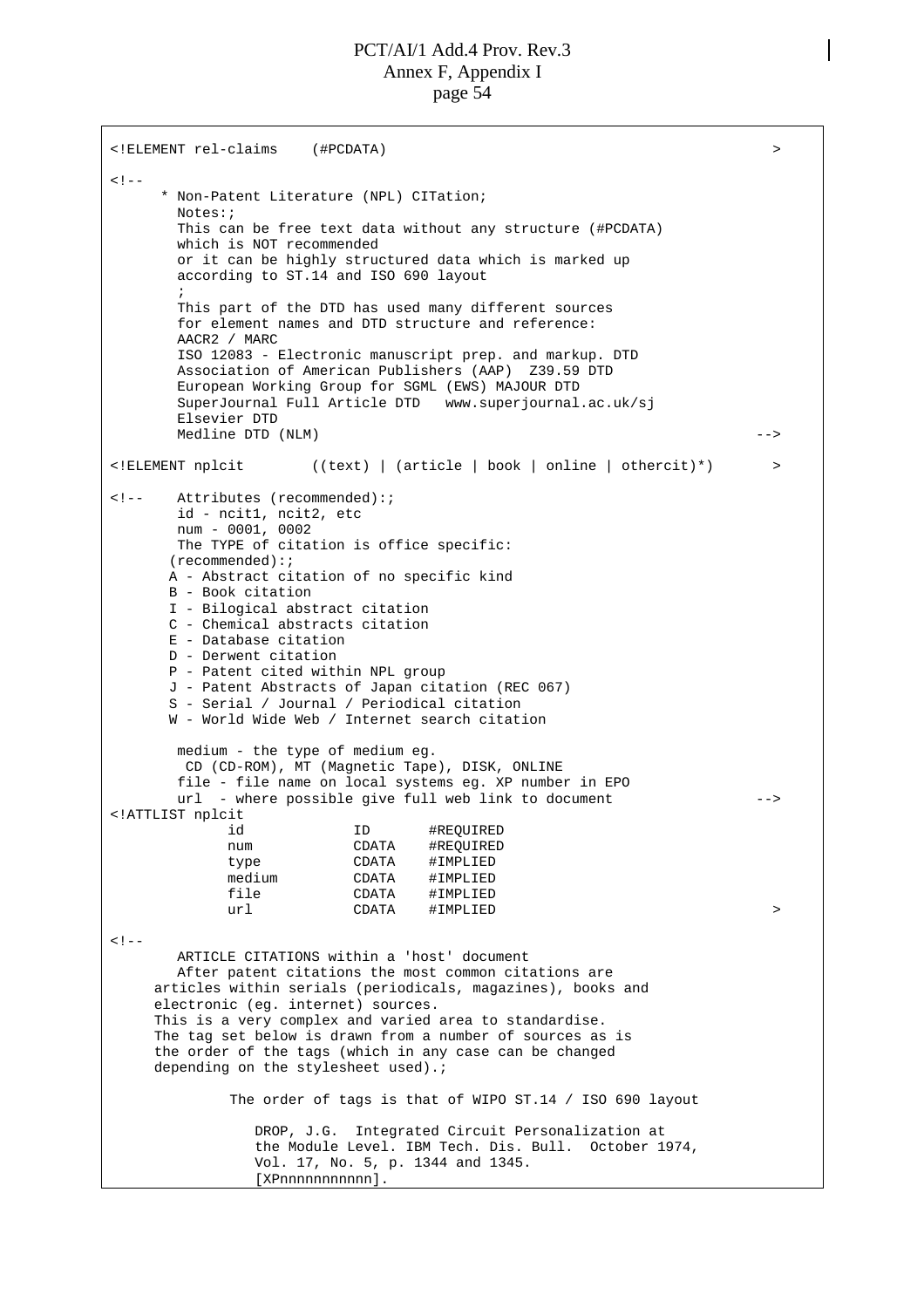```
nplcit id="ncit1" num="0012" type="S" file="XP1234456">
                <article>
                <author>
               <name>DROP, J.G.</name></author>
                <atl>
               Integrated Circuit Personalization at the Module Level
                \langleatl\rangle<serial>
                  <sertitle>IBM Tech. Dis. Bull.</sertitle>
                  <pubdate>19741000</pubdate>
                  <vid>17</vid>
                  <ino>5</ino>
                  </serial>
                <location><pp>1344 and 1345</pp></location>
                <refno id="XP1">XP1234456</refno>
                </article>
             </nplcit>
          Note: it is NOT expected that the applicant will create the
               tagged data - it can be generated from a 'pull down'
               data entry form (eg. in Word) or generated from
              internal SR databases -->
<!ELEMENT article ((text) | (author* , atl? , subname? ,
                   (serial | book) , absno? , location? , class* ,
                  keyword* , cpyrt? , artid? , refno*)) >
\leftarrow ! - \leftarrow \leftarrow AUTHOR
      Prime responsibility for the work
      there is no distinguishing between personal and corporate auths
      <AUTHOR>s followed by:
      %nam; or addressbook entry
      use the ID attribute if, for example, there is a need to
      distinguish between multiple authors. Can also include
      affiliation details -->
<!ELEMENT author ((%nam;) | (addressbook)) >
<!ATTLIST author
          id ID #IMPLIED >
<!-- * Article title -->
<!ELEMENT atl (#PCDATA) >
<!-- * Subordinate responsibility
      This can be, eg. : editor, translator, etc -->
\leq!ELEMENT subname ( (\nam;) | addressbook)
<!-- * SERIAL CITATION DATA
      This describes the volume or issue as a whole amd not a
      particular article within it. \qquad \qquad \qquad \text{---}<!ELEMENT serial (sertitle , alttitle? , subname? , issue? , imprint? ,
                   pubdate? , descrip? , notes? , issn?
                   isbn? , pubid? , vid? , ino? , cpyrt?) >
<!-- * Serial title -->
<!ELEMENT sertitle (#PCDATA) >
<!-- * Alternate title for serial eg. BMJ = British Medical Journal -->
<!ELEMENT alttitle (#PCDATA) >
<!-- * Issue designation
      This can be, eg. : Annual, 1971-, 1890-1972 -->
<!ELEMENT issue (#PCDATA) >
\langle !-- * IMPRINT
     Publication / creation data
```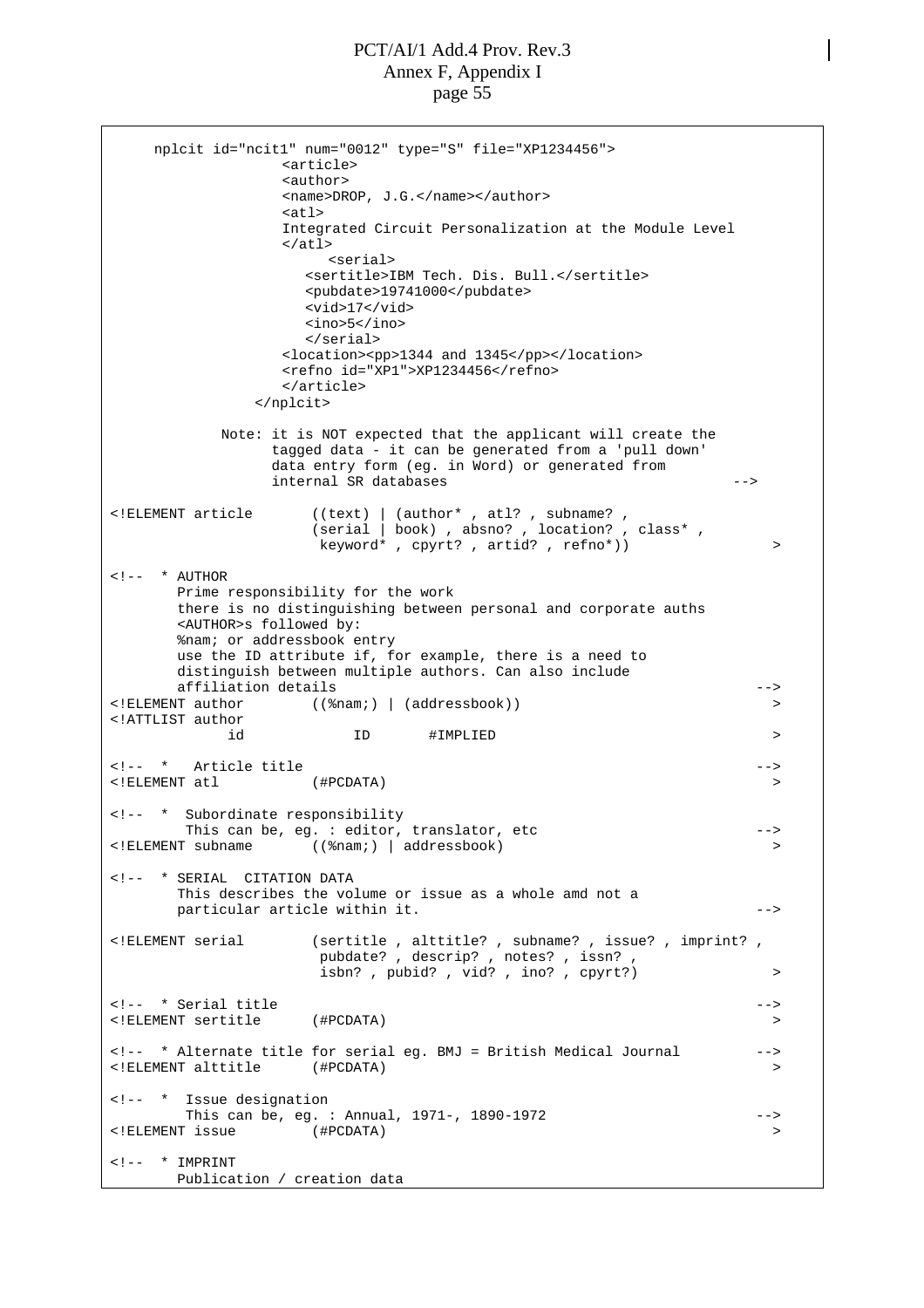Place of publication : publisher, date(s) of publication usually only date of publication is used for journal citations --> <!ELEMENT imprint ((text) | (address? , name , pubdate\*)) > <!-- \* Physical description - generally NOT used in citations in pats. eg. v., 27cm --> <!-- \* PUBDATE: Components of a date in npl citations - sdate etc defined in date  $-$ <!ELEMENT pubdate (#PCDATA | sdate | edate | time)\* > <!ELEMENT descrip (#PCDATA) > <!-- \* Notes about the journal eg. Continues Journal of XYZ 1910-1998, published in French and English, etc.  $--\$ <!ELEMENT notes (#PCDATA) > <!-- \* International standard serial number --> <!ELEMENT issn (#PCDATA) > <!-- \* International standard book number --> <!ELEMENT isbn (#PCDATA) > <!-- \* Publisher's unique id added 11.2000 PB ISO 12083 --> <!ELEMENT pubid (#PCDATA) > <!-- \* Volume id/number --> <!ELEMENT vid (#PCDATA) > <!-- \* Issue number --> <!ELEMENT ino (#PCDATA) > <!-- \* Copyright info. copyright of publisher of serial --> <!ELEMENT cpyrt (#PCDATA) > <!-- \* Abstract number --> <!ELEMENT absno (#PCDATA) > <!-- \* Location within the work --> <!ELEMENT location ((text) | (serpart? , sersect? , chapter? , pp? , column? , para? , line?)) > <!-- \* Part in a serial ISO 12083 --> <!ELEMENT serpart (#PCDATA) > <!ELEMENT sersect (#PCDATA) > <!ELEMENT chapter (#PCDATA) > <!-- \* Page numbers ppf - first, ppl - last -->  $(\texttt{\#PCDATA} \mid \texttt{ppf} \mid \texttt{pp1})$ \* > <!ELEMENT ppf (#PCDATA) > <!ELEMENT ppl (#PCDATA) > <!-- \* Column, para(graph) and line numbers --> <!ELEMENT column (#PCDATA | colf | coll)\* > <!ELEMENT colf (#PCDATA) > <!ELEMENT coll (#PCDATA) > <!ELEMENT para (#PCDATA | paraf | paral)\* > <!ELEMENT paraf (#PCDATA) >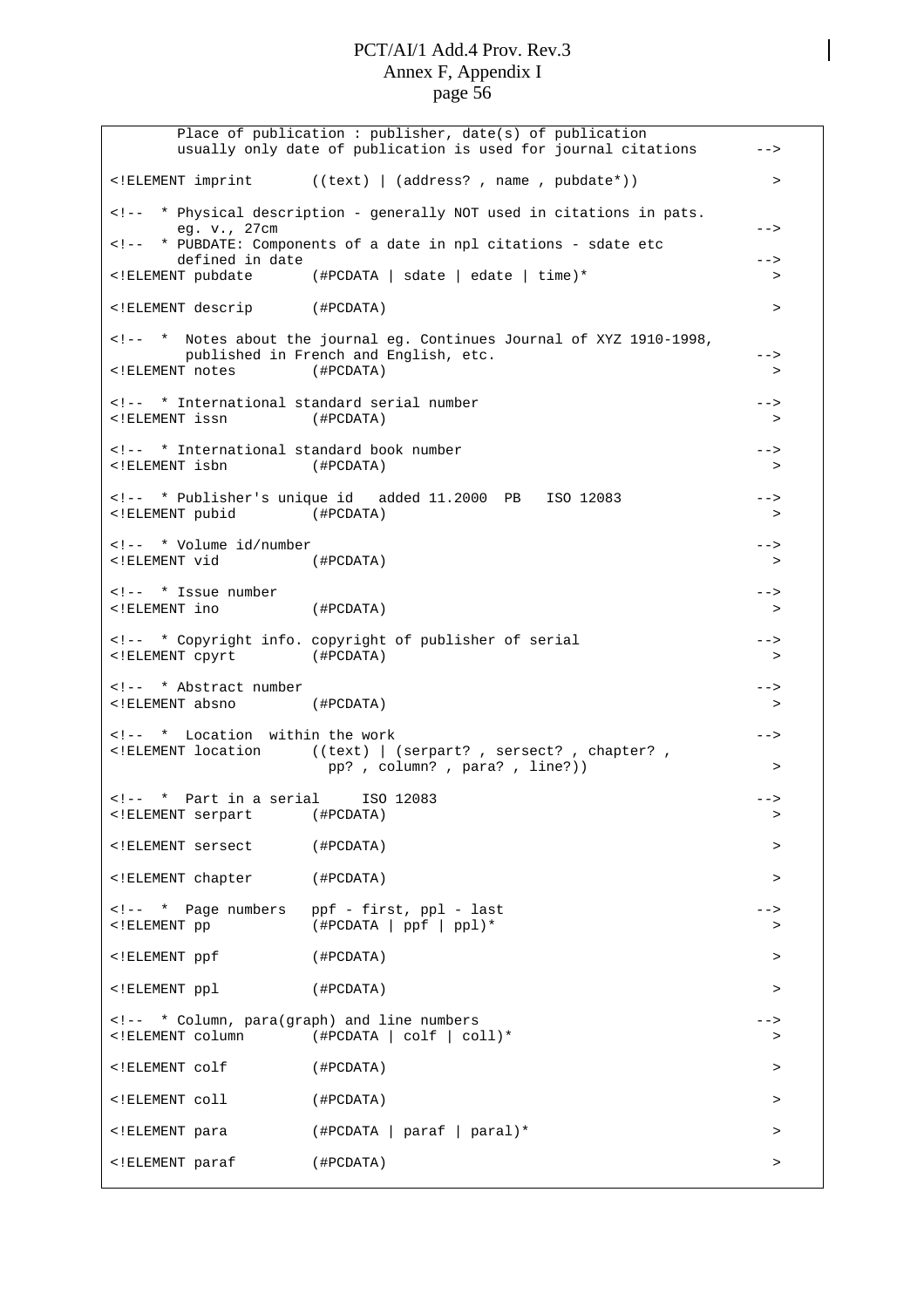```
<!ELEMENT paral (#PCDATA) >
<!ELEMENT line (#PCDATA | linef | linel)* >
<!ELEMENT linef (#PCDATA) >
<!ELEMENT linel (#PCDATA) >
<!-- * Classification code eg. ipc, dewey etc. ---
<!ELEMENT class (#PCDATA) >
<!-- * Keywords eg. from a Thesaurus or class. scheme -->
<!ELEMENT keyword (#PCDATA) >
<!-- * HISTORY of the article (not serial)
      date received/accepted/revised
      preferred: yyyymmdd
Group added 11/2000 PB from ISO 12083<br><!ELEMENT history ((text) | (received | accepted | revised | misc)) >
               ((text) | (received | accepted | revised | initial)<!ELEMENT received (date) >
<!ELEMENT accepted (date) >
<!ELEMENT revised (date) >
<!ELEMENT misc (#PCDATA | date)* >
<!-- * Article unique ID - assigned by a publisher to an article
     added 11/2000 PB from ISO 12803
<!ELEMENT artid (#PCDATA) >
<!-- Reference no. (general) for the EPO this is the XP number -->
<!ELEMENT refno (#PCDATA) >
<!ATTLIST refno
         id ID #REQUIRED >
2 - 1 - 1BOOK CITATION (MONOGRAPH)
     In the order specified by WIPO ST.14 and ISO 690
     and AACR2 rules for layout
          WALTON, Herrmann. Microwave quantum theory.
          London : Sweet and Maxwell, 1973. ISBN 0123456789.
          Vol.2, p. 138 to 192.
  <nplcit id="ncit12" num="0013" type="b">
            <book>
            <author>
            <name>WALTON, Herrman</name></author>
            <book-title>Microwave quantum theory</book-title>
            <imprint><address><text>London</text></address>
            <name>Sweet and Maxwell</name>
            <pubdate>19730000</pubdate></imprint>
            <location><pp>138 to 192</pp></location>
           <isbn>0-1234-568-9</isbn>
       </book>
         </nplcit>
--><br><!ELEMENT_book
                ((text) | (author*, (book-title+ | conference) )(subtitle? , subname* , edition? , imprint? , descrip?,
                 series? , absno? , location* , isbn* , pubid? , vid? ,
                 bookno? , notes? , class* , keyword* , cpyrt? ,
                 refno*)))
<!ELEMENT book-title (#PCDATA) >
<!ELEMENT subtitle (#PCDATA) >
```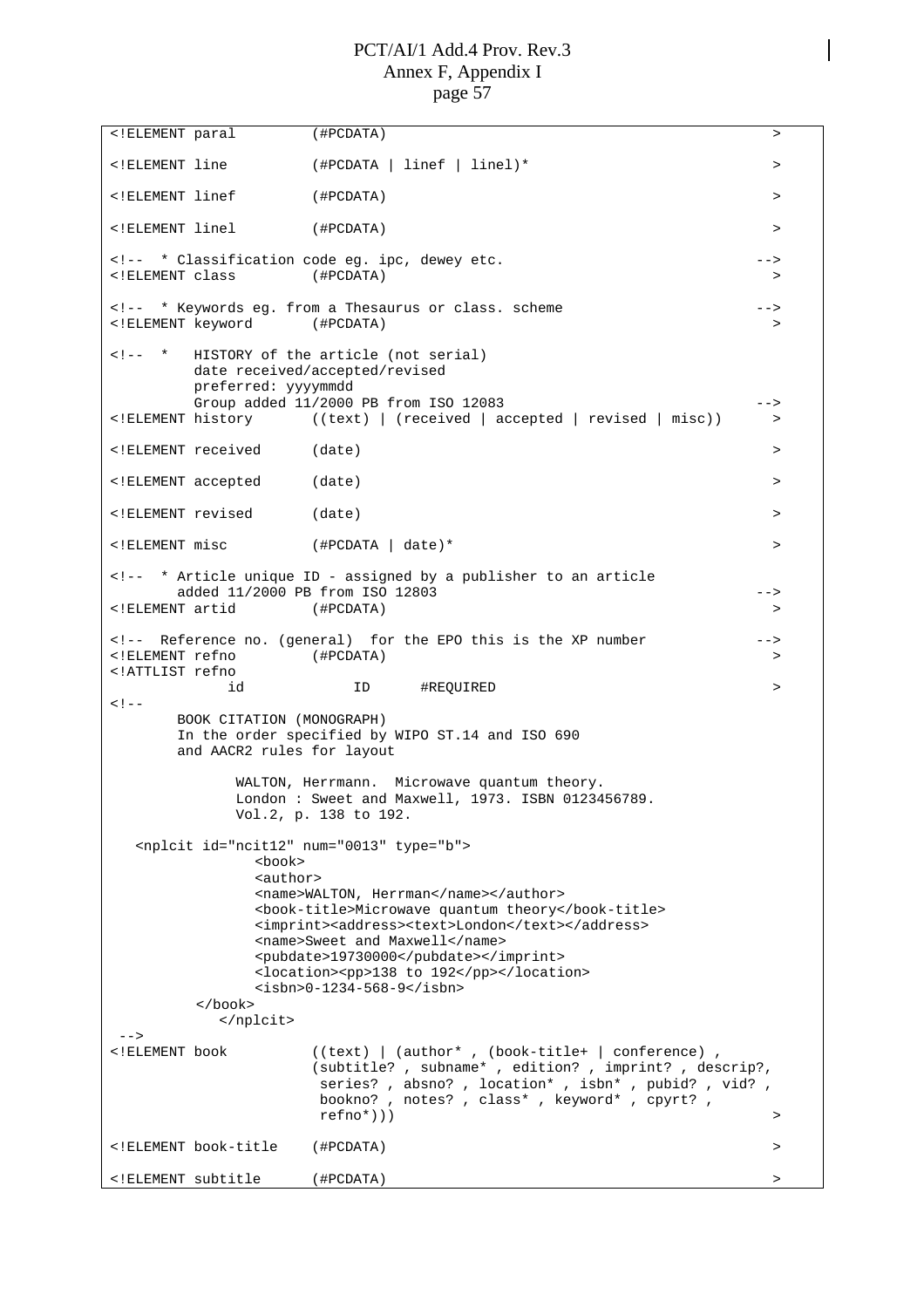<!-- \* Edition statement --> <!ELEMENT edition (#PCDATA) > <!-- \* Subordinate responsibility This can be, eg. : editor, translator, etc Note this does not follow AACR2 rules subname - defined above imprint - described above descrip - described above  $-$ <!-- \* Series statement --> <!ELEMENT series ((text) | (mst , msn? , issn?)) > <!-- \* Monographic series title and number --> <!ELEMENT mst (#PCDATA) > <!ELEMENT msn (#PCDATA) > <!-- \* book number --> <!ELEMENT bookno (#PCDATA) >  $< !$   $-$ CONFERENCE GROUP / CITATION There is no standard way of citing conference proceedings date of the conf. may come before or after place for example The tags are specified in a set order where it is not possible or correct then simply use <CONFERENCE> and no sub tags  $-$ <!ELEMENT conference ((text) | (conftitle , date? , confno? , confplace? , confsponsor\*)) > <!-- \* Conference title --> <!ELEMENT conftitle (#PCDATA) > <!-- \* Conference number --> <!ELEMENT confno (#PCDATA) > <!-- \* Conference place --> <!ELEMENT confplace (#PCDATA | address)\* > <!-- \* Conference sponsor --> <!ELEMENT confsponsor (#PCDATA | addressbook)\* > <!-- \* ONLINE CITATION (previously DBASECIT) This section completely revised according to ISO-690-2 - Electronic documents and parts thereof. Please refer to this standard for definitions and examples. See:<http://www.nlc-bnc.ca/iso/tc46sc9/standard/690-2e.htm#Contents> The tagging in fact is a mixture of article and book tags together with specific electronic source tags 'Online' is taken to mean any kind of electronic documentation: databases, internet, CD-Roms, DVD, email, etc EXAMPLES:; Kirk-Othmer Encyclopedia of Chemical Technology [online]. 3rd ed. New York : John Wiley, 1984 [cited 3 January 1990]. Available from: DIALOG Information Services, Palo Alto (Calif.). ; <nplcit id="ncit1" num="0001" type="E" medium="online"> <online> <online-title>Kirk-Othmer Encyclopedia of Chemical Technology </online-title> <edition>3rd ed.</edition> <imprint><address><text>New York</text>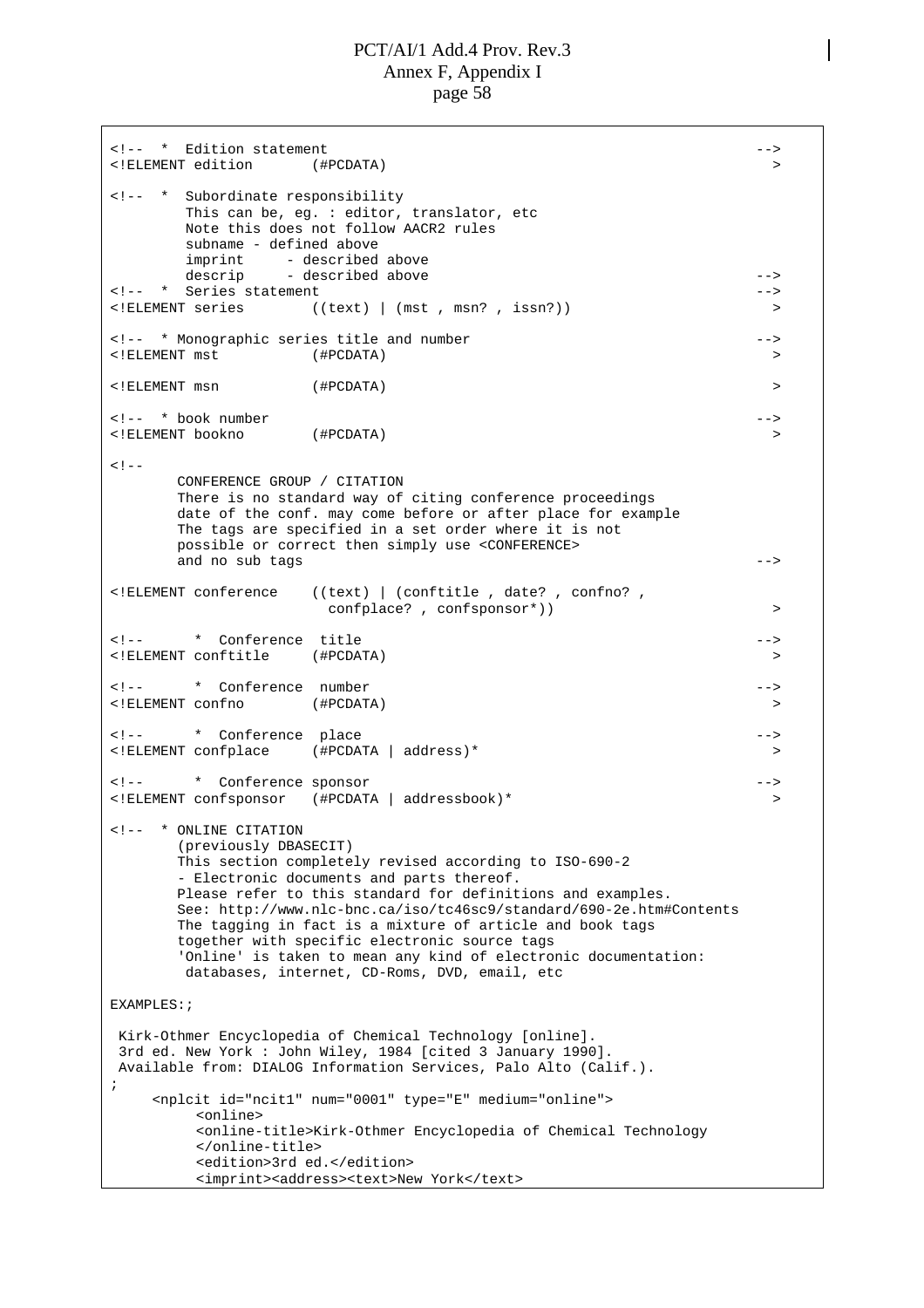```
</address>
         <name>John Wiley</name>
         <pubdate>19840000</pubdate></imprint>
         <avail>dialog information services, palo alto (calif.).</avail>
         <datecit><date>19900103</date></datecit>
         </online>
         </nplcit>
 * Article on Internet:
 Clark, Carol. On the Threshold of a Brave New World.
 In Blueprint of the Body [online]. CNN.com, 2000. [cited 24 August 2000;
 10:25 EST]. In-depth specials.
  <http://www.cnn.com/SPECIALS/2000/genome/story/overview/>
    <nplcit id="ncit1" num="0002" type="E" medium="online">
         <online>
         <author><name>Clark, Carol</name></author>
         <online-title>On the Threshold of a Brave New World.
         Body</online-title>
         <imprint><name>CNN.com, 2000</name></imprint>
         <series><text>In-depth specials</text></series>
         <avail>http://www.cnn.com/SPECIALS/2000/genome/story/</avail>
         <datecit><date>20000824; 10:25 est</date></datecit>
         </online>
    </nplcit>
 * Personal communication (e-mail)
Thacker, Jane. MPEG-21 project stream on digital item identification [online].
Message to: <iso.tc46.sc9@nlc-bnc.ca>. 3 October 2000; 13:33 EST [cited 6
October 2000; 13:10 EST].
Message-ID: <002f01c02d60$051a64a0$22a2580c@vaio>. Personal communication.
     <nplcit id="ncit3" num="0003" type="E" medium="online">
         <online>
         <author><name>Thacker, Jane</name></author>
         <online-title>MPEG-21 project stream on digital item identification
         </online-title>
         <subname><name>Message to: &lt;iso.tc46.sc9@nlc-bnc.ca&gt;
         </name></subname>
         <pubdate>3 October 2000; 13:33 EST</pubdate>
         <notes>Personal communication</notes>
         \alphavail>Message-ID: <002f01c02d60$051a64a0$22a2580c@vaio&gt;
         </avail>
         <datecit><date>6 october 2000; 13:10 EST</date></datecit>
         </online>
    </nplcit>
--<!ELEMENT online ((text) | (author* , online-title* , hosttitle? ,
                        subname? , edition? , (serial | book)? , imprint?
                        pubdate? , history? , series? , hostno? , location?,
                        notes? , avail , class* , keyword* , cpyrt? , issn?,
                        isbn? , datecit? , srchterm* , srchdate? , refno*)) >
<!ELEMENT online-title (#PCDATA) >
<!-- * TITLE of the HOST document/database -->
<!ELEMENT hosttitle (#PCDATA) >
<!ELEMENT hostno (#PCDATA) >
<!-- * Availability and access - REQUIRED
use for URL, online database, ftp address, email, etc. eg.
Available from Internet: http://www.epoline.org
```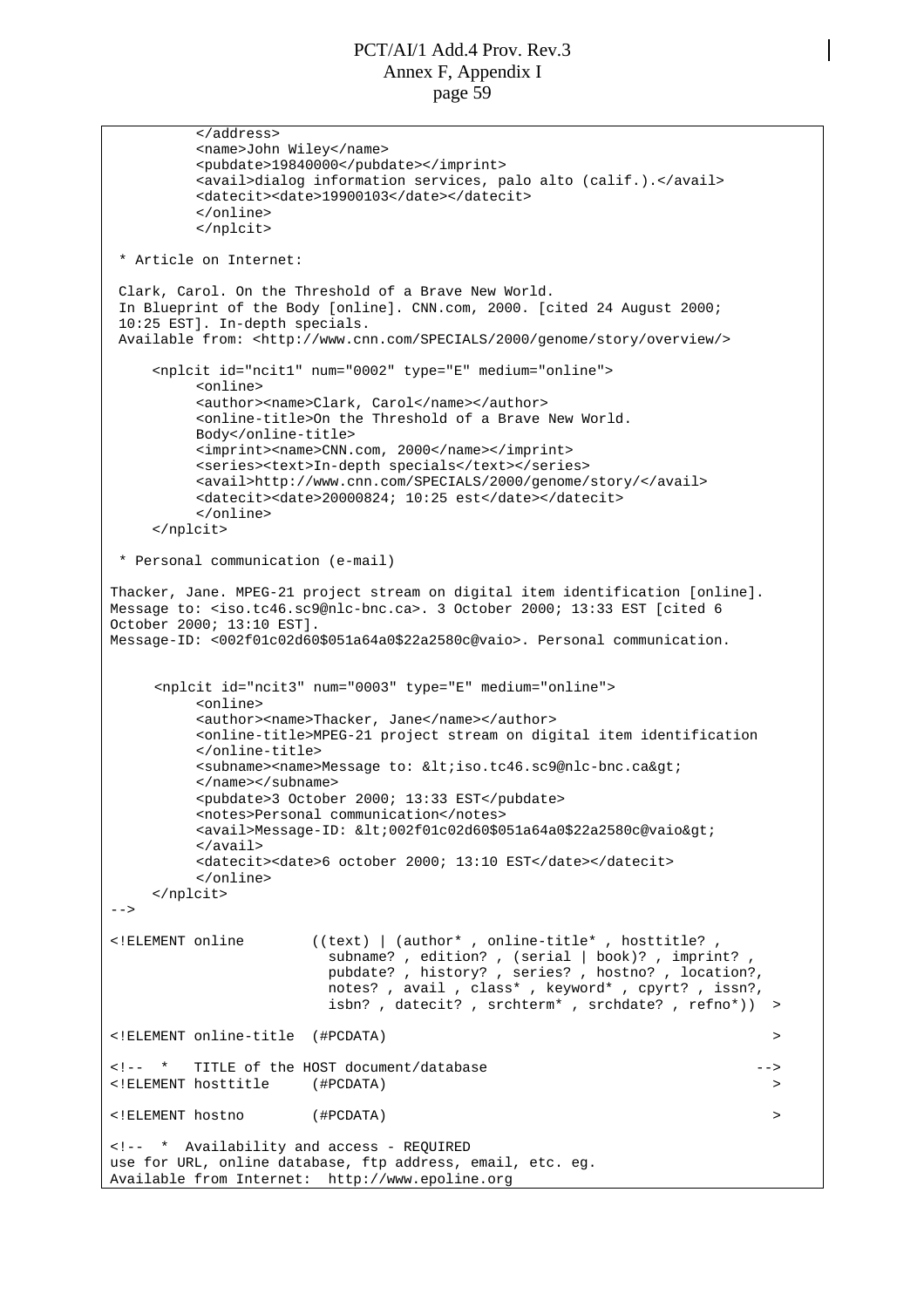Available from DIALOG Information Systems, Palo Alto (Calif.) --> <!ELEMENT avail (#PCDATA) > <!-- \* Date Cited - date on which the citation was cited it may be different from srchate below --> <!ELEMENT datecit (date) > <!-- \* Search terms --> <!ELEMENT srchterm (#PCDATA) > <!-- \* Date of search/retrieval^ --> <!ELEMENT srchdate (date) > <!-- \* Other citations - free form --> <!ELEMENT othercit (#PCDATA) >  $< !$   $-$ BIOlogical deposit CITation (US EFS: biological-deposit) According to PCT Rule 13bis, EPC Rule 28 This covers all bio data references long and short within the description and/or claims  $--\$ <!ELEMENT bio-deposit (depositary , bio-accno , date? , term? , dtext?) > <!ATTLIST bio-deposit id ID #REQUIRED num CDATA #REQUIRED url CDATA #IMPLIED dnum CDATA #IMPLIED > <!ELEMENT depositary (#PCDATA | address)\* > <!ELEMENT bio-accno (#PCDATA) > <!ELEMENT term (#PCDATA) > <!-- \* Cross references to any other element --> <!ELEMENT crossref (#PCDATA) > <!ATTLIST crossref CDATA #REQUIRED > <!-- \* ADDRESSBOOK COMPONENTS / GROUP TAG The LANG attribute is REQUIRED for eg.the JPO PCT Request where names and addresses may be repeated in two different languages. If no structure possible use text --> <code><!ELEMENT</code> addressbook (( $\text{\$nami}$ , address , phone\* ,  $\text{fax*}$ email\*,  $url*$ , ead\*, dtext?) | (text)) > <!ATTLIST addressbook lang CDATA #IMPLIED > <!-- \* NAME if no distinction or detail can be given. Also to be used for: personal (natural-person) and corporate (legal entity) names  $\overline{\phantom{a}}$  --> <!ELEMENT name (#PCDATA) > <!ATTLIST name (legal | natural ) #REQUIRED > <!-- \* Last, family, surname --> <!ELEMENT last-name (#PCDATA) >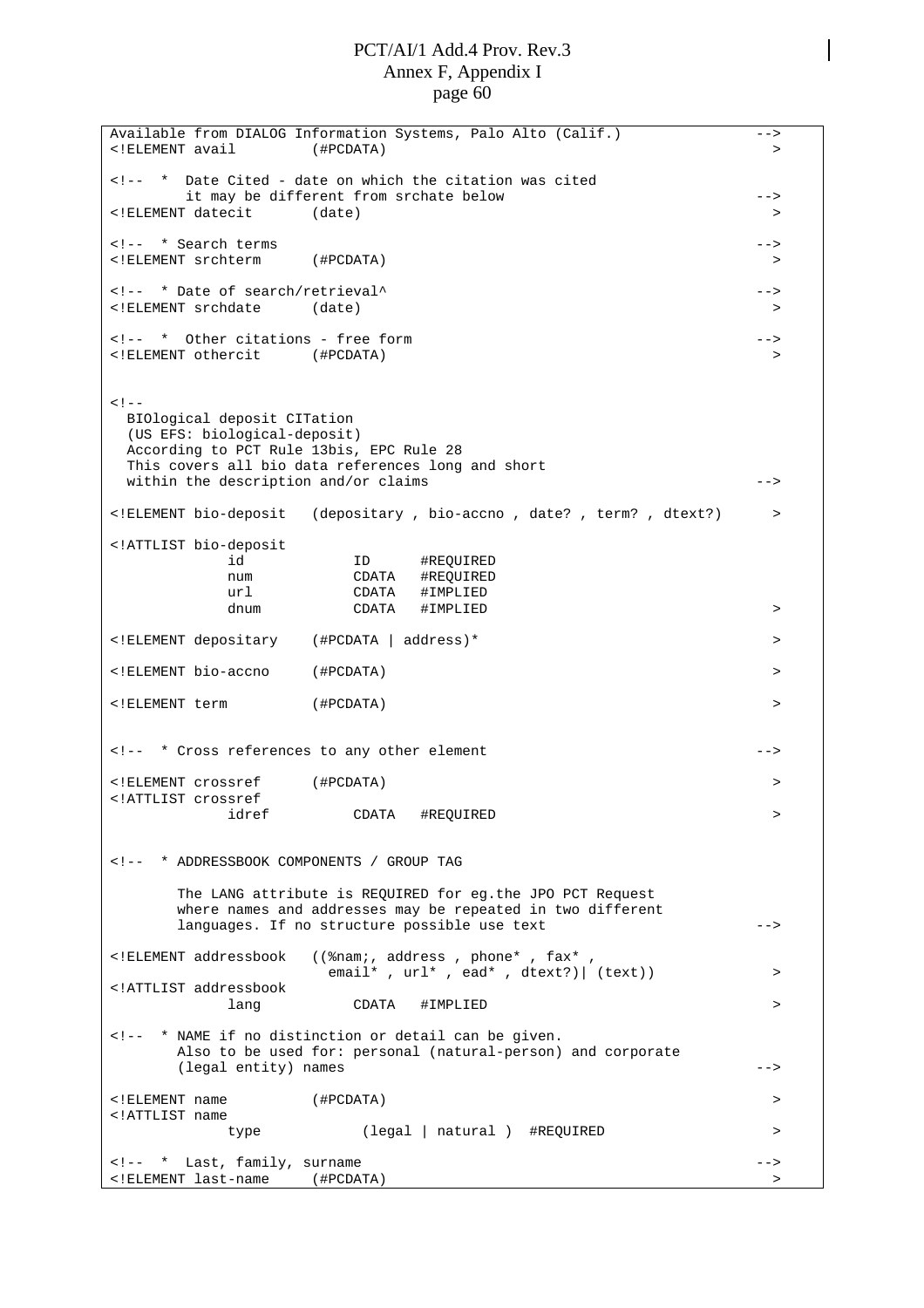<!-- \* First, given, name(s), initials eg. John, J. --> <!ELEMENT first-name (#PCDATA) > <!ELEMENT middle-name (#PCDATA) > <!-- \* Title e.g., Mr., Mrs., Dr. etc --> <!ELEMENT prefix (#PCDATA) > <!-- \* Suffix (e.g., II, Jr.Dip. Ing., BA, et al, etc. --> <!ELEMENT suffix (#PCDATA) > <!-- \* Individual id --> <!ELEMENT iid (#PCDATA) > <!-- \* Role, eg President added 02.11.2000 PB ISO 12083 --> <!ELEMENT role (#PCDATA) > <!-- \* Organisation name or company name --> <!ELEMENT orgname (#PCDATA) > <!-- \* Department,division,section, etc. name --> <!ELEMENT department (#PCDATA) > <!-- \* Synonym, cross-reference <!ELEMENT synonym (#PCDATA) > <!-- \* Registered number --> <!ELEMENT registered-number (#PCDATA) > <!-- \* ADDRESS COMPONENTS Address formats differ from country to country If no structure possible use pctext --> <!ELEMENT address ((address-1? , address-2? , address-3? , mailcode? , pobox? , room? , floor? , building? , street? , city?, county? , state? , postcode , country) | (text)) > <!ELEMENT address-1 (#PCDATA) > <!ELEMENT address-2 (#PCDATA) > <!ELEMENT address-3 (#PCDATA) > <!-- \* Org. mail code --> <!ELEMENT mailcode (#PCDATA) > <!-- \* Post Office Box number --> <!ELEMENT pobox (#PCDATA) > <!ELEMENT room (#PCDATA) > <!ELEMENT floor (#PCDATA) > <!ELEMENT building (#PCDATA) > <!-- \* Street may contain house number or name --> <!ELEMENT street (#PCDATA) > <!-- \* City or town name -->  $($  #PCDATA $)$   $>$ <!-- \* County, parish, department, etc (mainly UK, USA) --> <!ELEMENT county (#PCDATA) > <!-- \* Region of country eg. state, province, lande etc -->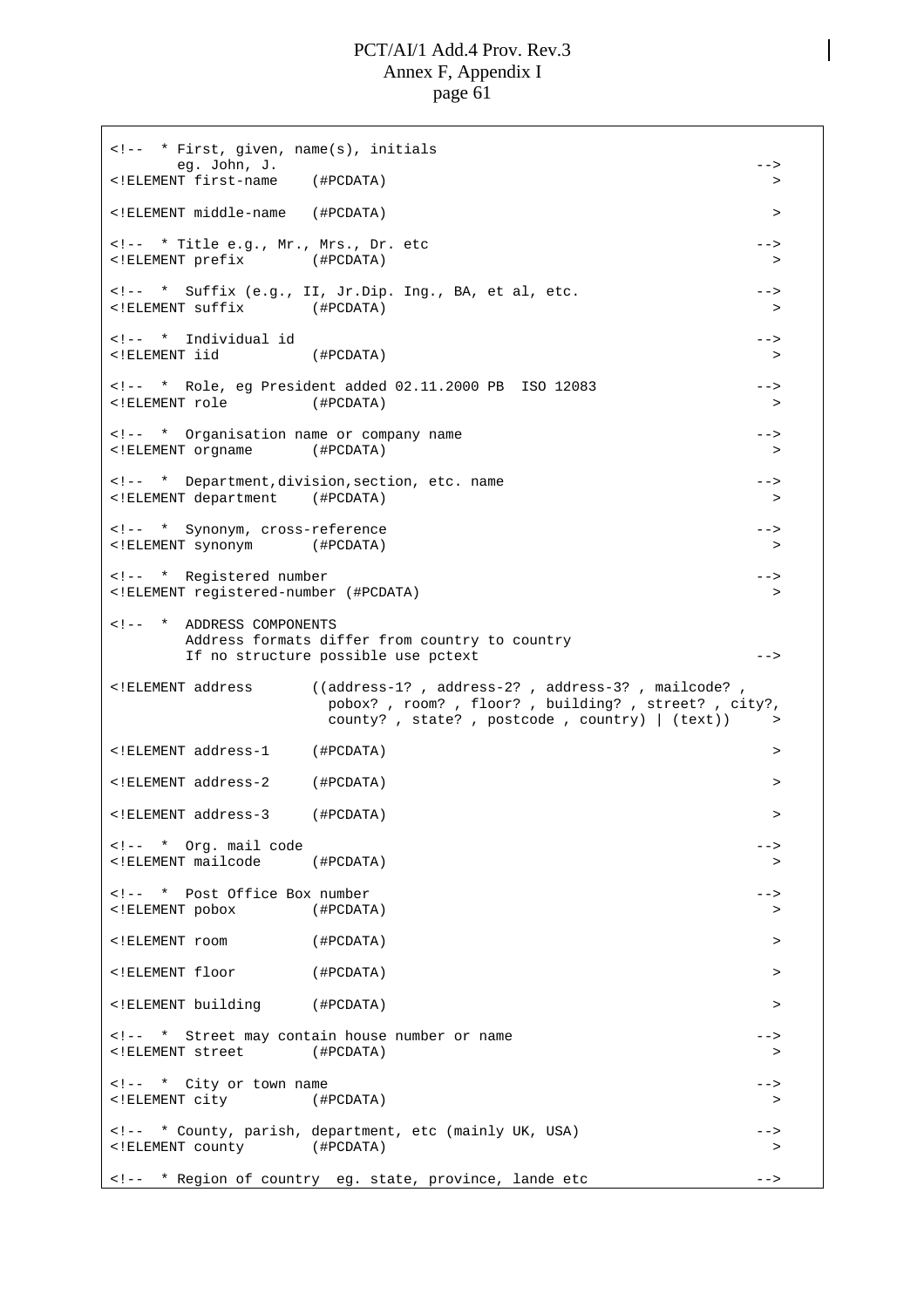<!ELEMENT state (#PCDATA) > <!-- \* Postal code or zip code  $\longrightarrow$ <!ELEMENT postcode (#PCDATA) > <!-- \* Country use ST.3 country code eg. DE, FR, GB, NL - changed also, therefore, includes EP, WO example the set of the set of the set of the set of the set of the set of the <!ELEMENT country (#PCDATA) > <!-- \* Telephone number --> <!ELEMENT phone (#PCDATA) > <!-- \* Fax number --> <!ELEMENT fax (#PCDATA) > <!ELEMENT email (#PCDATA) > <!-- \* Web page location- Universal Resource Locator www.wipo.int  $\qquad \qquad \qquad \text{---}$ <!ELEMENT url (#PCDATA) > <!-- \* Electronic address use for other than email --> <!ELEMENT ead (#PCDATA) > <!-- \* Descriptive text --> <!ELEMENT dtext (#PCDATA) > <!-- \* DATE: Components of a date (date) YYYYMMDD --> <!ELEMENT date (#PCDATA) > <!-- \* start date, end date used in pubdate --> <!ELEMENT sdate (#PCDATA) > <!ELEMENT edate (#PCDATA) > <!ELEMENT time (#PCDATA) > <!-- deleted object paragraph, clime,,,, --> <!ELEMENT delete-object (#PCDATA) > <!-- amendment content add, replace --> <!ELEMENT amend-content (invention-title | heading+ | p+ | doc-page+ |  $\text{claim} + \text{[figure+)}$  > <!ELEMENT insert-before-object (#PCDATA) > <!ELEMENT insert-after-object (#PCDATA) > <!ELEMENT replace-object (#PCDATA) >  $\leq$  1  $-$  END OF DTD  $\geq$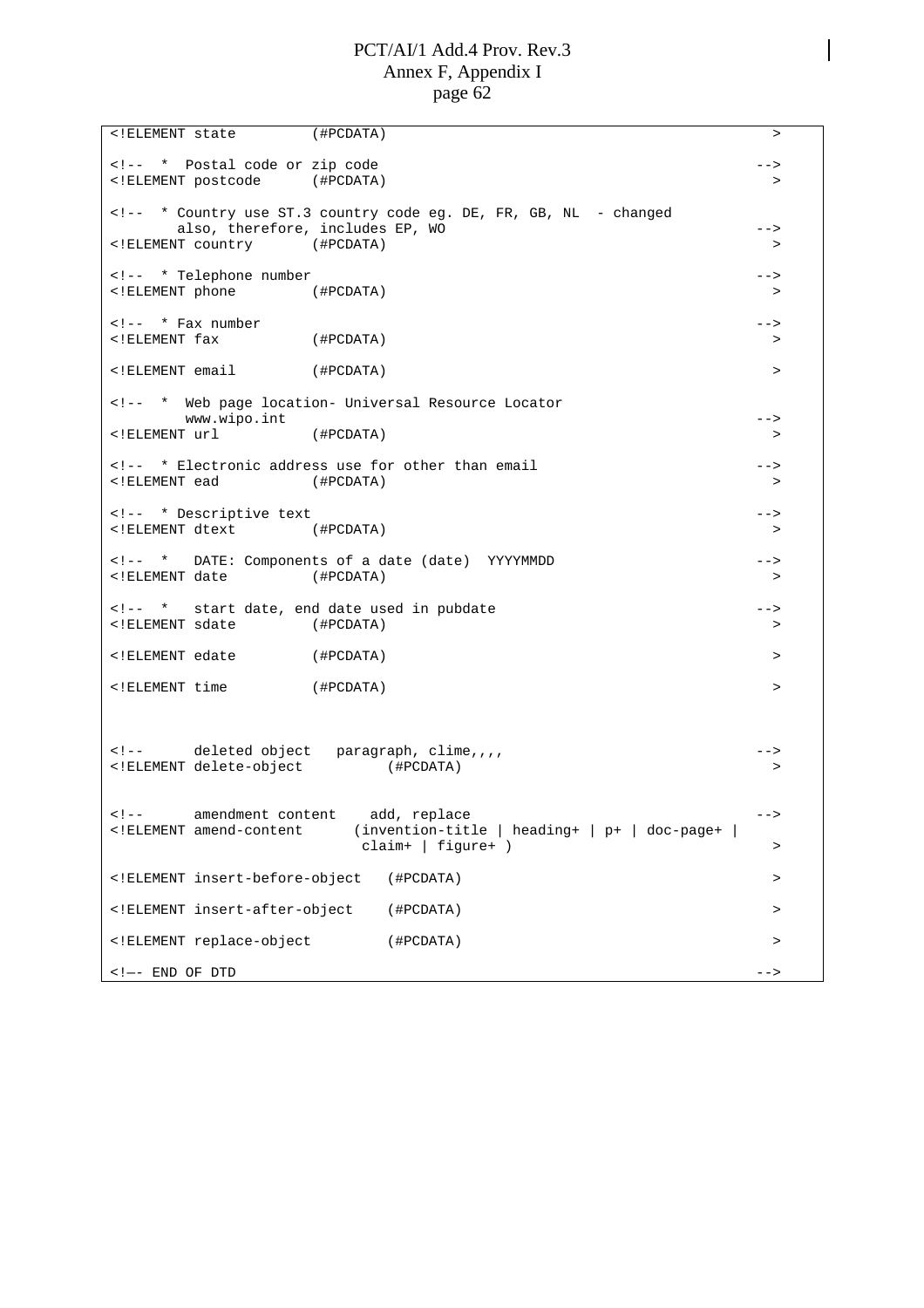#### **3.5 Power of attorney**

 $<$ !  $-$ \*\*\*\*\*\*\*\*\*\*\*\*\*\*\*\*\*\*\*\*\*\*\*\*\*\*\*\*\*\*\*\*\*\*\*\*\*\*\*\*\*\*\*\*\*\*\*\*\*\*\*\*\*\*\*\*\*\*\*\*\*\*\*\*\*\*\*\* \* power-of-attorney v0.1 2001 APRIL \* \*\*\*\*\*\*\*\*\*\*\*\*\*\*\*\*\*\*\*\*\*\*\*\*\*\*\*\*\*\*\*\*\*\*\*\*\*\*\*\*\*\*\*\*\*\*\*\*\*\*\*\*\*\*\*\*\*\*\*\*\*\*\*\*\*\*\*\* \* public "-//wipo//dtd power-of-attorney v0.1 2001-04-30/en" \* \*\*\*\*\*\*\*\*\*\*\*\*\*\*\*\*\*\*\*\*\*\*\*\*\*\*\*\*\*\*\*\*\*\*\*\*\*\*\*\*\*\*\*\*\*\*\*\*\*\*\*\*\*\*\*\*\*\*\*\*\*\*\*\*\*\*\*\* \* contacts:<br>\* FDO: Paul Brewin: phrewin@eno.org \* EPO: Paul Brewin; pbrewin@epo.org \* \* JPO: Mitsuru Sono; sono-mitsuru@jpo.go.jp \* \* USPTO: Bruce B. Cox; bruce.cox@uspto.gov \* WIPO: Shiro Ankyu; shiro.ankyu@wipo.int \* \*\*\*\*\*\*\*\*\*\*\*\*\*\*\*\*\*\*\*\*\*\*\*\*\*\*\*\*\*\*\*\*\*\*\*\*\*\*\*\*\*\*\*\*\*\*\*\*\*\*\*\*\*\*\*\*\*\*\*\*\*\*\*\*\*\*\*\* Created 2001-04-26, Geneva, Trilateral/WIPO Working Group. This DTD is base on PCT-EASY power of attorney example that the state of  $-$  -> <!--DOCTYPE power-of-attorney [ --> <!-- Define some entities --> <!-- Name group entity, please see name element group for each elements --> <!ENTITY % nam "((name | (prefix?,last-name,first-name,middle-name?,suffix?, iid?, role?,orgname?,department?,synonym\*)), registered-number?)" > <!-- power-of-attorney (root element) --> <!ELEMENT power-of-attorney ((customer-number?, attorney-or-agent\*), represent-before, (invention-title | file-reference-id | document-id)+, ro, payor, signatories) > <!ATTLIST power-of-attorney lang CDATA #REQUIRED dtd-version CDATA #IMPLIED date-produced CDATA #IMPLIED status CDATA #IMPLIED CDATA #REQUIRED > <!-- signatories --> <!ELEMENT signatories (signatory+) > <!ELEMENT signatory (%nam;,electronic-signature, signatory-capacity?) > > > <!ELEMENT electronic-signature (basic-signature | enhanced-signature) > <!ATTLIST electronic-signature date CDATA #REQUIRED<br>place-signed CDATA #IMPLIED place-signed CDATA #IMPLIED > <!ELEMENT signatory-capacity (#PCDATA) > <!ELEMENT basic-signature (fax-image | text-string | click-wrap) > <!ELEMENT enhanced-signature (pkcs7) > <!ELEMENT fax-image EMPTY >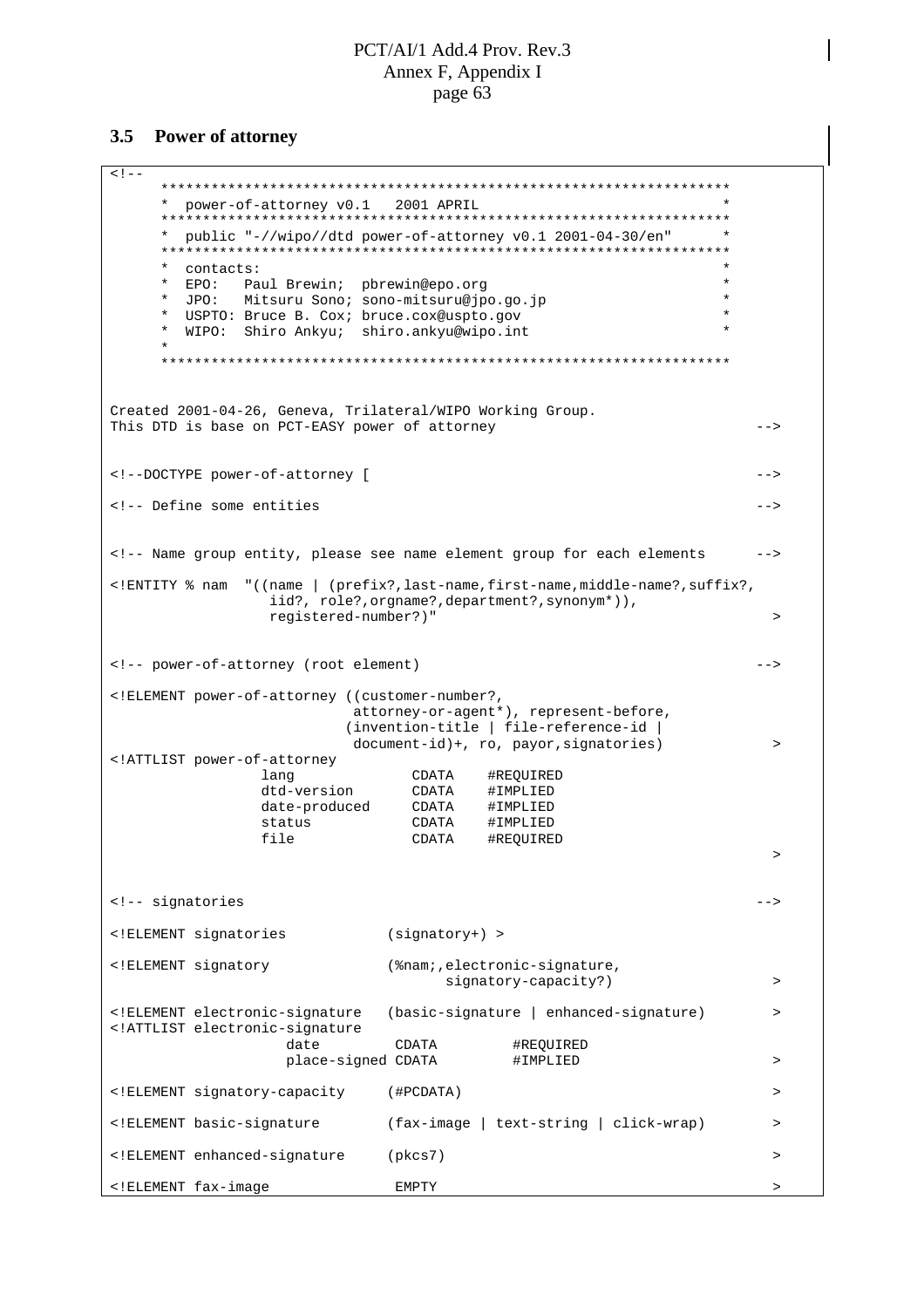|                                                                                                                                      | ATTLIST fax-image</th <th></th> <th></th>                                                                                                                                             |                                                                                                                                              |           |
|--------------------------------------------------------------------------------------------------------------------------------------|---------------------------------------------------------------------------------------------------------------------------------------------------------------------------------------|----------------------------------------------------------------------------------------------------------------------------------------------|-----------|
|                                                                                                                                      | file                                                                                                                                                                                  | CDATA<br>#REOUIRED                                                                                                                           | $\, >$    |
|                                                                                                                                      | ELEMENT text-string</td <td>(HPCDATA)</td> <td><math>\geq</math></td>                                                                                                                 | (HPCDATA)                                                                                                                                    | $\geq$    |
|                                                                                                                                      | ELEMENT click-wrap</td <td>EMPTY</td> <td><math display="inline">\, &gt;</math></td>                                                                                                  | EMPTY                                                                                                                                        | $\, >$    |
| ELEMENT pkcs7</td <td></td> <td>EMPTY</td> <td><math>\geq</math></td>                                                                |                                                                                                                                                                                       | EMPTY                                                                                                                                        | $\geq$    |
|                                                                                                                                      |                                                                                                                                                                                       |                                                                                                                                              |           |
|                                                                                                                                      |                                                                                                                                                                                       |                                                                                                                                              |           |
|                                                                                                                                      | ELEMENT customer-number</td <td>(#PCDATA)</td> <td>&gt;</td>                                                                                                                          | (#PCDATA)                                                                                                                                    | >         |
|                                                                                                                                      | ELEMENT attorney-or-agent</td <td>(addressbook)</td> <td><math>\, &gt; \,</math></td>                                                                                                 | (addressbook)                                                                                                                                | $\, > \,$ |
| type                                                                                                                                 | ATTLIST attorney-or-agent</td <td>(agent   attorney   common-representative) #REQUIRED</td> <td><math display="inline">\, &gt;</math></td>                                            | (agent   attorney   common-representative) #REQUIRED                                                                                         | $\, >$    |
|                                                                                                                                      | ELEMENT represent-before</td <td>( all-authorities   isa-only</td> <td></td>                                                                                                          | ( all-authorities   isa-only                                                                                                                 |           |
|                                                                                                                                      |                                                                                                                                                                                       | $\vert$ ipea-only)                                                                                                                           | >         |
|                                                                                                                                      | ELEMENT invention-title<br ATTLIST invention-title</td <td><math>(\text{HPCDATA}   b   i   u   sup   sub)*</math></td> <td><math display="inline">\, &gt;</math></td>                 | $(\text{HPCDATA}   b   i   u   sup   sub)*$                                                                                                  | $\, >$    |
|                                                                                                                                      | id<br>ID                                                                                                                                                                              | #REQUIRED                                                                                                                                    |           |
|                                                                                                                                      | CDATA<br>lang                                                                                                                                                                         | #IMPLIED                                                                                                                                     | $\geq$    |
|                                                                                                                                      | ELEMENT file-reference-id</td <td>(HPCDATA)</td> <td><math>\geq</math></td>                                                                                                           | (HPCDATA)                                                                                                                                    | $\geq$    |
| ELEMENT ro</td <td></td> <td>(country)</td> <td><math>\geq</math></td>                                                               |                                                                                                                                                                                       | (country)                                                                                                                                    | $\geq$    |
| ELEMENT payor</td <td></td> <td>EMPTY</td> <td><math>\geq</math></td>                                                                |                                                                                                                                                                                       | EMPTY                                                                                                                                        | $\geq$    |
| ATTLIST payor</td <td></td> <td></td> <td></td>                                                                                      |                                                                                                                                                                                       |                                                                                                                                              |           |
| role                                                                                                                                 | (yes   no)                                                                                                                                                                            | #REQUIRED                                                                                                                                    | >         |
|                                                                                                                                      |                                                                                                                                                                                       |                                                                                                                                              |           |
|                                                                                                                                      |                                                                                                                                                                                       |                                                                                                                                              |           |
|                                                                                                                                      |                                                                                                                                                                                       |                                                                                                                                              |           |
|                                                                                                                                      | common elements</td><td></td><td>                                                                                                                                                     |                                                                                                                                              |           |
|                                                                                                                                      | Document, application identification group</td><td></td><td>                                                                                                                          |                                                                                                                                              |           |
|                                                                                                                                      | ELEMENT document-id</td <td>(country, doc-number, name?, kind?, date?)</td> <td><math>\geq</math></td>                                                                                | (country, doc-number, name?, kind?, date?)                                                                                                   | $\geq$    |
|                                                                                                                                      | Document number</td><td></td><td>                                                                                                                                                     |                                                                                                                                              |           |
| $\lt!$ ! $-$                                                                                                                         | In case of application ; application number                                                                                                                                           |                                                                                                                                              | -->       |
| $\lt$ ! $--$                                                                                                                         | In case of publication ; publication number                                                                                                                                           |                                                                                                                                              | -->       |
| $\lt$ ! $--$                                                                                                                         | In case of grant patent; patent number                                                                                                                                                |                                                                                                                                              | -->       |
|                                                                                                                                      | ELEMENT doc-number</td <td>(#PCDATA)</td> <td>&gt;</td>                                                                                                                               | (#PCDATA)                                                                                                                                    | >         |
| kind code,</td><td></td><td></td><td>                                                                                                |                                                                                                                                                                                       |                                                                                                                                              |           |
| ELEMENT kind</td <td></td> <td>(#PCDATA)</td> <td><math>\geq</math></td>                                                             |                                                                                                                                                                                       | (#PCDATA)                                                                                                                                    | $\geq$    |
|                                                                                                                                      |                                                                                                                                                                                       |                                                                                                                                              |           |
| ELEMENT date</td <td><!-- date, YYYYMMDD, e.g, 20011230</td><td>(#PCDATA)</td><td>--><br/><math display="inline">\, &gt;</math></td> | date, YYYYMMDD, e.g, 20011230</td><td>(#PCDATA)</td><td><br>$\, >$                                                                                                                    |                                                                                                                                              |           |
|                                                                                                                                      |                                                                                                                                                                                       |                                                                                                                                              |           |
|                                                                                                                                      |                                                                                                                                                                                       |                                                                                                                                              |           |
|                                                                                                                                      |                                                                                                                                                                                       |                                                                                                                                              |           |
|                                                                                                                                      |                                                                                                                                                                                       |                                                                                                                                              |           |
|                                                                                                                                      |                                                                                                                                                                                       | <!-- addressbook : NAME and ADDRESS COMPONENTS / GROUP TAG</td> <td></td>                                                                    |           |
|                                                                                                                                      |                                                                                                                                                                                       | % nam "((name   (prefix?,last-name,first-name,middle-name?,suffix?,<br>iid?, role?, orgname?, department?, synonym*)), registered-number?) " |           |
|                                                                                                                                      |                                                                                                                                                                                       |                                                                                                                                              |           |
|                                                                                                                                      |                                                                                                                                                                                       | The lang attribute is REQUIRED for eg.the JPO PCT request where names and<br>addresses may be repeated in two different languages.           |           |
|                                                                                                                                      | If no structure possible use pctext                                                                                                                                                   |                                                                                                                                              | $--$      |
|                                                                                                                                      | ELEMENT addressbook</td <td>((%nam;,address, phone*, fax*,email*, url*, ead*,<br/><math>dtext{?})</math>   <math>dtext{.})</math></td> <td><math display="inline">\, &gt;</math></td> | ((%nam;,address, phone*, fax*,email*, url*, ead*,<br>$dtext{?})$   $dtext{.})$                                                               | $\, >$    |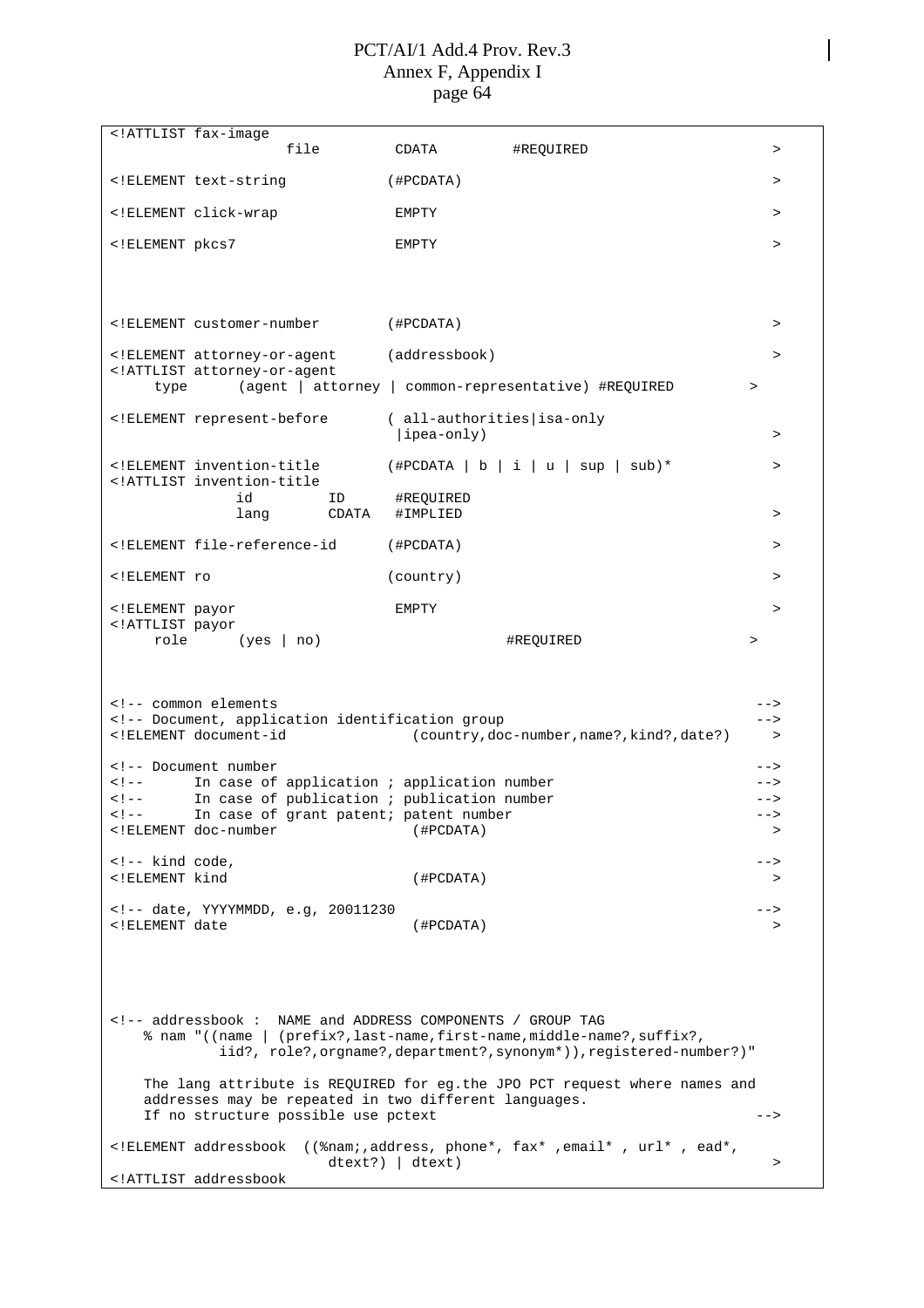| CDATA<br>lang<br>#REQUIRED                                                                                                                                                            | $\geq$                       |
|---------------------------------------------------------------------------------------------------------------------------------------------------------------------------------------|------------------------------|
| NAME if no distinction or detail can be given.<br>Also to be used for:</td><td></td></tr><tr><td>personal (natural-person) and corporate (legal entity) names</td><td>                |                              |
| ELEMENT name<br (HPCDATA)<br>ATTLIST name</td <td>&gt;</td>                                                                                                                           | >                            |
| type (legal   natural) #REQUIRED                                                                                                                                                      | $\, > \,$                    |
| Title e.g., Mr., Mrs., Dr. etc*<br><!ELEMENT prefix<br>(#PCDATA)</td><td><br>>                                                                                                        |                              |
| Last, family, surname<br><!ELEMENT last-name<br>(#PCDATA)</td><td><br>>                                                                                                               |                              |
| First, given, middle name(s), initials<br>eg. John, John F., J.F, John Frederick</td><td>                                                                                             |                              |
| ELEMENT first-name<br (HPCDATA)                                                                                                                                                       | $\, >$                       |
| ELEMENT middle-name<br (#PCDATA)                                                                                                                                                      | $\geq$                       |
| Suffix (e.g., II, Jr.Dip. Ing., BA, et al, etc. *<br><!ELEMENT suffix<br>(#PCDATA)</td><td><br>>                                                                                      |                              |
| $<$ ! $-$<br>* Individual id *<br>ELEMENT iid<br (HPCDATA)                                                                                                                            | --><br>>                     |
| $<$ ! $-$<br>* Role, eg President added 02.11.2000 PB ISO 12083 *<br>ELEMENT role<br (#PCDATA)                                                                                        | --><br>$\, >$                |
| * Organisation name *<br>$<$ ! $-$<br>(HPCDATA)<br>ELEMENT orgname</td <td>--&gt;<br/>&gt;</td>                                                                                       | --><br>>                     |
| $<$ ! $-$<br>* Department, division, section, etc. name *<br>ELEMENT department<br (#PCDATA)                                                                                          | --><br>>                     |
| * Synonym, cross-reference *<br>$<$ ! $-$<br>(HPCDATA)<br>ELEMENT synonym</td <td><math>--&amp;&gt;</math><br/>&gt;</td>                                                              | $--&>$<br>>                  |
| Applicant's, agent's registration number with the office<br><!ELEMENT registered-number (#PCDATA)</td><td><br>>                                                                       |                              |
| ADDRESS COMPONENTS *<br>$\lt$ ! $--$<br>The name may form part of addresses. Address format differ from<br>country to country. If no structure possible use pctext                    | -->                          |
| ELEMENT address<br ((address-1?, address-2?, address-3?, street?, city?,<br>county?, state?, postcode, country)   text)                                                               | $\geq$                       |
| $\lt!$ ! $-$ *<br>In case the address dose not have street name, city name, etc<br>ELEMENT address-1<br (#PCDATA)<br>ELEMENT address-2<br (#PCDATA)<br>ELEMENT address-3<br (HPCDATA) | *--><br>><br>$\geq$<br>$\,>$ |
| $\lt$ ! – – *<br>Street may contain house number or name<br>ELEMENT street<br (#PCDATA)                                                                                               | * – – ><br>$\, > \,$         |
| $\lt$ ! $-$ *<br>City or town name<br>ELEMENT city<br (HPCDATA)                                                                                                                       | $* - -$<br>$\, > \,$         |
| $\lt$ ! $--$ *<br>County, parish, department, etc (mainly UK, USA)<br>(#PCDATA)<br>ELEMENT county</td <td><math>* - -</math><br/><math display="inline">\, &gt;</math></td>           | $* - -$<br>$\, >$            |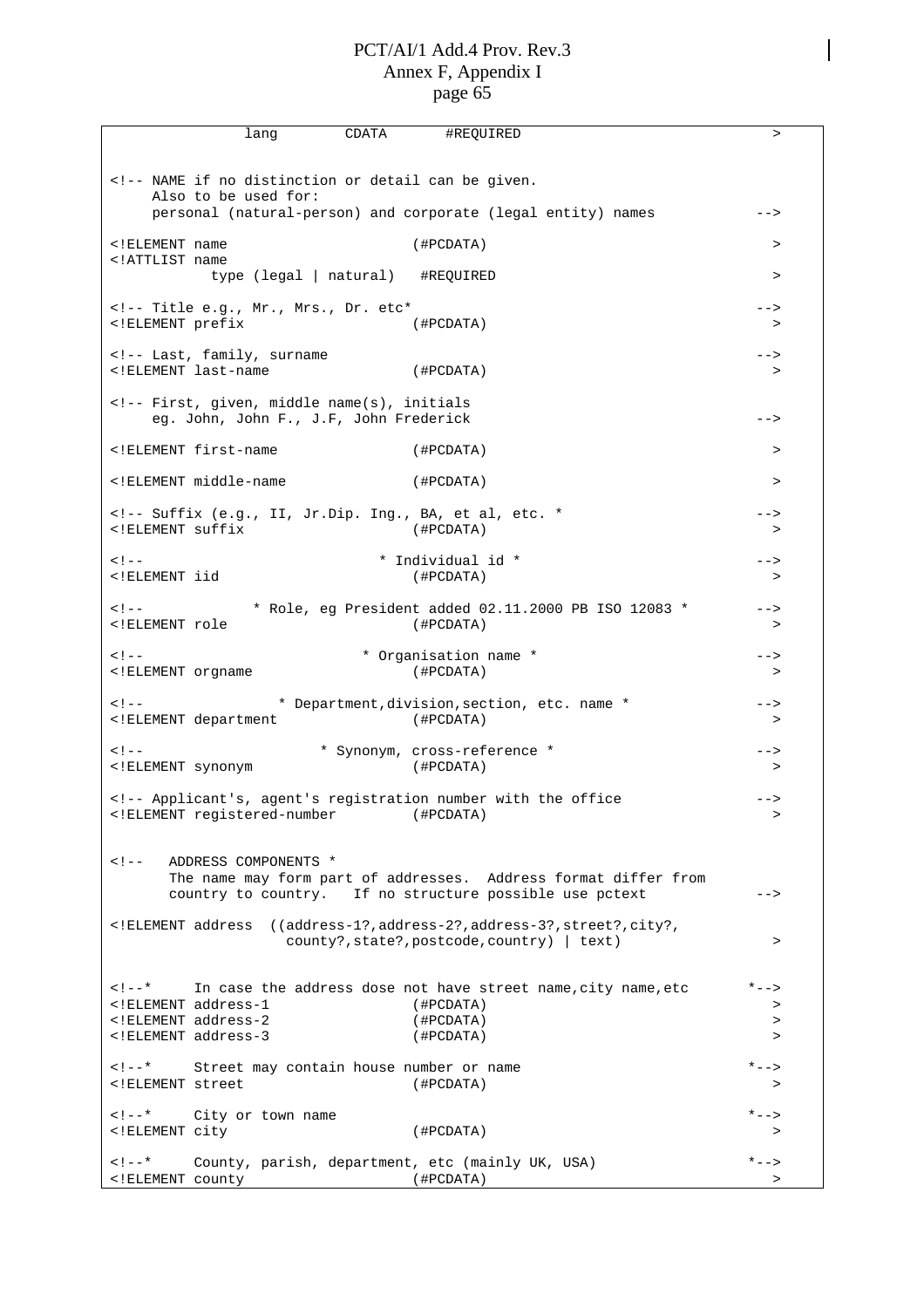<!--\* Region of country eg. state, province, lande etc \*--> <!ELEMENT state (#PCDATA) > <!--\* Postal code or zip code \*--> <!ELEMENT postcode (#PCDATA) > <!--\* Country use ST.3 country code eg. DE, FR, GB, NL - changed Includes region codes for EP, AP, EA, OA \*--> <!ELEMENT country (#PCDATA) > <!--\* Telephone number \*--> <!ELEMENT phone (#PCDATA) > <!--\* Fax number \*--> <!ELEMENT fax (#PCDATA) > <!ELEMENT email (#PCDATA) > <!--\* Web page location,Universal Resource Locator, eg. www.epoline.org \*--> <!ELEMENT url (#PCDATA) > <!--\* Electronic address use for other than email \*--> <!ELEMENT ead (#PCDATA) > <!--\* Descriptive text \*--> <!ELEMENT dtext (#PCDATA) > <!ELEMENT text (#PCDATA) > <!ELEMENT all-authorities EMPTY > <!ELEMENT ipea-only EMPTY > <!ELEMENT isa-only EMPTY > <!-- HIGHLIGHTED ELEMENTS bold, italic, underscore, If we do not use these we have to have a generic tag such as emphasis with styles or levels because users want to use these and we need to mark it up - it is far simpler to have the tags shown below  $--$ <!-- \* bold --> <!ELEMENT b (#PCDATA|i|u| smallcaps | br)\* >  $\langle$ !-- \* italic  $\rightarrow$ <!ELEMENT i (#PCDATA|b|u| smallcaps | br)\* > <!-- \* underscore --> <!ELEMENT u (#PCDATA|b|i| smallcaps)\* > <!-- \* Underscore attribute: style - single is default --> <!ATTLIST u style (single | double | dash | dots ) "single" > <!-- \* Superscript attribute: position (post) --> <!ELEMENT sup (#PCDATA | b | u | i)\* >  $\langle$  + FLEMENT sub  $($  + PCDATA | b | u | i  $)$  \*  $\langle$ <!-- \* Small capitals -->  $(\text{HPCDATA} | b | u | i | br)^*$  > <!-- \* br - break, line break within a paragraph --> <!ELEMENT br EMPTY > <!—- END OF DTD -->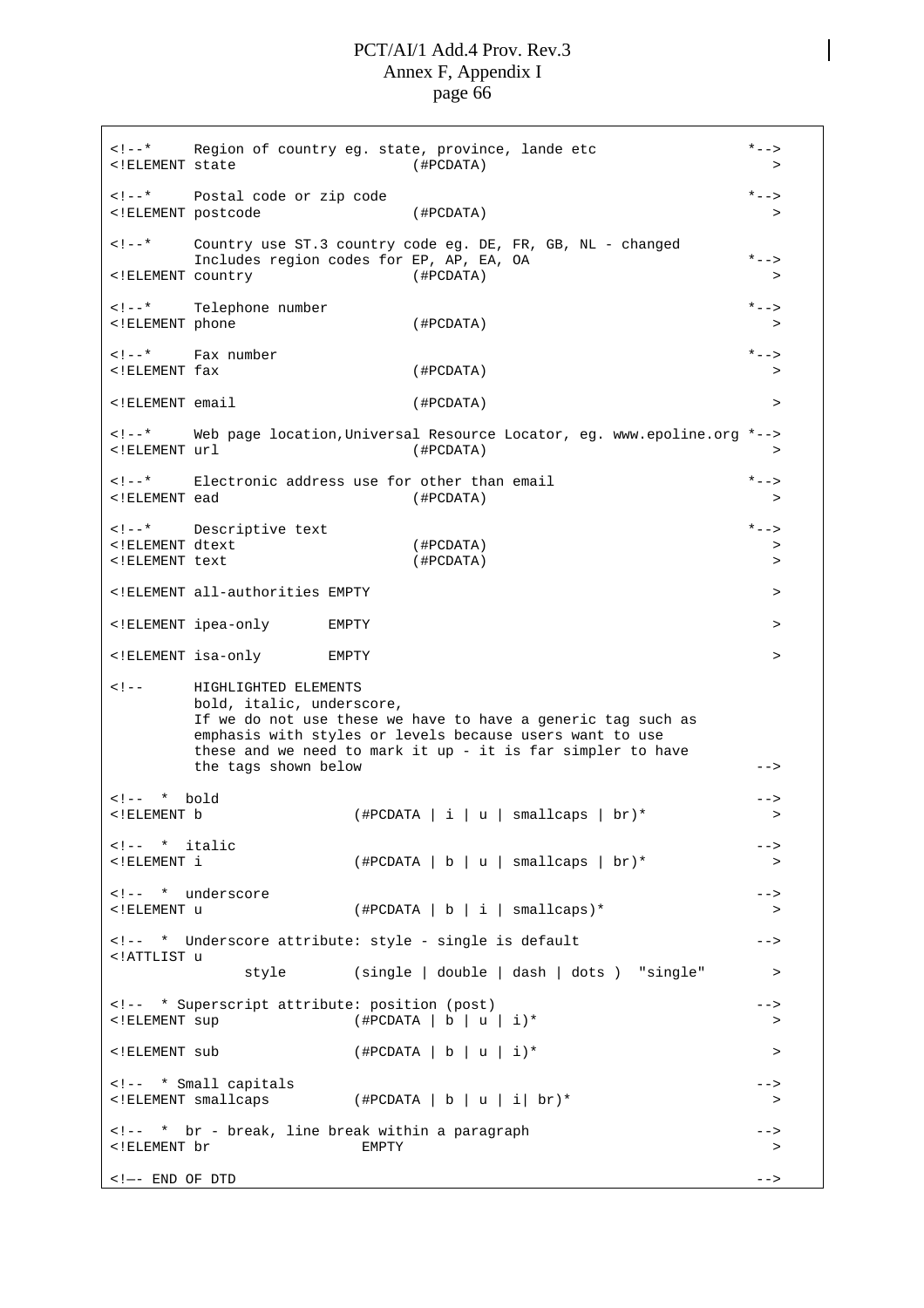#### **3.6 Fee sheet**

<!--\*\*\*\*\*\*\*\*\*\*\*\*\*\*\*\*\*\*\*\*\*\*\*\*\*\*\*\*\*\*\*\*\*\*\*\*\*\*\*\*\*\*\*\*\*\*\*\*\*\*\*\*\*\*\*\*\*\*\*\*\*\*\*\*\*\*\*\* \* public "-//wipo//dtd fee-sheet v0.1 2001-06-20/en" \* \*\*\*\*\*\*\*\*\*\*\*\*\*\*\*\*\*\*\*\*\*\*\*\*\*\*\*\*\*\*\*\*\*\*\*\*\*\*\*\*\*\*\*\*\*\*\*\*\*\*\*\*\*\*\*\*\*\*\*\*\*\*\*\*\*\*\*\* \* contacts: \*  $\star$   $\star$ \* WIPO: Shiro Ankyu; shiro.ankyu@wipo.int \*  $\star$   $\star$ \*\*\*\*\*\*\*\*\*\*\*\*\*\*\*\*\*\*\*\*\*\*\*\*\*\*\*\*\*\*\*\*\*\*\*\*\*\*\*\*\*\*\*\*\*\*\*\*\*\*\*\*\*\*\*\*\*\*\*\*\*\*\*\*\*\*\*\* \* revision history \* \*\*\*\*\*\*\*\*\*\*\*\*\*\*\*\*\*\*\*\*\*\*\*\*\*\*\*\*\*\*\*\*\*\*\*\*\*\*\*\*\*\*\*\*\*\*\*\*\*\*\*\*\*\*\*\*\*\*\*\*\*\*\*\*\*\*\*\* --> Created 2001 June 20, Shiro Ankyu, WIPO ..set version to v0.1 <!-- DOCTYPE fee-sheet [ --> <!-- Define some entities Name group entity, please see name element group for each elements --> <!ENTITY % nam "((name | (prefix?,last-name,first-name,middle-name?,suffix?, iid?, role?,orgname?,department?,synonym\*)), registered-number?)" > <!--Fee calculation sheet annex to the PCT request --> <!ELEMENT fee-sheet ((file-reference-id?,applicant-name,currency, prescribed-fees, total-amounts,deposit-account?)| doc-page+) > <!ATTLIST fee-sheet lang CDATA #REQUIRED dtd-version CDATA #IMPLIED produced-by (applicant | RO | ISA | IPEA | IB | DO | EO) #REQUIRED<br>#IMPLIED<br>#IMPLIED date-produced CDATA<br>status CDATA  $status$ ro CDATA #REQUIRED<br>
file CDATA #IMPLIED  $CDATA$  #IMPLIED > <!--PCT: applicant's or agent's file reference, if desired, 12 characters maximum --> <!ELEMENT file-reference-id (#PCDATA) > <!ELEMENT applicant-name %nam; > <!--Kind of currency for payment --> <! ELEMENT currency <!--Calculation of prescribed fees ---<!ELEMENT prescribed-fees (transmittal-fee,search-fee,international-fee, pdoc-fee?) > <!--Transmittal fees --> <!ELEMENT transmittal-fee (total-amounts,payment-mode) > <!ELEMENT total-amounts (#PCDATA) > <!--Mode of payment --> <!ELEMENT payment-mode (charge | postal-oder | cash | coupons | cheque |  $bank-draft$  | stamps | other) <!--Authorization to charge deposit account --> <!ELEMENT charge EMPTY > <!--Postal money order  $--$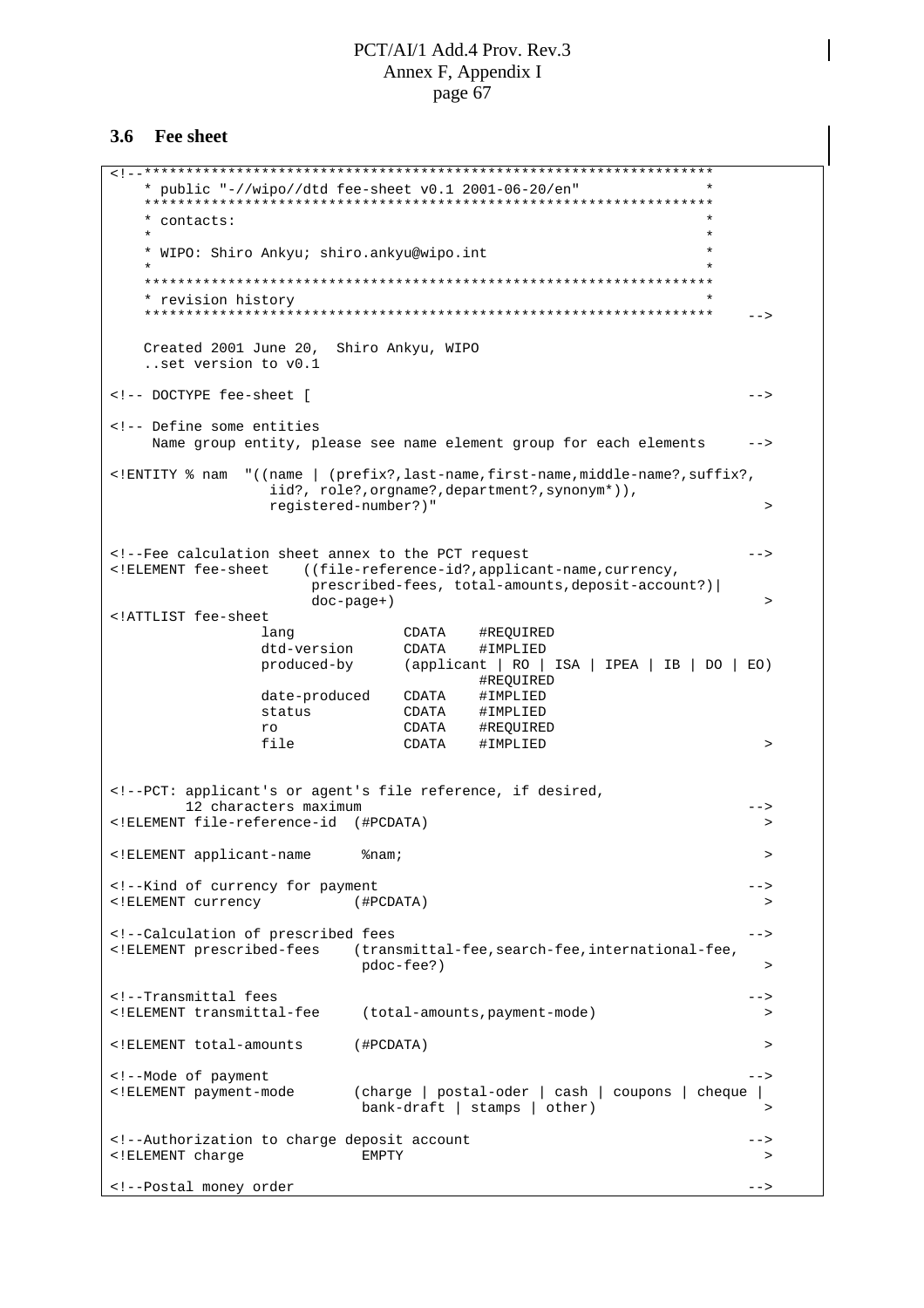| ELEMENT postal-oder</td <td>EMPTY</td> <td><math>\geq</math></td>                                                                                                                                                                                                                                                                                                                                                                                                                                                                                                                                                                                                                                                                                                                                                                                                                | EMPTY                                                                                                                                                                                                                                                                                                                                                                                                                                                                                                                                                                                                                                            | $\geq$    |
|----------------------------------------------------------------------------------------------------------------------------------------------------------------------------------------------------------------------------------------------------------------------------------------------------------------------------------------------------------------------------------------------------------------------------------------------------------------------------------------------------------------------------------------------------------------------------------------------------------------------------------------------------------------------------------------------------------------------------------------------------------------------------------------------------------------------------------------------------------------------------------|--------------------------------------------------------------------------------------------------------------------------------------------------------------------------------------------------------------------------------------------------------------------------------------------------------------------------------------------------------------------------------------------------------------------------------------------------------------------------------------------------------------------------------------------------------------------------------------------------------------------------------------------------|-----------|
| cash</td><td></td><td><math>--&></math></td></tr><tr><td><!ELEMENT cash</td><td>EMPTY</td><td>></td></tr><tr><td></td><td></td><td></td></tr><tr><td><!--coupons</td><td></td><td><math>--&></math></td></tr><tr><td><! ELEMENT coupons</td><td>EMPTY</td><td><math>\rm{~}</math></td></tr><tr><td></td><td></td><td></td></tr><tr><td><!--cheque</td><td></td><td><math>--&></math></td></tr><tr><td><! ELEMENT cheque</td><td>EMPTY</td><td>></td></tr><tr><td></td><td></td><td></td></tr><tr><td><!--bank draft</td><td></td><td><math>--&></math></td></tr><tr><td><!ELEMENT bank-draft</td><td>EMPTY</td><td>></td></tr><tr><td></td><td></td><td></td></tr><tr><td><!--revenue stamps</td><td></td><td><math>--&></math></td></tr><tr><td><! ELEMENT stamps</td><td>EMPTY</td><td><math>\, > \,</math></td></tr><tr><td><!--other payment mode, specify</td><td></td><td> |                                                                                                                                                                                                                                                                                                                                                                                                                                                                                                                                                                                                                                                  |           |
| ELEMENT other</td <td>(HPCDATA)</td> <td><math>\, &gt; \,</math></td>                                                                                                                                                                                                                                                                                                                                                                                                                                                                                                                                                                                                                                                                                                                                                                                                            | (HPCDATA)                                                                                                                                                                                                                                                                                                                                                                                                                                                                                                                                                                                                                                        | $\, > \,$ |
|                                                                                                                                                                                                                                                                                                                                                                                                                                                                                                                                                                                                                                                                                                                                                                                                                                                                                  |                                                                                                                                                                                                                                                                                                                                                                                                                                                                                                                                                                                                                                                  |           |
|                                                                                                                                                                                                                                                                                                                                                                                                                                                                                                                                                                                                                                                                                                                                                                                                                                                                                  |                                                                                                                                                                                                                                                                                                                                                                                                                                                                                                                                                                                                                                                  |           |
| Search fee</td><td></td><td>                                                                                                                                                                                                                                                                                                                                                                                                                                                                                                                                                                                                                                                                                                                                                                                                                                                     |                                                                                                                                                                                                                                                                                                                                                                                                                                                                                                                                                                                                                                                  |           |
| ELEMENT search-fee</td <td>(total-amounts, payment-mode, isa?)</td> <td>&gt;</td>                                                                                                                                                                                                                                                                                                                                                                                                                                                                                                                                                                                                                                                                                                                                                                                                | (total-amounts, payment-mode, isa?)                                                                                                                                                                                                                                                                                                                                                                                                                                                                                                                                                                                                              | >         |
|                                                                                                                                                                                                                                                                                                                                                                                                                                                                                                                                                                                                                                                                                                                                                                                                                                                                                  |                                                                                                                                                                                                                                                                                                                                                                                                                                                                                                                                                                                                                                                  |           |
| International search to be carry by</td><td></td><td><math>--&></math></td></tr><tr><td><!ELEMENT isa</td><td>(country)</td><td><math>\, > \,</math></td></tr><tr><td></td><td></td><td></td></tr><tr><td></td><td></td><td></td></tr><tr><td><!--International fee</td><td></td><td><math>--</math></td></tr><tr><td><!ELEMENT international-fee</td><td>(basic-fee, designation-fee, fee-reduction?,</td><td></td></tr><tr><td></td><td>total-amounts, payment-mode)</td><td><math>\, > \,</math></td></tr><tr><td><!--basic fee</td><td></td><td><math>--</math></td></tr><tr><td><!ELEMENT basic-fee</td><td>(amount, additional-amount?, additional-component?,</td><td></td></tr><tr><td></td><td>total-amounts)</td><td><math display="inline">\, > \,</math></td></tr><tr><td></td><td></td><td></td></tr><tr><td><!--Additional amount</td><td></td><td>                |                                                                                                                                                                                                                                                                                                                                                                                                                                                                                                                                                                                                                                                  |           |
| ELEMENT additional-amount</td <td>(amount)</td> <td>&gt;</td>                                                                                                                                                                                                                                                                                                                                                                                                                                                                                                                                                                                                                                                                                                                                                                                                                    | (amount)                                                                                                                                                                                                                                                                                                                                                                                                                                                                                                                                                                                                                                         | >         |
|                                                                                                                                                                                                                                                                                                                                                                                                                                                                                                                                                                                                                                                                                                                                                                                                                                                                                  |                                                                                                                                                                                                                                                                                                                                                                                                                                                                                                                                                                                                                                                  |           |
|                                                                                                                                                                                                                                                                                                                                                                                                                                                                                                                                                                                                                                                                                                                                                                                                                                                                                  | If sequence listing part of description is filed in computer readable form</td><td></td></tr><tr><td><math>--</math></td><td></td><td></td></tr><tr><td><!ELEMENT additional-component (amount)</td><td></td><td>></td></tr><tr><td></td><td></td><td></td></tr><tr><td></td><td></td><td></td></tr><tr><td><!--Designation fee</td><td></td><td><math>--&></math></td></tr><tr><td><! ELEMENT designation-fee</td><td>(number-of-designation, designation-fee-payable,</td><td></td></tr><tr><td></td><td>amount, total-amounts)</td><td>></td></tr><tr><td></td><td><!--Number of designations contained in international application</td><td> |           |
| ELEMENT number-of-designation (#PCDATA)</td <td></td> <td>&gt;</td>                                                                                                                                                                                                                                                                                                                                                                                                                                                                                                                                                                                                                                                                                                                                                                                                              |                                                                                                                                                                                                                                                                                                                                                                                                                                                                                                                                                                                                                                                  | >         |
|                                                                                                                                                                                                                                                                                                                                                                                                                                                                                                                                                                                                                                                                                                                                                                                                                                                                                  |                                                                                                                                                                                                                                                                                                                                                                                                                                                                                                                                                                                                                                                  |           |
| Number of designation fees payable, maximum 8</td><td></td><td>                                                                                                                                                                                                                                                                                                                                                                                                                                                                                                                                                                                                                                                                                                                                                                                                                  |                                                                                                                                                                                                                                                                                                                                                                                                                                                                                                                                                                                                                                                  |           |
| ELEMENT designation-fee-payable (#PCDATA)</td <td></td> <td>&gt;</td>                                                                                                                                                                                                                                                                                                                                                                                                                                                                                                                                                                                                                                                                                                                                                                                                            |                                                                                                                                                                                                                                                                                                                                                                                                                                                                                                                                                                                                                                                  | >         |
|                                                                                                                                                                                                                                                                                                                                                                                                                                                                                                                                                                                                                                                                                                                                                                                                                                                                                  |                                                                                                                                                                                                                                                                                                                                                                                                                                                                                                                                                                                                                                                  |           |
|                                                                                                                                                                                                                                                                                                                                                                                                                                                                                                                                                                                                                                                                                                                                                                                                                                                                                  |                                                                                                                                                                                                                                                                                                                                                                                                                                                                                                                                                                                                                                                  |           |
| Fee reduction</td><td></td><td>                                                                                                                                                                                                                                                                                                                                                                                                                                                                                                                                                                                                                                                                                                                                                                                                                                                  |                                                                                                                                                                                                                                                                                                                                                                                                                                                                                                                                                                                                                                                  |           |
| ELEMENT fee-reduction</td <td>(amount)</td> <td>&gt;</td>                                                                                                                                                                                                                                                                                                                                                                                                                                                                                                                                                                                                                                                                                                                                                                                                                        | (amount)                                                                                                                                                                                                                                                                                                                                                                                                                                                                                                                                                                                                                                         | >         |
|                                                                                                                                                                                                                                                                                                                                                                                                                                                                                                                                                                                                                                                                                                                                                                                                                                                                                  |                                                                                                                                                                                                                                                                                                                                                                                                                                                                                                                                                                                                                                                  |           |
|                                                                                                                                                                                                                                                                                                                                                                                                                                                                                                                                                                                                                                                                                                                                                                                                                                                                                  |                                                                                                                                                                                                                                                                                                                                                                                                                                                                                                                                                                                                                                                  |           |
|                                                                                                                                                                                                                                                                                                                                                                                                                                                                                                                                                                                                                                                                                                                                                                                                                                                                                  |                                                                                                                                                                                                                                                                                                                                                                                                                                                                                                                                                                                                                                                  |           |
| fee for priorty document</td><td></td><td>                                                                                                                                                                                                                                                                                                                                                                                                                                                                                                                                                                                                                                                                                                                                                                                                                                       |                                                                                                                                                                                                                                                                                                                                                                                                                                                                                                                                                                                                                                                  |           |
| ELEMENT pdoc-fee</td <td>(number-of-pdoc, amount, total-amounts,</td> <td></td>                                                                                                                                                                                                                                                                                                                                                                                                                                                                                                                                                                                                                                                                                                                                                                                                  | (number-of-pdoc, amount, total-amounts,                                                                                                                                                                                                                                                                                                                                                                                                                                                                                                                                                                                                          |           |
|                                                                                                                                                                                                                                                                                                                                                                                                                                                                                                                                                                                                                                                                                                                                                                                                                                                                                  | payment-mode)                                                                                                                                                                                                                                                                                                                                                                                                                                                                                                                                                                                                                                    | >         |
| <!-- Number of priority document requested</td> <td></td> <td><math>--&amp;&gt;</math></td>                                                                                                                                                                                                                                                                                                                                                                                                                                                                                                                                                                                                                                                                                                                                                                                      |                                                                                                                                                                                                                                                                                                                                                                                                                                                                                                                                                                                                                                                  | $--&>$    |
| ELEMENT number-of-pdoc</td <td>(#PCDATA)</td> <td><math display="inline">\, &gt;</math></td>                                                                                                                                                                                                                                                                                                                                                                                                                                                                                                                                                                                                                                                                                                                                                                                     | (#PCDATA)                                                                                                                                                                                                                                                                                                                                                                                                                                                                                                                                                                                                                                        | $\, >$    |
|                                                                                                                                                                                                                                                                                                                                                                                                                                                                                                                                                                                                                                                                                                                                                                                                                                                                                  |                                                                                                                                                                                                                                                                                                                                                                                                                                                                                                                                                                                                                                                  |           |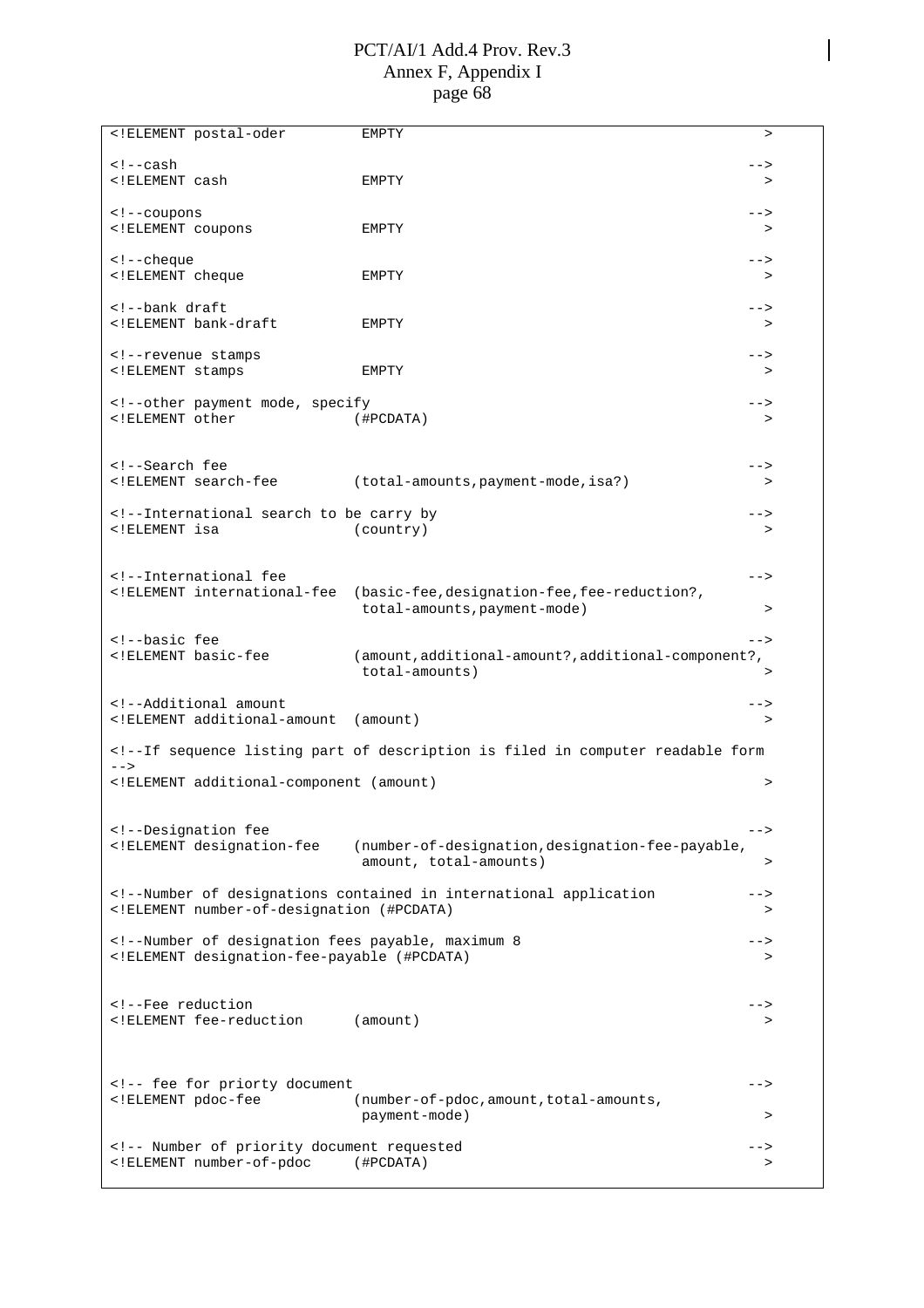<!--Authoraization to charge or credit deposit account --> <!ELEMENT deposit-account (authorization,ro,account-no,date,%nam;, signatories?)  $>$ <!--Kind of authoraization --> <!ELEMENT authorization (total-fee?,deficiency-credit?,fee-for-pdoc?) > <!--Authoraization to charge the total fees indicated above --> <!ELEMENT total-fee EMPTY > <!--Authoraization to charge any deficiency or credit any overpayment --> <!ELEMENT deficiency-credit EMPTY > <!--Authoraization to charge the fee for priority document --> <!ELEMENT fee-for-pdoc EMPTY > <!--Receiving office ---<!ELEMENT ro (country) > <!--Deposit account number --> <!ELEMENT account-no (#PCDATA) > <!ELEMENT date (#PCDATA) > <!--Common elements --> <!ELEMENT amount (#PCDATA) > <!ELEMENT country (#PCDATA) > <!--NAME if no distinction or detail can be given. Also to be used for: personal (natural-person) and corporate (legal entity) names --><br><!ELEMENT name (#PCDATA) >>  $($  #PCDATA $)$   $\rightarrow$ <!ATTLIST name type (legal | natural) #REQUIRED > <!--\*Title e.g., Mr., Mrs., Dr. etc\* --> <!ELEMENT prefix (#PCDATA) > <!--Last, family, surname --> <!ELEMENT last-name (#PCDATA) > <!--First, given, middle name(s), initials eg. John, John F., J.F, John Frederick --> <!ELEMENT first-name (#PCDATA) > <!ELEMENT middle-name (#PCDATA) > <!--Suffix (e.g., II, Jr.Dip. Ing., BA, et al, etc. --> <!ELEMENT suffix (#PCDATA) > <!--Individual id --> <!ELEMENT iid (#PCDATA) > <!--Role, eg President added 02.11.2000 PB ISO 12083 --> <!ELEMENT role (#PCDATA) > <!--Organisation name --> <!ELEMENT orgname (#PCDATA) > <!--Department,division,section, etc. name --> <!ELEMENT department (#PCDATA) >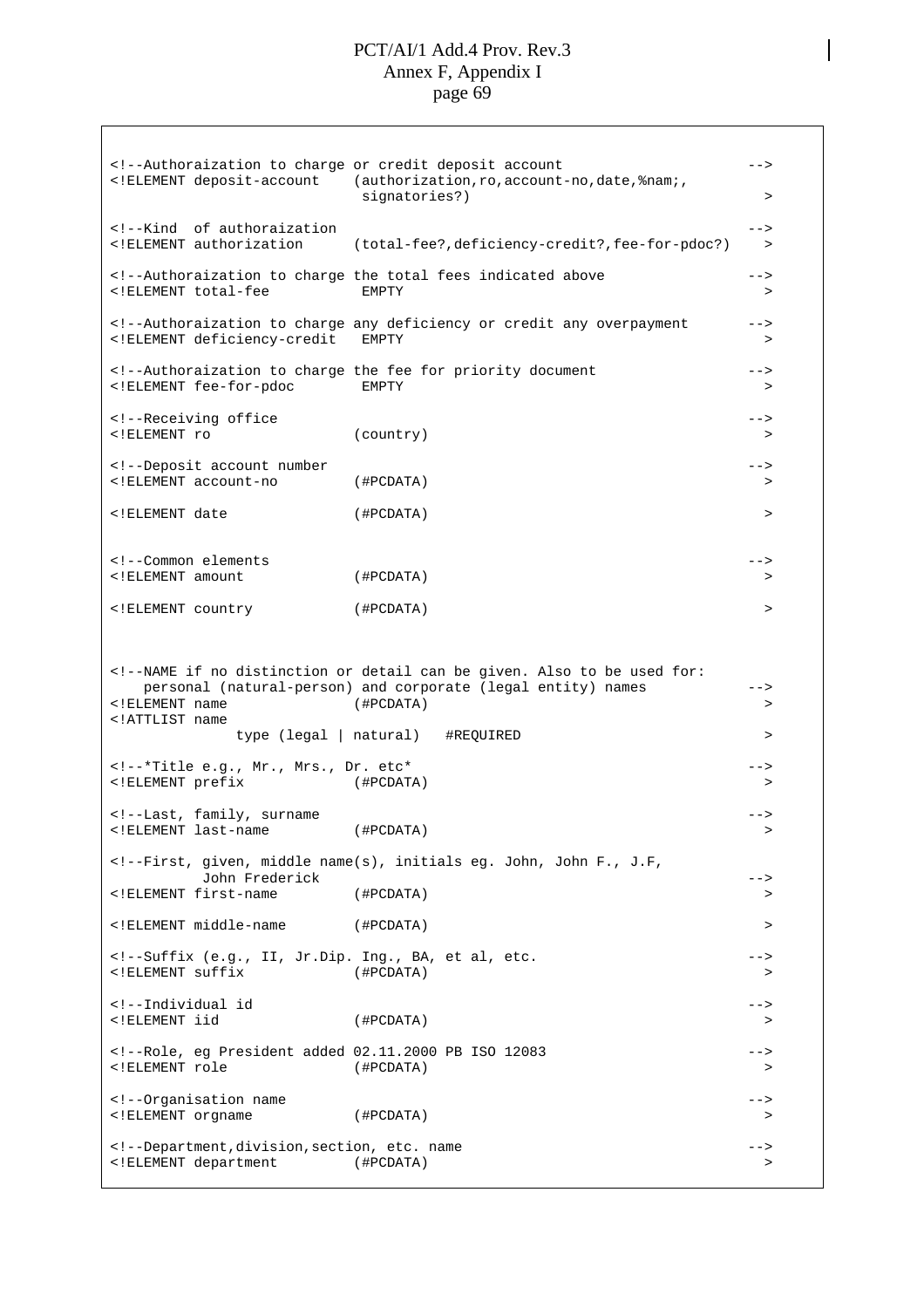<!--Synonym, cross-reference --> <!ELEMENT synonym (#PCDATA) > <!--Applicant's, agent's registration number with the office --> <!ELEMENT registered-number (#PCDATA) > <!-- signatories --> <!ELEMENT signatories (signatory+) > <!ELEMENT signatory (%nam;,electronic-signature,signatory-capacity?) > <!ELEMENT electronic-signature (basic-signature | enhanced-signature) > <!ATTLIST electronic-signature date CDATA #REQUIRED place-signed CDATA #IMPLIED > <!ELEMENT signatory-capacity (#PCDATA) > <!ELEMENT basic-signature (fax-image | text-string | click-wrap) > <!ELEMENT enhanced-signature (pkcs7) > <!ELEMENT fax-image EMPTY > <!ATTLIST fax-image file CDATA #REQUIRED > > <!ELEMENT text-string (#PCDATA) > <!ELEMENT click-wrap EMPTY > <!ELEMENT pkcs7 EMPTY > <!-- DOC-PAGE - DOCument or PAGE This is primarily to be used when data for major sections of an application are in image format OR other formats such as pdf. Page range attributes are given when required pp- page range ppf - first page ppl - last page <image> may also be used for complete pages, eg. in drawings --> <!ELEMENT doc-page EMPTY EMPTY <!ATTLIST doc-page id ID #REQUIRED he NMTOKEN #REQUIRED wi NMTOKEN #REQUIRED type (jpg | tiff | jfif | pdf | jpeg | tif) #REQUIRED alt CDATA #IMPLIED<br>label CDATA #IMPLIED #IMPLIED pp CDATA #IMPLIED<br>ppf CDATA #IMPLIED CDATA #IMPLIED ppl CDATA #IMPLIED file CDATA #REQUIRED color (color | bw) #IMPLIED > > <!—- END OF DTD -->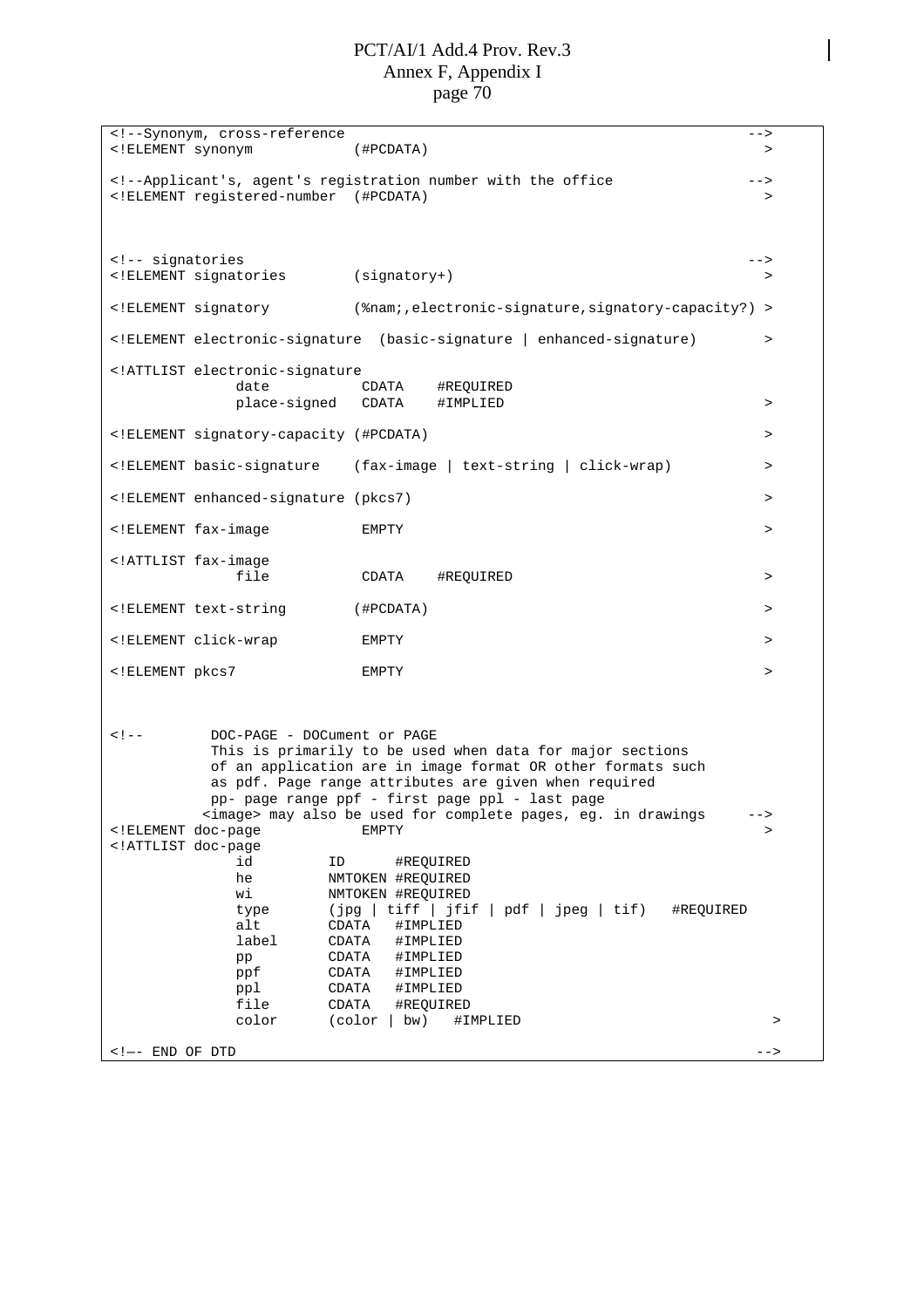#### **Biological deposit**  $3.7$

```
\lt ! -* indication-bio-deposit v0.1
                                     2001 June
     * public "-//wipo//dtd indication-bio-deposit v0.3 2001-04-30/en"** contacts:
     * WIPO: Shiro Ankyu; shiro.ankyu@wipo.int
     * revision history
     --Created 2001 June 26, Shiro Ankyu, WIPO
..set version to v0.1
<!-- DOCTYPE indication-bio-deposit [
                                                                       --<!ELEMENT indication-bio-deposit ((application-reference?,file-reference-id?,
                               indications, bio-deposit, addtional-indication?,
(all-designations | designated-states),
                               separate-indications?) | doc-page+)
                                                                        \rightarrow<!ATTLIST indication-bio-deposit
                \begin{tabular}{ll} \textit{--------} \\ \textit{dtd-version} & \textit{CDATA} & \textit{HREQUIREI} \\ \textit{produced-by} & \textit{(application: I. P0.1)} \\ \end{tabular}CDATA #REQUIRED
                                (applicant | RO | ISA | IPEA | IB | DO | EO)
                                        #REQUIRED
                date-produced CDATA
                                         #IMPLIED
                status
                                 CDATA
                                         #IMPLIED
                ro
                                 CDATA
                                         #REOUIRED
                file
                                 CDATA
                                       #IMPLIED
                                                                          \rightarrow<!--application reference information : application number, country
                                                                       --<! ELEMENT application-reference (document-id, language-of-filing?)
<!--common elements Document, application identification group
                                                                       --&><!ELEMENT document-id
                             (country, doc-number, name?, kind?, date?)
                                                                        \rightarrow<!--* Country use ST.3 country code eq. DE, FR, GB, NL - changed
     also, therefore, includes EP, WO
                                                                       --<!ELEMENT country
                              (#PCDATA)
                                                                         \rightarrow<!ELEMENT region
                              (country)
                                                                         \rightarrow<!--Document number
      In case of application ; application number
      In case of publication ; publication number
      In case of grant patent; patent number
                                                                       --<!ELEMENT doc-number
                              (#PCDATA)
                                                                        \rightarrow<!--NAME if no distinction or detail can be given.
   Also to be used for:
   personal (natural-person) and corporate (legal entity) names
                                                                       --&<! ELEMENT name
                              (#PCDATA)
                                                                         \rightarrow<!ATTLIST name
               type (legal | natural) #REQUIRED
                                                                         \rightarrow<!--kind code,
                                                                       \rightarrow<!ELEMENT kind
                               (#PCDATA)
                                                                         \rightarrow<!--filing language, ISO639 language code, e.g, en, de, ja,
                                                                        \rightarrow<!ELEMENT language-of-filing (#PCDATA)
                                                                        \rightarrow<!--PCT: applicant's or agent's file reference, if desired,
```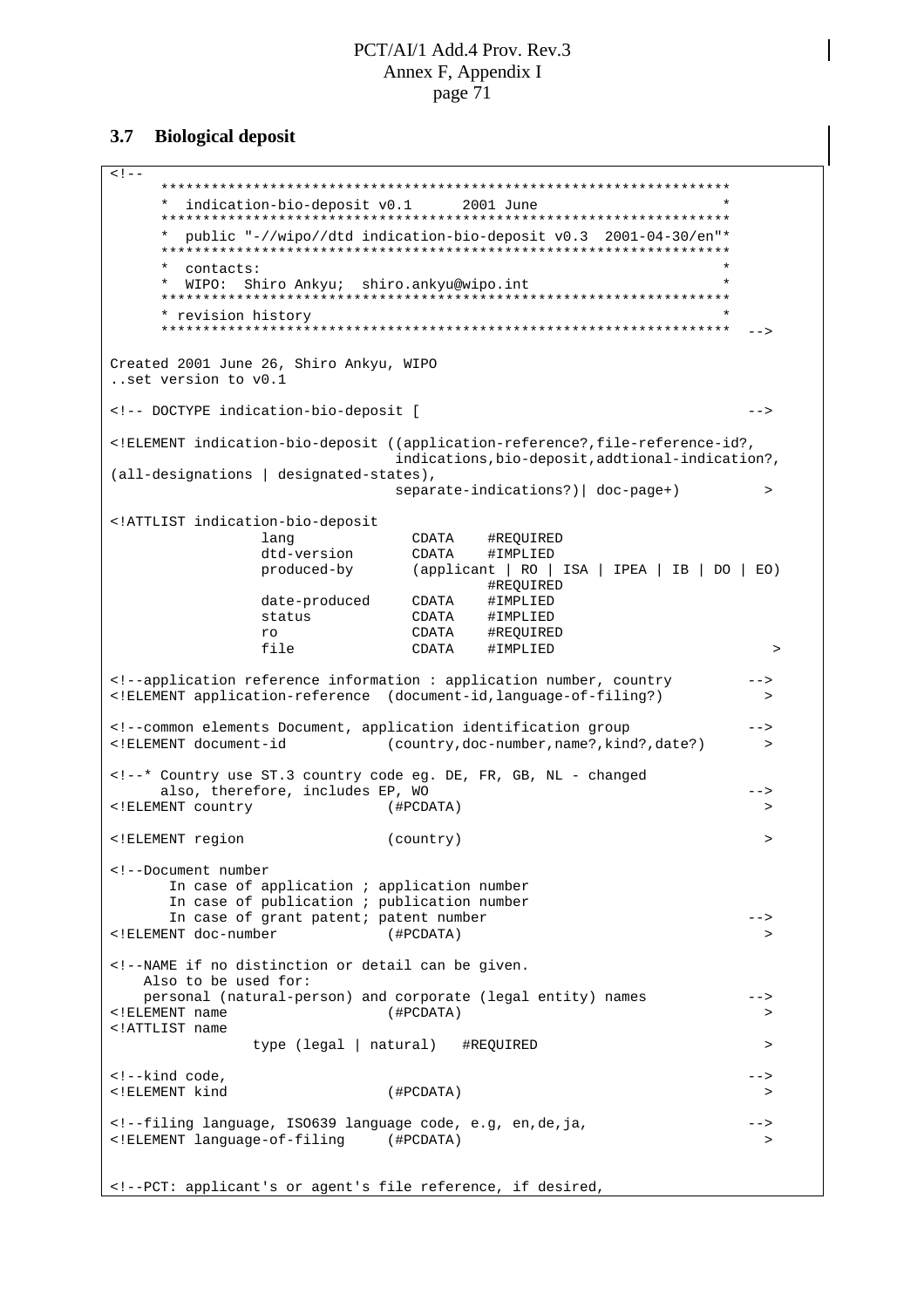12 characters maximum extensions of the state of the state of the state of the state of the state of the state of the state of the state of the state of the state of the state of the state of the state of the state of the <!ELEMENT file-reference-id (#PCDATA) > <!ELEMENT indications (para-number+) > <!ELEMENT para-number (#PCDATA) > <!--BIOlogical deposit CITation (US EFS: biological-deposit) According to PCT Rule 13bis, EPC Rule 28 This covers all bio data references long and short within the description and/or claims  $--\$ <!ELEMENT bio-deposit (depositary,bio-accno,date?,term?,dtext?) > <!ATTLIST bio-deposit id ID #REQUIRED num CDATA #REQUIRED url CDATA #IMPLIED<br>dnum CDATA #IMPLIED dnum CDATA #IMPLIED > <!ELEMENT depositary (#PCDATA | address)\* > <!--\* ADDRESS COMPONENTS Address formats differ from country to country If no structure possible use pctext --> <!ELEMENT address ((address-1?,address-2?,address-3?,street?, city?,county?,state?, postcode,country) | text)  $>$ <!ELEMENT address-1 (#PCDATA) > <!ELEMENT address-2 (#PCDATA) > <!ELEMENT address-3 (#PCDATA) > <!--\* Street may contain house number or name --> <!ELEMENT street (#PCDATA) > <!--\* City or town name --> <!ELEMENT city (#PCDATA) > <!--\* County, parish, department, etc (mainly UK, USA) --> <!ELEMENT county (#PCDATA) > <!--\* Region of country eg. state, province, lande etc --> <!ELEMENT state (#PCDATA) > <!--\* Postal code or zip code --> <!ELEMENT postcode (#PCDATA) > <!ELEMENT text (#PCDATA) > <!--Accession number --> <!ELEMENT bio-accno (#PCDATA) > <!-- DATE: Components of a date (date) YYYYMMDD The date of deposit <!ELEMENT date (#PCDATA) > <!ELEMENT term (#PCDATA) > <!--\* Descriptive text --> <!ELEMENT dtext (#PCDATA) >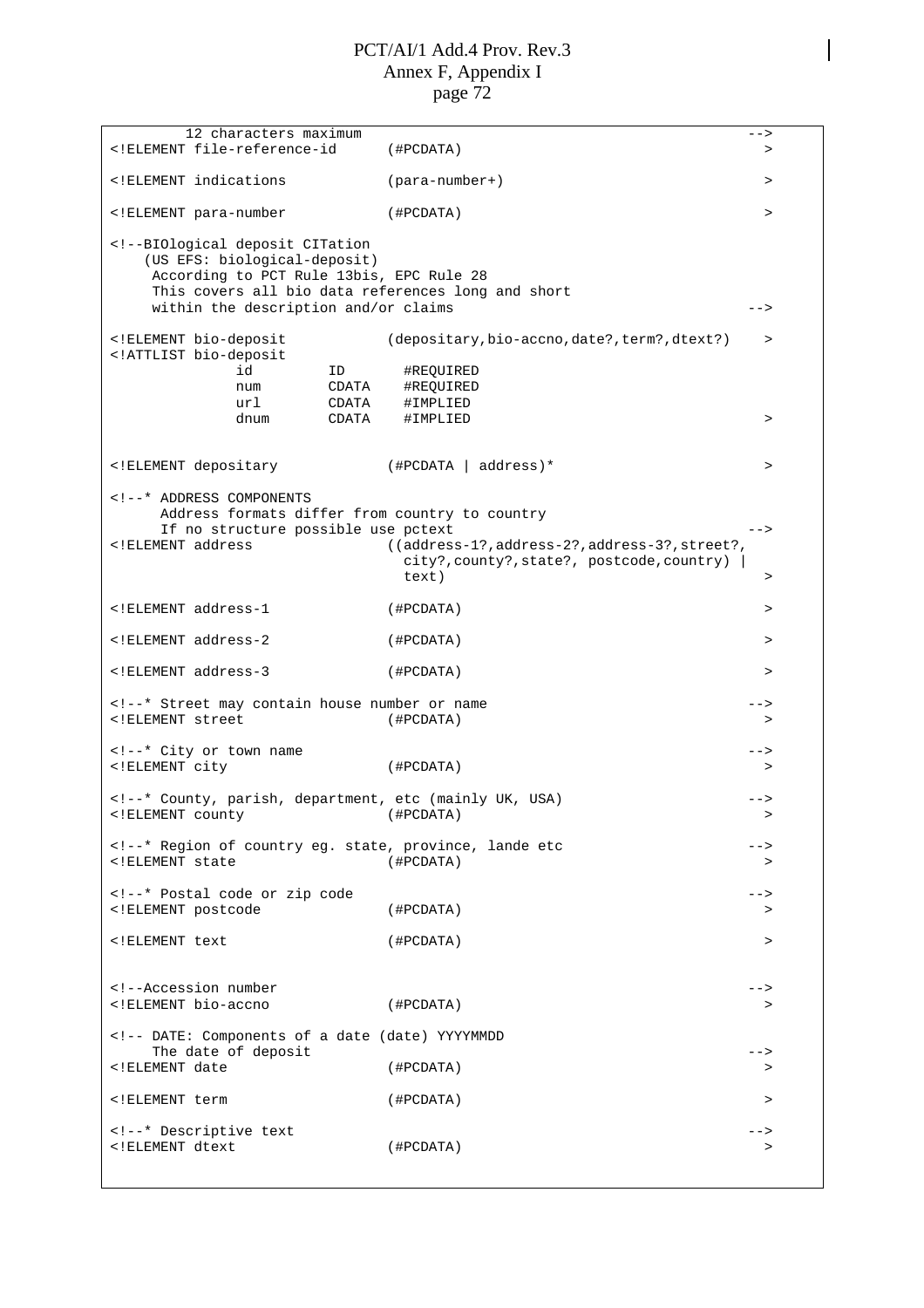<!--Addtional indication<br>
<!ELEMENT addtional-indication (#PCDATA) >> <!ELEMENT addtional-indication (#PCDATA) > <!--Designated states for which indications are made --> <!ELEMENT all-designations EMPTY > <!ELEMENT designated-states (country\*,(region,country+)\*) > <!--Separate furnishing of indications --> <!ELEMENT separate-indications (#PCDATA) > <!-- DOC-PAGE - DOCument or PAGE This is primarily to be used when data for major sections of an application are in image format OR other formats such as pdf. Page range attributes are given when required pp- page range ppf - first page ppl - last page <image> may also be used for complete pages, eg. in drawings --> <!ELEMENT doc-page EMPTY > <!ATTLIST doc-page id ID #REQUIRED he NMTOKEN #REQUIRED wi NMTOKEN #REQUIRED type (jpg | tiff | jfif | pdf | jpeg | tif) #REQUIRED alt CDATA #IMPLIED label CDATA #IMPLIED pp CDATA #IMPLIED<br>ppf CDATA #IMPLIED #IMPLIED ppl CDATA #IMPLIED file CDATA #REQUIRED color (color | bw) #IMPLIED > > <!—- END OF DTD -->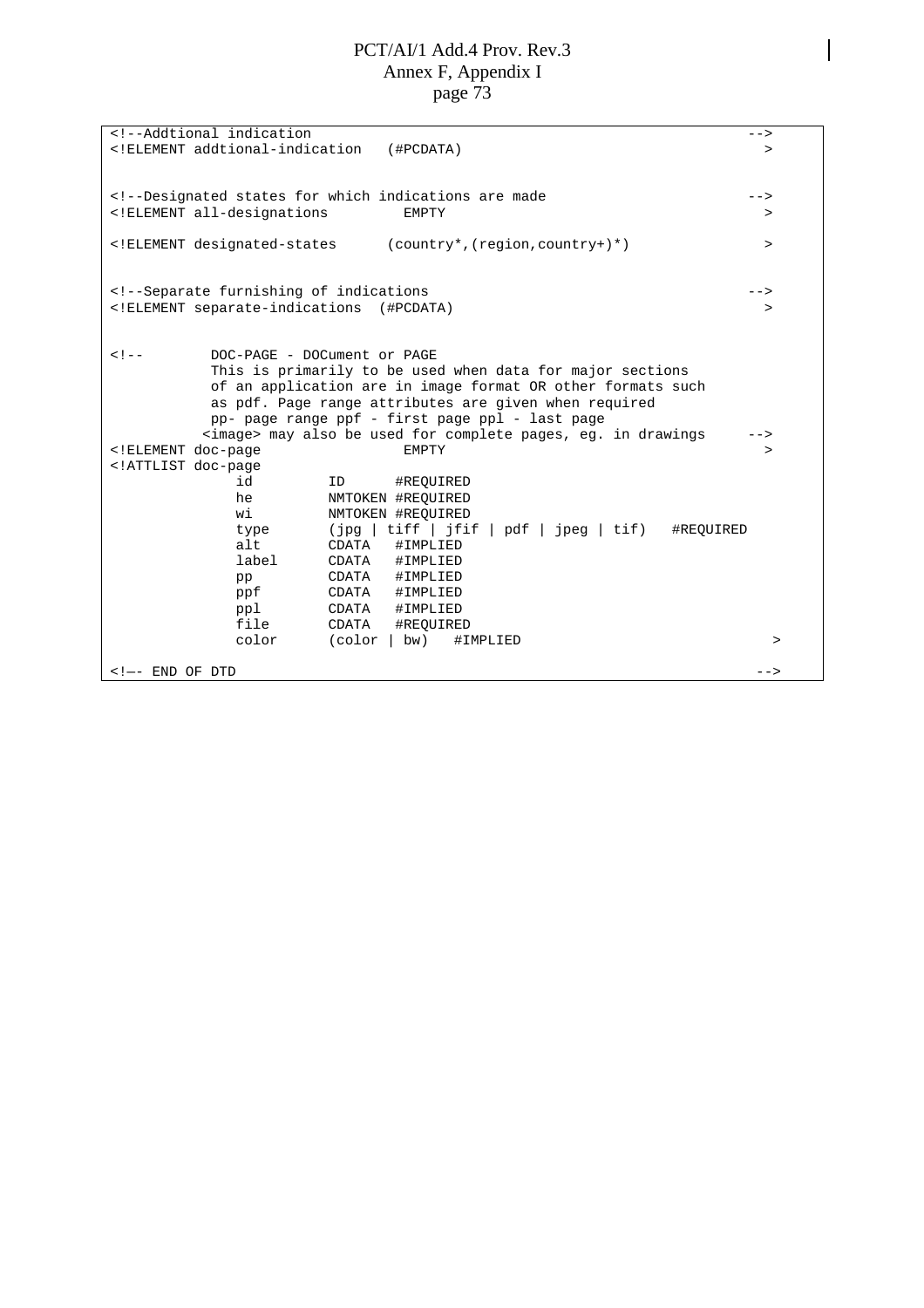#### **Receiving Office information**  $3.8$

 $\lt$  !  $--$ \* ro-request-receiving-info v0.1 2001 APRIL \*public "-//wipo//dtd ro-request-receiving-info y0.1 2001-04-30/en"\* \* contacts: \* EPO: Paul Brewin; pbrewin@epo.org  $\star$ \* JPO: Mitsuru Sono; sono-mitsuru@jpo.go.jp  $\star$  $\star$ USPTO: Bruce B. Cox; bruce.cox@uspto.gov WIPO: Shiro Ankyu; shiro.ankyu@wipo.int  $\star$ \*\*\*\*\*\*\*\*\*\* Revision History \*\*\*\*\*\*\*\*\*\* Created 2001-05-08, Geneva,  $--$ <!--DOCTYPE ro-request-receiving-info [  $--&>$ <!--Define some entities  $--&>$ <!--Name group entity, please see name element group for each elements  $= -5$ <!ENTITY % nam "((name | (prefix?,last-name,first-name,middle-name?,suffix?, iid?, role?, orgname?, department?, synonym\*)), registered-number?)"  $\rightarrow$ <!-- PCT receiving office filing information for PCT request  $--$ <!ELEMENT ro-request-receiving-info (application-reference, ro-info, signatories?)  $\rightarrow$ <!-- attributes for iper  $- <$  !  $- --&$ :language code of attached document,  $2 - 1 - 1$ lang  $--$ ISO639 language code, e.g, en, de, ja,,  $2 - 1 - 1$  $- <$  !  $-$ dtd-version :dtd version number  $-->$ date-produced : YYYYMMDD e.g, 20011230  $--&>$  $2 - 1 - 1$ Receiving office name, country code ST.3  $\leq 1 - 1$  $--&>$ ro <!ATTLIST ro-request-receiving-info lang CDATA #REQUIRED<br>dtd-version CDATA #IMPLIED<br>date-produced CDATA #IMPLIED status CDATA #IMPLIED CDATA #REQUIRED ro  $\rightarrow$ <!-- application reference information : application number, country  $-$  -  $\rightarrow$ <!ELEMENT application-reference (document-id, language-of-filing?)  $\sim$ <!-- PCT receiving office information for PCT application  $--&>$ <!ELEMENT ro-info (date-of-actual-receipt, drawings-not-received?, corrected-date-receipt?, receipt-pct11-2?, isa?, search-copy-delayed?) > <!-- Date of actual receipt of the purorted international application  $--&>$ <!ELEMENT date-of-actual-receipt (date)  $\rightarrow$ <!-- If drawing was not received, this empty tag exists  $--&>$ <! ELEMENT drawings-not-received EMPTY  $\rightarrow$  $\rightarrow$ <!-- Corrected date of actual receipt due to later but timely <!-- received documents or drawings completing the purported  $--$ <!-- international application  $--&>$ <! ELEMENT corrected-date-receipt (date)  $\rightarrow$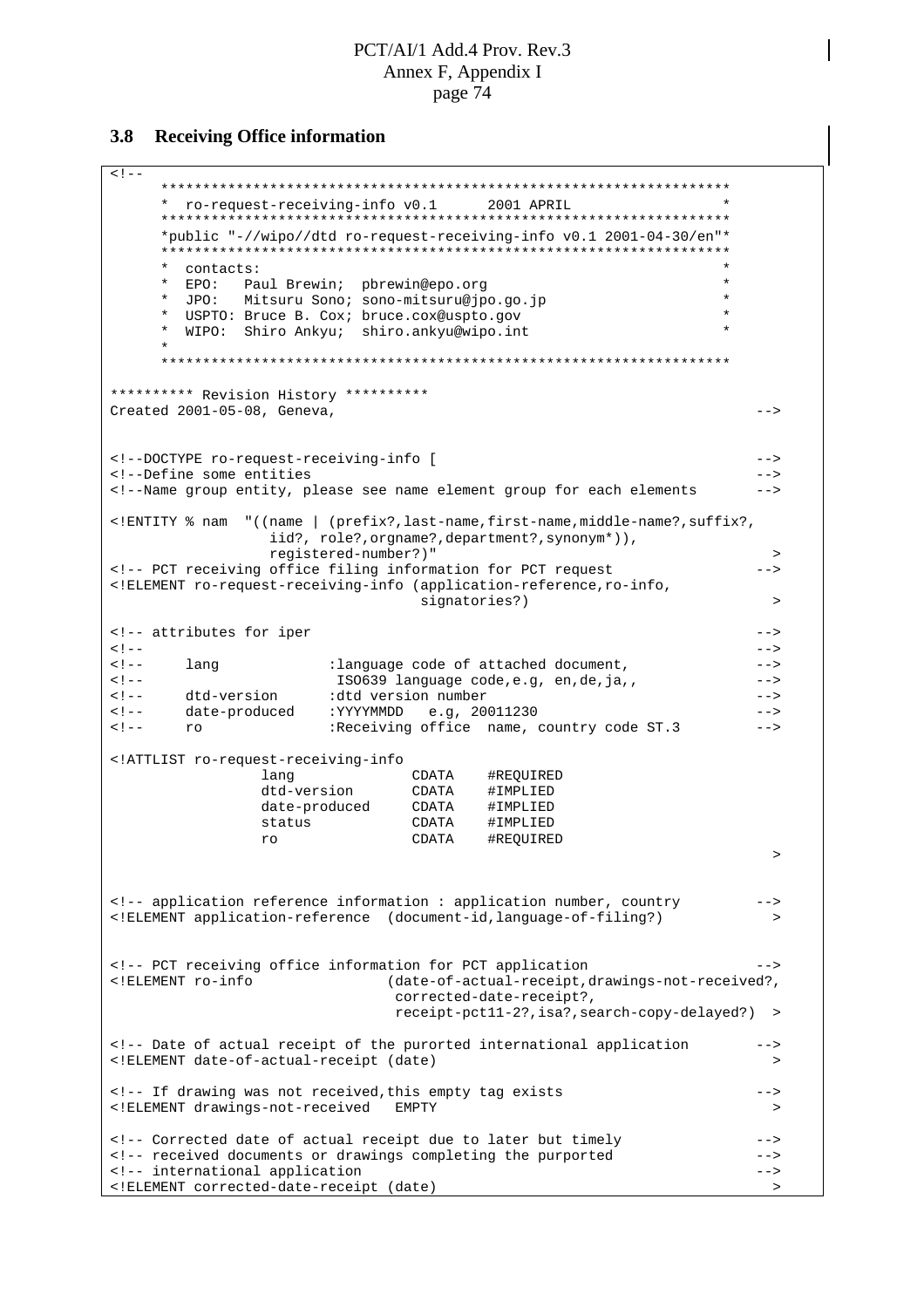<!-- date of timely receipt of the required corrections under --> <!-- PCT Article 11(2) --> <!ELEMENT receipt-pct11-2 (date) > <!-- isa contry name, if two or more are competent --> <!ELEMENT isa (country) > <!-- Transmittal of search copy delayed until search --> <!-- fee is paid <!ELEMENT search-copy-delayed EMPTY > <!-- NAME if no distinction or detail can be given. Also to be used for: personal (natural-person) and corporate (legal entity) names --> <!ELEMENT name (#PCDATA) > <!ATTLIST name type (legal | natural) #REQUIRED > <!-- \*Title e.g., Mr., Mrs., Dr. etc\* --> <!ELEMENT prefix (#PCDATA) > <!-- Last, family, surname --> <!ELEMENT last-name (#PCDATA) > <!-- First, given, middle name(s), initials eg. John, John F., J.F, John Frederick --> <!ELEMENT first-name (#PCDATA) > <!ELEMENT middle-name (#PCDATA) > <!-- Suffix (e.g., II, Jr.Dip. Ing., BA, et al, etc. --> <!ELEMENT suffix (#PCDATA) > <!-- Individual id --> <!ELEMENT iid (#PCDATA) > <!-- Role, eg President added 02.11.2000 PB ISO 12083 --> <!ELEMENT role (#PCDATA) > <!-- Organisation name --> <!ELEMENT orgname (#PCDATA) > <!-- Department,division,section, etc. name --> <!ELEMENT department (#PCDATA) > <!-- Synonym, cross-reference --> <!ELEMENT synonym (#PCDATA) > <!-- Applicant's, agent's registration number with the office --> <!ELEMENT registered-number (#PCDATA) > <!-- Document identification refers to patents only and is used in several other dtds it should not be changed without consultation with WIPO; example the set of the set of the set of the set of the set of the set of the set of the set of the set of the set of the set of the set of the set of the set of the set of the set of the se <!ELEMENT document-id (country,doc-number,kind?,name?,date?) > <!ELEMENT doc-number (#PCDATA) > <!-- \* doc. kind code eg A1 --> <!ELEMENT kind (#PCDATA) > <!-- \* Country use ST.3 country code eg. DE, FR, GB, NL - changed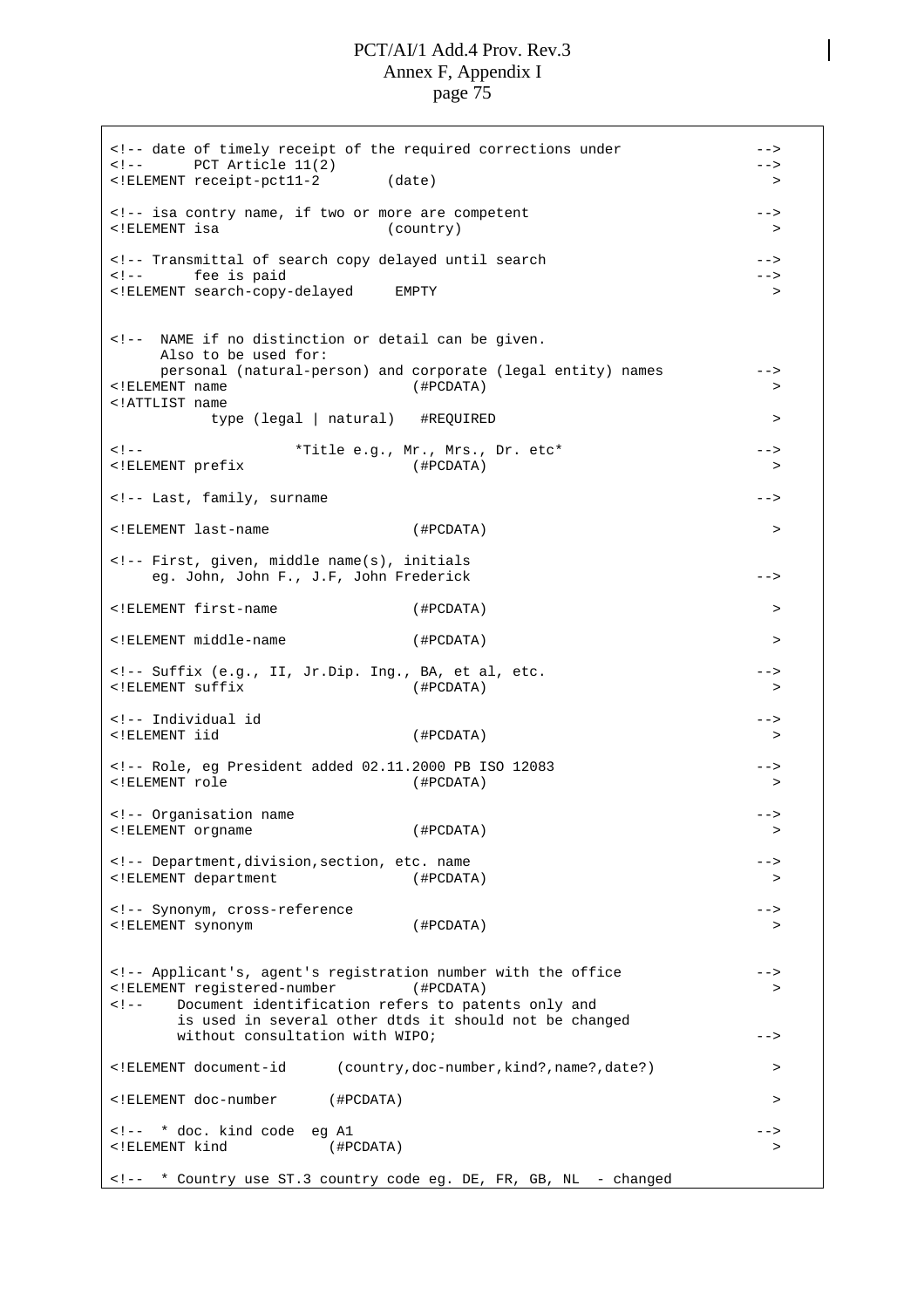| also, therefore, includes EP, WO                                                                                                                                                                                                                                                                                  |                                                               | $--$   |
|-------------------------------------------------------------------------------------------------------------------------------------------------------------------------------------------------------------------------------------------------------------------------------------------------------------------|---------------------------------------------------------------|--------|
| ELEMENT country<br $($ #PCDATA $)$                                                                                                                                                                                                                                                                                |                                                               | $\geq$ |
| date, YYYYMMDD, e.g, 20011230</td><td><math>--</math></td></tr><tr><td colspan=2><! ELEMENT date<br>(HPCDATA)</td><td><math>\geq</math></td></tr><tr><td colspan=3></td></tr><tr><td colspan=2><!-- filing language, ISO639 language code, e.g, en, de, ja,<br><!ELEMENT language-of-filing<br>(#PCDATA)</td><td> |                                                               |        |
|                                                                                                                                                                                                                                                                                                                   |                                                               | $\geq$ |
|                                                                                                                                                                                                                                                                                                                   |                                                               |        |
| <!-- signatories</td> <td></td> <td><math>--&amp;&gt;</math></td>                                                                                                                                                                                                                                                 |                                                               | $--&>$ |
| ELEMENT signatories</td <td><math>(signatory+) &gt;</math></td> <td></td>                                                                                                                                                                                                                                         | $(signatory+) >$                                              |        |
|                                                                                                                                                                                                                                                                                                                   |                                                               |        |
| ELEMENT signatory</td <td>(%nam;, electronic-signature,</td> <td></td>                                                                                                                                                                                                                                            | (%nam;, electronic-signature,                                 |        |
|                                                                                                                                                                                                                                                                                                                   | signatory-capacity?)                                          | $\, >$ |
| ELEMENT electronic-signature</td <td><math>(basic-signature \mid enhanced-signature)</math></td> <td><math>\geq</math></td>                                                                                                                                                                                       | $(basic-signature \mid enhanced-signature)$                   | $\geq$ |
| ATTLIST electronic-signature</td <td></td> <td></td>                                                                                                                                                                                                                                                              |                                                               |        |
| date                                                                                                                                                                                                                                                                                                              | CDATA<br>#REQUIRED                                            |        |
| place-signed CDATA                                                                                                                                                                                                                                                                                                | #IMPLIED                                                      | $\geq$ |
| ELEMENT signatory-capacity</td <td>(#PCDATA)</td> <td><math>\geq</math></td>                                                                                                                                                                                                                                      | (#PCDATA)                                                     | $\geq$ |
|                                                                                                                                                                                                                                                                                                                   |                                                               |        |
| ELEMENT basic-signature</td <td><math>(fax\text{-image}   \text{text-string}   \text{click-wrap})</math></td> <td><math>\geq</math></td>                                                                                                                                                                          | $(fax\text{-image}   \text{text-string}   \text{click-wrap})$ | $\geq$ |
| ELEMENT enhanced-signature</td <td>(pkcs7)</td> <td><math>\geq</math></td>                                                                                                                                                                                                                                        | (pkcs7)                                                       | $\geq$ |
|                                                                                                                                                                                                                                                                                                                   |                                                               |        |
| ELEMENT fax-image</td <td>EMPTY</td> <td><math>\geq</math></td>                                                                                                                                                                                                                                                   | EMPTY                                                         | $\geq$ |
| ATTLIST fax-image<br file                                                                                                                                                                                                                                                                                         | CDATA<br>#REQUIRED                                            | $\geq$ |
|                                                                                                                                                                                                                                                                                                                   |                                                               |        |
| ELEMENT text-string</td <td>(HPCDATA)</td> <td><math>\geq</math></td>                                                                                                                                                                                                                                             | (HPCDATA)                                                     | $\geq$ |
| ELEMENT click-wrap</td <td>EMPTY</td> <td><math>\geq</math></td>                                                                                                                                                                                                                                                  | EMPTY                                                         | $\geq$ |
|                                                                                                                                                                                                                                                                                                                   |                                                               |        |
| ELEMENT pkcs7</td <td>EMPTY</td> <td><math>\geq</math></td>                                                                                                                                                                                                                                                       | EMPTY                                                         | $\geq$ |
| $\leftarrow$ $!--$ END OF DTD                                                                                                                                                                                                                                                                                     |                                                               | $--&>$ |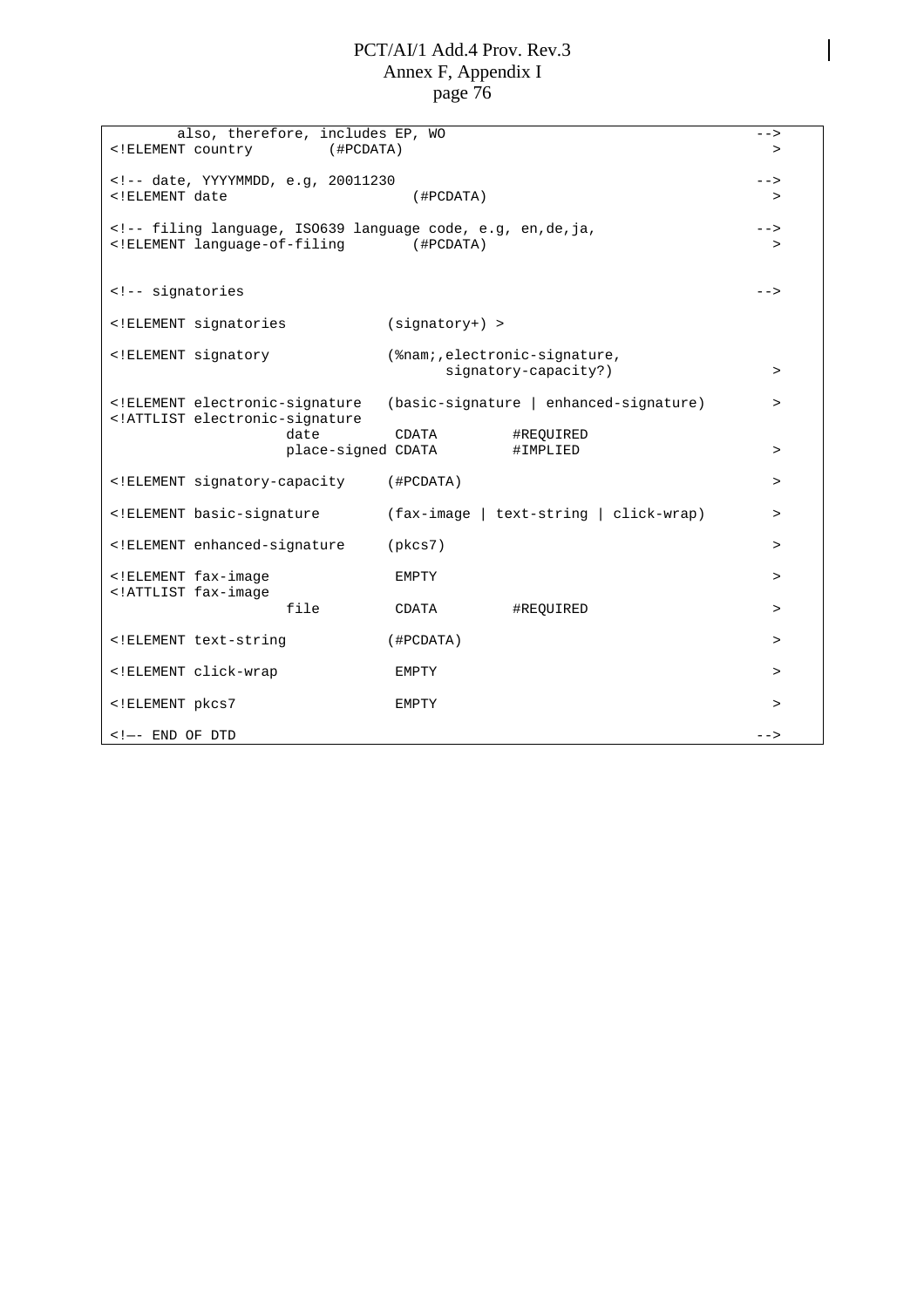#### $\overline{\mathbf{4}}$ DTD's for use in document packaging and transmission

#### $4.1$ **Package header**

```
\left\langle 1 - \right\rangle* pkgheader v0.3 2001 APRIL
     * public "-//wipo//dtd pkgheader v0.3 2001-04-30/en"
           . _ <sub>*</sub> * * * * *
                     ***\star* contacts:
                                                                  \star* EPO: Paul Brewin; pbrewin@epo.org
             Mitsuru Sono; sono-mitsuru@jpo.go.jp
                                                                  \starJPO:
        USPTO: Bruce B. Cox; bruce.cox@uspto.gov
                                                                  \star* WIPO: Shiro Ankyu; shiro.ankyu@wipo.int
     --<!--DOCTYPE pkgheader[
                                                                      - -<!-- Define some entities
                                                                      --<!-- Name group entity, please see name element group for each elements
<!ENTITY % nam "((name | (prefix?, last-name, first-name, middle-name?, suffix?
, iid?, role?, orgname?, department?, synonym*)), registered-number?)">
<!-- Root element package header
                                                                      --<!ELEMENT pkgheader (transmittal-info? , submission-type? , application-type? ,
payment-method?, us-pgpub-info?, wasp-message-digest?, filelist?)>
<!-- transmittal-information
<! ELEMENT transmittal-info (new-application | subsequent-filing | office-to-office
| office-to-applicantly
<!-- New application information from applicant to office
<! ELEMENT new-application (invention-title?, first-named-applicant?, file-
reference-id?)>
<!-- title of invention
                                                                      --&><!ELEMENT invention-title (#PCDATA | b | i | u | sup | sub)*>
<!ATTLIST invention-title id
                           ID
                                  #REOUIRED
                          lang CDATA #IMPLIED >
<!-- first applicant name in applicant group
                                                                      - \rightarrow<! ELEMENT first-named-applicant %nam;>
<!-- PCT: applicant's or agent's file reference, if desired,
                                                                      --\leq ! -12 characters maximum
                                                                      - -<! ELEMENT file-reference-id (#PCDATA)>
<!-- Subsequent Filing information, before Issue Date.
                                                                      - -<! ELEMENT subsequent-filing (invention-title? , first-named-applicant ,
confirmation-number?, file-reference-id?, (application-reference | (patent-
reference, application-reference)))>
<!-- confirmation number from office to applicant
                                                                      --<!ELEMENT confirmation-number (#PCDATA)>
<!-- application reference information : application number,
                                                                      --\leftarrow :-- country
                                                                      --<! ELEMENT application-reference (document-id, language-of-filing?)>
<!-- patent reference information : patent number, date, etc
                                                                      --<! ELEMENT patent-reference (document-id)>
<!-- publication reference information : publication number, date, etc
                                                                      --
```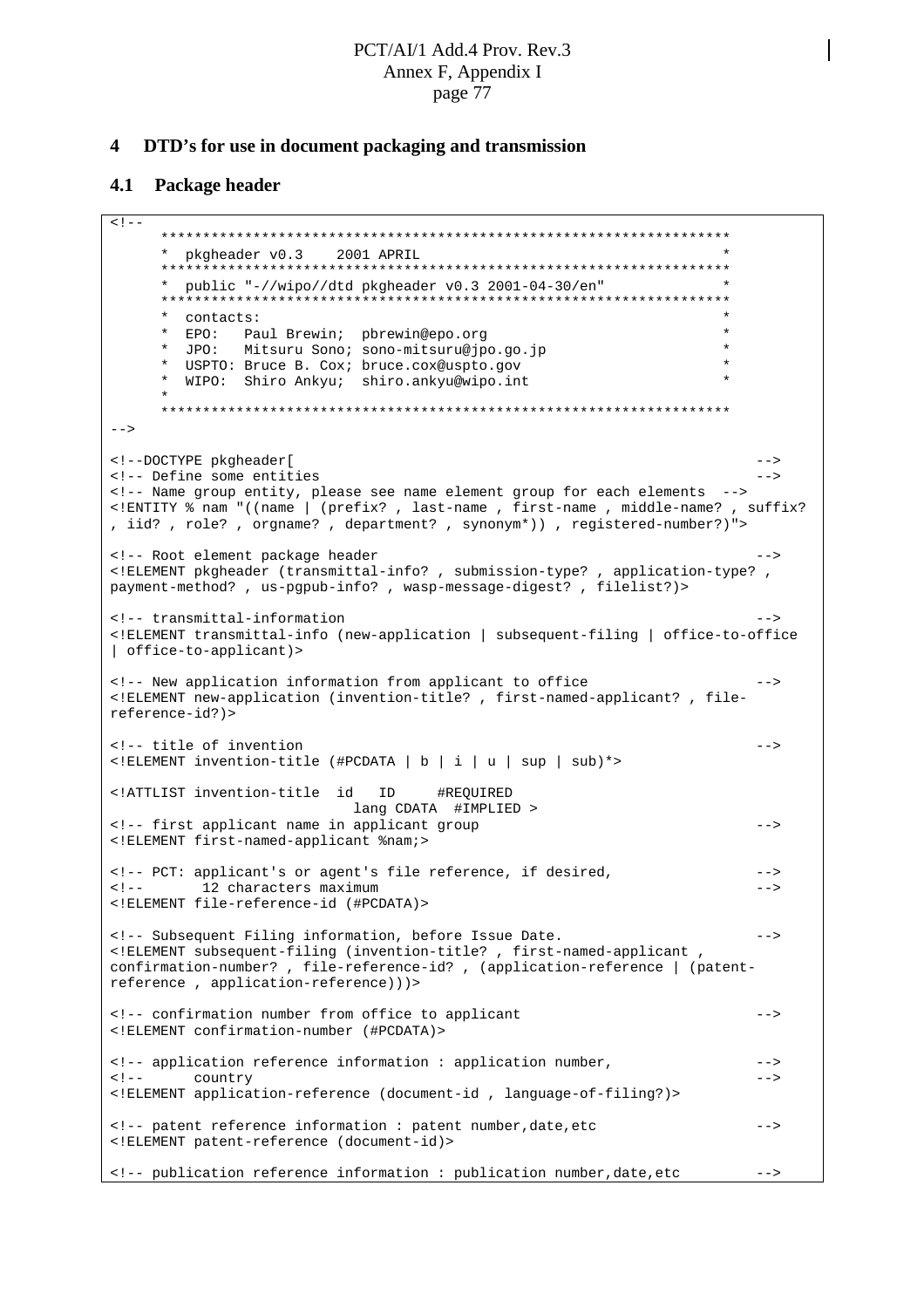<!ELEMENT publication-reference (document-id)> <!-- Document transfer information between offices. --> <!ELEMENT office-to-office (application-reference , publication-reference? , filereference-id? , from , to)> <!-- the office sends the documnet --> <!ELEMENT from (country)> <!-- the office receives the document --> <!ELEMENT to (country)> <!-- office to applicant information --> <!ELEMENT office-to-applicant (from , invention-title? , first-named-applicant , confirmation-number? , file-reference-id? , (application-reference | (patentreference , application-reference)))> <!-- submission type --> <!ELEMENT submission-type EMPTY> <!ATTLIST submission-type submission-type (notification | pgpub | amendment | to-be-determined | application | request-for-examination ) #REQUIRED > <!-- application type --> <!ELEMENT application-type EMPTY> <!ATTLIST application-type type (reexamination | reissue | pct | regular | trademark | patent | utility-model | design ) #REQUIRED > <!-- Payment method  $\overline{\phantom{a}}$ <!ELEMENT payment-method (fee+ , (deposit-account | credit-card | other-ecommercemethod))> <!ATTLIST payment-method amount CDATA #REQUIRED type CDATA #REQUIRED > <!ELEMENT fee EMPTY> <!ATTLIST fee fee-code CDATA #REQUIRED amount CDATA #REQUIRED qty CDATA #REQUIRED > <!ELEMENT deposit-account EMPTY> <!ATTLIST deposit-account number CDATA #REQUIRED name CDATA #REQUIRED > <!ELEMENT credit-card EMPTY> <!ATTLIST credit-card number CDATA #REQUIRED expires CDATA #REQUIRED name CDATA #IMPLIED postal-code CDATA #IMPLIED > <!ELEMENT other-ecommerce-method EMPTY> <!-- Wrapped and signed package message digest --> <!ELEMENT wasp-message-digest (#PCDATA)> <!-- HIGHLIGHTED ELEMENTS bold, italic, underscore, If we do not use these we have to have a generic tag such as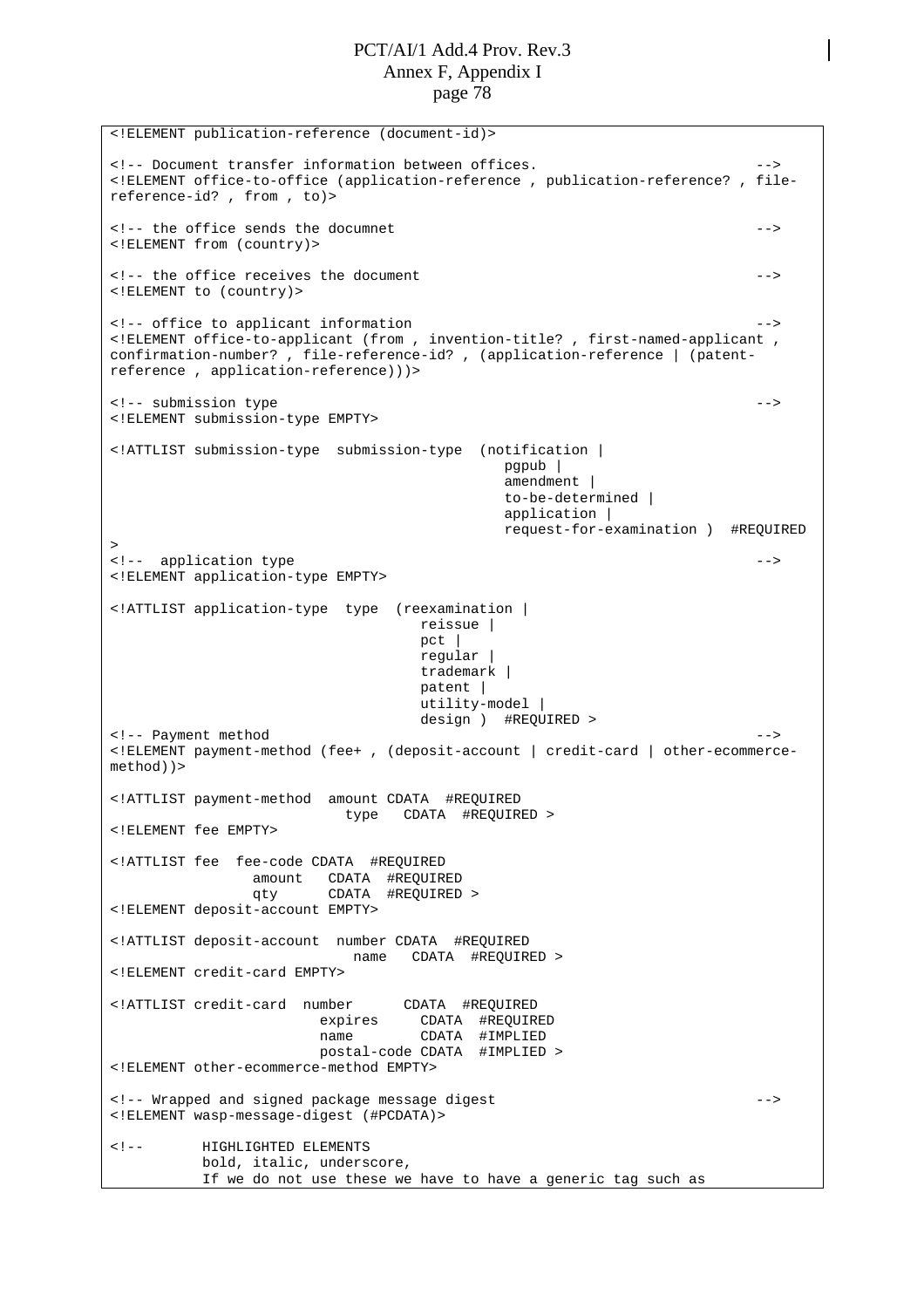emphasis with styles or levels because users want to use these and we need to mark it up - it is far simpler to have the tags shown below --> <!-- \* bold --> <!ELEMENT b (#PCDATA|i|u| smallcaps | br)\*> <!-- \* italic --> <!ELEMENT i (#PCDATA|b|u| smallcaps | br)\*> <!-- \* underscore --> <!ELEMENT u (#PCDATA|b|i| smallcaps)\*> <!-- \* Underscore attribute: style - single is default --> <!ATTLIST u style (single | double | dash | dots ) "single"> <!-- \* Superscript attribute: position (post) -->  $\leq$ !ELEMENT sup (#PCDATA | b | u | i)\*>  $\leq$ !ELEMENT sub (#PCDATA | b | u | i)\*> <!-- \* Small capitals --> <!ELEMENT smallcaps (#PCDATA|b|u|i| br)\*> <!-- \* br - break, line break within a paragraph --> <!ELEMENT br EMPTY> <!-- NAME if no distinction or detail can be given. Also to be used for: personal (natural-person) and corporate (legal entity) names --> <!ELEMENT name (#PCDATA)> <!ATTLIST name type (legal | natural ) #REQUIRED > <!-- \*Title e.g., Mr., Mrs., Dr. etc\* --> <!ELEMENT prefix (#PCDATA)> <!-- Last, family, surname --> <!ELEMENT last-name (#PCDATA)> <!-- First, given, middle name(s), initials eg. John, John F., J.F, John Frederick --> <!ELEMENT first-name (#PCDATA)> <!ELEMENT middle-name (#PCDATA)> <!-- \* Suffix (e.g., II, Jr.Dip. Ing., BA, et al, etc. \* --> <!ELEMENT suffix (#PCDATA)> <!-- \* Individual id \* --> <!ELEMENT iid (#PCDATA)> <!-- \* Role, eg President added 02.11.2000 PB ISO 12083 \* --> <!ELEMENT role (#PCDATA)> <!-- \* Organisation name \* --> <!ELEMENT orgname (#PCDATA)> <!-- \* Department,division,section, etc. name \* --> <!ELEMENT department (#PCDATA)> <!-- \* Synonym, cross-reference \* --> <!ELEMENT synonym (#PCDATA)> <!-- Applicant's, agent's registration number with the office --> <!ELEMENT registered-number (#PCDATA)> <!-- common elements --> <!-- Document, application identification group -->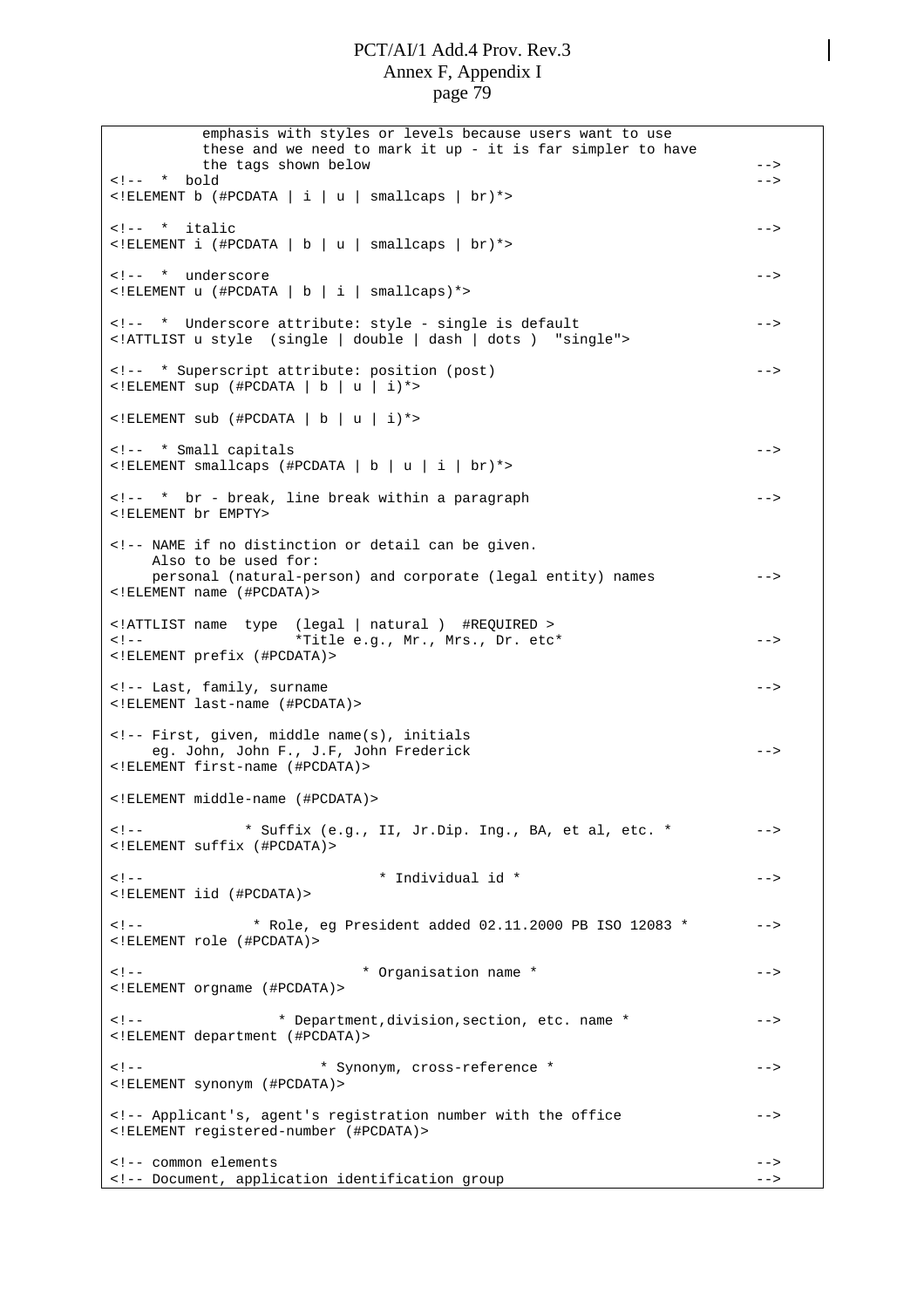<!ELEMENT document-id (country , doc-number , name? , kind? , date?)> <!-- Document number --> <!-- In case of application ; application number --> In case of publication ; publication number <!-- In case of grant patent; patent number --> <!ELEMENT doc-number (#PCDATA)>  $\langle -1, -1 \rangle$  kind code,  $\langle -1, -1 \rangle$ <!ELEMENT kind (#PCDATA)> <!-- date, YYYYMMDD, e.g, 20011230 --> <!ELEMENT date (#PCDATA)> <!-- Country use ST.3 country code eg. DE, FR, GB, NL - changed Includes region codes for EP, AP, EA, OA --> <!ELEMENT country (#PCDATA)> <!-- language-of-filing --> <!ELEMENT language-of-filing (#PCDATA)> <!--US: specifies type of submission for pre-grant publication--> <!ELEMENT us-pgpub-info (publication-filing-type , request-for-early-publication?)> <!ELEMENT publication-filing-type EMPTY> <!ATTLIST publication-filing-type values (new-utility | voluntary | original-publication-amended | original-publication-redacted | republication-amended | republication-redacted | corrected ) 'new-utility' > <!ELEMENT request-for-early-publication EMPTY> <!--This relates to the data item in the original PCT package header dtd --> <!ELEMENT filelist (file-content+)> <!ELEMENT file-content EMPTY> <!ATTLIST file-content file CDATA #REQUIRED kind-of-content CDATA #REQUIRED type CDATA #REQUIRED id ID #REQUIRED parent CDATA #REQUIRED size CDATA #REQUIRED > <!—- END OF DTD -->